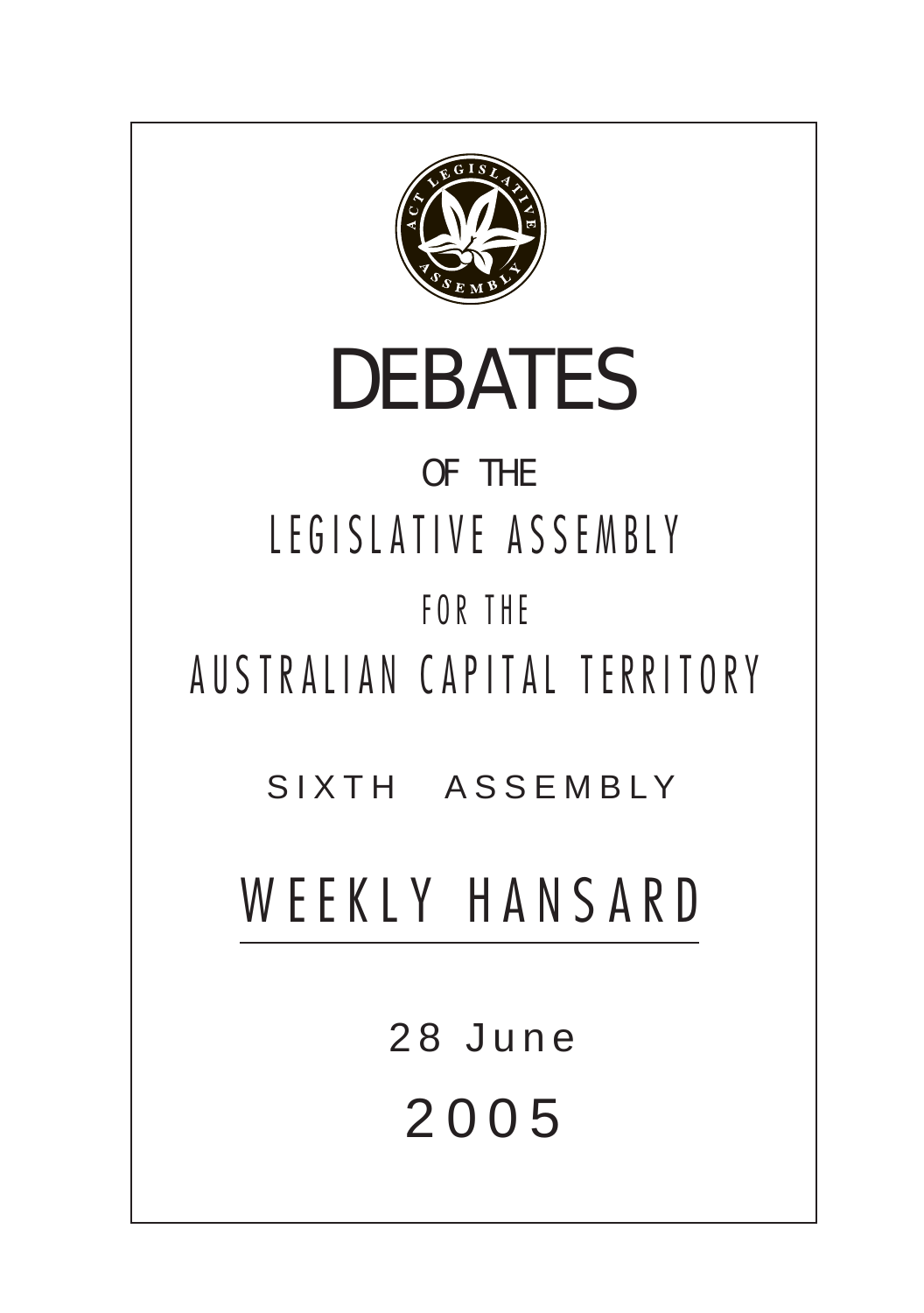# Tuesday, 28 June 2005

| Questions without notice:                          |  |
|----------------------------------------------------|--|
|                                                    |  |
|                                                    |  |
|                                                    |  |
|                                                    |  |
|                                                    |  |
|                                                    |  |
|                                                    |  |
|                                                    |  |
|                                                    |  |
|                                                    |  |
|                                                    |  |
| Supplementary answers to questions without notice: |  |
|                                                    |  |
|                                                    |  |
|                                                    |  |
|                                                    |  |
|                                                    |  |
|                                                    |  |
|                                                    |  |
| Adjournment:                                       |  |
|                                                    |  |
|                                                    |  |
|                                                    |  |
|                                                    |  |
|                                                    |  |
|                                                    |  |
|                                                    |  |
| Schedule of amendments:                            |  |
|                                                    |  |
|                                                    |  |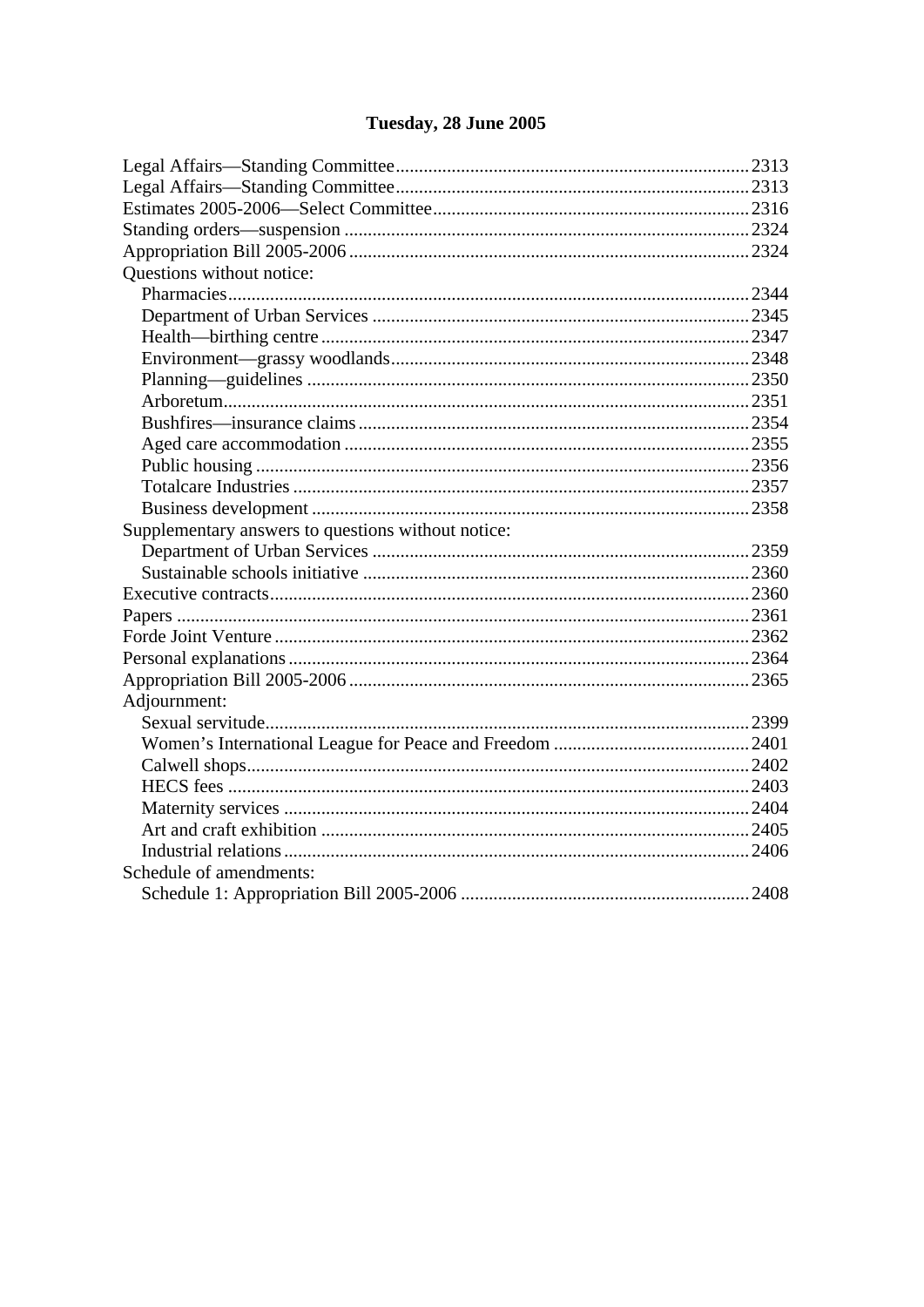## <span id="page-2-0"></span>**Tuesday, 28 June 2005**

**MR SPEAKER** (Mr Berry) took the chair at 10.30 am, made a formal recognition that the Assembly was meeting on the lands of the traditional owners, and asked members to stand in silence and pray or reflect on their responsibilities to the people of the Australian Capital Territory.

## **Legal Affairs—Standing Committee Scrutiny report 12**

**MR STEFANIAK** (Ginninderra): I present the following report:

Legal Affairs—Standing Committee (performing the duties of a Scrutiny of Bills and Subordinate Legislation Committee)—Scrutiny Report 12, dated 27 June 2005, together with the relevant minutes of proceedings.

I seek leave to make a brief statement.

Leave granted.

**MR STEFANIAK**: Scrutiny Report 12 contains the committee's comments on one bill, 24 pieces of subordinate legislation, one government response and one interstate agreement. The report was circulated to members when the Assembly was not sitting. I commend the report to the Assembly.

## **Legal Affairs—Standing Committee Report 1**

**MR STEFANIAK** (Ginninderra) (10.32): I present the following report:

Legal Affairs—Standing Committee—Report 1—*Report on Annual Reports 2003-2004,* dated 10 May 2005, together with a copy of the extracts of the relevant minutes of proceedings.

I seek leave to move a motion authorising the report for publication.

Leave granted.

#### **MR STEFANIAK**: I move:

That the report be authorised for publication.

Question resolved in the affirmative.

#### **MR STEFANIAK**: I move:

That the report be noted.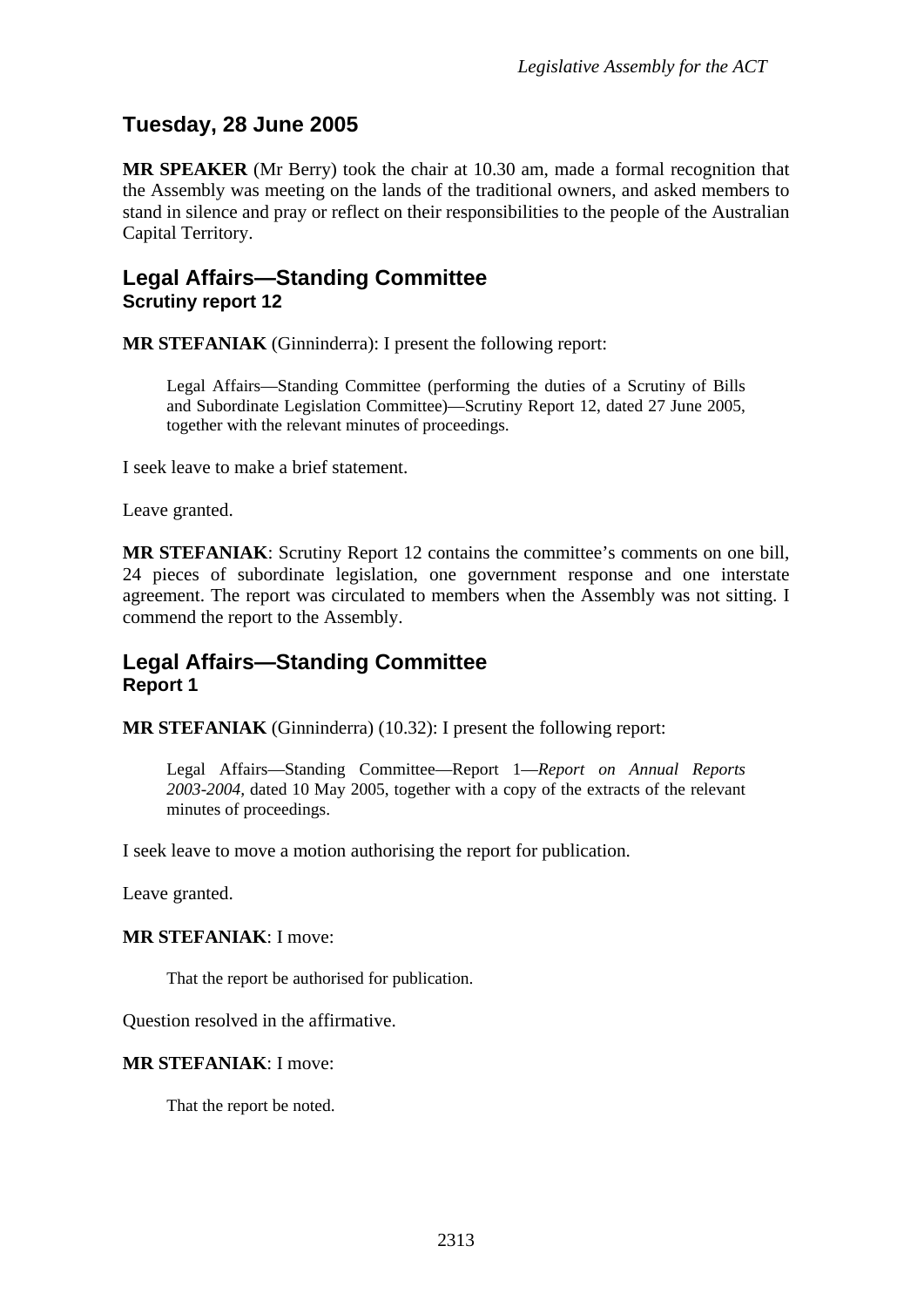Mr Speaker, after the conclusion of the Fifth Assembly, the legal affairs committee, along with other committees, looked at annual reports and made three recommendations. I will come to those, but I wish firstly to make some preliminary points in relation to the report. The committee reported on agency annual reports in relation to the Department of Justice and Community Safety. If members look at page 10 of the report they will see a list showing the large number of areas for which the report is responsible.

Overall, we considered the report to be compliant with the Chief Minister's annual report directions. It is accessible, informative and comprehensive, but we do consider that future reports should focus a little more on critical analysis of data presented. For example, the large and unexplained drop in community hours worked by detainees and the jump from 75 to 258 in Court of Appeal listed matters have been left unexplained in the report, although explanations were provided at the public hearing. The explanations were logical, but something like that certainly should go into the reports.

Both the Comminute Advocate and the Director of Public Prosecutions voiced frustration with developing interagency protocols outlining approaches and responsibilities. Both also, as an important side issue, spoke about delays in establishing a better database to inform policy making, especially in sexual abuse matters. As government and its institutions become more complex, and since traditional approaches to accountability have been confined to an individual CEO or departmental level, it is the committee's view that it becomes increasingly important that departmental functions are undertaken in ways that are better coordinated, more integrated, simpler, and especially more client driven. Recommendation 1 states:

The Committee requests that relevant ACT Government agencies, under the supervision of the Department of Justice and Community Safety, develop workable inter-agency protocols, with a view to attaining improved data collection and reporting that is more consistent, focused and clearer.

Some of the major issues looked at became part of the report. The Director of Public Prosecutions responded to an initial written request on matters raised in the annual report. We adopted the approach that, if people wanted to draw particular matters to the committee's attention, they should do so. We wrote to all the agencies and the DPP was one that responded. One of the reasons for doing that was to ensure that things did not fall through the cracks and that, if an agency wanted to bring highlights to the committee's attention, the Assembly's attention or the minister's attention, it would have the opportunity to do so.

The major issues explored by the committee in terms of the DPP's report were the increasing complexity of the criminal justice system and the prosecution of criminal offences, as well as the increasing number of offences to prosecute, and the increasing pressures on the office of the impact of new technology, human rights issues and scientific advances, plus the increasing complexity of value reports and their requirements. The DPP mentioned a number of items and I will highlight a few of them.

In the overview to the report and during the hearings, the DPP provided a useful appreciation of the pervasiveness of trends such as human rights, circle sentencing and the criminal code within the legislative environment, plus the impact of extraordinary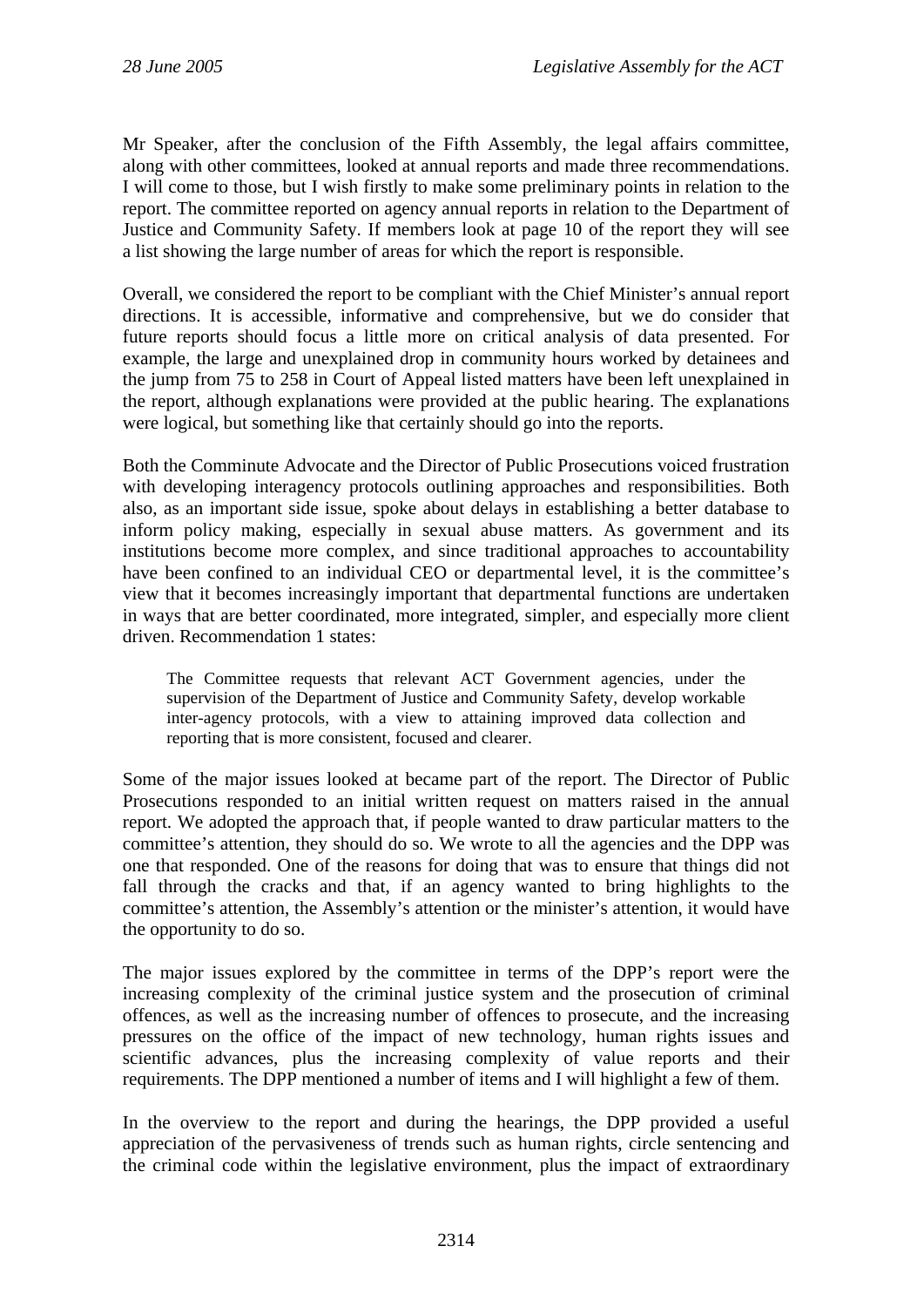events such as the Eastman and bushfire inquiries. Such matters have significant impact on resources and the application of justice. Also, similar types of matters are likely to crop up on a regular basis, thereby affecting the means by which that office goes about its tasks. I will speak a bit more about that later in relation to the budget.

We did note that that report was very well presented, providing good data and a thoughtful analysis in the way it addressed its working environment, raising issues and discussing data. The director did raise concerns about the annual report process itself, stating, "It is sometimes difficult to see the significance of some of the information required in this report." He suggested that more thought could be given to the genuine value of the information in such reports. I think that that is a pretty reasonable request. I do not think that we need to report things just for the sake of reporting them. It does take a lot of time and effort on behalf of agencies and I think that it is important to ensure that they report on things that are crucial to the running of the territory.

The committee also noted the director's concern that the ACT is the only jurisdiction without some form of the offence of constructive murder and that the ACT differs from other jurisdictions in that the mental element of the offence of murder is much more difficult to prove here than in most other jurisdictions. Page 13 of the annual report of the DPP states:

In the ACT it has been the law since 1990 that the prosecution has to prove, in relation to the mental element, that the accused either intended to kill the deceased or was reckless as to the probability of death occurring. In other jurisdictions it is sufficient that the accused had the intention to inflict grievous bodily harm.

The committee noted the difficulty of obtaining a conviction for murder in the ACT when death occurs during a serious unlawful event. The committee was concerned that this situation places Canberra citizens and the DPP at a disadvantage relative to other jurisdictions in Australia. The matter cropped up as a result of a person attempting to rob the Latham post office armed with a very large knife and being bravely accosted by the person who ran the post office. An elderly gentlemen who went to the assistance of the post office person, a very brave act, paid for it with his life.

In any other jurisdiction the person who did the killing would be charged with murder. It is called felony murder or constructive murder. That did not apply in the ACT and a manslaughter verdict was brought in. Hence, the fact that we are the only jurisdiction not to have that type of offence was raised as an issue. Accordingly, the committee has recommended that the ACT government investigate the inclusion of the offence of constructive murder within the criminal law of the ACT.

The Legal Aid Office has a problem with ensuring that there are enough people to provide legal aid. Generally, the system works very well, but there were concerns in that regard. We noted the concern of the president of the Legal Aid Commission of the ACT, who stated:

Ever tightening purse strings have led to private lawyers opting out of legal aid work … there remains a core of private legal practitioners who are prepared to do legal aid work and I express my gratitude to them for supporting the system. I hope that the Commission will be able to improve their remuneration. I am aware that in many instances they undertake legal aid work because of a feeling of professional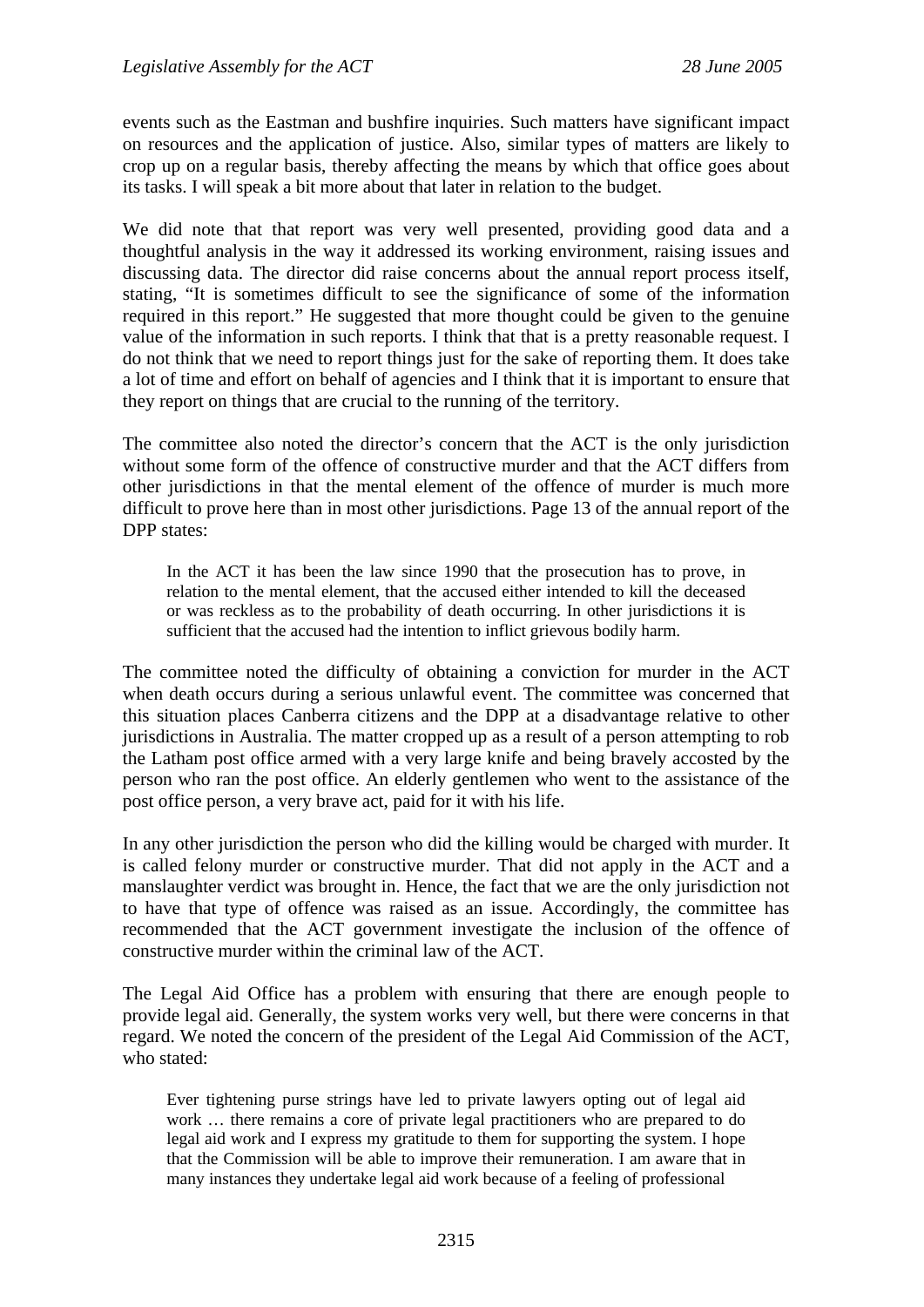<span id="page-5-0"></span>duty, rather than for financial gain. However, communities should not impose on lawyers to underwrite the delivery of legal aid. No other professional group is required to finance a Government social policy objective out of their own pocket.

That has been an ongoing situation for the Legal Aid Office. Indeed, I think that lots of lawyers take on the work as an obligation. We looked at that matter and came up with the recommendation that the government and the ACT Legal Aid Commission explore further measures to encourage more private practitioners to become involved in the provision of legal aid.

The Community Advocate put in her last appearance, as reported, and indicated that there had been significant changes and that, whilst there were problems with this annual report, she expected that the next annual report would show the benefit of changes. The committee expressed its thanks and wished her well for the future. That was her last formal function before that committee.

In terms of the AFP, we looked at things such a short and long-term trends in crime data; how to improve policing performances vis-a-vis the contractual arrangements with the commonwealth, such as by numbers, by performance agreement or by a combination of both; a different approach to targeting crime, the "pile-on" strategy and volume crime targeting such as Operation Halite, and the usefulness of close contact with recidivists and families, housing estates and schools; and police numbers in the ACT. From my point of view, they are certainly far too low. We have heard a lot about that in this place. Mr Speaker, I commend the report to the Assembly.

Question resolved in the affirmative.

### **Estimates 2005-2006—Select Committee Report—government response**

**MR QUINLAN** (Molonglo—Treasurer, Minister for Economic Development and Business, Minister for Tourism, Minister for Sport and Recreation, and Minister for Racing and Gaming) (10.41): For the information of members, I present the following paper:

Estimates 2005-2006—Select Committee—Report—*Appropriation Bill 2005-2006*—Government response, dated June 2005.

I seek leave to make a short statement.

### Leave granted.

**MR QUINLAN**: The government is proud of the 2005-06 budget. It has been set in an economic and financial climate that continues to be tighter than that experienced by our predecessors. It continues to deliver on this government's commitment while being both financially responsible and responsive to the needs of the community. This budget continues the substantial progress of the past four years, provides new programs and new funding for targeted services and continues to invest in our infrastructure.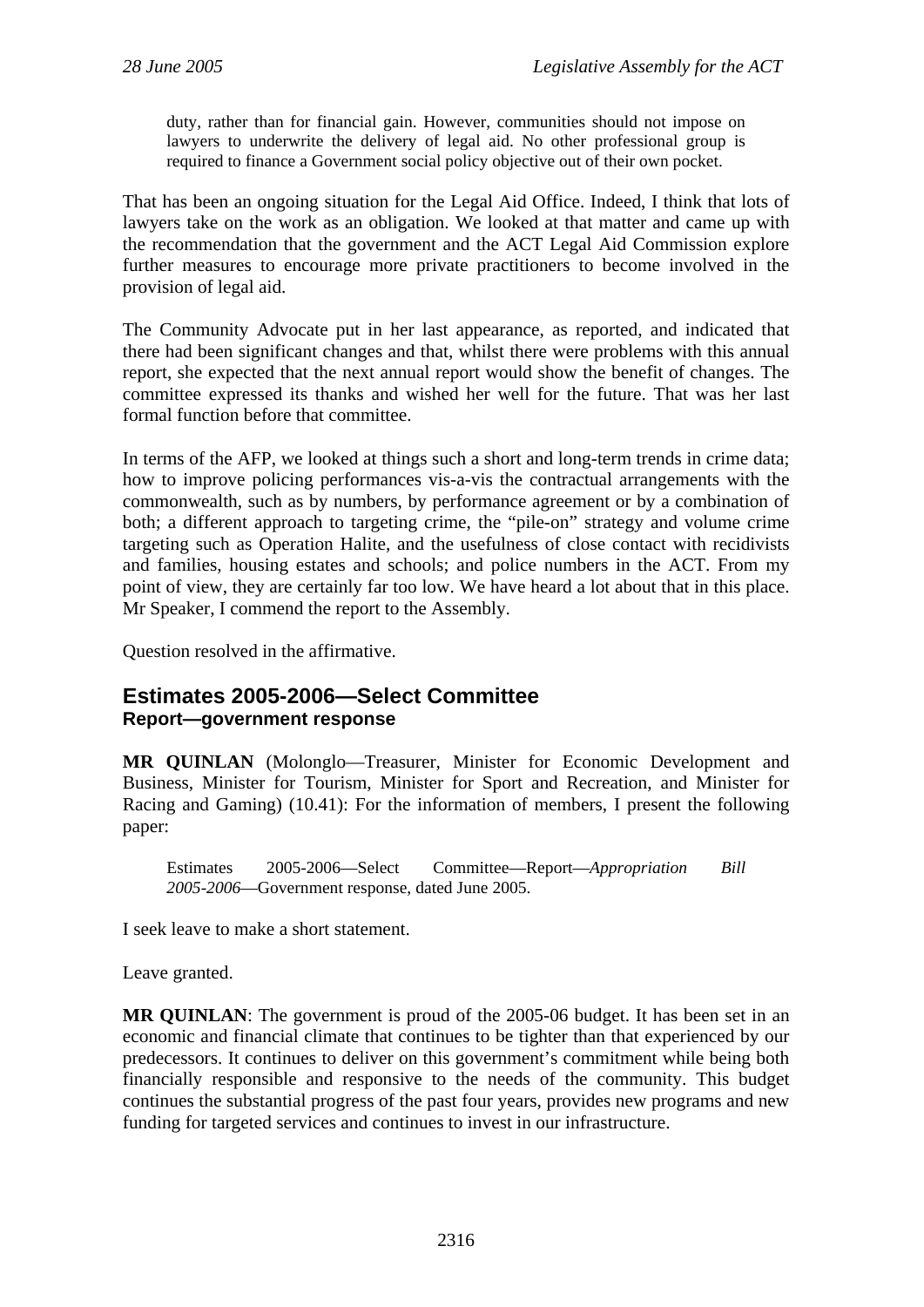I note with satisfaction that the government has delivered a budget that has received the select committee's endorsement to pass through the Assembly. The government thanks the committee for its support of the budget. The committee made 19 recommendations and the government has responded to all of the recommendations. The committee's report discusses a wide range of issues. I will not take up the Assembly's time working through all 19 of the recommendations. They are discussed in the response document. Nevertheless, I will touch on a few.

The committee has recommended that the government undertake a whole-of-government review of performance measurement. The government is committed to a program of continual review and refinement of the territory's performance management framework, with a focus on the information needs of all stakeholders. The government has made a significant improvement in the 2005-06 budget presentation in introducing revised performance indicators. Consistent with our existing commitment, this work will extend beyond one budget cycle.

During the development of the revised performance measurement framework, the government released two consultation papers. The first was aimed at initiating a discussion on further development of triple bottom line reporting in the ACT. The second provided specific advice to members of the Legislative Assembly on the proposed format of the new performance measurement framework in the presentation of future budget papers. With the exception of the sustainability expert reference group, no response was received to either of those papers. The government will continue to pursue improvements in the financial management framework and will provide opportunities for stakeholder input as required.

In recommendation 8, the committee has recommended that the government adopt a systematic approach to asset management. The government is committed to maintaining the long-term service delivery capacity of the territory's assets. As a part of that, agencies undertake significant asset management planning to form the basis of future service delivery and asset management projects.

All agencies undertake programmed condition audits of assets with a view to ensuring that asset management projects are guided by up-to-date information. A review undertaken throughout 2004-05, however, has indicated that this represents an area for improvement across government departments. The government has, in the 2005-06 budget, initiated a rolling program of funding for ongoing capital upgrades, linking asset management planning and practices to funding. It is, however, recognised that these processes can be resource intensive and will take some time to fully implement.

In general, the recommendations raised by the committee do not raise any serious issues that would prevent the passing of the Appropriation Bill 2005-2006, and I thank the committee for its consideration of these issues.

While I am on my feet, I would just like to make some passing references to, particularly, the dissenting report put forward by the two Liberal members of the estimates committee. I think that the first point that has to be made is about the claim that the government has made profligate use of windfall gains. The dissenting report goes on to talk about budget expenditure outcomes having exceeded budget estimates by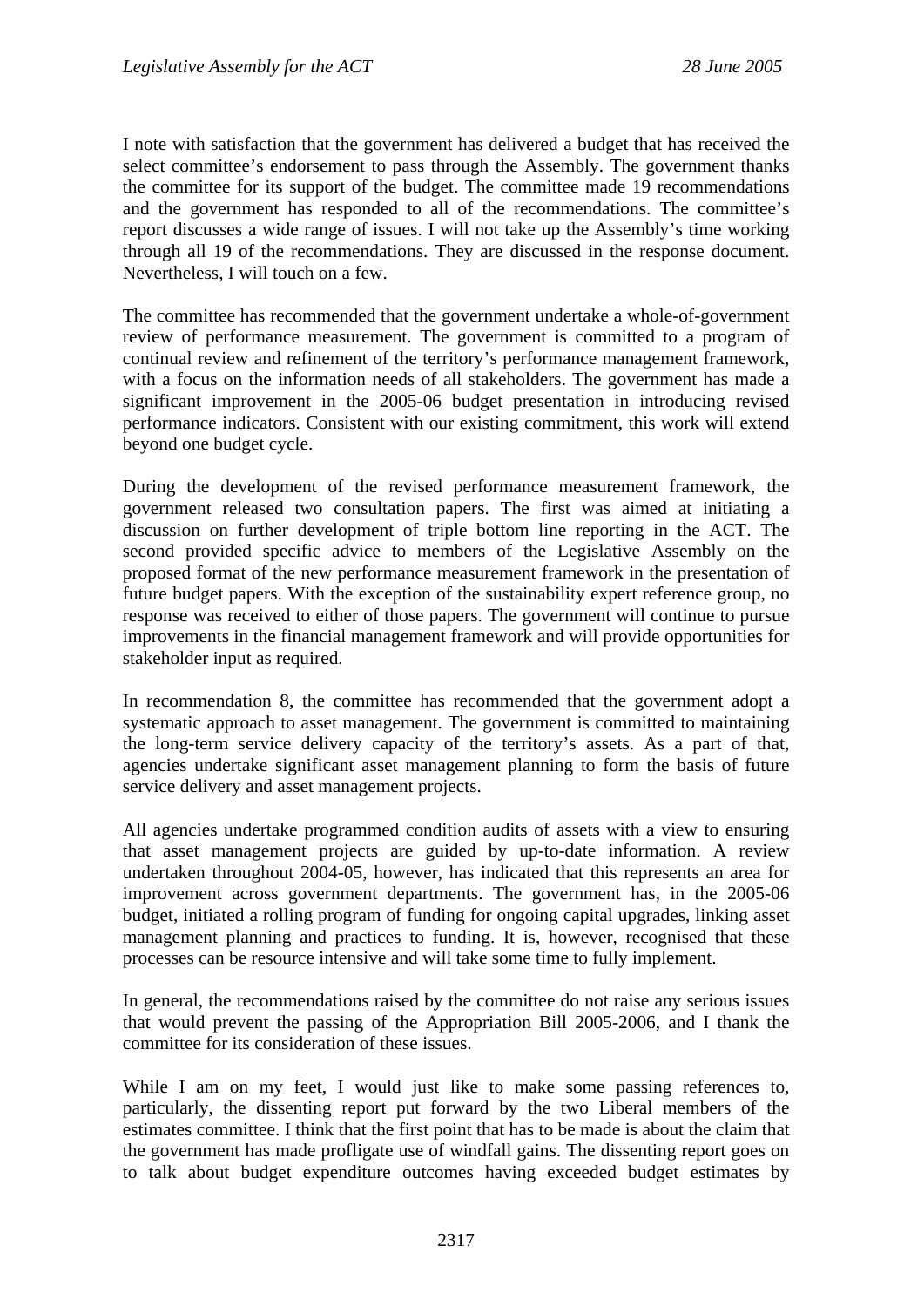\$688 million. That is entirely wrong. It is a figure that represents a complete lack of understanding of the budget and accounting processes of the territory. The only other alternative is—how do I put it politely?—that it is an outrageous spin on the budget and a spin that would entirely mislead anybody who actually believed and accepted that that figure existed.

The truth is that we have a budget process, we bring down a budget, and, as we will today, we debate the associated appropriation bill. The appropriation bill is not exactly in the same amounts of money as the budget because the appropriation bill relates to cash, whereas there are some accounting provisions made in the budget, and then there are, as time goes by, quite a number of accounting adjustments that occur as measurement changes or as events take place that do not have to do with additional expenditures.

When additional expenditures are identified as being necessary there are then, of course, supplementary appropriation bills brought down, and even then not all of those appropriate funds that were not previously budgeted. I think most people understand that. It has been discussed in this place before that occasionally, for example, there have been wage negotiations which have been provided for in the budget but which have not been appropriated.

**Mr Mulcahy**: Gifts. Handouts.

**MR QUINLAN**: This is not nonsense, mate. You blokes really got it wrong; you really got it wrong. If there had been much more analysis of what you guys have said in the last weeks on the budget in our media, you would be, and should be, severely embarrassed at just how wrong you got it. You actually went out and tried to give this impression of a massive overspend that did not occur.

Let me talk to you about some of the changes that actually contribute to the difference between an original budget and the final annual report figure: for example, the writing off of assets destroyed in the bushfire, "a profligate misuse of windfall gains". Assets destroyed in a fire no longer exist. Write them off and put it through the books. It goes to the bottom line, but it is not expenditure. The list can go on and on. The point is that the major part, the lion's share, of the figure that you fools wagged about had nothing to do—

**MR SPEAKER**: Order! Withdraw that.

**MR QUINLAN**: I withdraw it, but let me say that it is disappointing to have to be involved in a debate about the misuse of figures for which there can only be two reasons: one, you do not understand; or, two, you wanted to mislead people. I think the first really applies.

I have seen Mr Smyth over the last few years embarrass himself when anywhere near numbers. But you would reckon that you would get a bit of help. You would reckon that you would get someone around you to read them to you if you cannot read them. It has to be a matter of record in this place that, in responding to the budget, both Mr Brendan Smyth and Mr Richard Mulcahy showed a complete misunderstanding of the process that successively they have supposedly been the shadow spokesperson for. God help us if they ever pretended to get near government!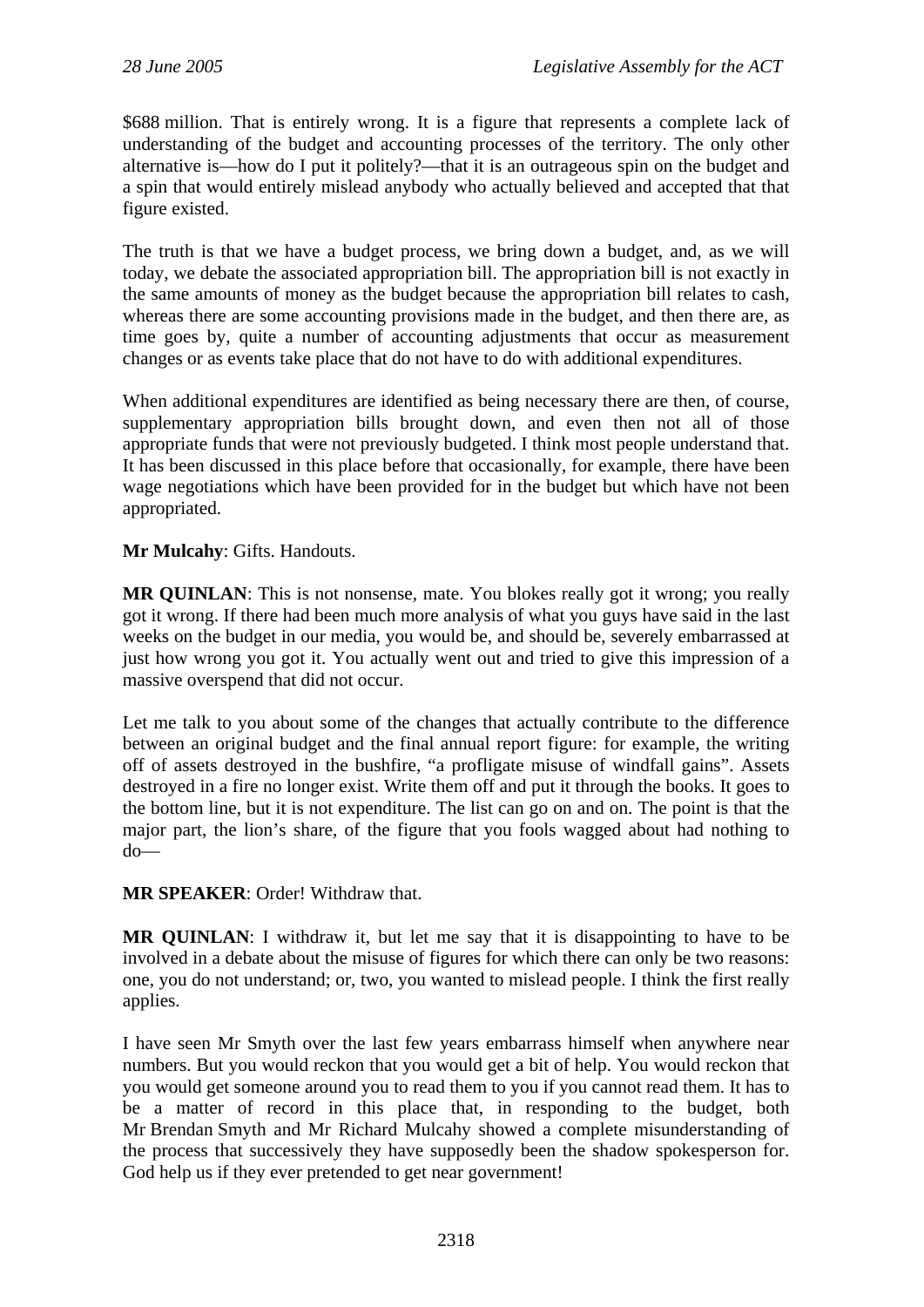There are a few other things in this report that ought to be addressed. We are accused, I think, of wasting money at Phillip Oval by Mr Mulcahy and Mr Seselja, while Mr Stefaniak supports it. We have a dissertation in the dissenting report on over expenditure in health, \$104 million being mentioned, and then in another part of the same 82-page dissenting report they would redirect some of the money we are spending into—where?—health. On the one hand, in their own paper, we are overspending on health and in the same paper they would spend more on health. This is the level of debate that we are facing.

When you go further through the report and see the criticisms of some of the community initiatives that the government has taken, you get a picture of what a Liberal government would be like in the ACT. You get a picture of no human rights. You get a picture of no inclusion. You get a picture of just sticking to helping business and cutting taxes and that is it. This would be a very sterile community, particularly if Mr Mulcahy got anywhere near the levers of power.

There is criticism of the various initiatives that the government have taken in promoting business and building the economy, and we have quite a number of initiatives, and we have had Mr Smyth in very recent times talking about spending money on a film industry and spending money on a fashion industry. At the same time, we have his own confederates criticising money that government would spend on business development. I just think that what we have in this dissenting report is just any old criticism you can think of without thinking it through and without even any consensus in the party room. Quite clearly, in many ways the dissenting report is at odds with the utterance of the hitherto Leader of the Opposition.

We have criticism about the sale of Williamsdale quarry, a Liberal government mess. We have criticism of TransACT. Who introduced TransACT to the ACT? Let me say that these days, I am happy to advise, TransACT is on a better business footing than it was, but let me also say that TransACT was introduced by a Liberal government. It even employed a former Liberal Chief Minister for a while in the heady days when money was going down the tube. It is now on a better business footing. We have criticism of the government because it owns a TAB. Let me tell you that if I had an opportunity personally to own a TAB I would, and I would not be selling it.

Overall, I think we can say that the 82-page dissenting report has been on quite a number of fronts ill-informed. That is the major criticism I have of the Liberal Party's reaction to the budget. It is totally ill-informed but, secondly, it does not reconcile with utterances that have come from the Liberal Party in the past and there has been no clear delineation of policy. We saw their election campaign, God help us, and it did not really give us much of an idea of Liberal policy. Mr Speaker, in some ways I look forward to the budget debate that will take up a considerable amount of the Assembly's time over the next couple of days because I really challenge the mob over there to reconcile the claims that they have made with the facts. I move:

That the Assembly takes note of the paper.

**MR MULCAHY** (Molonglo) (10.55): Mr Speaker, I would like to make some comments in relation to the government's response. Whilst we have had only a short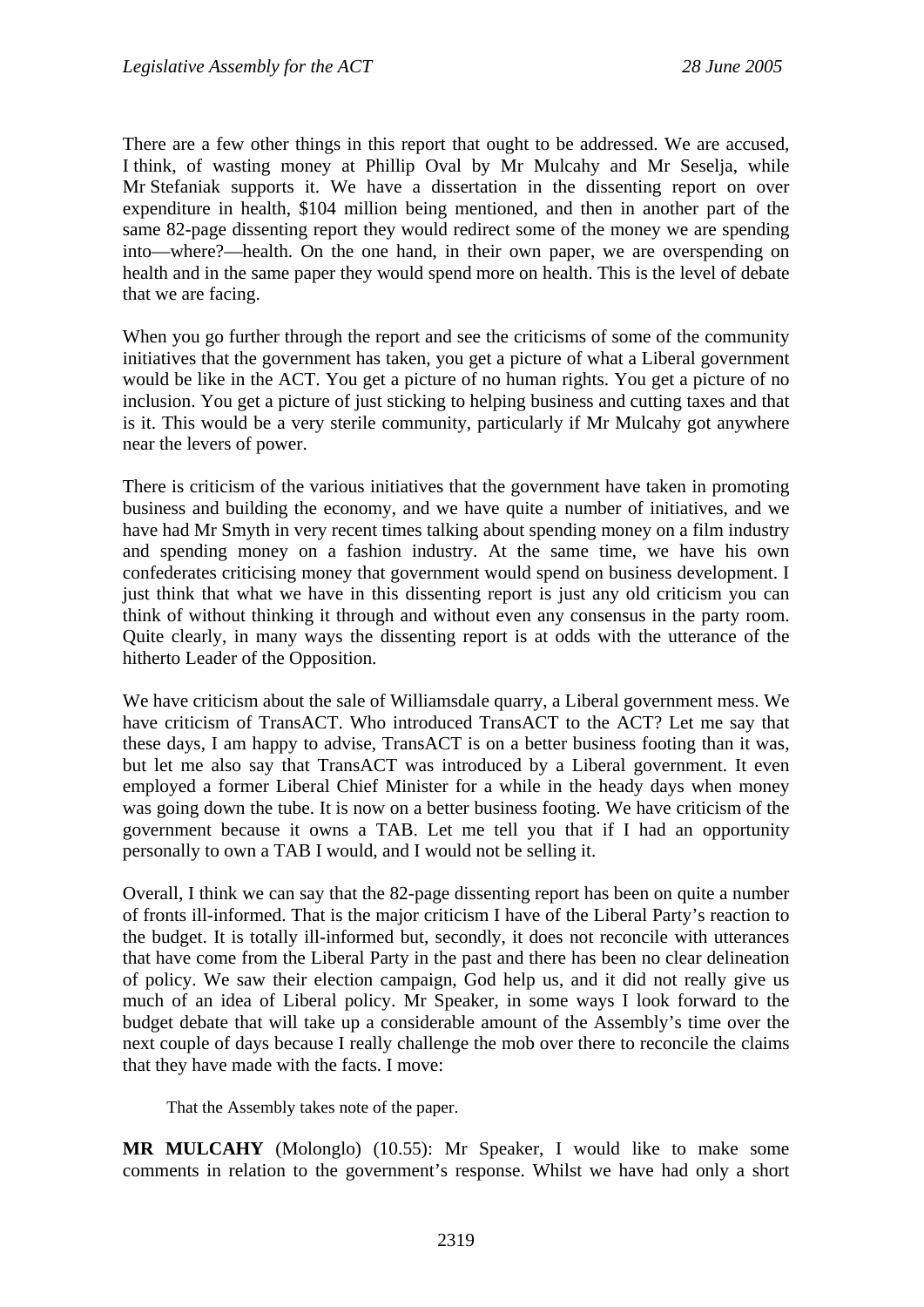time to look at it, I think that there were some abiding messages that were not confined to the dissenting report, but went indeed to the broader committee report. The Treasurer should be concerned by that. It is interesting that the committee did focus on his windfall gains. Despite the deal that was made with Labor treasurers that under no circumstances would they ever look at a review of stamp duty on commercial conveyances, it is very clear that the view has been expressed—not just by the business community, not just by the property sector, but in fact by leading firms of economists who have examined this matter—that this is a reform that the Treasurer should have adopted within his budget as it would have made a significant difference to the ACT economy.

The tragedy is that the Treasurer is locked into that. He disclosed a bit of his thinking the other day with his dissertation on the works of a UK author on economics that I found fascinating. It was the best insight I had had in a long time. I am not sure whether he had read the book or whether it was a gung-ho adviser who was advancing the death of economics. I found it on the Socialist Alliance web site or somewhere and I love reading the reviews. It just did not seem to sit terribly comfortably with the philosophical view of the Treasurer. Nevertheless, we will deal with that on another occasion, I suspect.

Mr Speaker, there is one thing I just cannot come to terms with: it is the notion that we have heard repeated—we are now up to the sixth occasion, I believe; I am keeping track of them—by the Treasurer when he says, "Do not lower taxation because it will not do any good. It would only help the business community." It is the old style trades hall notion that the bosses take all the money, put it under the bed or siphon it off somewhere, and it does not do any good for the workers.

**Mr Quinlan**: Send it to Sydney.

**MR MULCAHY**: It all goes to Sydney and nothing is done down here! Of course, anyone who has had experience in business, which is why I find it curious because I think that the Treasurer is one member opposite who actually understands a bit about economics, is fully aware of the fact that business needs to expand. You do not simply run a business and say, "We are not going to grow our business. We are not going to employ more people." In fact, taxes do come into the equation. They come into the equation on a range of fronts. They come into the equation in terms of where you locate. How often do I hear it said to me, "Gosh, things are odd in Canberra, aren't they?"

I heard it on the weekend. There were lots of business people here for my party's conference and they just shake their heads about how people cope with the environment here, particularly in the industrial relations area. I am sorry that Minister Gallagher is not here to hear me because I know that she appreciates my advice on industrial matters. Certainly, the environment here is not conducive to setting up business, with a raft of measures being introduced all the time.

But, most particularly, we fail to take advantage in a tax arrangement. We had the revelation in the estimates hearings that the Treasurer had made a deal with all the other state Labor governments not to compete by way of tax measures. Canberra needs to compete. Canberra has a lot of disadvantages in terms of its capacity to compete with larger states and we certainly ought to be looking at areas such as stamp duty advantage compared with other states whereby we may encourage greater investment. We talk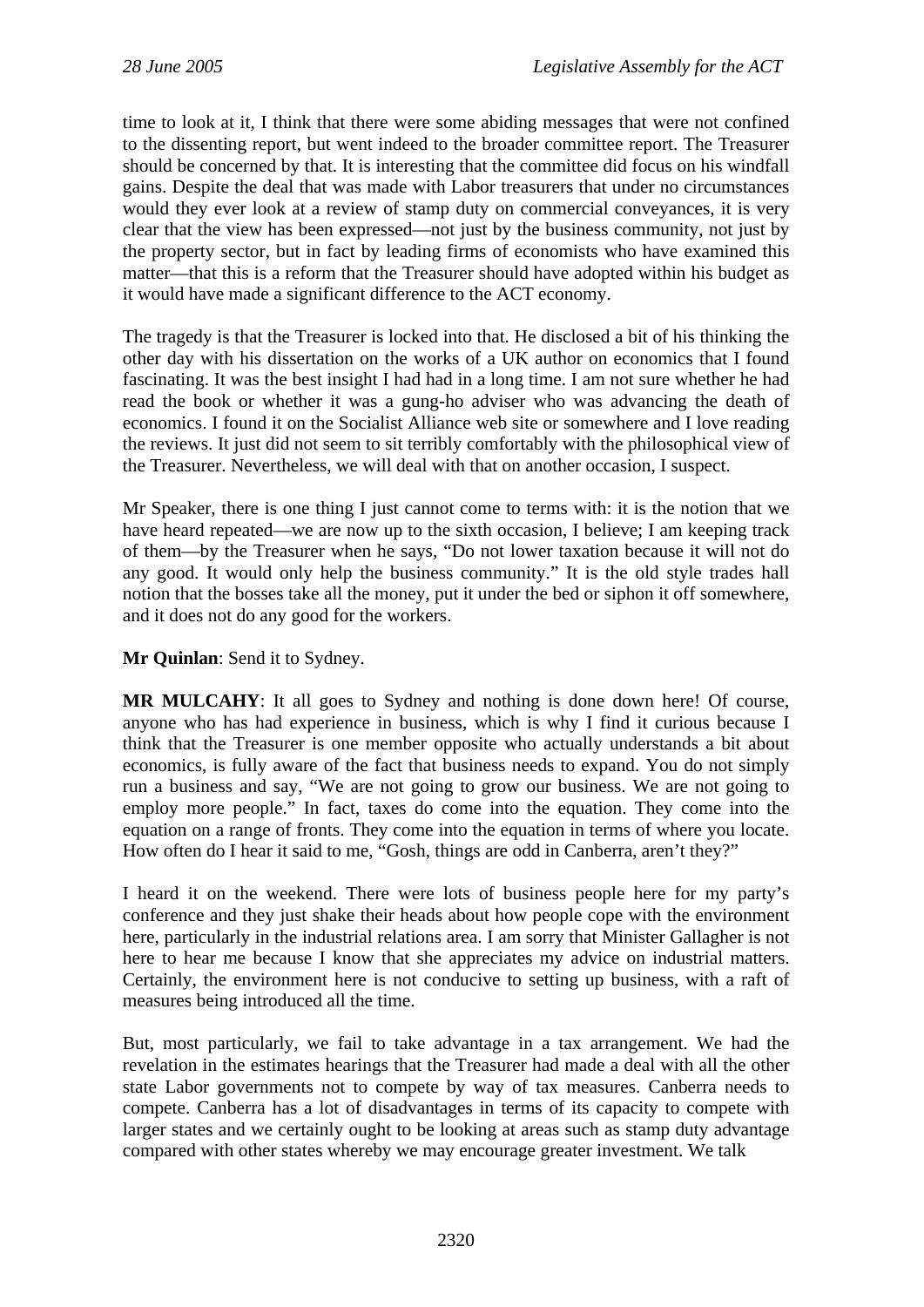about revitalising our city, but we do not reflect it in terms of a tax or an industrial relations regime.

Mr Speaker, the Treasurer is fairly dismissive of the sentiment contained in our dissenting report. It was not something that was lightly reached, but there is an abiding theme there, and it is the point that I think he misses in his criticism of overspending. I hold the view of Dr Foskey, who is not here at the moment, in the deliberations of the committee when it was in closed session. I like the tradition and respect the tradition that they are not necessarily for public airing but I will say that Ms Porter holds the view that was enunciated by the Treasurer—he may have provided that view—and I do no think they get the point.

The point is that we are not saying that the government is spending money that has not been authorised for expenditure or has not been appropriated. Our concern is with the constant trend of this territory government to spend more than it budgets for. It has been saved by the federal government's GST. I know that the Treasurer is very critical of the federal Treasurer and he calls me a right wing slavish follower of Mr Costello. I enjoy that description; it is quite entertaining. But the Treasurer does not have the honesty to admit that, due to his high-spending colleagues, he simply cannot live within the budget framework that he—

**MR SPEAKER**: Order! Withdraw that, Mr Mulcahy.

**MR MULCAHY**: Which remark?

**MR SPEAKER**: You said that the Treasurer did not have to honesty to do something.

**MR MULCAHY**: I am sorry. I withdraw that remark, Mr Speaker. The Treasurer did not have the capability, I suggest, to admit that, in fact, his problem is his high-spending colleagues from the left, who constantly present him with a problem as to his capacity to live within the budget that he frames each year. Fortunately, thanks to the tax system that this country adopted several years ago, we are being saved. But what worries me, Mr Speaker, is that that is also a reflection of a buoyant economy and, if we have a softening in that economy and there is no anticipation of it by the territory government, the \$91 million under the system of presentation, or \$350 million if you apply the GFS method, is going to be a bigger problem in years to come.

I was with some people yesterday who were in disbelief of the claim that all will be well next year. I will be pleased to stand up here next year, and say; "Gosh, my predictions were pessimistic and the Treasurer was right. We are bouncing back into the black and things are going well in the ACT." But I suspect that the Treasury forecast will not be fulfilled and I suspect that the Treasurer himself is unlikely to genuinely believe that all will be well at the end of the next budget cycle.

We will get to the detail as time proceeds over the coming days, but the estimates process was a revelation in many respects. I know that some were critical of lines of inquiry that we sought to pursue but I believe, as you acknowledged, Mr Speaker, when you appeared before the committee, that we should vigorously pursue inquiry through the estimates process. It should not be simply a rubber stamp. I make no apologies for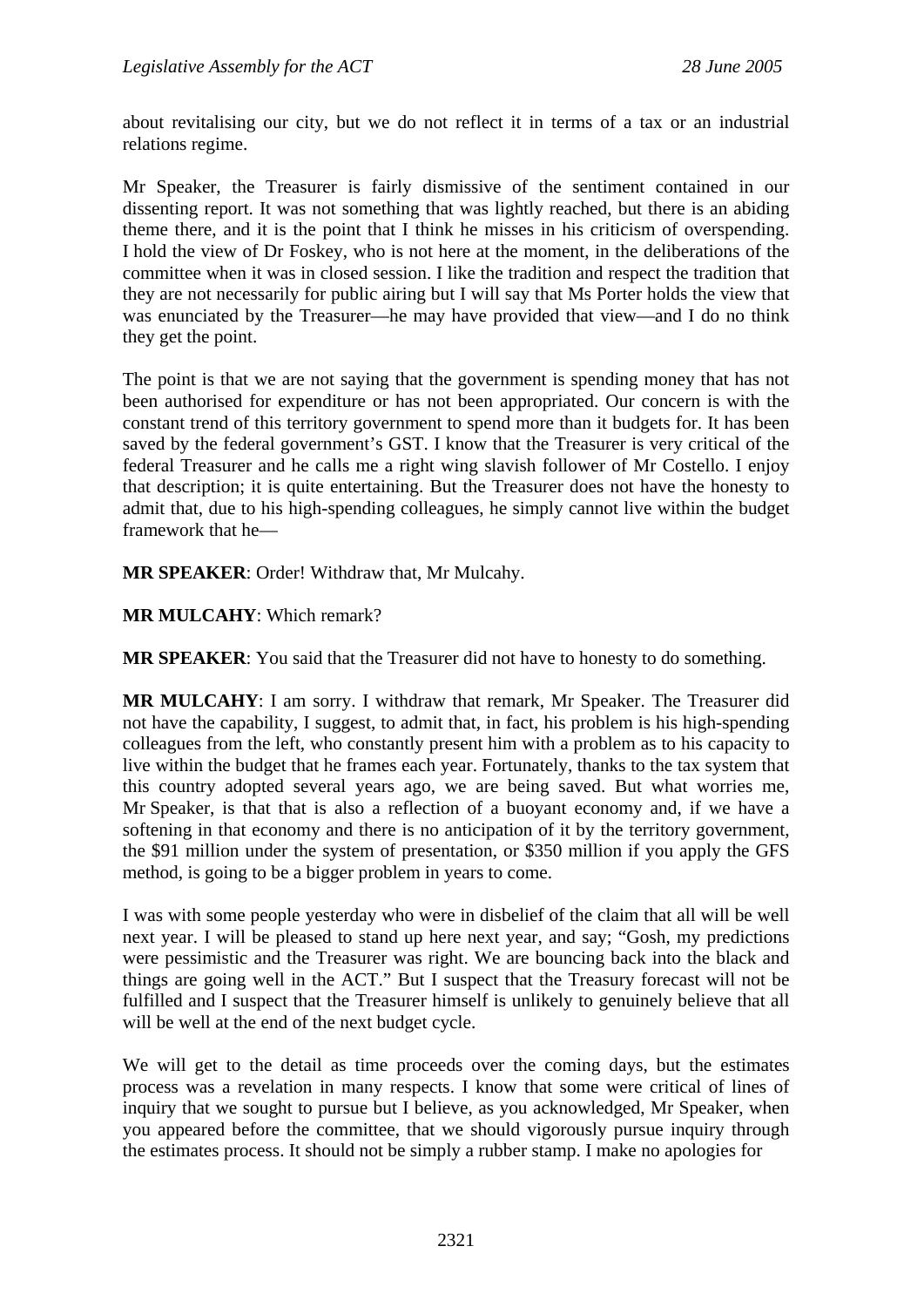the fact that the members of the opposition on it, Mr Seselja and I, took the task quite seriously.

The time afforded the Assembly to review the government's budget is very limited. One would like more time. Certainly, it would be desirable to have more resources available. Notwithstanding that, the process was a revelation. I do not think a day passed when some new facet did not emerge about some ill-considered decisions that do impact on the bottom line of the budget. I was deeply troubled, and remain deeply troubled, over the revelations of the fringe benefits tax arrangements in Mr Corbell's department. It remains unclear as to how much of this initiative was the doing of the head of his department, Dr Sherbon, because he indicated that he had moved without conferring with the minister. I am troubled in relation to the 4,000 or so employees—

**Mr Corbell**: What a beat-up, an absolute beat-up!

**MR MULCAHY**: The Minister for Health says that it was a beat-up. I hope that his words will be remembered. It has been described as a beat-up and time will tell whether it was a beat-up or whether there will be significant issues emerging. But it does trouble members of the committee. We need transparency in the taxation arrangements impacting on government departments. When nearly a quarter of our entire public sector is provided with a new taxation arrangement, taking advantage of a loophole that they have looked for in the current fringe benefits tax arrangements, then I think we have cause to be disturbed.

Government should not embark on high-risk ventures, taxation schemes and the like. If they were undertaken in the private sector without reference to the tax office, I am quite sure that members opposite would be scathing in their criticism of those sorts of things. We hear cries about big business rorting the system and so forth. I have no sympathy for companies that engage in deceptive arrangements, tax avoidance mechanism or tax evasion. Be it on their own heads if they do so. But I think it is incumbent upon government to ensure that its affairs are conducted in accordance with the requirements under commonwealth law for taxation and not seek to transfer the cost of labour to the commonwealth.

**Mr Corbell**: Are you suggesting they are not?

**MR MULCAHY**: Certainly, there is some considerable doubt existing over those arrangements in terms of what is being embarked upon.

**Mr Corbell**: No, you won't say that. You just make the allegation. You just make the snide allegation.

**MR MULCAHY:** It is not a snide allegation. We will see what emerges.

**MR SPEAKER**: Order! Mr Mulcahy has the floor.

**MR MULCAHY**: Thank you, Mr Speaker. In the time remaining I will confine my remarks primarily to both the main report and to the dissenting report. There are issues that we continue to remain concerned about. The water abstraction charge legal advice is one. Some of it has been forthcoming, but I believe that there was more that we expected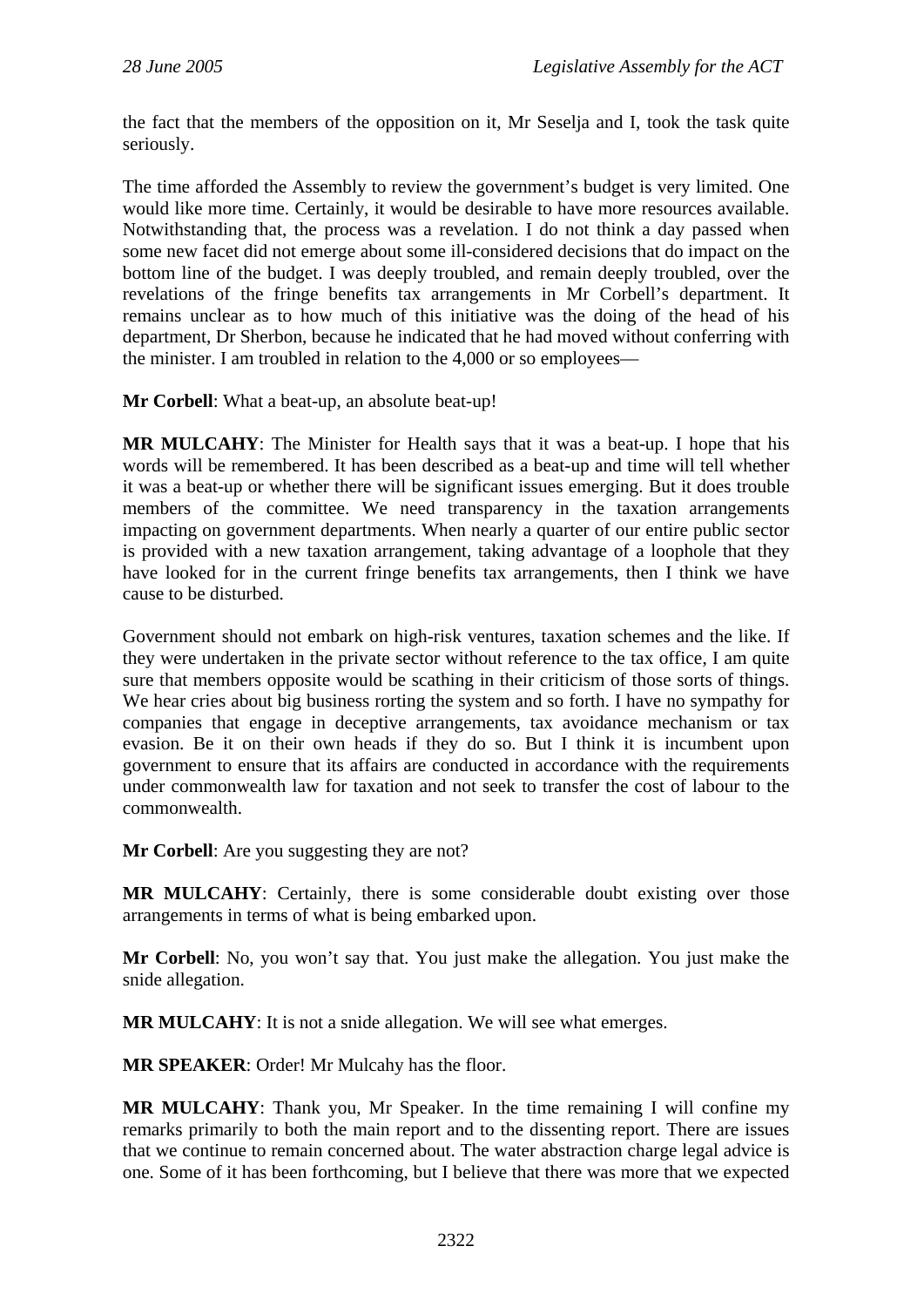to receive. If I am incorrect in that, because there were lots of replies, I stand to be corrected, but I think that we need to be very satisfied that the basis of those charges will be seen as constitutional and in order. I have had representation suggesting that there is a measure of doubt there because of the method by which it is applied.

Mr Quinlan, with his knowledge of Actew, may care to deal with that later, although I know that it is within the Chief Minister's area. There were issues that worried some members of the committee, including me. Whilst I am not professing to be a constitutional lawyer on matters related to excise, I think that there are concerns there that would only be fully satisfied if all of the legal opinions, some of which I acknowledge extend back to the former government, were made available.

Mr Speaker, there were also other matters of a general nature that we discussed. We were concerned over some of the indicators for different agencies in terms of client satisfaction. If you know much about client satisfaction surveys, you will know that anything that is not in the 90 percentile range is not a good score. We had agencies such as the library service aiming for 80 per cent. I understand that people, on the face of it, probably assume that they are good sorts of figures, but the fact of the matter is that that is not a good score and we should be aiming to do better. So the committee, in the collective, recommended that a minimum of 90 per cent be an ongoing future requirement of accountability indicators.

The matter of the ACT's policing was a subject of considerable discussion in the committee, as Mr Hargreaves will no doubt remember. There were concerns expressed. We were at long last able to see that, in fact, policing numbers are down. I thought that it was enlightening that one of his officials eventually confirmed that figure. Obviously, the committee would be fascinated, but I understand that it is going to be concealed or withheld, to see the report on the ACT's future policing needs once it is completed. I think that that is an area of concern to the public. I think that we would like to see the government get serious about its priorities.

The problem with this budget is that the Treasurer dismisses every criticism as ill informed and makes personal attacks on Mr Smyth.

**Mr Quinlan**: You got it wrong.

**MR MULCAHY**: He says that we all got it wrong, but what we have not got wrong here, Mr Speaker, is—

**Mr Quinlan**: You screwed up, both of you. Slide No 1, "I am an idiot."

**MR MULCAHY**: I am glad you acknowledge that you are one, Mr Quinlan. I would not be as personally abusive as you are of yourself. Mr Speaker, the real concern here is that it is an issue of priorities and the Treasurer sees good times ahead all the time. How did the land sales go last week, Mr Speaker? How much land did he move last week in this buoyant period that he is counting on being out there to fund the high-spending approach of his government?

The government needs to get back to basics in terms of its budget strategy. It needs to move away from the frivolous areas of extravagance, which it may have been possible to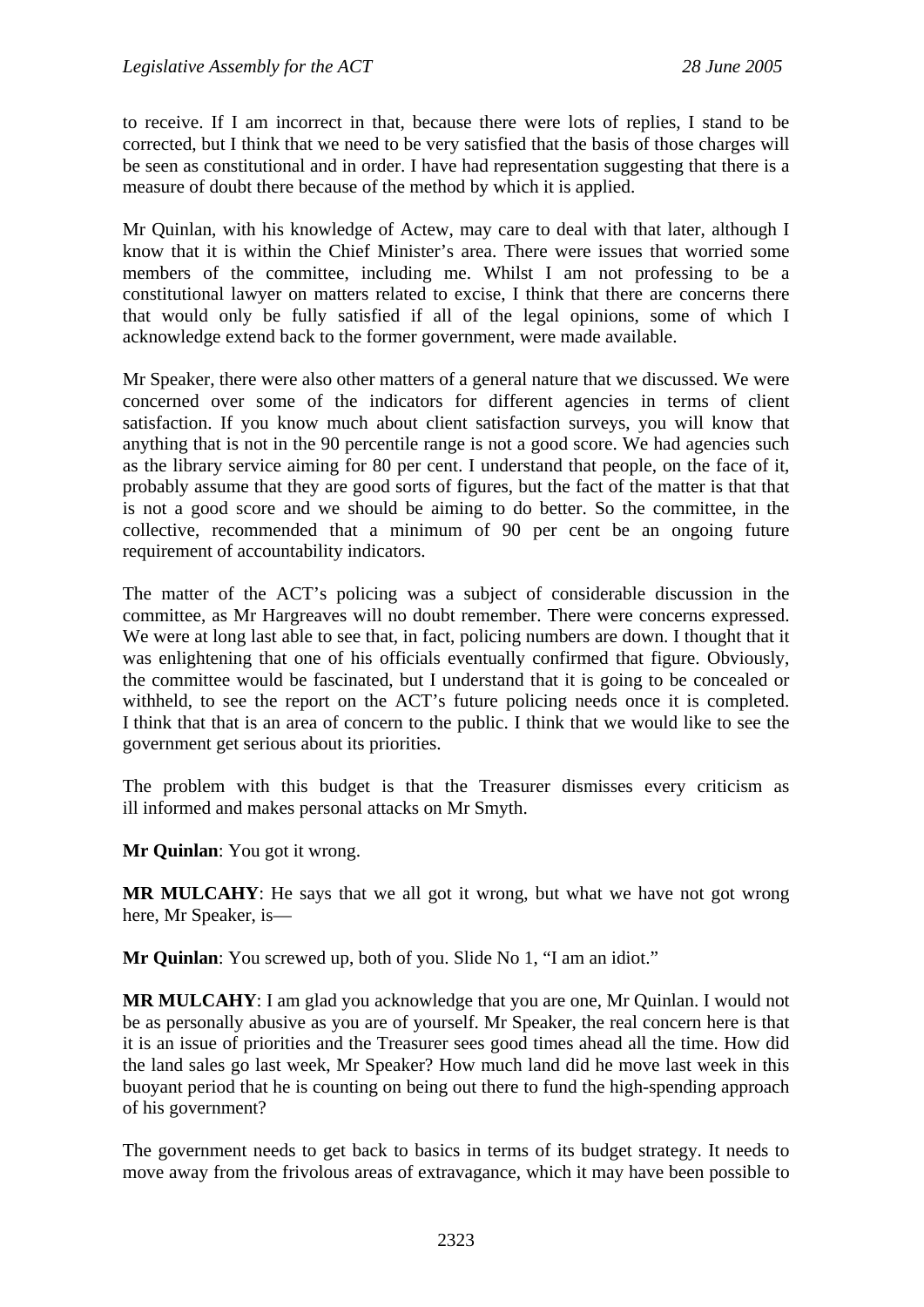<span id="page-13-0"></span>sustain in a period of growing GST returns, but, of course, ought not to be the subject of priority when we have 5,000 people out there waiting for elective surgery. We will deal with health later, but Mr Corbell says that they have been clinically assessed—those are the words he likes to use—as not needing to be attended to for the time being. Tell that to somebody who is suffering from severe pain because they need a hip replacement operation. No, they are probably not going to die in the short term, but it is a very distressing position for many of those patients to be in.

We see inefficiencies in our health system. That is what the \$100 million excess spending is about. It is not that we are saying that it be cut by \$100 million. We are saying that you are not managing your budget efficiently. We had surgeons lined up the other day at the public accounts committee. They told us stories about how they could not even start an operation that would finish after 4 o'clock. We have this extraordinary underutilisation of operating theatres and what we are talking about as an opposition is about getting value for the money.

We are not going to be out there advocating the cutting of the health budget. Goodness me, we are going to have a growing problem in health as our community ages. But for heaven's sake, do not be nervous about making some tough decisions. The Minister for Health needs to get a handle on what is going on in his agency. The areas for which we hear constant criticism are the planning administration and the health portfolio and surprise, surprise!—the same minister ultimately is responsible. These are areas that need to be tackled and we need to move from the luxuries that have been part of the government's approach to date.

Debate (on motion by **Mr Corbell**) adjourned to a later hour.

## **Standing orders—suspension**

Motion (by **Mr Corbell**) agreed to, with the concurrence of an absolute majority:

That so much of the standing orders be suspended as would prevent order of the day No 1, Assembly business—Report of the Select Committee on Estimates 2005-2006 and the Government response to the Select Committee on Estimates being called on and debated cognately with order of the day No 1, Executive business— Appropriation Bill 2005-2006.

## **Appropriation Bill 2005-2006**

[Cognate papers: Estimates 2005-2006—Select Committee report Estimates 2005-2006—Select Committee report—government response]

Debate resumed from 5 May 2005.

### **Detail stage**

**MR SPEAKER**: I remind members that this is a cognate debate. In debating order of the day No 1, executive business, Appropriation Bill 2005-2006, they may also address their remarks to the relevant parts of order of the day No 1, Assembly business, report of the Select Committee on Estimates 2005-2006, and order of the day No 3, Assembly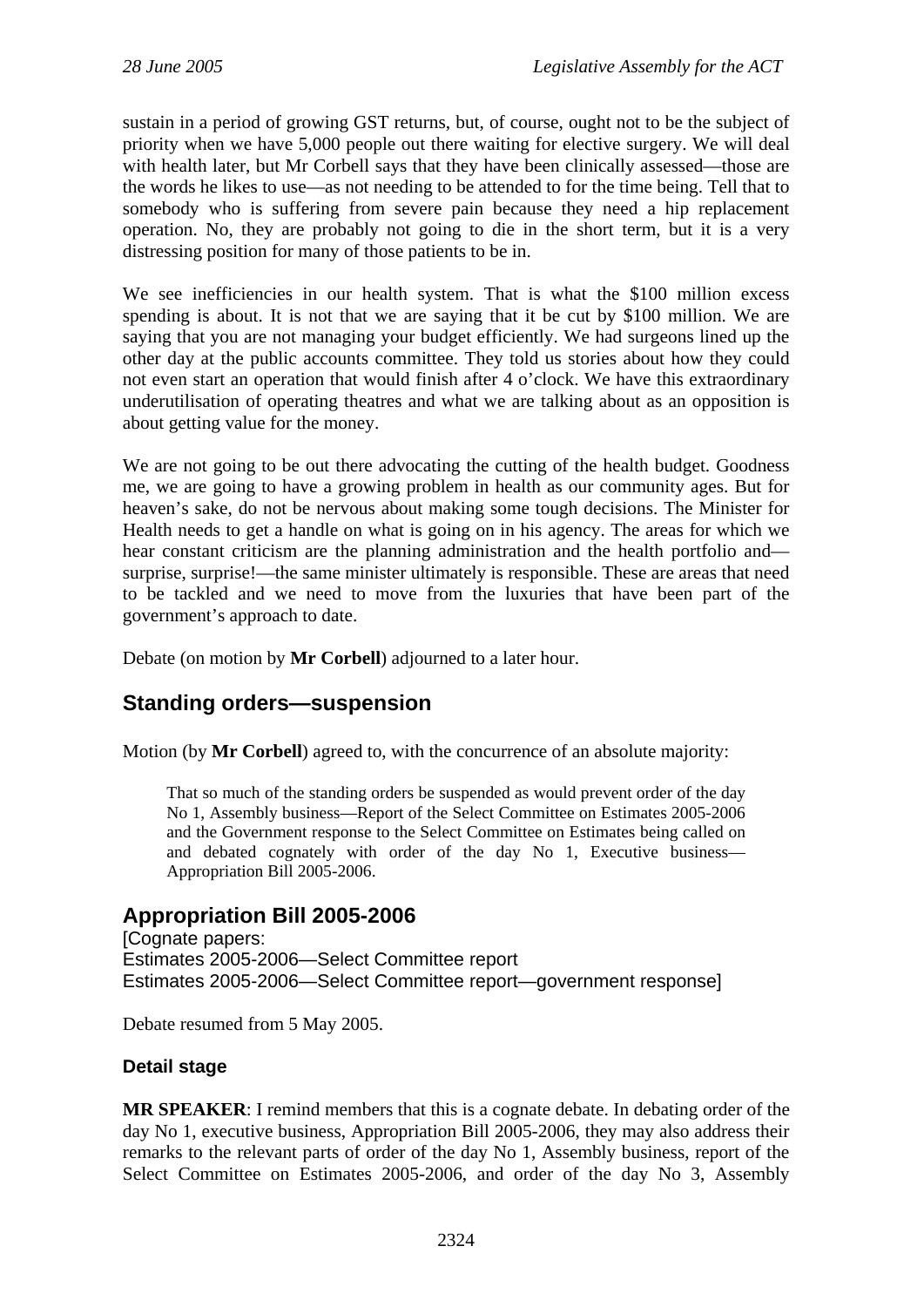business, the government's response to the report of the Select Committee on Estimates 2005-2006.

Standing order 180 sets down the order in which this bill will be considered. In the detail stage, any schedule expressing the services for which the appropriation is to be made must be considered before the clauses. Unless the Assembly otherwise orders, the schedules will be considered by proposed expenditure in the orders shown.

With the concurrence of the Assembly, I am proposing that the Assembly consider schedule 1 by each part, consisting of net cost of outputs, capital injection and payments on behalf of the territory. Is this the wish of the Assembly? That being the case, schedule 1 will be considered by each part, consisting of net cost of outputs, capital injection and payments on behalf of the territory, then the clauses prior to schedule 2 and then the title.

Schedule 1—Appropriations.

Proposed expenditure—Part 1.1—Legislative Assembly Secretariat, \$5,199,000 (net cost of outputs), \$800,000 (capital injection) and \$4,300,000 (payments on behalf of the territory), totalling \$10,299,000.

**MR MULCAHY** (Molonglo) (11.14): I move amendment No 1 circulated in my name *[see schedule 1 at page 2408]*.

Mr Speaker, there are several matters that are dealt with in the amendment that is presently being circulated and these have been prepared with the advice of the Office of Parliamentary Counsel, who assures me that these amendments are consistent with standing order 201 and the self-government act.

I might first deal with the matter of the Legislative Assembly. As we are aware, the Legislative Assembly sought extra capital funding for 2005-06 to enable a significant redesign of the public entrance, largely involving a change of the entrance to improve security. In addition, Mr Speaker, on the behalf of the Assembly, sought funding of an additional \$129,000 in this budget to address staffing and public sector management-type issues in the Secretariat and committee office.

The estimates committee assessed the staffing needs of the offices that supported the Legislative Assembly and recommendation No 12 from the estimates committee was that the government re-assign from within the budget \$129,000 for legislative staffing needs. Thus, my amendment here proposes to move \$129,000 from capital injection to net cost of outputs, amongst other matters.

Since this was a prevailing view of the committee, and not part of the dissenting report, I would hope that my colleagues—

**MR SPEAKER**: Mr Mulcahy, I have just taken some advice on your amendment, which I have just received. I will refer you first of all to a motion that was put by Mr Humphries on 23 November 1995. It goes as follows: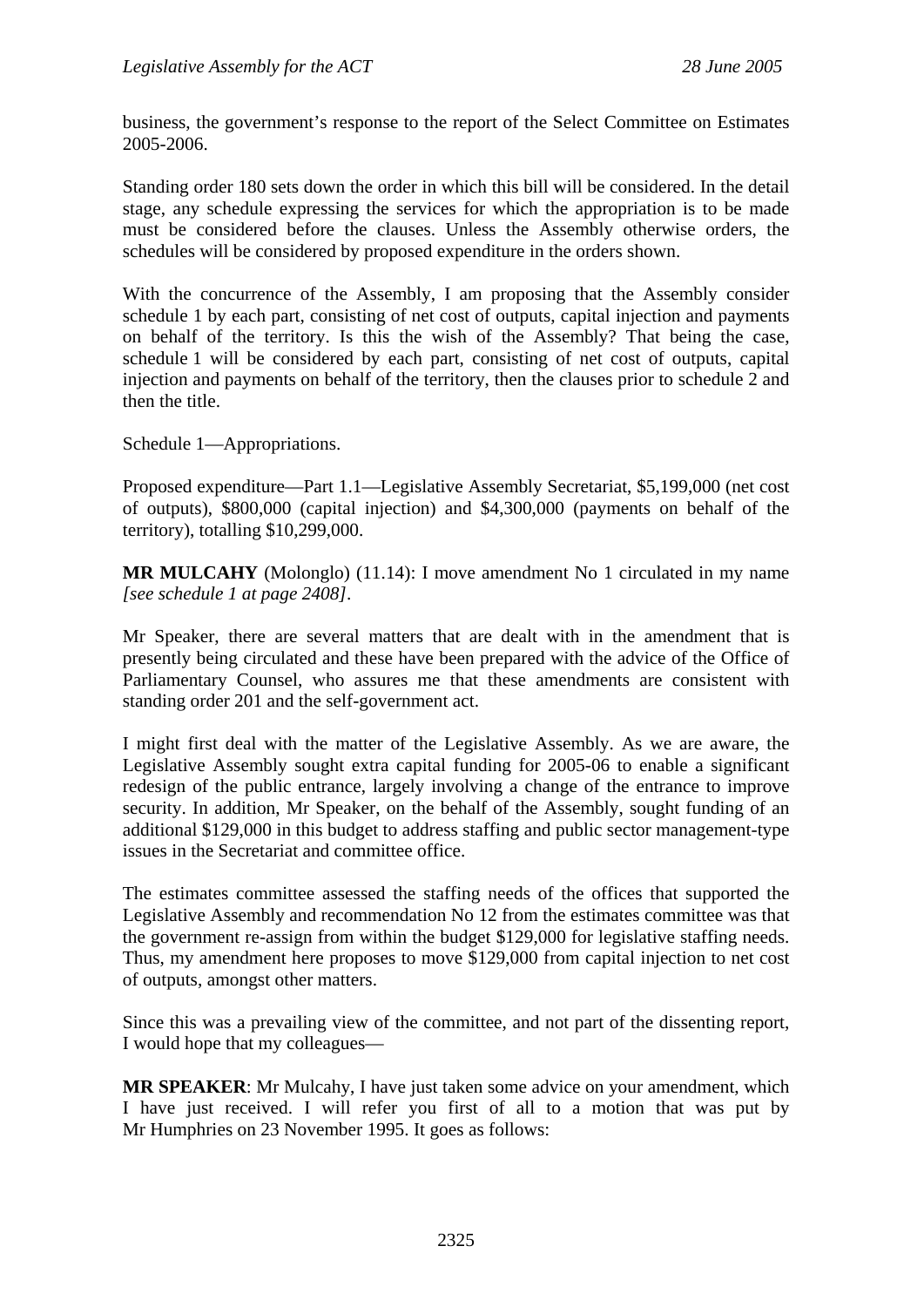That this Assembly reaffirms the principles of the Westminster system embodied in the "financial initiative of the Crown" and the limits that that initiative places on non-Executive Members in moving amendments other than those to reduce items of proposed expenditure.

That motion was subsequently carried, I am advised. I now refer you to standing order 201:

A Member, other than a Minister, may not move an amendment to a money proposal, as specified in standing order 200, if that amendment would increase the amount of public money of the Territory to be appropriated.

I draw your attention to your amendment where you seek to amend the net cost of outputs in column 3 of schedule 1 to increase the amount from \$5,199,000 to \$5,328,000. That attempted amendment offends the motion moved by Mr Humphries and carried by the Assembly. I therefore intend to rule it out of order.

**MR MULCAHY**: May I speak to that, Mr Speaker?

#### **MR SPEAKER**: Yes.

**MR MULCAHY**: I would just advance the view that I was conscious of the requirement not to increase the budget overall nor to effectively change the bottom line but, if you examine each of the amendments that I have put forward here, they create, in effect, a neutral outcome. By making the changes that are suggested, the total appropriation remains unchanged in each of the four examples that are contained within the amendments. So I don't believe that it contravenes the decision to decrease the budget, which is not what we are asking in the context of this debate; nor does it seek to increase the value of the budget overall but simply to realign certain items that are being singled out within the context of my amendment.

**MR SPEAKER**: I have taken some advice from the Clerk on this. I take your point that it does not change the bottom line, but the motion that Mr Humphries moved, and it has been accepted as a motion of continuing effect in this place, is unequivocal. I will have to read it all again:

That this Assembly reaffirms the principles of the Westminster system embodied in the "financial initiative of the Crown" and the limits that that initiative places on non-Executive Members in moving amendments other than those to reduce items of proposed expenditure.

And what you have sought to do here is to increase it.

**MR MULCAHY**: If I were to reduce the amounts by a dollar, Mr Speaker, would that be consistent with that ruling? I would be seeking to move \$128,999 from capital injection to net cost of outputs.

**Mr Quinlan**: On a point of order, Mr Speaker: can I just point out that I think Mr Mulcahy is trying to shift money from capital injection through to operating expenditure, in which case he is hitting the bottom line, unequivocally—whether it be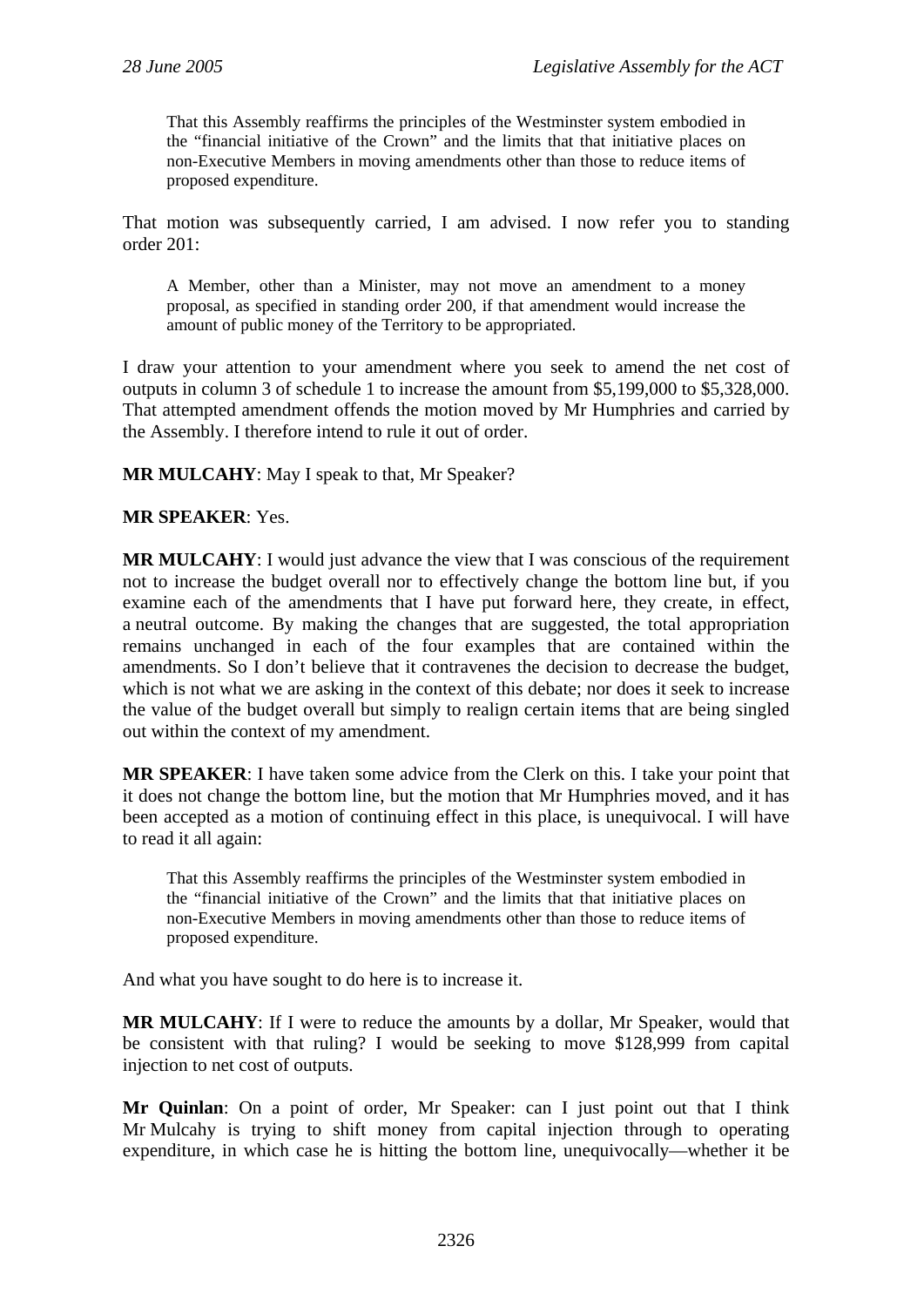\$1 or \$129,000—because it is capital as opposed to the actual budget expenditure, recurrent expenditure.

**MR SPEAKER**: We will get all these points of order out in the open and then I will take a breather to work on it.

**Mrs Dunne**: Mr Speaker, on a point of order: Mr Mulcahy's amendment does not change the overall appropriation for the Legislative Assembly by \$1.

**MR SPEAKER**: Mr Mulcahy has made that point.

**Mrs Dunne**: And that is a substantive point. Irrespective of whether it comes from capital or recurrent, what we are talking about is the overall expenditure. The overall allocation for the Legislative Assembly is unchanged. That it is consistent with the standing orders.

**Mr Corbell**: Mr Speaker, I wish to speak to the point of order. I am sorry to labour the point, but I have to support my colleague Mr Quinlan. The effect of Mr Mulcahy's amendment, if this amendment is carried, is that it will have a direct effect on the government's ongoing budget because it increases the amount of recurrent expenditure and reduces the amount of capital expenditure. Capital expenditure, of course, is a oneoff item, a one-off cash injection, whereas the net cost of outputs is ongoing expenditure that must then be factored into the budget for future years.

That is the effect of Mr Mulcahy's amendment if it is agreed to by this place. It is contrary to the decisions made in this place on a number of occasions since self-government that only the executive can increase the overall amount of expenditure paid for the functions of the ACT government.

The motion is quite clearly contrary to the decisions of this and previous Assemblies and the principle of the financial initiative of the crown in this place as embodied by decisions of the executive.

**Mr Smyth**: If I made add to the debate, Mr Speaker?

**MR SPEAKER**: Yes, Mr Smyth.

**Mr Smyth**: This is a point we did check with Parliamentary Counsel, and Parliamentary Counsel were quiet explicit in that this Appropriation Bill only applies to the coming financial year. What Mr Mulcahy seeks to do does not alter the bottom line of Appropriation Bill 2005-2006. We checked; we asked that question.

We have advice from Parliamentary Counsel that assures us that these amendments are consistent with both standing order 200 and the self-government act. They have been drafted that way. If they modified the bottom line then, of course, there would be a fifth amendment that would modify that bottom line. We checked on this issue. What both ministers said is not correct.

**MR SPEAKER**: Thank you, Mr Smyth. I note the points that you have made but I am, however, drawn to the wide-ranging effect of Mr Humphries's motion of 23 November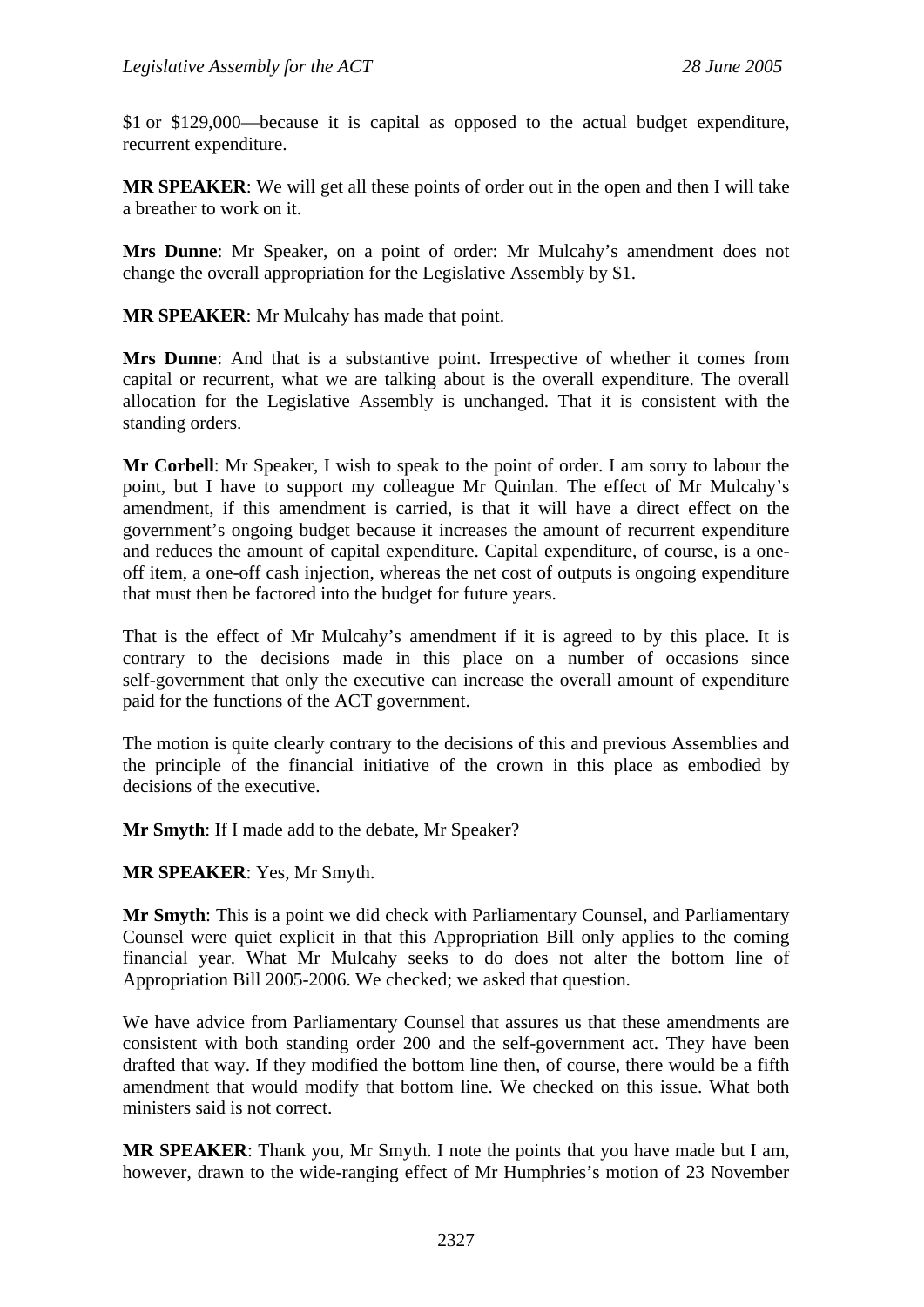1995. Mr Corbell and Mr Quinlan make points about recurrent and capital expenditure, but I think, in coming to a decision about this matter, I do not have to have regard to those points because of the wide-ranging effect of the motion by Mr Humphries. It is therefore my intention to confirm my earlier intention to rule this amendment out or order. I so rule.

**MR MULCAHY**: Mr Speaker, can I seek leave for an extension of time in relation to this item, given the time that was lost while this discussion took place.

**Mr Hargreaves**: It has been ruled out of order.

**Mr Seselja**: You are still able to speak to the line.

**MR MULCAHY**: I will speak on the substantive matter.

**MR SPEAKER**: There is a second lot of 10 minutes that you can use in relation to this debate.

**MR MULCAHY**: Mr Speaker, notwithstanding the ruling in relation to the amendment, I am obviously confined to making a plea to the territory government to look at the state of affairs in relation to the ACT Assembly.

**MR SPEAKER**: I take it that you're going to use your second 10 minutes.

**MR MULCAHY**: Yes, I am using that now. I would remind members opposite that the Auditor-General produced report No 10 on financial audits in which—and I quote not the opposition's words but the Auditor-General's words—she identified "significant weaknesses in controls (mostly in relation to payments) were found and reported to the Secretariat". This is in relation to the Legislative Assembly. She found:

The cumulative effect of these weaknesses is that the Secretariat is at particular risk of errors and irregularities (including fraud).

The Secretariat's operating results have deteriorated significantly in recent years.

The Secretariat did not fully manage its Departmental operations to budget because its Net cost of services materially exceeded budget.

For the first time in recent years the Secretariat did not have sufficient current assets to meet current liabilities at 30 June 2004.

The point of these remarks is that—and I have said this now on at least two and possibly three occasions in the context of inquiries—we seem to be running this establishment on the smell of an oily rag, to use the oft-quoted phrase, and I am troubled that this is one area of government where, whilst I am not suggesting we go crazy in terms of expenditure, it is quite clear that, if the Speaker and his support seek additional funds to do the task of supporting the Assembly, then quite clearly they would not be making that request frivolously.

Whether or not they think much of the amendment I put, the principle remains the same in that a rather modest request for an increase of some \$129,000 was sought to provide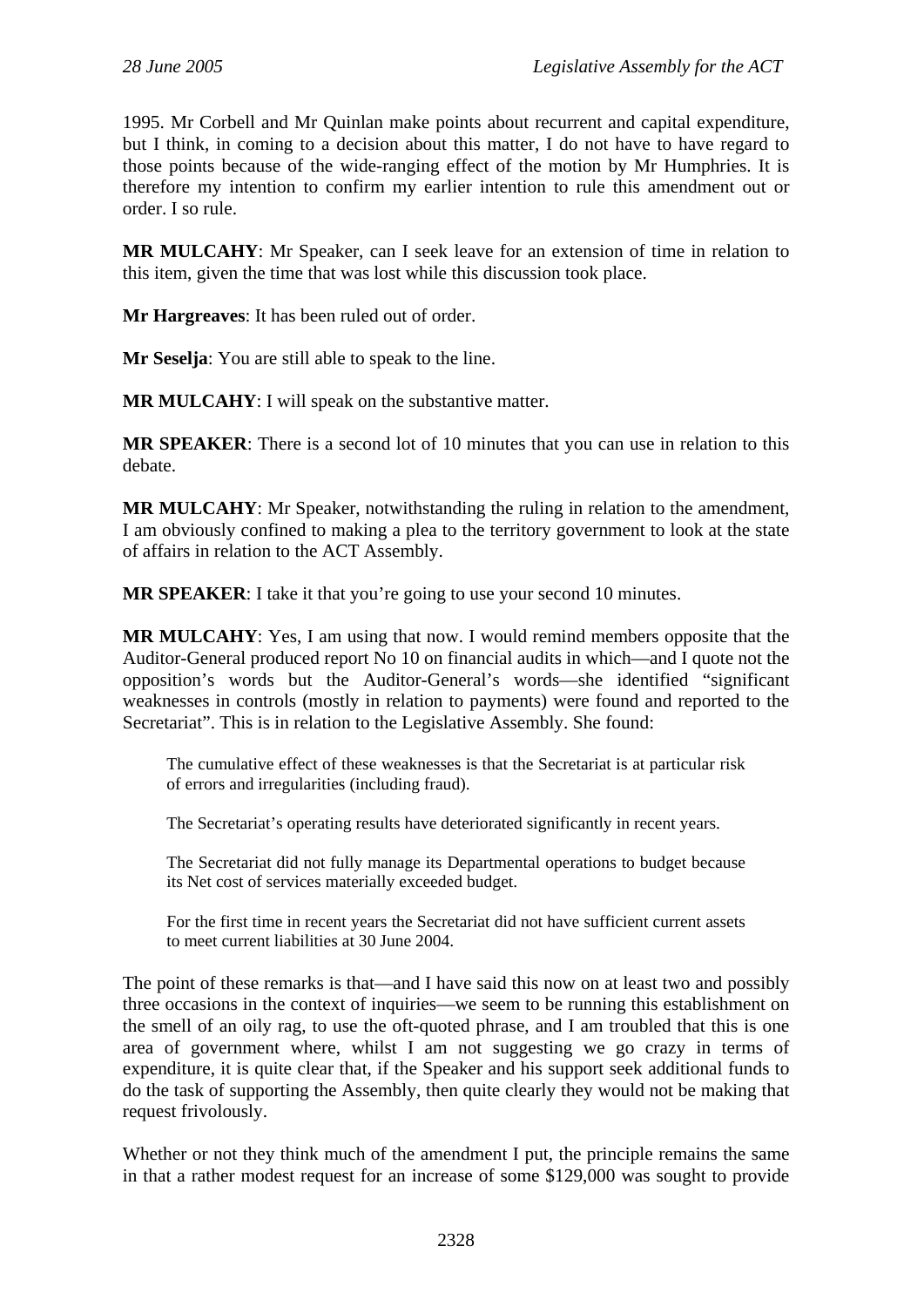for staffing requirements; these requirements were sought as a consequence of a less than complimentary report from the Auditor-General; and, of course, the end effect of this being denied puts undue and, in my view, unreasonable pressure on the staff that are employed in this establishment to support the needs of the people in terms of implementation of the decisions of the Assembly and the needs of our members, particularly non-executive members on both sides of the Assembly.

When you do this to people, when you take an unreasonable position in terms of their operating budget, then the inevitable outcome is that services will continue to suffer. Whilst I accept that probably politicians are not the favourite species in our community in terms of what they cost and what funds are made available, I do believe that even the most cynical view out there at large would be that we should have appropriate resourcing to do the task at hand and that those people who work in this Assembly should be given the essential tools of trade to do their job.

We saw, in the course of estimates hearings, that, in fact, to live within their means, they have now had to forgo a position in the Secretariat. That, of course, further limits the capacity of this Assembly to do its task and to ensure that the work of the committees is adequately implemented. I have been publicly questioning whether the committees are adequately resourced—I do not think they are—to do the sort of task that we have. To see those resources further pruned back for a Secretariat that is struggling to make ends meet is something that troubles me. The tribunal has seen fit to improve the pay of members of the Assembly but, in the same breath or coincidental with that, the government takes a view of maintaining a very harsh view in terms of the Assembly's resources.

The committee's decision—and this is not a dissenting report but a committee decision—was that we should seek that these funds be made available. It is within the capacity of the government, I believe, to deal with that quite modest request in the total scheme of things. I would hope that the government might weigh up that demand, weigh up the fact that their own Speaker, a member of their own party, has put forward this request for funds and take into account the needs of those staff who are working in the Assembly and attempting to do their job with diligence, I am sure.

We need to be cognisant of the Auditor-General's report. There was an expectation that certain additional functions were required to ensure financial integrity in the system. I think that the achievement of the Auditor-General's recommendations must seriously be put at risk if we simply take a view that such a small and relatively paltry request would be denied.

I will conclude at that point on this area, but I would hope the government would reconsider the way in which they framed that appropriation.

**DR FOSKEY** (Molonglo) (11.30): Mr Speaker, there is no doubt that, for parties who are not in government, the budget provides a lot of frustration in that very often we, especially if we have been through the estimates process, can see ways in which the money could have been differently spent. Indeed, the majority estimates report does make a particular recommendation in regard to this one.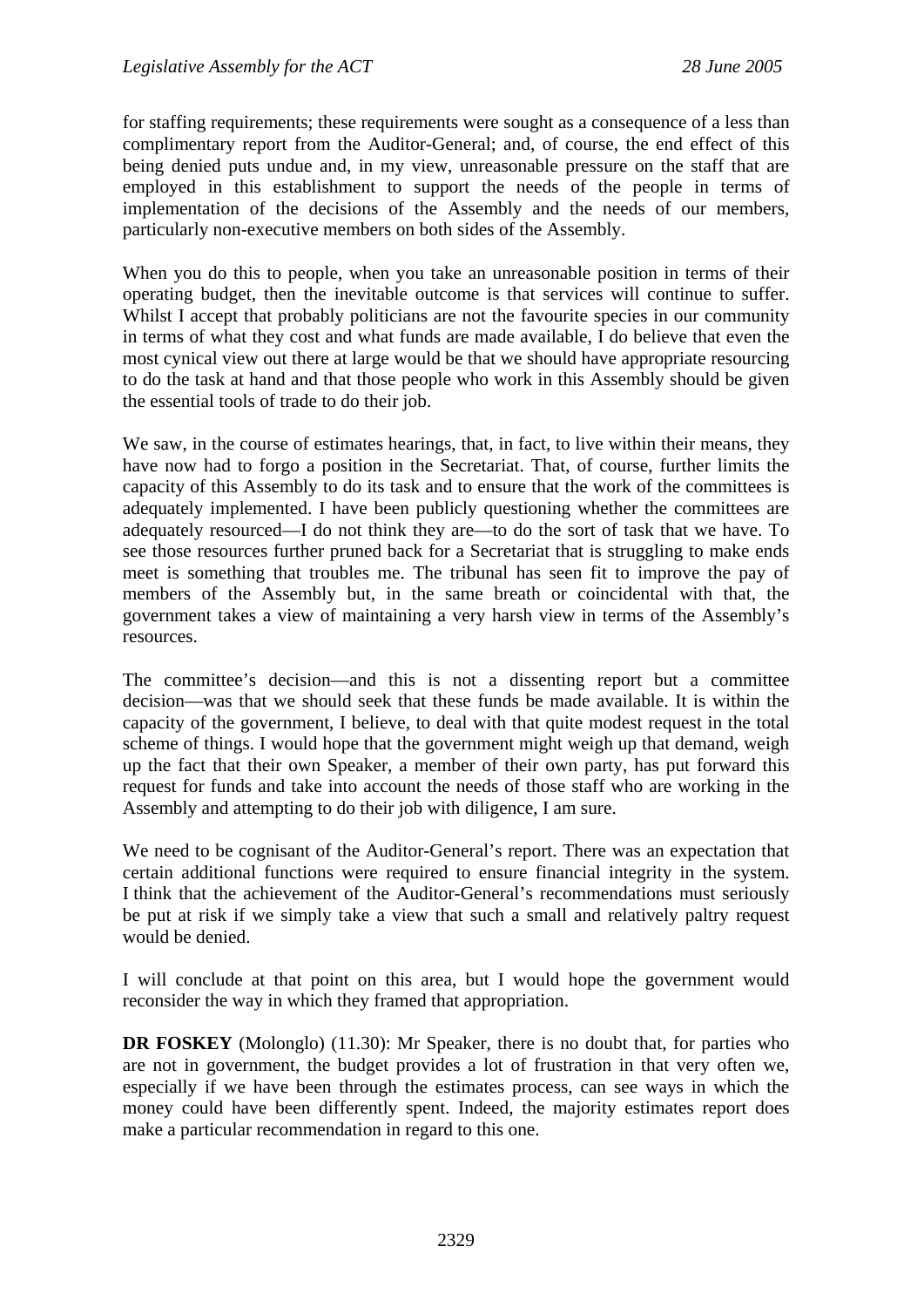Nonetheless, before I respond to this particular line in the budget, my own thinking about whether to agree to Mr Mulcahy's amendment is that we do need to be quite careful. It is out of order, I know, but I still want to say this because it perhaps gives an indication of how I might act later this week. I do think that we need to be careful about the blurring between the government and the Assembly.

I guess the budget is the government's major tool for enacting its program, which assumedly it went to the election with. We have got some comments about that, of course, which we will make later on. Nonetheless, I do believe that it is up to government to have control of the fine detail of the budget and it must take responsibility for that. In a sense, of course, as someone who is not responsible for the budget, that does make life a little easier and gives us that righteous role of criticism.

Our approach is that, where we do not like part of the budget, we might ask the government to go back and rework those areas. I am just remembering and being reminded that the Liberal government itself did this when the Assembly refused to pass a budget during the Liberal Party's period of governance because that budget had the supervised injecting room in it. What happened was that the government was asked to go back, which it did. As a minority government, it could chose whom it would speak to from the crossbench and it chose to negotiate with the right wing independents rather than the more progressive members. Thus we saw the demise of an initiative which could have saved lives and provided a pilot study for the rest of Australia. I did not raise that to talk about the heroin trial but to talk about ways that the Assembly has acted in the past.

As a member of the estimates committee, a member of the public accounts committee and a member of the Standing Committee on Administration and Procedure, I would like to note my support for recommendation No 12 of the estimates committee that suggested that \$129,000 be reassigned for the Assembly Secretariat staffing needs. I do note that the government has rejected this recommendation but I feel that, as a result, there will be unsustainable workloads for a number of people in the Secretariat and in other positions in the Assembly because the work does not change; it has to be done. I think we all appreciate that it is done extremely well and makes the life of us, as members, an awful lot easier. I am sorry that we have not seen that reassignment of funds, but I would hope that next year we might see a few more resources for the Assembly.

I would like to take this opportunity, too, to highlight the estimates hearing discussion on the introduction of an environmental management system in the Assembly. Understandably, I am sure members will not be surprised to know that this is a move that I greatly support. The Secretariat was able to advise in the hearings that a number of measures were in place, that improvements had been made in regard to energy efficiency and that the clauses in the forthcoming new cleaning contract would reduce the amount of waste going to landfill. On the other hand, the Secretariat also advised that in the past it had not been able to document the improvements achieved by these measures. We believe an environmental management system would allow the Secretariat to document existing measures and set targets for future measures to make the Assembly an example in management for sustainability. Anyway, I understand that this matter will now be progressed by the Assembly administration and procedure committee.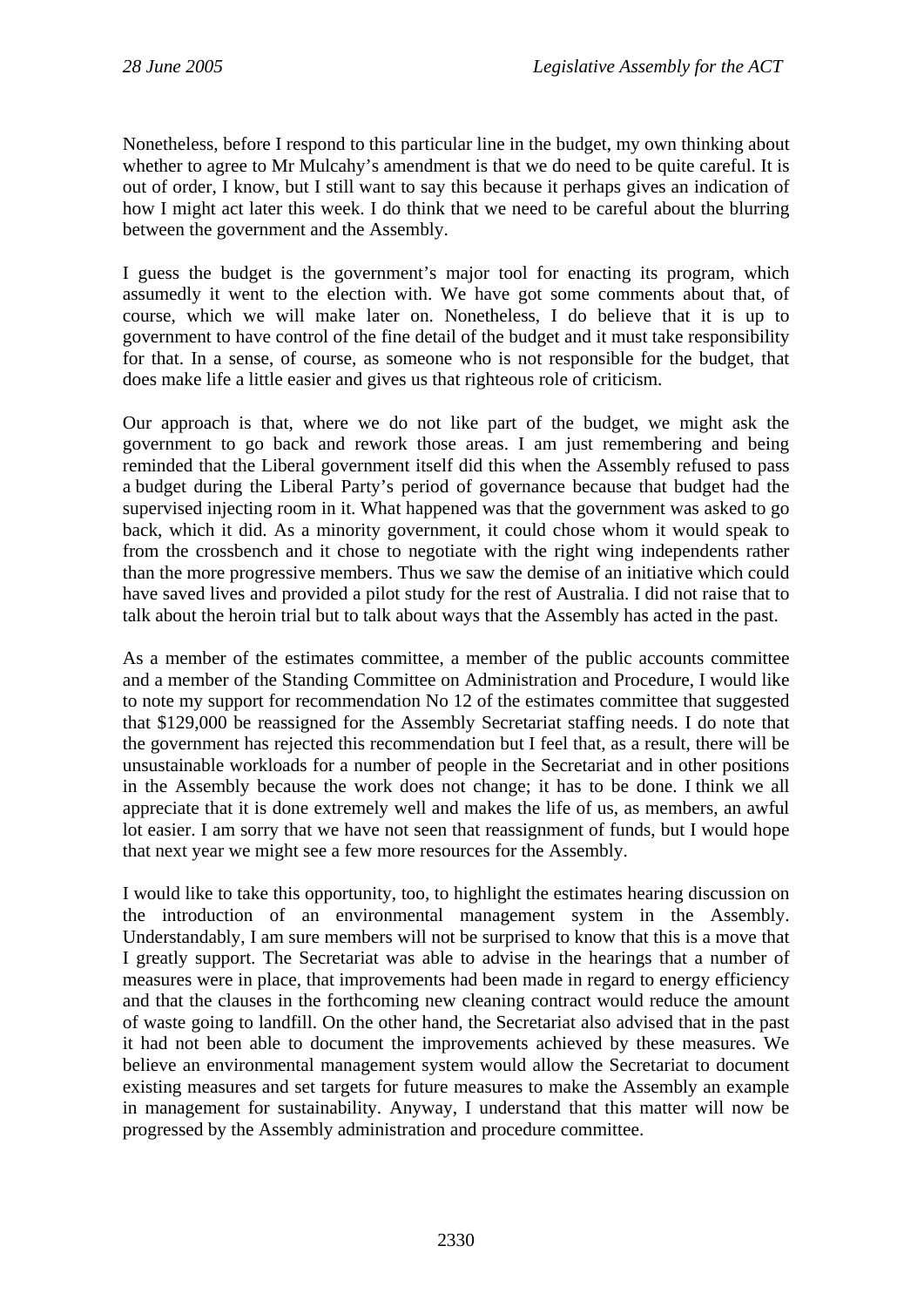I am pleased that this will take place, but perhaps we need to recognise that, to do this properly, we will have to allocate some resources to it. In the context of a tight budget, some might see this as a lesser priority, but in the long run it will reduce our yearly expenditure as well as reduce our environmental impacts.

A key part of an environmental management system, as opposed to isolated initiatives, is that an environmental management system builds in a mechanism to quantify actual resources used, savings made and the cost benefits. This is an issue that I hope we can progress over the next year.

**MR PRATT** (Brindabella) (11.36): Mr Speaker, the total cost appropriated to the Legislative Assembly Secretariat for 2005-06 is \$10.299 million. That includes a capital injection of \$800,000 which is for building improvements, security upgrades and an upgrade to the public entrance, \$200,000 for new capital works and \$600,000 for works in progress. The problem is that we do not yet see any evidence that the works in upgrading the public entrance and security upgrades are actually in progress. The May 2006 completion date, as stated in budget paper 4, page 3, for this work has not been guaranteed either.

Mr Speaker, you gave little confidence to this completion date being achieved when you said in the estimates hearings that there were some interesting management issues to tackle if this completion date was to be achieved. These upgrades are important work that needs to be completed as soon as possible to ensure both the safety and amenity of those who work here and the members of the public who visit the building.

During estimates hearings we heard that some of these upgrades have been delayed, for various reasons. I am concerned that the security upgrade, in particular, should have been completed by now. I understand that a security review of earlier designs meant that the previous plans for an upgrade to the Assembly entrance were no longer adequate and so had to be redesigned. However, it is some years since the original designs were meant to be implemented. I hope we do not see more delays, as the security of this building does need to be addressed urgently.

Mr Speaker, again referring back to the estimates, you said that you had a number of bids in the 2005-06 budget which were unsuccessful in terms of the building's improvements, given that the Assembly is such an old building. But you then justified the lack of success in achieving the desired funding by arguing that you understood that it was a time for constraint, given that it was such a tight budget year, and that other departments would surely be subject to the same constraints.

I do refer to the Auditor-General's report that discusses the matter of priority for upgrades in the Assembly, which my colleague Mr Mulcahy has already spoken to. That that report should be ignored in the pursuit of such tight constraints is peculiar and disappointing. However, it does appear that there has been little such constraint shown in other portfolio areas, such as the allocation of \$12 million for the Chief Minister's pet arboretum project and \$6.7 million for the transport minister's real-time information system for buses.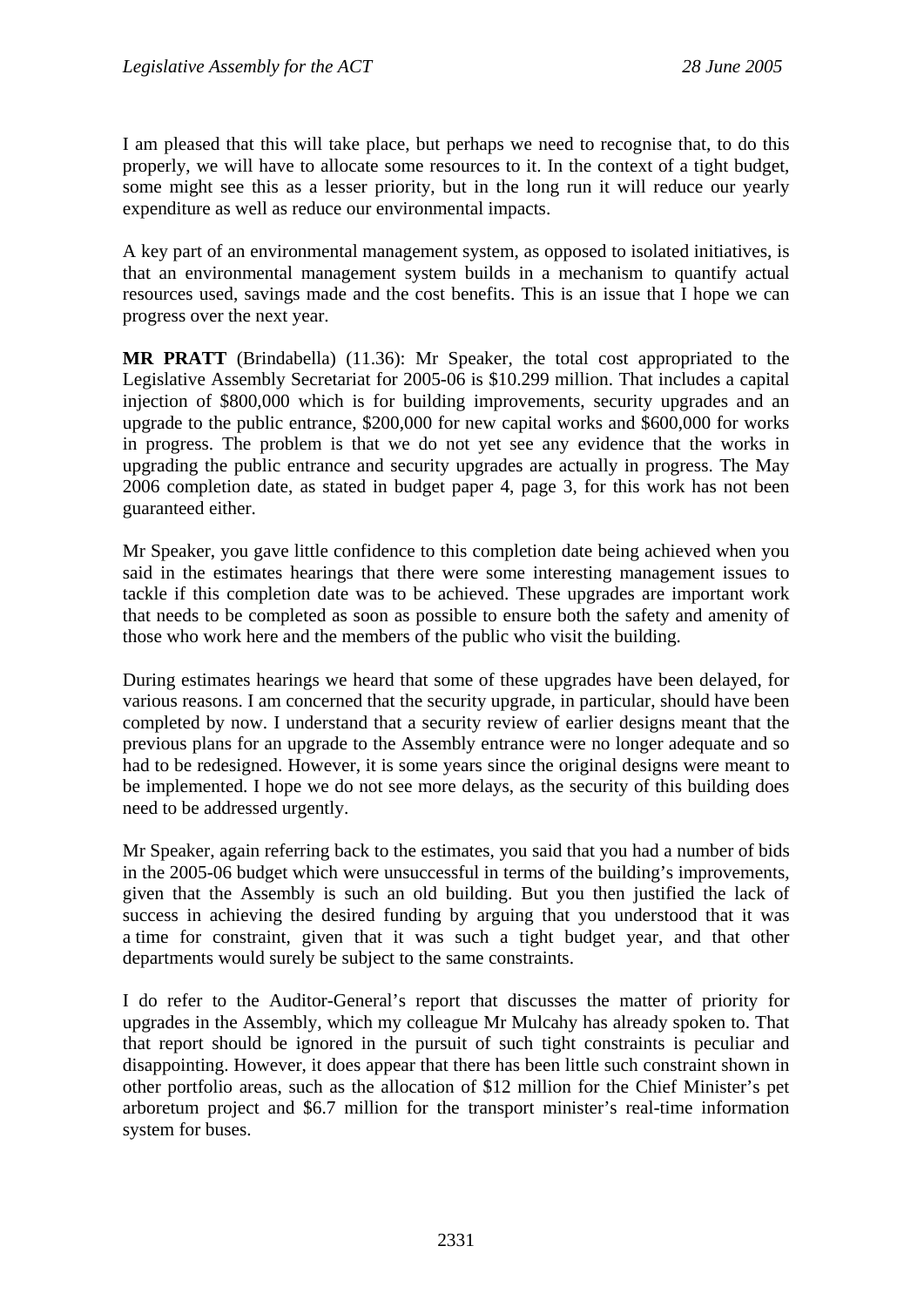I do find it amazing that the security of this Assembly is not paramount—the building in which, of course, these ministers, our staff and others work, and to which the public does come and deserves to be able to safely observe the Assembly's work in progress. I say that against the increased threat of terrorism to Australia. While I have no intention of talking up this threat, it would, nevertheless, be irresponsible to downplay it and then ignore the security climate as a factor when we planned the Assembly's operations against that background. Instead, it would seem the government would rather see funding directed to major ideological pet projects which they feel will buy them more votes.

Speaking of ideological pet projects, such as arboretums and the human rights commission, taking precedence over essential tasks such as government building security, I was tickled pink to hear the Chief Minister on radio today accusing a couple of my colleagues here of being ideological because they dared to question the Chief Minister's water management priorities. The irony and symmetry of all that is breathtaking.

Recent events at various embassies in Canberra have shown that there is a security concern, it is a legitimate concern and, therefore, this is an essential function that should be factored into the budget. As the home of local parliament, the security and adequate functioning of this building should receive, certainly, priority, although, as I say, this security threat is relatively low compared to other ACT targets. As an Assembly located in a high-risk target district, though, the security question, as I have said before, cannot be ignored.

The \$300,000 funding received for the security upgrade and the additional \$300,000 for the new entrance will, I suspect, barely cover the basics. In fact, I believe the amount of funding actually sought was \$740,000, as revealed in the estimates hearings. That is what we found was the operational need to achieve those objectives, and that was clearly stated in the estimates. So I do not see how \$300,000 will be adequate when, clearly, it was less than half the funding actually required to do the job properly and to properly increase the security of the building.

If this Assembly, its members, staff and visitors cannot be provided with a safe and secure working environment as a high priority, then one has to question the commitment of the Stanhope government to security issues in general. This, too, reflects their inability to prioritise funding for fundamental areas of need such as provision of finances in the 2005-06 ACT budget for the security upgrade and adequate maintenance of the ACT Legislative Assembly building.

My other concern is the uncertainty around whether or not an alternative entrance will be able to be used to ensure that the normal business of the Assembly is not interrupted. If we shut down the main entrance to the building, then we really do need to ensure there is an alternative access in addition to the members' entrance. I got the impression in estimates—and I hope this is not the case, and perhaps this can be clarified later—that there was no alternative plan. I do not mind wandering in through the back door, carrying a briefcase, tripping over paint tins; that is all right, provided we can do that safely. It is much better that we at least maintain some sort of a functional entrance. I do not think that is going to be the case.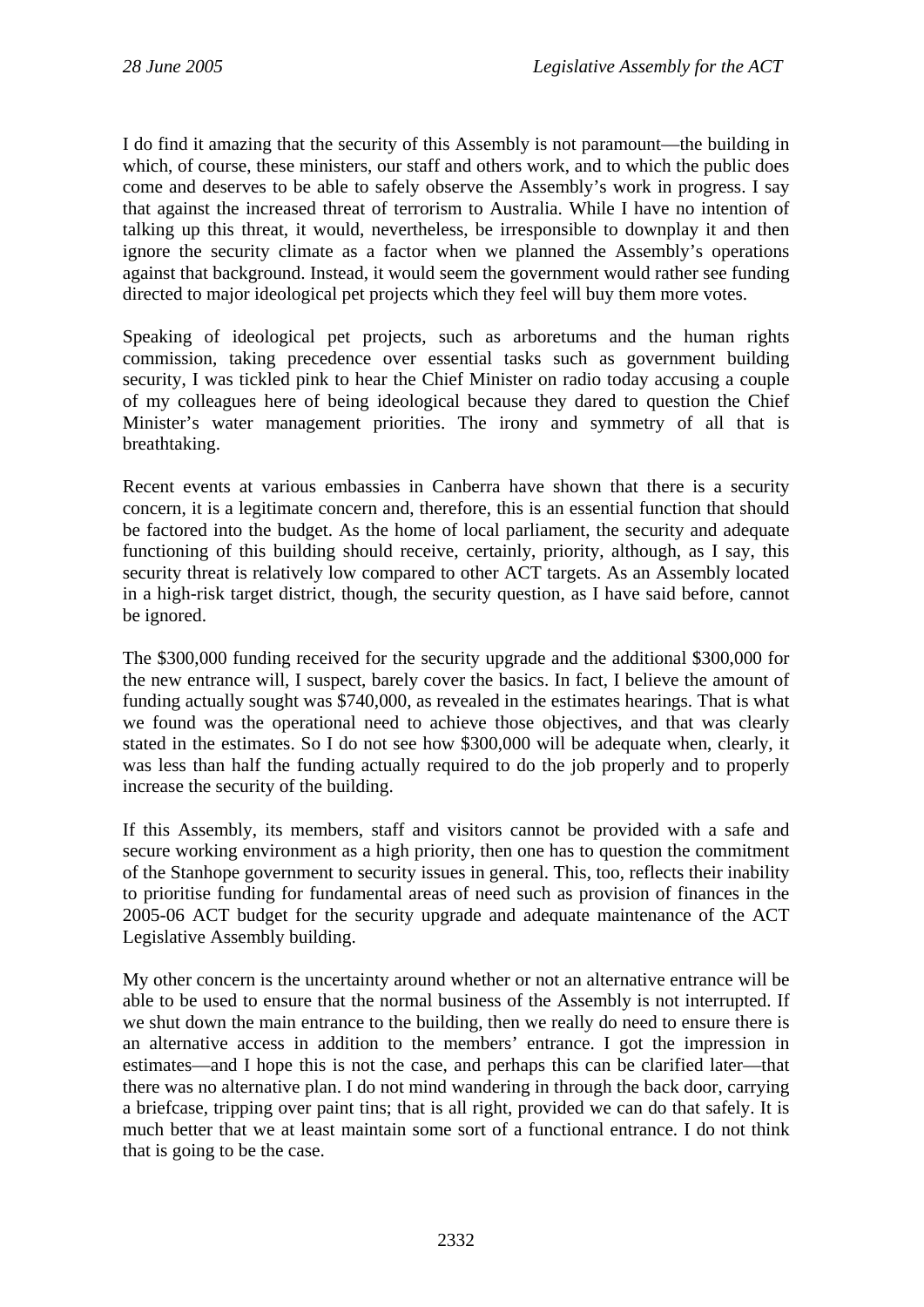To conclude, Mr Speaker: it is good that there are moves to improve security and to upgrade the look of the public entrance to the Assembly. Certainly these are issues that are overdue and have been dragging for quite some time. However, it is my concern, from an 2005-06 budget point of view, that the 600K capital works funding for this project is not sufficient; that it is not sufficient for undertaking such work properly; and that the works will not be completed by the forecast completion date of May 2006.

Of course, there are the other concerns raised about increasing the resources in this place to better serve the members. Certainly we need to provide additional resources so that our staff can do a better job to support MLAs. I would hope that more urgent adjustments are taken in future to look to that concern as well.

**MR SPEAKER**: Before we press on, can I acknowledge the presence in the gallery of 75 students from Gordon primary school, years 5 and 6. Welcome!

**MR QUINLAN** (Molonglo—Treasurer, Minister for Economic Development and Business, Minister for Tourism, Minister for Sport and Recreation, and Minister for Racing and Gaming) (11.45): Very briefly, Mr Speaker, just responding to Mr Pratt's concerns regarding security, if I could just add something to it: each time I come here I think threats to my wellbeing are greater in the area of psychological damage than they would be in relation to physical harm. I guess the only other thing we can draw out of this is—and let me say to members that I have worked on committees, I have chaired estimates committees, I have chaired the public accounts committee and have conducted certain inquiries, as chair of the public accounts committee—that I recognise the work that the Secretariat does.

It is now staple for each of the members, as they report to the Assembly on committee findings, to recognise the work that the Secretariat does and recognise the work that the Secretariat does in very short time frames from time to time. However, we also have to recognise that there is the distinct prospect of Parkinson's law operating within the resources that are available in as much as we do seem to get things done on deadline anyway. I think that, if members do recognise the workload that Secretariat staff do carry, we ought take that into account in the way we work on the committees and get a little bit more disciplined, if need be.

I do want to recognise—and I think it should be recognised—the caring attitude toward Secretariat staff that was embodied in Mr Mulcahy's speech. I am sure that, if we could all emulate that attitude, we would all work a whole lot better together.

Proposed expenditure agreed to.

Proposed expenditure—Part 1.2—ACT Executive, \$4,749,000 (payments on behalf of the territory), totalling 4,749,000.

**MR MULCAHY** (Molonglo) (11.48): I do not have too many comments on this area of expenditure and there were not a lot of issues that emerged within the estimates proceedings, but there was concern in relation to this matter, which provides the ministerial support, that employee expenses in the executive had increased by 30 per cent in 2003-04 and by 24.5 per cent in 2004-05. By contrast, the increase in 2005-06 was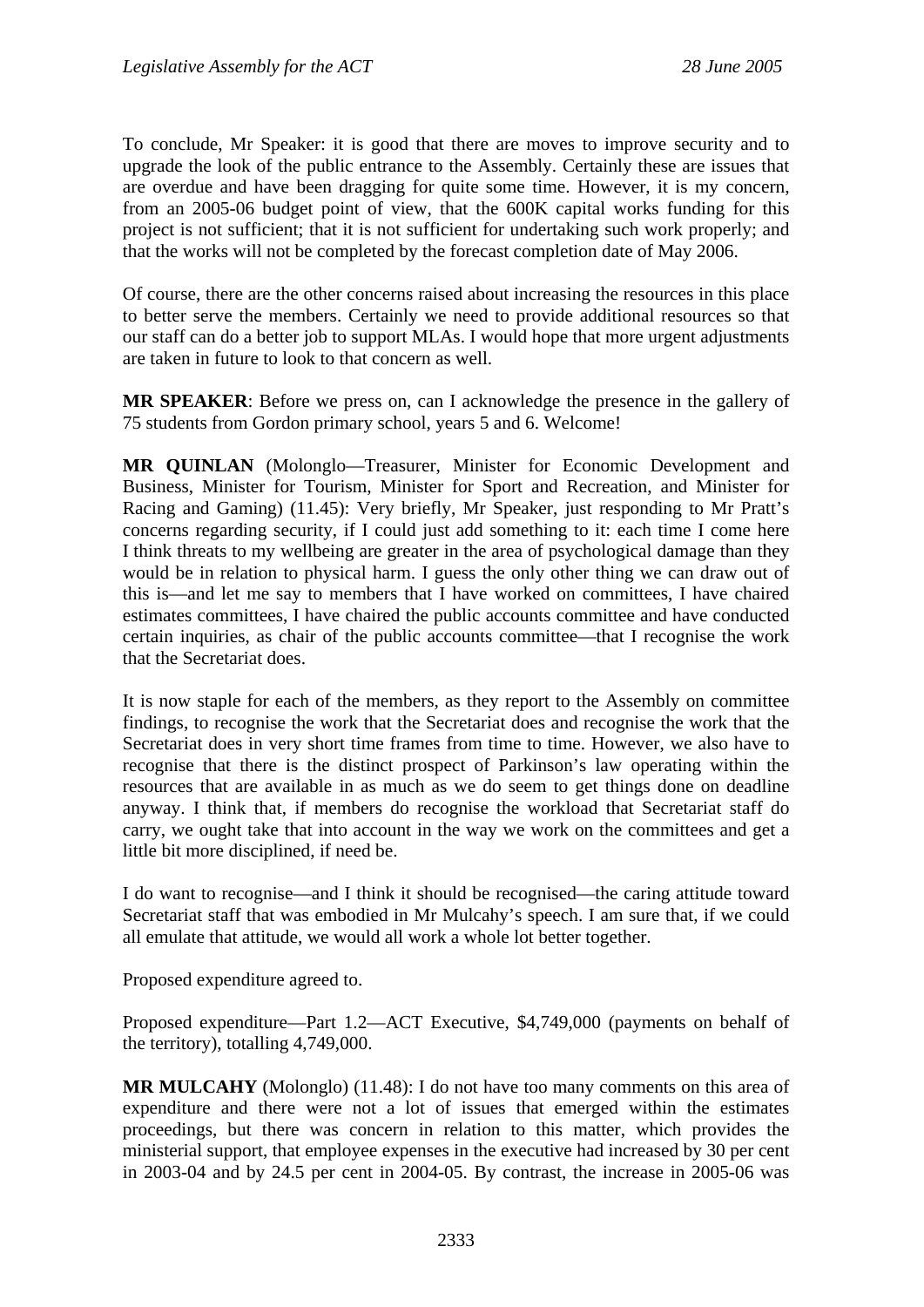estimated at only 1.3 per cent. Because of the rather dramatic changes in figures it did raise questions as to how this could have occurred.

At the time neither the head of the Chief Minister's Department nor the minister was able to explain these disparities, but in replies that were provided to questions on notice it was explained that this is a consequence of bringing a fifth minister into the cabinet process. It was contended that, with a normal pattern of growth, the new rate of growth contemplated would be the pattern for the future.

It left, still, however, an absence of an explanation as to why this would have occurred over two years. That question does remain unanswered. I know there is an explanation, but I am just a little intrigued as to what the explanation is if the fifth minister point of view is advanced.

There was also a matter raised that seemed to come up on a number of occasions through estimates—and it was partly because the chair kept wanting to keep the detail of this out of our report—which dealt with an issue of disclosure to a third party of information that was made by way of representation to the Chief Minister by an aggrieved constituent within Reid. Without canvassing all of the planning and heritage issues which are the subject of that person's distress—and I am not as close to that matter as Mr Seselja and Mr Smyth are—there was a concern that information that was taken in good faith to the Chief Minister by a staff member was relayed on to interests outside of government. That was a matter of some concern. That was secondary, really, to the central budget issue in this category, but that was the only matter that we had some concerns about.

**MR SMYTH** (Brindabella—Leader of the Opposition) (11.51): The component of \$4.8 million is a relatively small amount in the overall budget, but it is important to focus on it. It deals with the roles of ministers and their staff and their ability to do their jobs; so in that regard it is exceedingly important. A particular issue I think is the scrutiny of the activities of ministers, such as the nature and relevance of their travel, for example, overseas trips that they might undertake. On this side of the house we have always maintained, of course, that overseas travel is important but must be appropriate.

I want to comment briefly on the point raised by Mr Mulcahy about the issue of privacy when constituents approach us. We were approached by an individual who had sought ministerial meetings with, at that stage, Minister Wood, Minister Corbell and the Chief Minister. He was unable to see any of the ministers and was eventually able to see one of the advisers of the Chief Minister. He told that adviser certain details, which were then relayed to a residents group.

We believe that is entirely inappropriate and that there should be serious concern about the behaviour in that case—making information known beyond that which is given to us in our position as an elected representative of the community. I think the issue that was raised in estimates will be ongoing. It will certainly be pursued by the opposition because there are still answers to be obtained there. There is certainly no closure for the family involved, that has been through a process lasting more than 18 months. The point we would simply make here under "ACT executive" is that all members need to be aware that their staff must maintain the privacy of information given to them by our constituents, and that that applies equally to ministers as it does to backbenchers.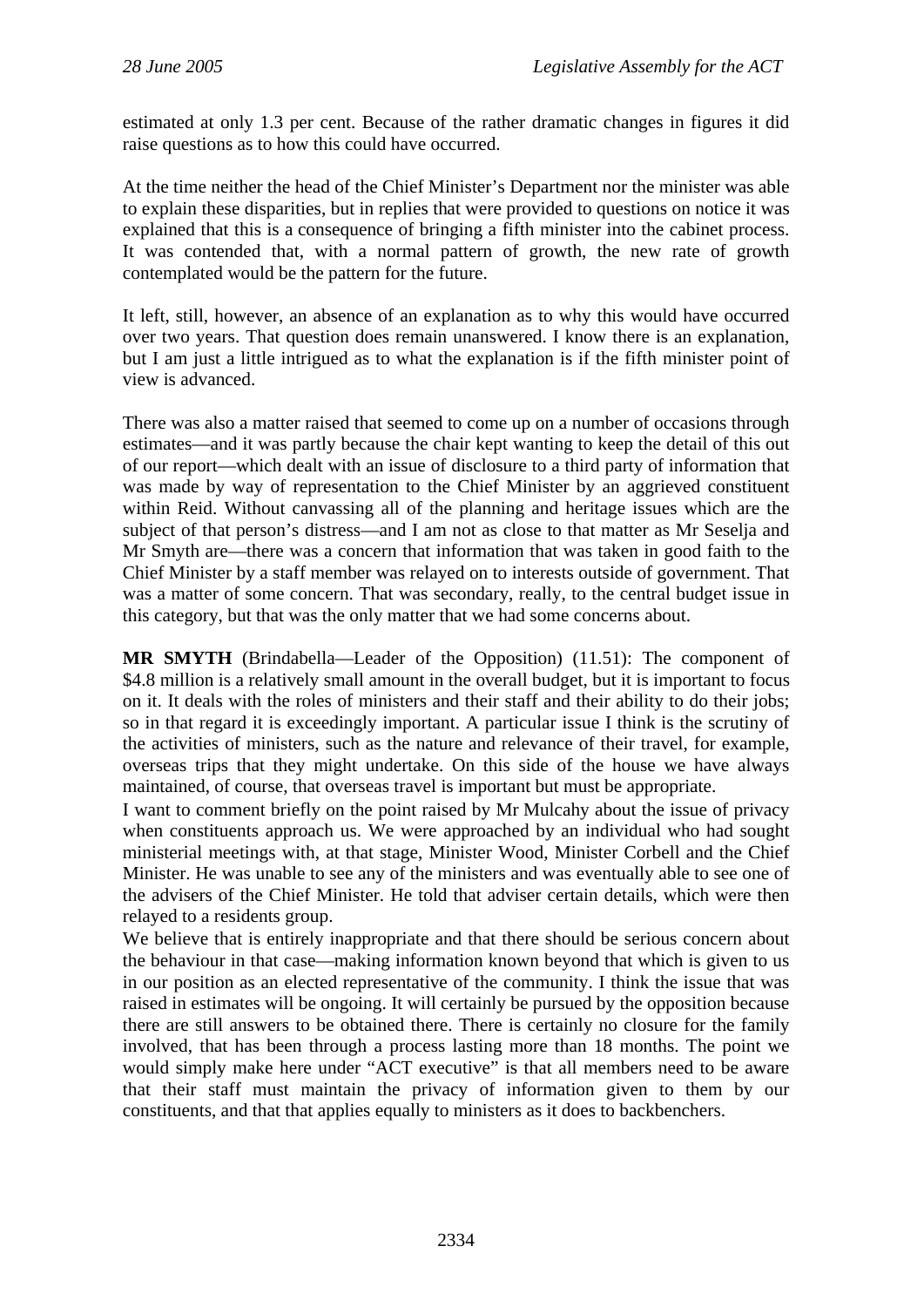Proposed expenditure agreed to.

Proposed expenditure—Part 1.3—Auditor-General totalling \$1,380,000 (net cost of outputs), totalling \$1,380,000.

**MR MULCAHY** (Molonglo) (11.53): This is an area of some concern to members of the opposition and also to members of the committee. I am delighted to see Ms MacDonald and Dr Foskey in the chamber. They would be very well aware, as members of the public accounts committee, of the critical role played by the Auditor-General. Members should be aware that the Auditor-General sought additional funding for three performance auditors to improve the capacity of the office to do performance audits and investigations; that is, to be able to monitor, in an effective fashion, the work of government and what they are doing with taxpayer dollars. Indeed the estimates committee—and, again, it is the committee, not just the dissenting report by Mr Seselja and me—in recommendation 11 said that the government should provide additional funding to the Auditor-General's Office in line with the recommendations made by the Standing Committee on Public Accounts to the Treasurer in its letter of 24 March 2005.

I realise that this government would not be the first in living memory to have an aversion to performance auditing, for the obvious reason that it puts pressure on them to improve accountability in the delivery of services. The government's denial of adequate resources for the audit office in this budget smacks of self-protection and of putting its own interests ahead of those of the community, especially in light of support for additional resources from a three-party committee of the Assembly. The committee, made up of a member of the government, a Greens member and an opposition member—namely me—agreed that these additional funds should have been made available. Indeed the committee recommended that additional funding be provided for the Auditor-General's Office. That certainly should have been increased by \$0.375 million in the 2005-06 financial year; by \$0.426 million in the 2006-07 financial year; by \$0.446 million in 2007-08; and by \$0.468 million in 2008-09. This was the request, and it was supported by the committee.

I certainly will be looking forward to hearing the support, I would hope, from Ms MacDonald and Dr Foskey for this recommendation, given the fact that they felt confident in supporting this proposal. I will be particularly pleased to hear what the Treasurer has to say as to why the additional funding sought to do the job of ensuring adequate scrutiny of the government was knocked back. I think it is trite to simply say, "Times are difficult, we have got ourselves into some strife; we are chopping out things here and there." The Auditor-General can, in fact, play a critical role in ensuring the efficiency of government; in ensuring that the dollars are prudently spent; in ensuring that taxes and fines and the like are collected in the best and most efficient manner; and in ensuring—in summary—that the taxpayer is receiving value for money.

The recommendation made was not taken lightly. It was probably the most significant recommendation out of both the estimates committee and the dissenting report, because it goes to the heart of government accountability. In a situation with a majority government there is limited scope for scrutiny of government. The duration of the debate over the next several days will be largely determined by the government's wishes and what they determine in relation to their position.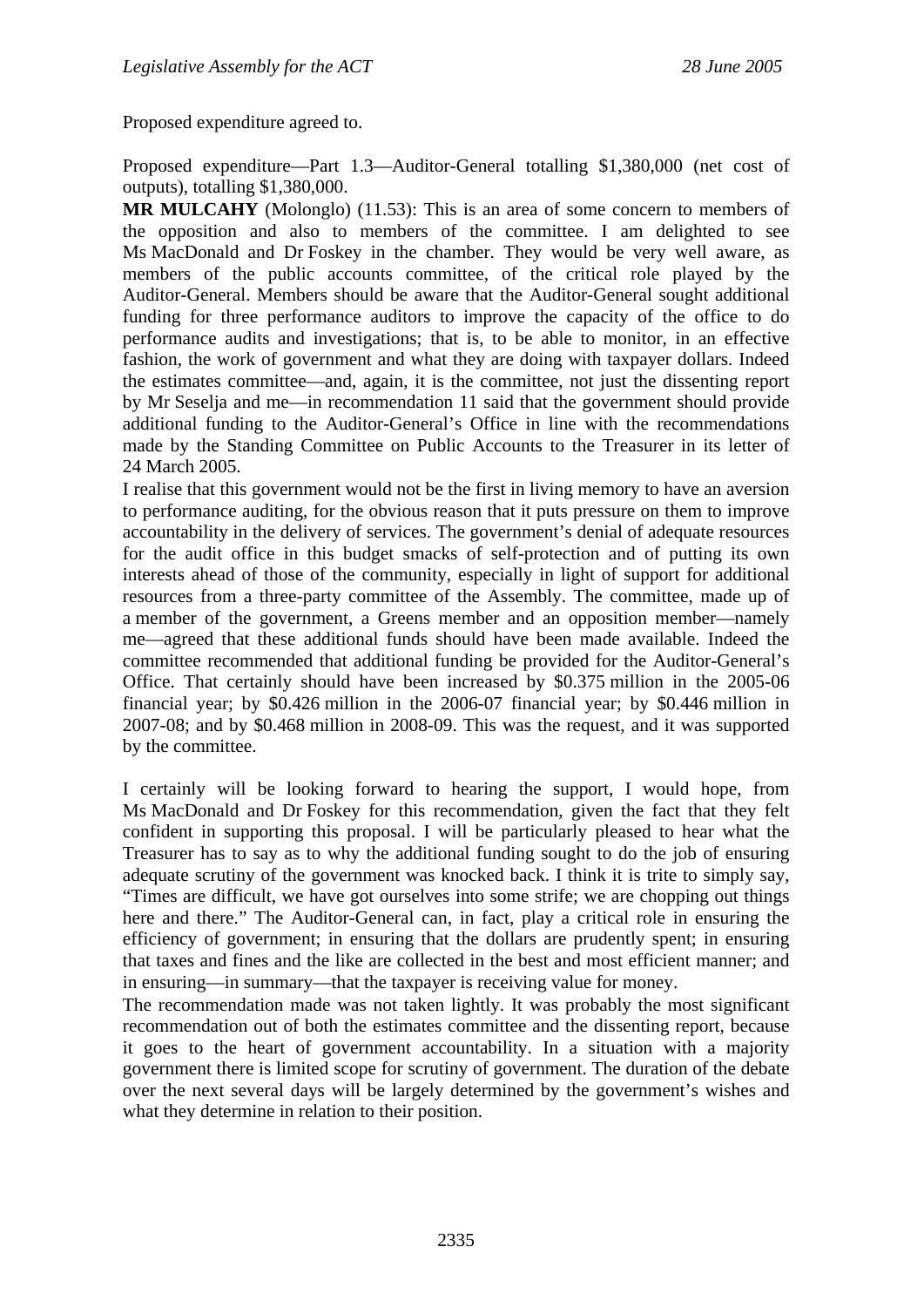The time available for estimates committee processes, annual reports and the like, is fairly contained. We would like to hear some form of explanation from the Treasurer and it was a rather late reply we received, after the Auditor-General appeared, to say that they were knocking back these funds—as to why this absolutely critical function of government is being denied the required resources which, again, are relatively modest in the scheme of things. It seems that some of these modest but critical resource needs are constantly rejected by the Treasurer.

The opposition believes that that committee recommendation should have been supported. Obviously I am not in a position to make an amendment, based on your ruling, Mr Speaker. I would have amended that area but it cannot be done. I certainly hope that the sentiment conveyed by an all-party committee recommendation will be more appropriately considered by the Treasurer and the resources found to support the critical functions of the Auditor-General's Office.

**DR FOSKEY** (Molonglo) (11.58): Like Mr Mulcahy, I am also concerned at the rejection of the Auditor-General's continual requests to the ACT government for more staffing funding. Nonetheless, I acknowledge the office's delight in its new premises. I am pleased that there has been some progress in the office's fortunes this year. The Auditor-General stated in the estimates hearings that her office needs three additional performance audit staffers to allow for an additional three major audits per year, plus two or three different types of reviews and investigations. It appears difficult for the Auditor-General's Office, at this point in time, to deliver services beyond its statutory obligations, which of course must be a matter of priority. Issues such as public interest disclosures are becoming unachievable for the office due to its limited staffing.

As a member of the public accounts committee perhaps I had more opportunity than other members of the Assembly to study the Auditor-General's reports in some detail. I have to say that they provide an expert, useful analysis of areas of governance that the government is unable, or unwilling, to examine.

I am concerned that the ACT government is limiting the ability of the Auditor-General to analyse the report on government operations. By so doing the ACT government is, in effect, limiting its own level of accountability and transparency to the public. This matter has been highlighted through the estimates committee's report and in the public accounts committee's recommendations. I hope the government will respond in a responsible manner to this issue and consider providing extra staffing to the Auditor-General's Office in the next round of appropriations.

**MS MacDONALD** (Brindabella) (12.00): I agree with the assessment by Mr Mulcahy that the Auditor-General provides a valuable role and that its role is to scrutinise the functions of government. From the way Mr Mulcahy was speaking, though, one would think this will no longer be done if the Auditor-General's Office does not get the additional three performance auditors requested. Certainly the public accounts committee did make the recommendation, as it is required to do; it looked at the budget bid by the audit office; and we put in a letter of support for that to the Treasurer. That was unanimous, and I am not denying that.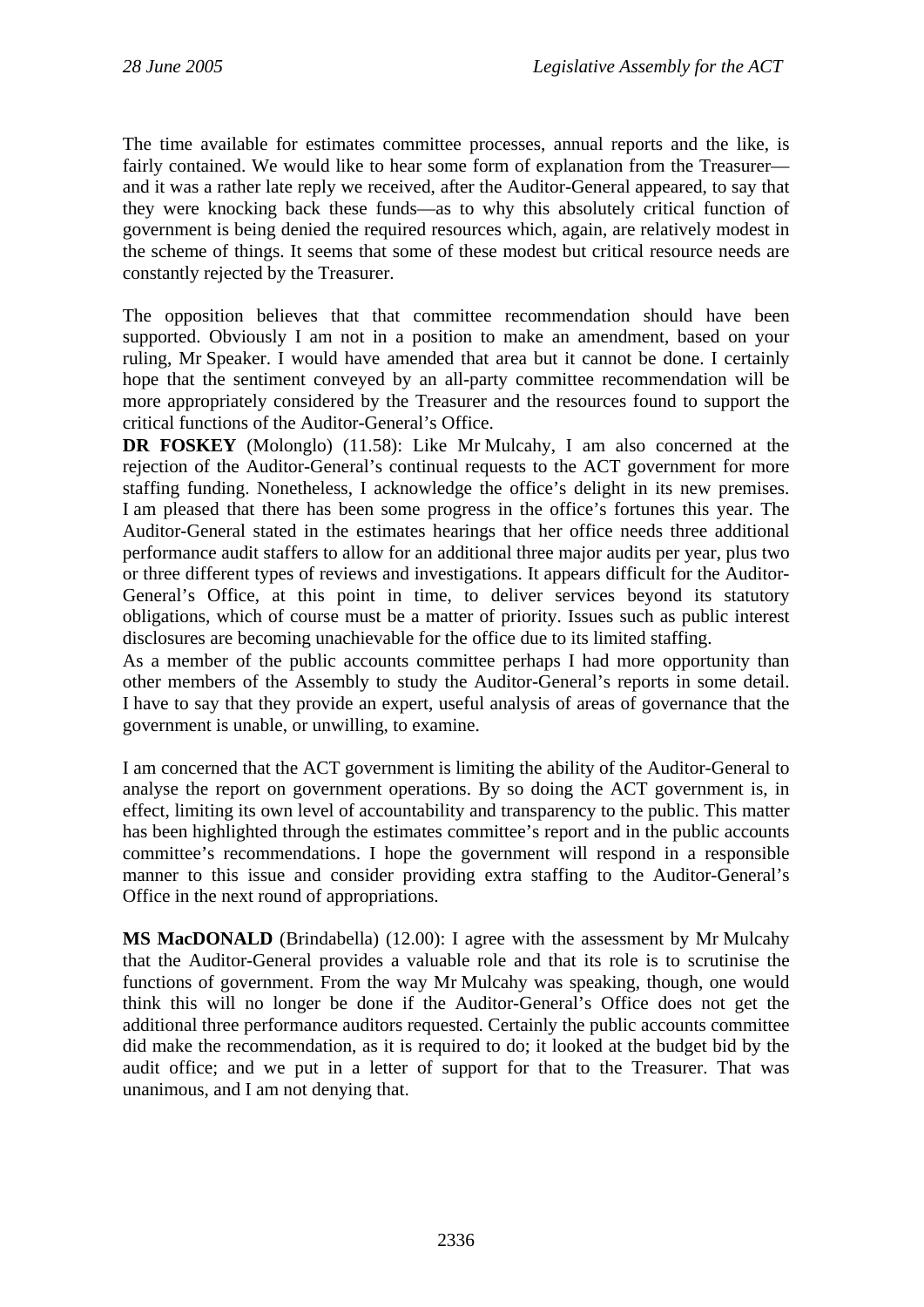I think it would be great if there could be three additional performance auditors in the Auditor-General's Office but it is not possible this year, given the tight budget we are faced with. That is the fact of the matter. It is not as if the Treasurer was not asked about this matter; he was asked. He said that we have to show economic restraint. I believe Mr Mulcahy was speaking about economic restraint continually throughout the estimates process, saying that this government was not showing enough of it. Yet here is an area where Mr Mulcahy would like us to not actually—

**Mr Seselja**: Just in areas of scrutiny it shows restraint. When it is about to be scrutinised, it cuts the funding.

#### **MR SPEAKER**: Order, Mr Seselja!

**MS MacDONALD**: Thank you, Mr Speaker. I ask that I be heard in silence, a courtesy I have provided to the members on the opposite side. The fact is that Mr Mulcahy would like us to expend these further funds. What will happen if we do not get these additional three performance auditors? Will the sky fall in? No, it will not. I would like to see in future budgets, if possible, provision for additional performance auditors so there can be additional performance audits done around the ACT government service where possible.

The Auditor-General herself, when questioned about this, said that these things would be gotten to, but in a slower timeframe. That is the reality of the situation; that is what we have to work within. These are the constraints placed upon us by a tight budget. As I said, Mr Quinlan was questioned about this and said something along the lines of, "Yes, it would." I would not want to place words in his mouth that he did not say, and I am sure he will respond to this one himself. The fact of the matter is that all agencies had to look at showing some restraint.

**MR SMYTH** (Brindabella—Leader of the Opposition) (12.04): This is an even smaller component of the overall budget—\$1.4 million in the executive years. It is one of the most significant components of the budget because the auditor is separate from the rest of the ACT bureaucracy and reports directly through you to the Assembly. In fact, she does work on behalf of the Assembly. I think it is important to focus on the Auditor-General's Office to ensure that the resources for the auditor are sufficient to carry out her role and task, and to ensure that the activities of the auditor align with the intentions of the Assembly.

I must raise and reinforce one matter that was mentioned by the Auditor-General, Tu Pham, herself. The auditor noted that when she sought additional funding it was to support more performance activity. That was supported by the public accounts committee. I understand they have written to the Treasurer saying they support that. Unfortunately, the government did not support that request. That in itself is not a problem. Governments are entitled to make decisions on their budget priorities, but the problem is that they have their priorities wrong. The problem here is that the auditor now pays the price for that, as we do in getting the reports we need to do our job properly.

The auditor herself commented that the lack of these additional resources is of concern to her. She noted that not having these additional resources has implications for the audit office in being able to perform their functions in a timely and efficient manner. In not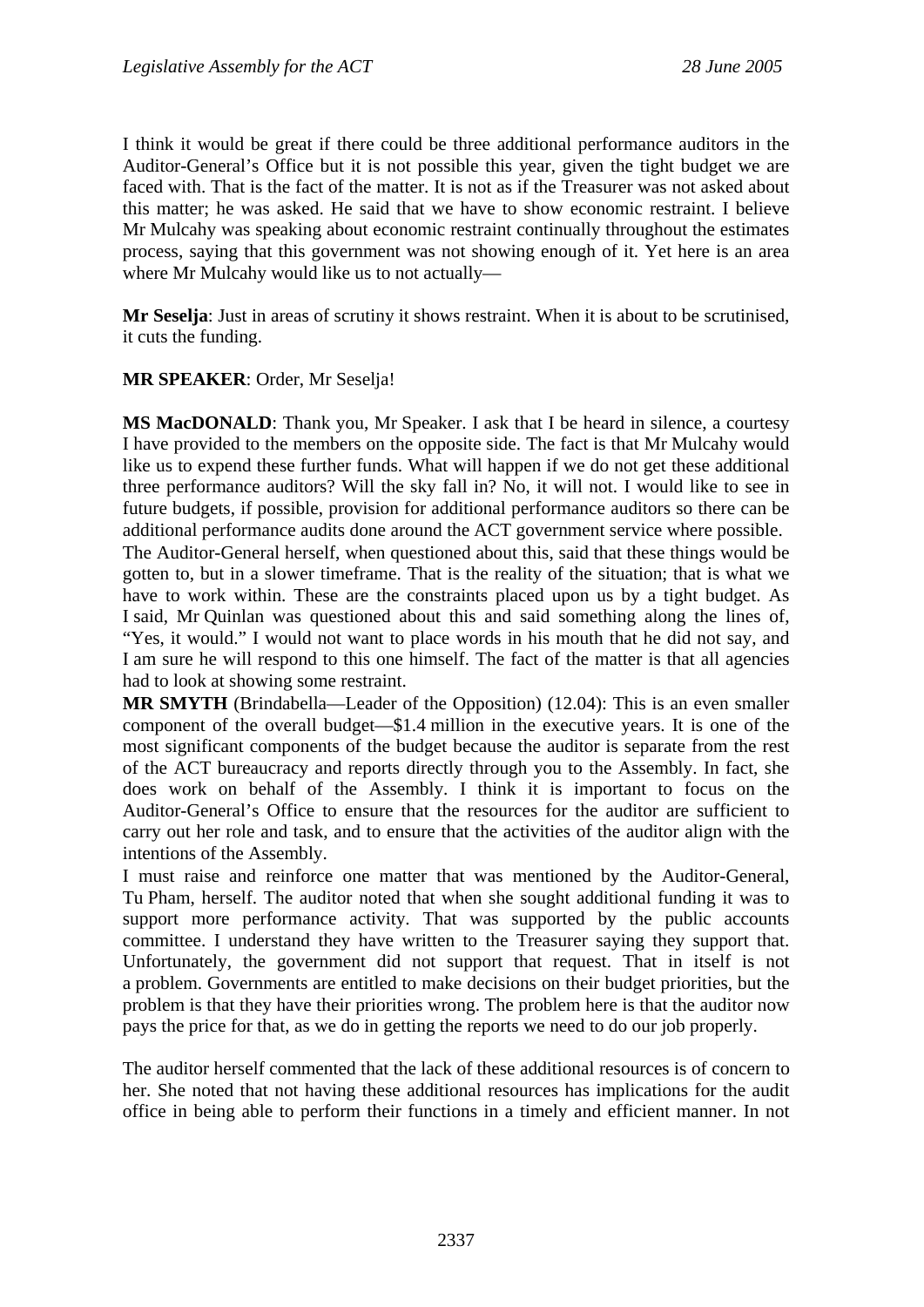increasing this appropriation the government is saying they do not care that the auditor will not be able to operate in a timely and efficient manner.

Worse than that, this will have an effect on some of her statutory obligations—for instance, to inquire into reports of whistleblowers who bring information to her. My memory is that that is what the auditor also said in the estimates hearing. So, essentially, the role of the auditor is being hindered by a lack of resources. You have to remember that this is a government that talked about being more honest, more open, more accountable, more transparent—up to the point that we will allow the auditor to do more performance audits into what this government has been up to.

More important than the capacity of the auditor, especially in relation to the undertaking of performance audits, is that it be increased as soon as possible. It is important to the Assembly and its scrutiny of the activities of the public sector, and to the community, that appropriate scrutiny is made by the auditor of the public sector. I think it is important that we continue to argue for appropriate resources to be provided to the auditor. It is interesting to read the recommendation from the Select Committee on Estimates. It says:

The Committee recommends that the Government provide additional funding to the Auditor-General's Office in line with the recommendation made by the Standing Committee on Public Accounts to the Treasurer in its letter of 24 March 2005.

It is interesting to put on the record the government's response to recommendation 11 because it is the sort of halfway house response that you often get from this government. It says that in 2005-06 they gave them an additional \$75,000, increasing to \$133,000 in 2008-09, to meet increased accommodation costs. Accommodation is important but I think that, in the perspective of the Assembly, it is far more important to get the reports we need to do our job properly. This comes on top of capital funding of \$650,000 provided in the 2004-05 budget—well done, Treasurer—for the fit out of the Auditor-General's Office; but, again, it is about the physical office, not the work they do. Furthermore in 2004-05, there was additional recurrent funding of \$300,000 to increase the auditor's operating capacity. This has been an ongoing saga to gradually ramp up the funding that goes into the audit office. In 2004-05 there was recognition—I think we should give some credit to the government for that—but the auditor has come back and said that she is still unable to do her job. She has asked for a very small amount of money—\$350,000-odd—which we believe would assist her in doing those performance audits.

**Mr Quinlan**: She got \$75,000; she didn't get \$300,000.

**MR SMYTH**: \$375,000 in the coming year. That highlights that this government has got its priorities so incredibly wrong that they cannot find \$375,000 at the direct request of the Auditor-General of the ACT to allow her and her staff to do their job appropriately and properly in support of the Assembly.

**MR QUINLAN** (Molonglo—Treasurer, Minister for Economic Development and Business, Minister for Tourism, Minister for Sport and Recreation, and Minister for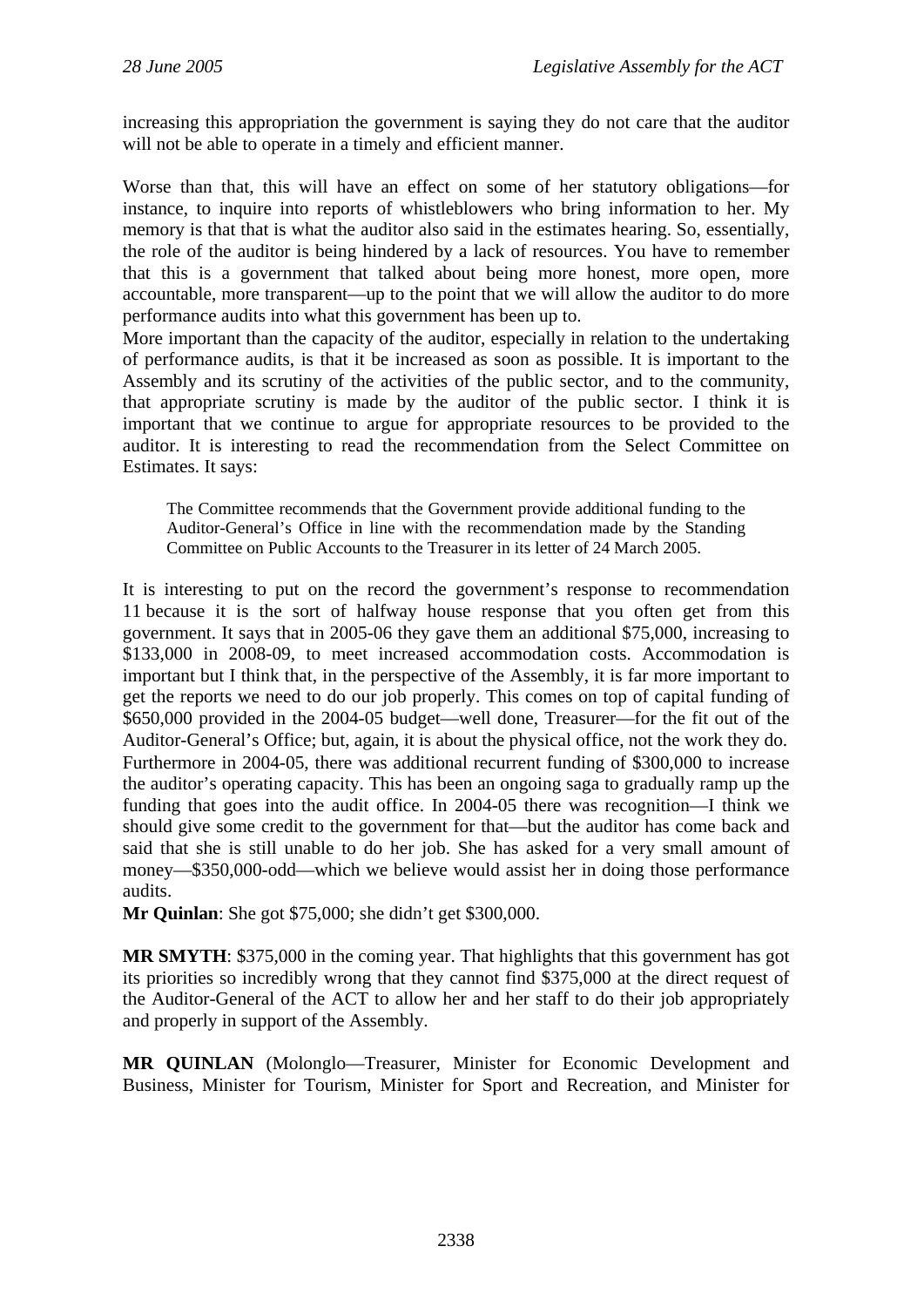Racing and Gaming) (12.09): It is typical of Brendan Smyth to read half of our response and then begrudgingly happen to mention 2004-05. That is just so typical of the way you put out information, Mr Smyth. The response pointed out that this government gave an increase in funding in last year's budget of \$300,000. In fact, to put this in perspective, the expenditure estimated in the 2003 budget for the year 2001-02 by the Auditor-General's Office was \$2.886 million.

The expenditure expected in this budget is \$3.851 million. Over the period of four years we have seen a million dollar increase in the Auditor-General's budget; we have seen it increase by something in the order of 25 per cent. In each budget round agency heads come to us and say, "I haven't got enough resources" or, probably more accurately, "I could do so much more if you gave me more money"—as the Auditor-General has done.

I would submit to this place that the Auditor-General, over the period of the Stanhope government, has done quite well compared to other agencies. It is now funded by, effectively, a million dollars more than \$2.8 million, which was in the last budget delivered by a Liberal government. They cannot stand here and say that this government is cramping the Auditor-General. From the words used by Mr Mulcahy and Mr Smyth you would think we had cut funding to the Auditor-General. The fact is that the office is now a million dollars better off than it was under that lot.

Proposed expenditure agreed to.

Proposed expenditure—Part 1.4—Chief Minister, \$64,088,000 (net cost of outputs), \$32,822,000 (capital injection) and \$5,842,000 (payments on behalf of the territory), totalling \$102,752,000.

**MR MULCAHY** (Molonglo) (12.12): A range of issues emerged in relation to this item in the budget. I am disappointed that the Chief Minister is not here to participate in these discussions. If he has time to address the dissenting report on radio and in the newspaper, I would have thought that the appropriate place, first, for him to be is in the Assembly, to deal with the areas that impact on the agency he oversees and on his performance as a minister.

A number of issues emerged. First of all we heard this radical idea of his— I acknowledge and accept that he has a rather different approach to economics from the Treasurer—that he is now thinking about going into buying real estate. The idea of buying offices and tying up critical funds by locking them into buildings is a novel one. It was once fashionable, but governments have moved away from that approach. It was something that troubled members of the committee.

Whilst he is saying they are only looking into the feasibility of it, it suggests that there is a sentiment to go down this road. I would counsel the Chief Minister—and I would hope the Treasurer is speaking to him about the dangers of the government buying buildings around the town—that A-grade buildings today eventually become B-grade buildings and often eventually become C-grade buildings. This is an area in which governments will be challenged in the future if substantial funds are tied up in this regard. His only defence was, "Well, we don't have to do what the commonwealth says." I accept that that is the case but I suggest that he look very carefully at the economics and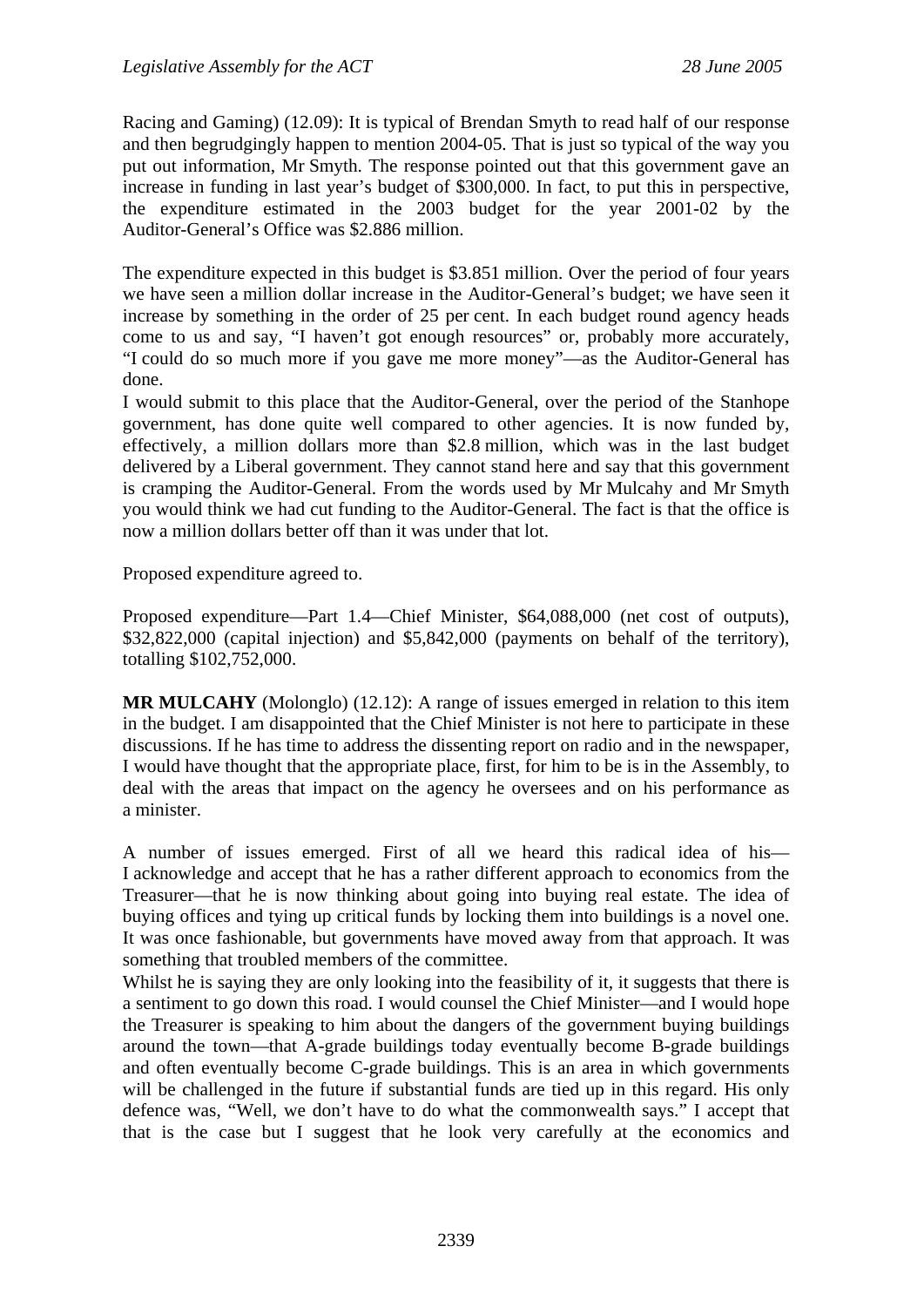management of that approach rather than leasing premises, given the requirement of government agencies to have A-grade buildings.

We also had discussion on the Human Rights Commission through that process—and the Community Inclusion Board, which of course he strenuously defends. The Bill of Rights does not protect rights; nor can the courts alone adequately protect them. The protection of rights lies in good sense, tolerance and fairness of the community. If we have this, then rights will be respected by individuals and governments. This is expected behaviour and breaches will be considered unacceptable.

"A bill of rights has the potential to turn community values into legal battlefields." Those words are essentially not mine; they were published in the *Canberra Times* on 20 August 2001 and were authored not by the then Liberal leader but by Mr Bob Carr, Labor Premier of New South Wales in an opinion editorial in the *Canberra Times*. In the piece quoted, Bob Carr talks about how a bill of rights transfers decisions on major policy issues from the legislature to the judiciary, and how decisions made by the judiciary in the adversarial setting of courts leads to piecemeal responses made without reference to the big picture required by good public policy-making.

The brutal reality is that this government, led by Mr Stanhope, is great for talking but, in fact, is not great in its performance. The most glaring example came out in our questioning in relation to the Quamby centre, of which we will hear more later. It was a good illustration of the theoretical approach to human rights but in fact not a practical one, as he tried to dismiss all of that as something of a problem of the former government.

During the course of these discussions we also dealt with the arboretum, the latest idea from our Chief Minister. I am not sure what it is about some leaders around this country in the state jurisdictions but monument building seems to be very much part of it. Ms Gallagher is running a conversation across there but we will get on to IR in a minute—have no fear. We will talk about the brilliant negotiating strategies that have been employed in that area on behalf of the taxpayer.

In the first instance I would like to look at the arboretum. I am fascinated to know where this one is going to go. On the way into the Assembly one day I listened to an interview with the Chief Minister. I think he was in Japan—in Nara. I do not know whether he had had a late night or had jetlag, but he was suddenly basically admitting that the \$12 million figure is really pretty rubbery and that we are now talking about \$20 million. He was probably suddenly remembering, or had been told by Mr Quinlan, about the ACIL preliminary assessment of expenditure and revenue for the proposed arboretum.

This is another example of the government's ambitions exceeding its capacity. The arboretum is to cover 250 hectares. It is very large; it is more than six times larger than the developed area of the Australian National Botanic Gardens, yet the botanic gardens had a total operations budget in 2003-04 of \$8.3 million. That is over 10 times greater than the operating expenses allowed for the arboretum in 2008-09.

Then we look at the US national arboretum, which is equivalent to about 70 per cent of the size of the proposed ACT arboretum. Its budget in the fiscal year 2004 was \$12.38 million, or A\$16.3 million at the prevailing exchange rate. This is a long way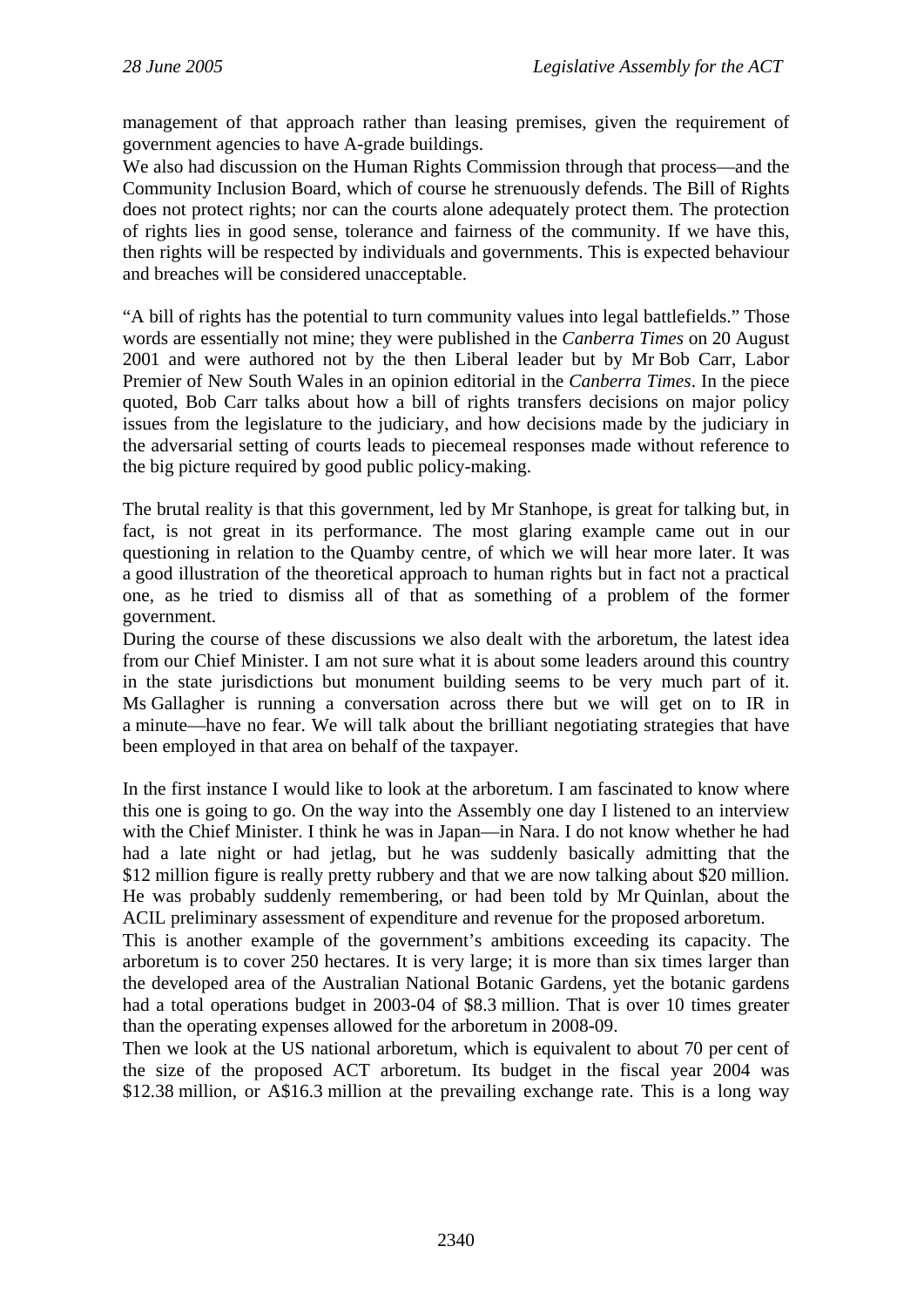from the ACT government's proposed budget. The government's projections are simply unrealistic. The redeveloped Hunter Valley Gardens, which the Chief Minister said he had visited, cost an estimated \$45 million on basic preparatory work, yet the government has begun by talking of \$12 million being sufficient to create a world-class international arboretum which would be 10 times the size of the Hunter Valley Gardens. If that is not enough, we have to race off to Canada to have a look at a garden so we can say, "Well, we have now seen the best in the world."

We hear concerns about utilisation of scarce water resources for this facility. The minister suggested that that could all be solved and that there would not be a problem due to the arrangements at the site, but I have to say that there is a high level of scepticism. There are many other areas in the environmental area in which these funds could be used. My colleagues may well deal with some of that.

We also heard a fascinating dissertation about the communication staff in the ACT government. The figures were all over the shop and there was some rather contradictory evidence provided. We seem to have about 30 people in the communications unit. I would like to use another term but it is probably not appropriate. I will be kind in this regard.

**Mrs Dunne**: Were you going to say "propaganda unit"?

**MR MULCAHY**: I would not like to say that all the people are involved purely in propaganda but I am certainly concerned at the way this unit seems to be heading. Certainly when the witness appeared before our committee, he struggled to justify much of what was going on.

The dragway remains an ongoing issue. A number of members on this side of the house have expressed their concern over the supposed commitment in this regard. It appears that, whereas we talk about the construction costs varying and say that rising costs of construction should all be taken into account, no way is that going to happen in relation to the dragway. It is \$8 million if they can settle on the site. If people do not like it, they are quite happy to abandon it and the Chief Minister, as you will see if you look at *Hansard*, basically expressed a "couldn't care less attitude" to that whole project.

Other areas came under our review, such as the Actew Corporation and the largesse there enjoyed by their friend, Mr Costello. Not only is he on \$450,000 a year but there was a further revelation in questions last week that there is a performance bonus as well. Wouldn't we love to know what the performance bonus is! People in the Canberra community were absolutely staggered to hear these figures come out. I am quite sure members opposite had reactions as well, as did I, because the reaction was significant. People hear that there is a man sitting at the top of a corporation with 13 staff. When I asked, "Why do we really need your outfit?" He said, "Well, I mean, someone has to do the strategic work." I have a fair bit of faith in John McKay. I reckon he could go and hire a couple of strategic analysts and still have change out of what it costs to run Mr Costello's little empire.

There are many areas within the Chief Minister's Department that we need to tackle. The industrial relations techniques of negotiation were quite entertaining, but for the fact that it makes up such a large part of the ACT budget; you know, the official handling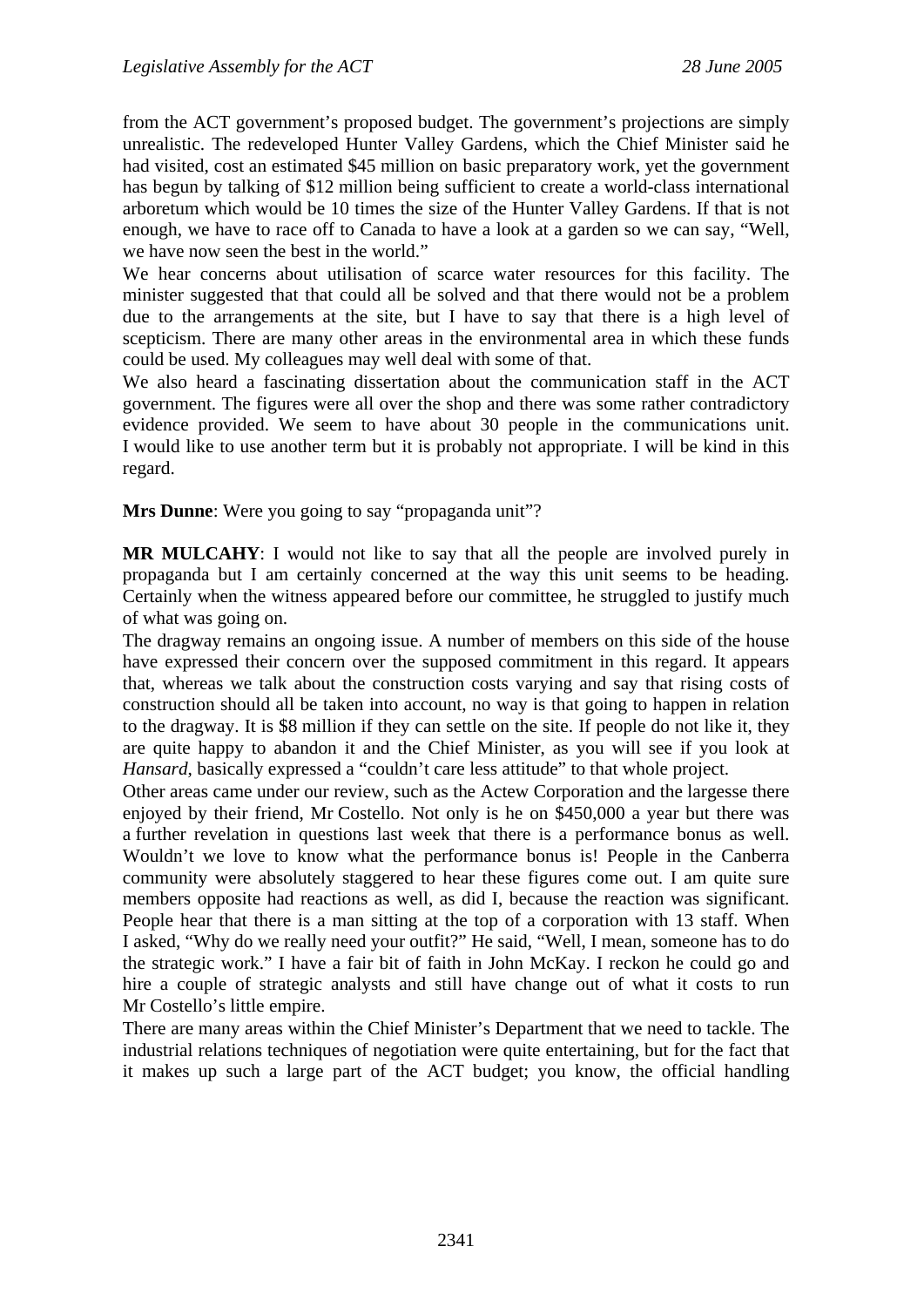negotiations. I felt a bit sorry for him, because he obviously had not been briefed, when I dared ask what the taxpayer got in return as part of those increases. I know the minister's view is that if you negotiate productivity outcomes, that means you are lowering people's standard of living. That is not a view subscribed to in any other negotiating environment in the industrial movement but in the ACT we are a different case, apparently.

There were gains, though. We heard that they turned the lights off and saved some electricity when they sent everybody home between Christmas and New Year. That was a sad reflection on capacity to negotiate. I know the minister has good intentions, but I would plead with the government: try to get better value for money because, when we assume the Treasury bench in 2008, I can see that the disaster will compound and certainly our task will be made even more difficult by these ill-considered approaches to negotiating and outlaying the taxpayer's dollar. The Chief Minister's area is a litany of problems. There are many more that could be detailed and I am sure my colleagues will tackle those.

**MR SESELJA** (Molonglo) (12.22): One of the most important parts of the contract politicians have with their constituencies is delivering on promises made by their party in the election. It is on these promises that members are elected, governments are formed and mandates are supplied. In my time in this place I have found it particularly troubling to see the contempt for election commitments the Stanhope Labor government appears to have developed. I am of the belief that the dragway is just one example of ways that this government, having been elected, will now shy away from the commitments it has made to the community.

Over the course of the next couple of days you will be hearing a number of concerns the Liberals have in relation to the budget for 2005-06. Far from rolling our eyes in derision, the suggestions that I, Mr Mulcahy and other members of the opposition have made are about priorities, effective government spending and providing basic facilities for the community, rather than constructing grandiose monuments in an attempt to perpetuate legacies like big tree parks, when there are already wonderful botanic gardens here in Canberra, or a \$150 million bus road that will save two or three minutes on a trip between Belconnen and Civic. I note that I do not remember the arboretum being mentioned much in the lead up to last year's election.

I accept and understand that there need to be priorities and that there is no bottomless pit when it comes to paying for the needs of the territory. At the same time, the people of Canberra have been provided with expectations around the offerings of the Stanhope government and have been promised certain outcomes. The ALP is committed to delivering a dragway to the people of Canberra. A number of sites have been mentioned, however a site in the Majura Valley appears to be the preferred option. During the estimates process a number of questions were asked of the Chief Minister about the dragway. In response to those questions the Chief Minister has stated that only \$8 million, with no cost escalator built in, will be available to build the facility.

Cost escalation of capital works has been an interesting discussion to come out of the budget. A number of times we have heard members of the government highlighting the fact that, when a capital works project is announced, the cost of the project is at the time of the announcement; that is that, for example, a dragway will cost \$8 million. Over the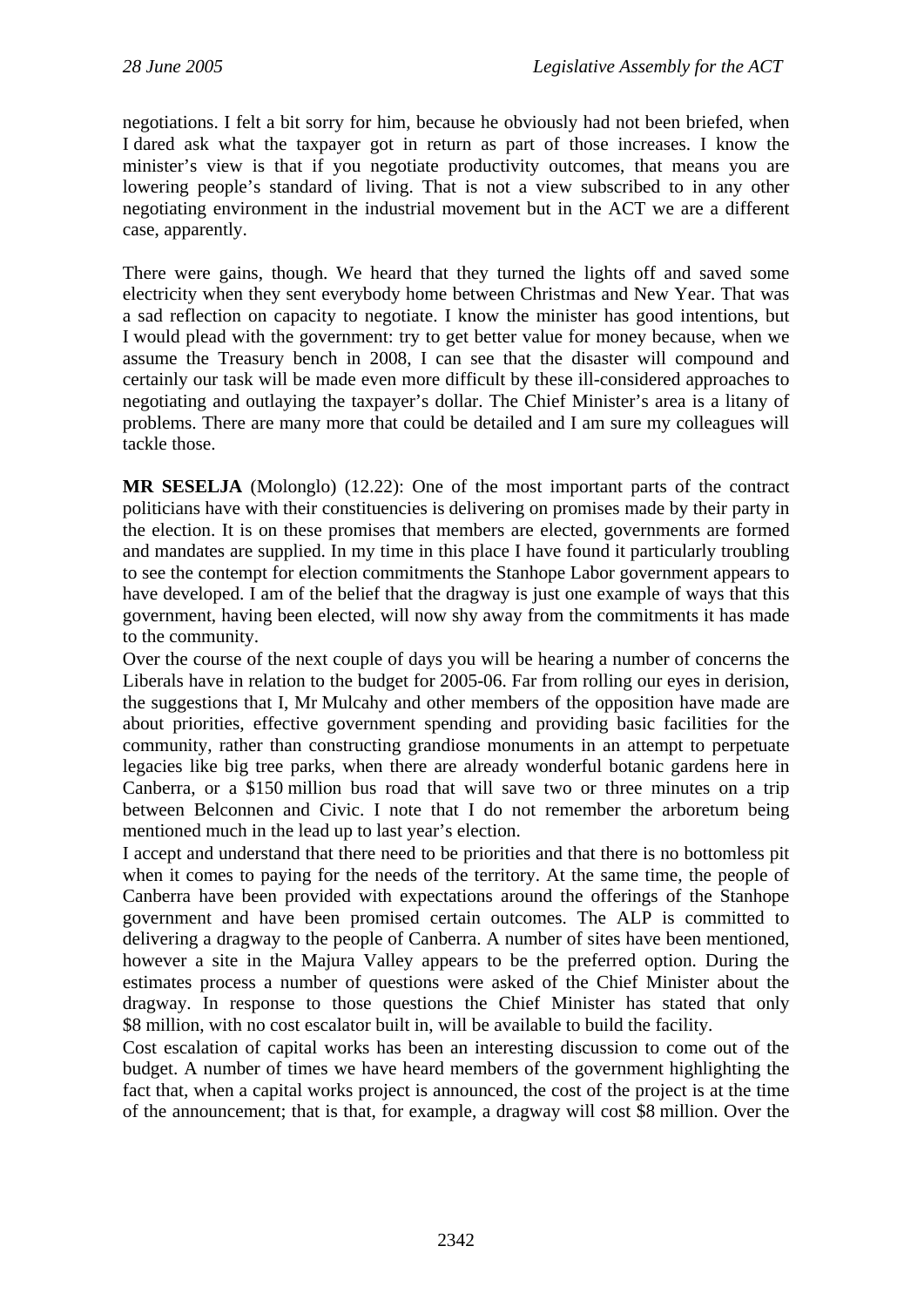life of the project costs for goods, services, building materials and the like increase. The final cost of the project is actually more than the \$8 million first announced. That is the justification the government has used to explain increased construction costs for the GDE; the reason for the cost of the prison now being \$128.7 million and not \$110 million; the reason that Quamby has not been reconstructed and has been further delayed.

The proponents of the dragway initially announced that \$8 million was the cost of building a standard facility worth constructing. That was in 2001. Construction costs have increased significantly since that time. Land values in the ACT would have increased significantly, perhaps as much as 60 or 70 per cent; and building costs have increased by at least 40 per cent, according to the MBA; and I think that is a pretty conservative estimate. So the Chief Minister, in stating that no escalator will apply to the dragway and that only \$8 million will be spent, is now admitting that this will lead to two outcomes—a substandard facility which, as a result, will be poorly utilised—a white elephant the territory can ill-afford—or no dragway at all.

When I say "no dragway" I think the Chief Minister is seeking to make it too hard—and find an out. He does not want to build a dragway. If he underfunds the facility the proponents will say it is not up to scratch and that they do not want to be part of it. That will give Mr Stanhope the out he needs. He can say, "I want to build a dragway but the proponents don't want it, so we won't build it now." He will make it seem as if the fault lies with someone else and not in the fact that he is underfunding the construction.

The Chief Minister also appears to be discovering construction difficulties and noise issues to avoid constructing the facility. I understand that a dragway causes noise everyone knows that—at high levels during times of use, and I understand that the noise is in intense bursts. Mr Stanhope spoke of some of the noise difficulties that may be faced, particularly by Hackett, Downer and the inner north, if a dragway is constructed. Of course, Mr Stanhope would have been well aware of the fact that dragways make noise when he promised to construct such a facility. It was obvious to all that constructing the facility would create a noise impact.

Before the election, though, I do not recall Mr Stanhope placing any riders on the construction of a dragway. I do not recall him saying, "We will only build a dragway if it is not too noisy, or if it does not cost too much." However, in estimates on 16 May Mr Stanhope said, "We are not prepared to build a dragway until we are quite comfortable around those noise impacts." They are noise impacts that the government was well aware of when it made its promises, and it appears now to be seeking to back out of the promise it made to the people of Canberra at the last election. That is just one in the litany of broken promises that we will be talking about today and on Thursday, no doubt, as we debate this budget.

Another area of concern during the estimates process in relation to the Chief Minister's Department, when the committee was examining the Chief Minister, came in relation to his disdain for the chair. We saw a disgraceful exchange where, after the committee had made the decision—a decision that I did not agree with—not to name a particular individual, Mr Stanhope continually named the individual in order to slander that person. It was a disgraceful exchange. Not only did this show his contempt for this person, who has been treated shoddily and with contempt by ACT government agencies, he was then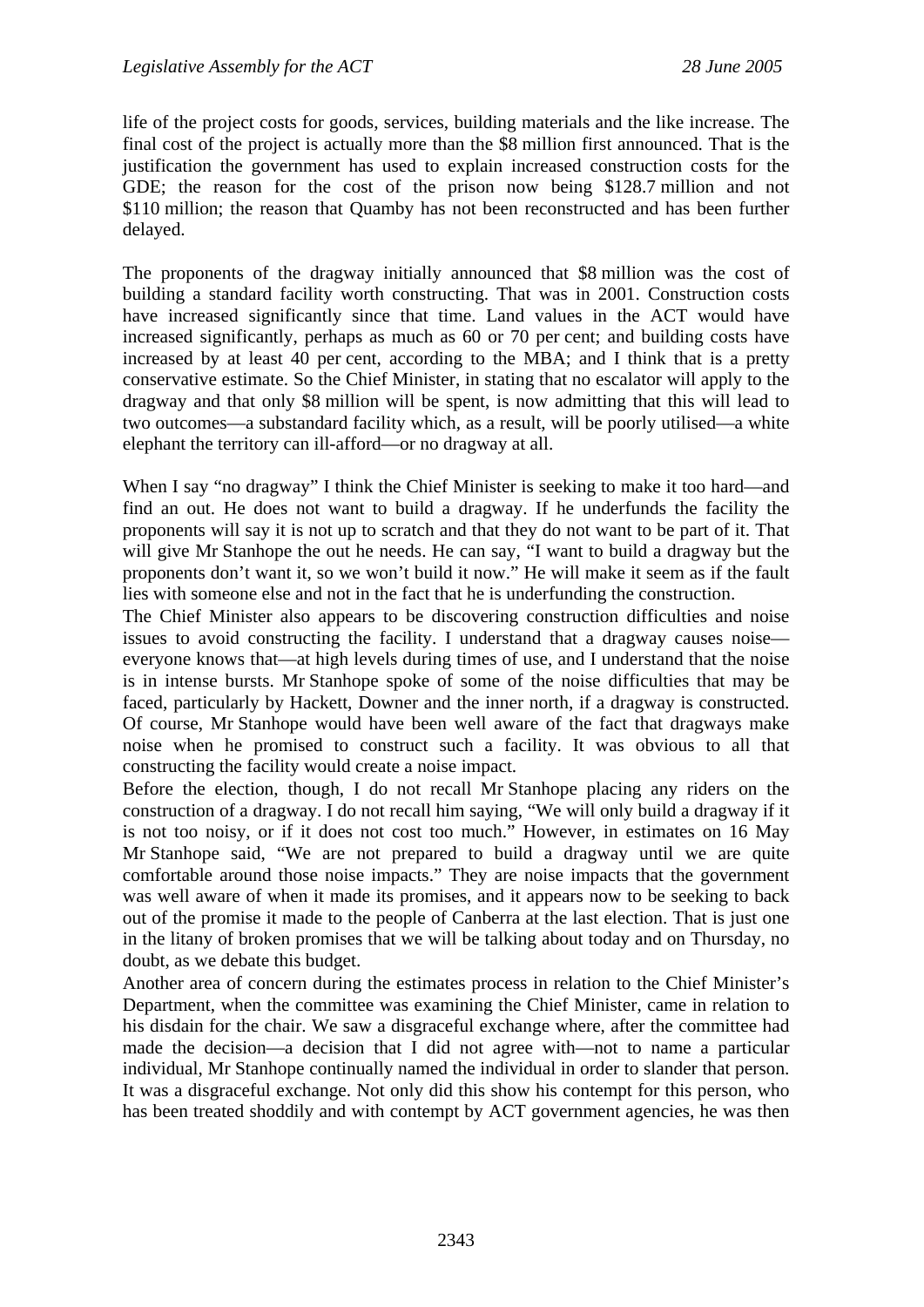<span id="page-33-0"></span>treated with contempt by the Chief Minister in seeking to slander his good name. At the same time the Chief Minister was displaying his contempt for the chair, who continually tried to call him to order, and Mr Stanhope ignored those calls.

There were a number of occasions where not just Mr Stanhope but also Mr Hargreaves performed in this way during the estimates process. This shows a disdain for the processes of the Assembly; it shows a disdain for the ACT community; and it shows that this government, despite its rhetoric, does not care about accountability or openness. That was shown in the way they constructed the estimates process, and in the disdain ministers such as the Chief Minister showed not only for members of their own government but also for the people of Canberra.

**MR SPEAKER**: I understand it is the wish of the Assembly to break for lunch at this point. That being the case, the chair will resume at 2:30 pm.

*Debate interrupted in accordance with standing order 74 and the resumption of the debate made an order of the day for a later hour.* 

### **Sitting suspended from 12.30 to 2.30 pm.**

## **Questions without notice Pharmacies**

**MR SMYTH**: My question is directed to the Minister for Health. The budget contains funding of \$100,000 for a consultancy into community pharmacies to be undertaken by Allens Consulting Group. I understand that Allens Consulting has done a similar study on behalf of Woolworths to try to justify a case for Woolworths to operate pharmacies. Why did you hire Allens Consulting Group to undertake the study into community pharmacies, given the obvious conflict of interest from the study for Woolworths?

**MR CORBELL**: For the same reason that the federal government has used Allens Consulting on a number of occasions for it own work into pharmacy areas.

**MR SMYTH**: Mr Speaker, I have a supplementary question. Why is the government undertaking this study, given the strong level of public support for community pharmacies as shown by the 45,000-signature petition tabled in the Assembly in 2004?

**MR CORBELL**: The only people who are pre-judging the outcome of this study are the Liberal Party and perhaps others who support them. The government has commissioned this examination into community pharmacy because we remain concerned at Canberrans' access to community pharmacies, and indeed to pharmacy services generally, especially after hours. I do not know whether members opposite have had the experience, but it can be extremely difficult, for example, to find a pharmacy open late at night to get the services that you need, especially if your child or someone else has an urgent but unexpected need for certain types of pharmaceuticals.

It is entirely appropriate that the government look into these issues of access and availability of pharmacy services. The government has no pre-judged agenda in this. I find it disappointing in the extreme that the Liberal Party and—I say with much regret the Pharmacy Guild of Australia are choosing to shoot the messenger and are pre-judging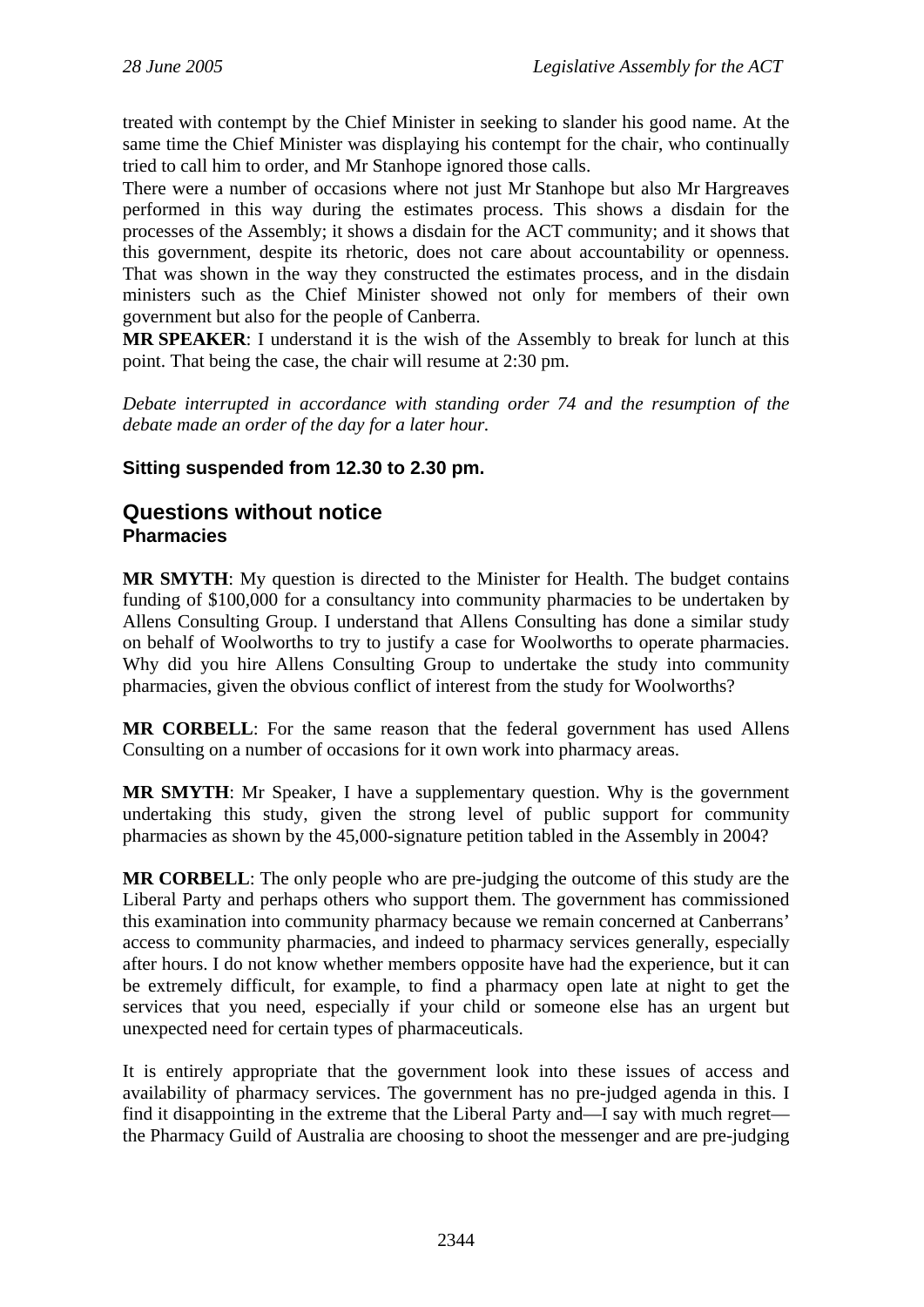<span id="page-34-0"></span>the outcome of a professional and reasonable examination of the issues around access to pharmacy services in the ACT.

Pharmacy services are essential in our community. We want to make sure that those services are as widely available as possible, particularly after hours, but not in a way that compromises quality of service and delivery to the Canberra community. It is entirely reasonable that the government undertake an investigation into the adequacy of the existing arrangements. This does not in any way signal that the government has a pre-determined position on any issue to do with pharmacy services.

I can give this Assembly an ironclad assurance that the government does not have any pre-determined position or outcome anticipated regarding this study. We will take this study at its face value and decide whether there is a need to change arrangements to ensure that we have as wide a range of pharmacy services available to the Canberra community. It is that simple. The only people who seem to be concerned about even questioning the availability of pharmacy services here in the ACT are the Liberal Party and, it would seem with some regret, the Pharmacy Guild.

### **Department of Urban Services**

**MR PRATT**: Mr Speaker, my question is to the Minister for Urban Services. Minister, the Department of Urban Services advertised last Saturday in the *Canberra Times* two new senior executive positions—Director Strategic Finance and Director Strategic Human Resources—with a combined package value of \$324,000 per annum. These two senior executive positions are in addition to the 15 senior executives listed on the directory and in addition to the extant manager of human resources and the director of finance. Minister, why are you recruiting extra senior executives while at the same time cutting jobs from Canberra Connect shopfronts and other service delivery areas?

**MR HARGREAVES**: Thank you, Mr Speaker. Let me put the record straight, just for openers. I am not cutting anything from Canberra Connect. Mr Pratt is out there frightening people. He should be thoroughly ashamed of himself. Mr Pratt should be aware of the power of his position as a member of this place and should be a bit cautious about putting information out in the public arena that is blatantly false and serves nothing but to upset and frighten people. There has been no statement from me in this House that I am going to cut Canberra Connect—in fact, far from it. If Mr Pratt were to listen occasionally, and then make up his mind and make a comment, somebody out there may listen to him. That is not a guarantee, but somebody may listen to him.

Mr Pratt would have heard me say in this place that the restructure of the Department of Urban Services is about removing about 13 silos and introducing two streams. He would have heard me say that there was going to be a reduction in management, in administration, in the purchaser/provider model and the staffing that emanates from that. The reduction in staff from the Department of Urban Services starts at the top, and it has started from the top. Mr Pratt promptly takes some piece of information out in the ether, puts a number two on it, adds his own little piece of fright, adds another two to it, adds the two together and, instead of getting four, gets about six or eight. He has got it wrong yet again, Mr Speaker. Mr Pratt ought to apologise to those people in Canberra Connect. You, sir, have frightened them. You, sir, have unduly frightened them, and you should be ashamed of yourself. You should be thoroughly, through you, Mr Speaker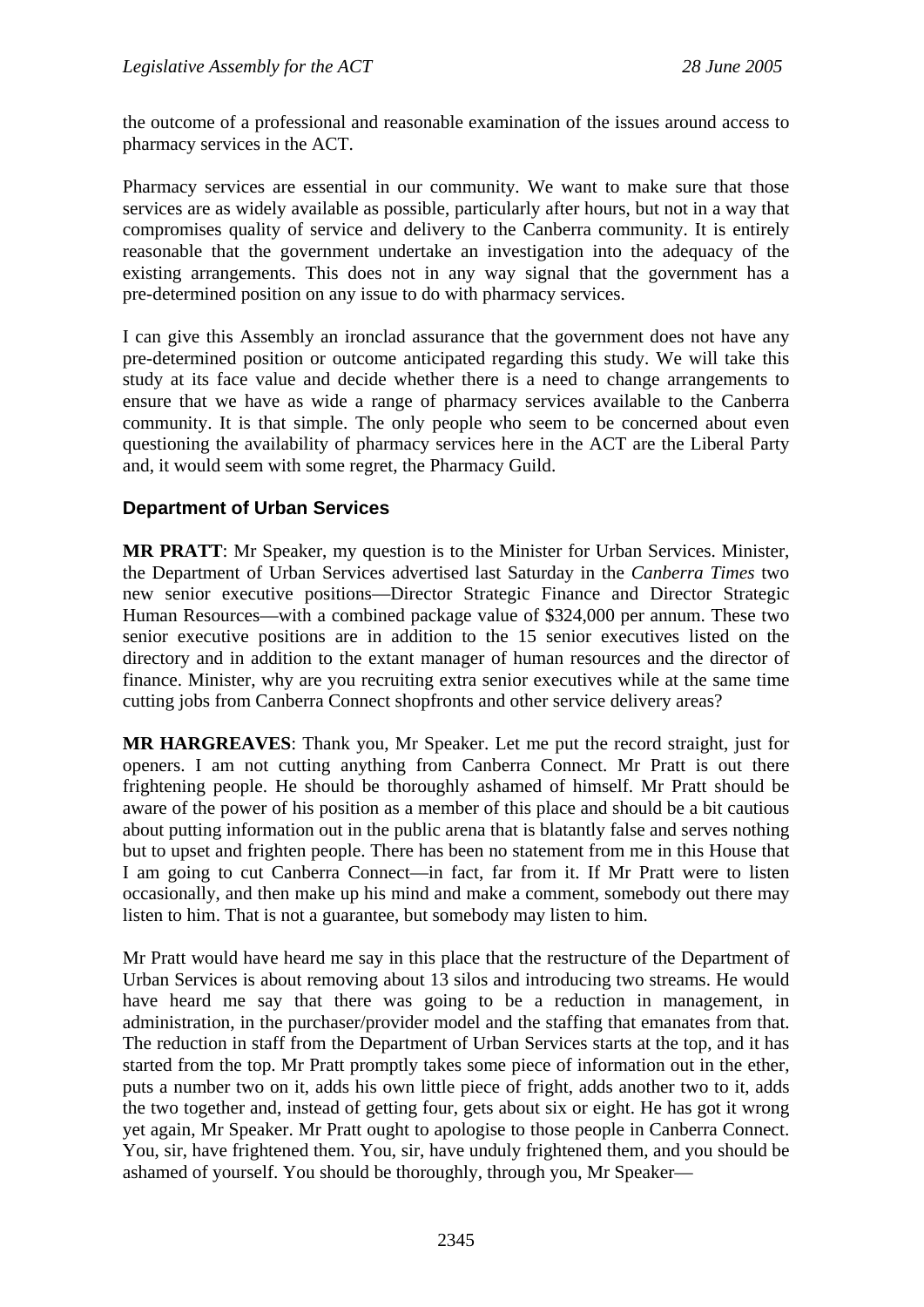**Mr Smyth**: I have a point of order, Mr Speaker. Standing order 118 (b) does not allow the minister to debate the topic. The question is about why he is employing two additional senior executives and not about what Mr Pratt said.

**Mr Seselja**: He should also address his remarks through the chair.

**MR SPEAKER**: Minister, stay with the subject matter.

**MR HARGREAVES**: Mr Pratt asks why I put an ad in the paper for an additional two executives. It is about rationalising. It is about taking 13 or so SES positions down to four or five. That is what it is about, sir. There is nothing new about this and I have said that before in this chamber. These people laugh about this, but they laugh in their ignorance, because they do not listen and they do not understand. They do not understand that we are taking the Department of Urban Services with us. They do not understand that we have consulted with the staff, with the unions and with management. They do not understand that we have consulted with these people in a contemplative stage. What they have done is pick and choose. What I suggest will happen from here on is that Mr Pratt will pick a section out of the Department of Urban Services and then he will say, "Minister, can you guarantee everybody there is going to get their job?" And when I say, "Mr Pratt, we are talking about restructure," he will go out there and say, "Oh, you guys are all gone." He will do this just the way he has done with the Canberra Connect people. How abysmal is that? He is going to go section by section and say, "Hello, you haven't guaranteed these people; so they are going to get it in the neck." The quantum leap in logic is, I am afraid, staggering. In fact, I do not intend to go step by step through the Department of Urban Services with this abysmal and pathetic shadow minister, and I urge Mr Smyth to consider changing his portfolio.

**MR SPEAKER**: Do you have a supplementary question, Mr Pratt?

**MR PRATT**: Yes, I do. Thank you very much, Mr Speaker. Minister, why has the restructure of your department resulted in extra SES positions being filled when, at the same time, you will be cutting 82 positions providing services to the public?

**MR HARGREAVES**: Firstly, Mr Speaker, Mr Pratt proves once again that he cannot count—1,086 minus 80 is 1,006. That is the figure we have been talking about. It is not 82, Mr Pratt. It is 80. Secondly, there are no additional SES positions being recruited. Because Mr Pratt sees an advertisement in the paper, he immediately assumes it is an extra position. Wrong again, Mr Pratt. You are making a habit of getting it wrong. Mr Pratt needs to understand that in any restructure positions go and, because it is a restructure, the jobs have to be redefined and realigned. Then of course other jobs emerge. They do not necessarily emerge with a net plus. In this case we are going to end up with a net minus. This pathetic little man over here is frightening people unduly—

*Opposition members interjecting—*

### **MR SPEAKER**: Order!

**MR HARGREAVES**: I withdraw that he is a little man, Mr Speaker. He is still pathetic.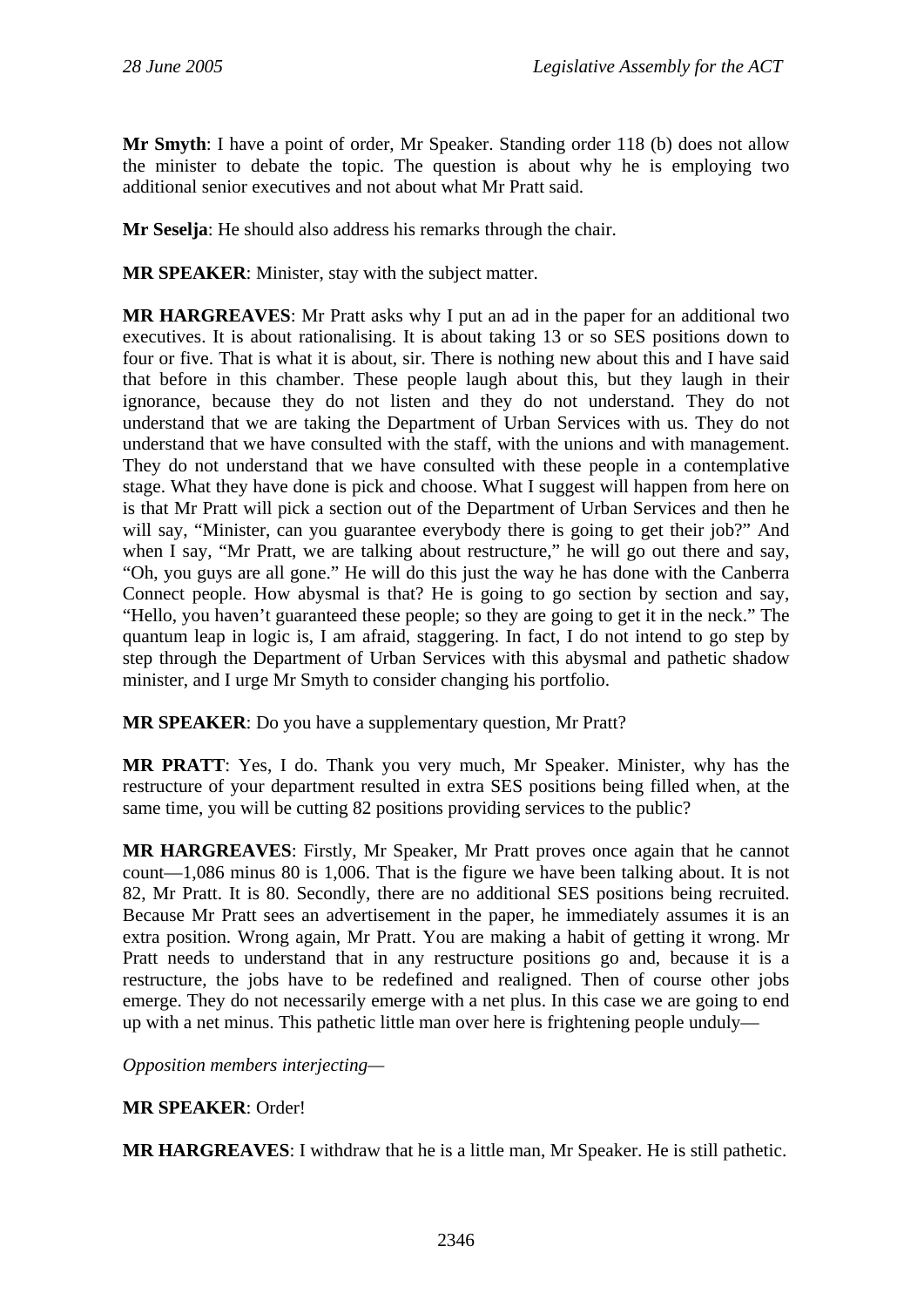**Mr Seselja**: He hasn't withdrawn it.

**MR SPEAKER**: Just withdraw the lot.

**MR HARGREAVES**: I will withdraw the lot. Mr Speaker, what is really abominable in this situation is that we are going through a restructure. I have been honest and aboveboard in this. I have described exactly in this place how it is going to work. I have described exactly the numbers that are going to work. If Mr Pratt says I haven't then he has to go back, after his remedial reading classes, and look at the *Hansard*. He is picking them off one at a time and he ought to be thoroughly ashamed of himself. It ain't going to happen, Mr Pratt.

**Mr Pratt**: We'll see it in the wash, John.

**MR SPEAKER**: Order, Mr Pratt! Mr Hargreaves has the call.

**MR HARGREAVES**: Thanks very much, Mr Speaker. I am restructuring the overmanagement and the overadministration that I inherited from this lot. We have removed the purchaser/provider model completely because the purchaser/provider model overadministered and overmanaged the place. Who was it exactly who introduced that model? I wonder, he says, metaphorically and rhetorically. It was that lot over that side of the chamber. It wasn't us. It was that lot, and I intend to remove the purchaser/provider model and therefore eliminate overmanagement and overadministration. What we are about is making sure that the services at the sharp end—that is, Canberra Connect shopfronts, Mr Pratt—will in fact be enhanced.

**Mr Pratt**: How many new positions will you be creating?

**MR SPEAKER**: I warn you, Mr Pratt.

**MR HARGREAVES**: Oh, Mr Speaker, I have to say attacking little people like this is an appalling abuse of this chamber's authority, influence, power—call it what you will. We have a responsibility out there to articulate issues. I have no objection to people opposing my positions on a policy perspective but I urge members in this place to not frighten people unnecessarily. Your crowd did it before. These are people who, when they were in government and we were in opposition, threatened to take away 19 CityScape positions. They went out there and identified 19 positions and they frightened not only those people but also their families and the children of those people. You should be very careful. I urge members of the opposition to be very careful. This is a restructure. This is not about attacking the little person. That is the Kevin Andrews look on life. We do not espouse that. We have taken the department with us in this particular restructure. Mr Pratt would be well served by just sitting back for a moment and considering whether he is making a fool of himself and whether he is frightening people unnecessarily, because I say to you, sir, that that is exactly what you are doing.

## **Health—birthing centre**

**DR FOSKEY:** My question is to the Minister for Health. I am informed that the choices available to pregnant women in the ACT for birthing are declining rapidly. Can the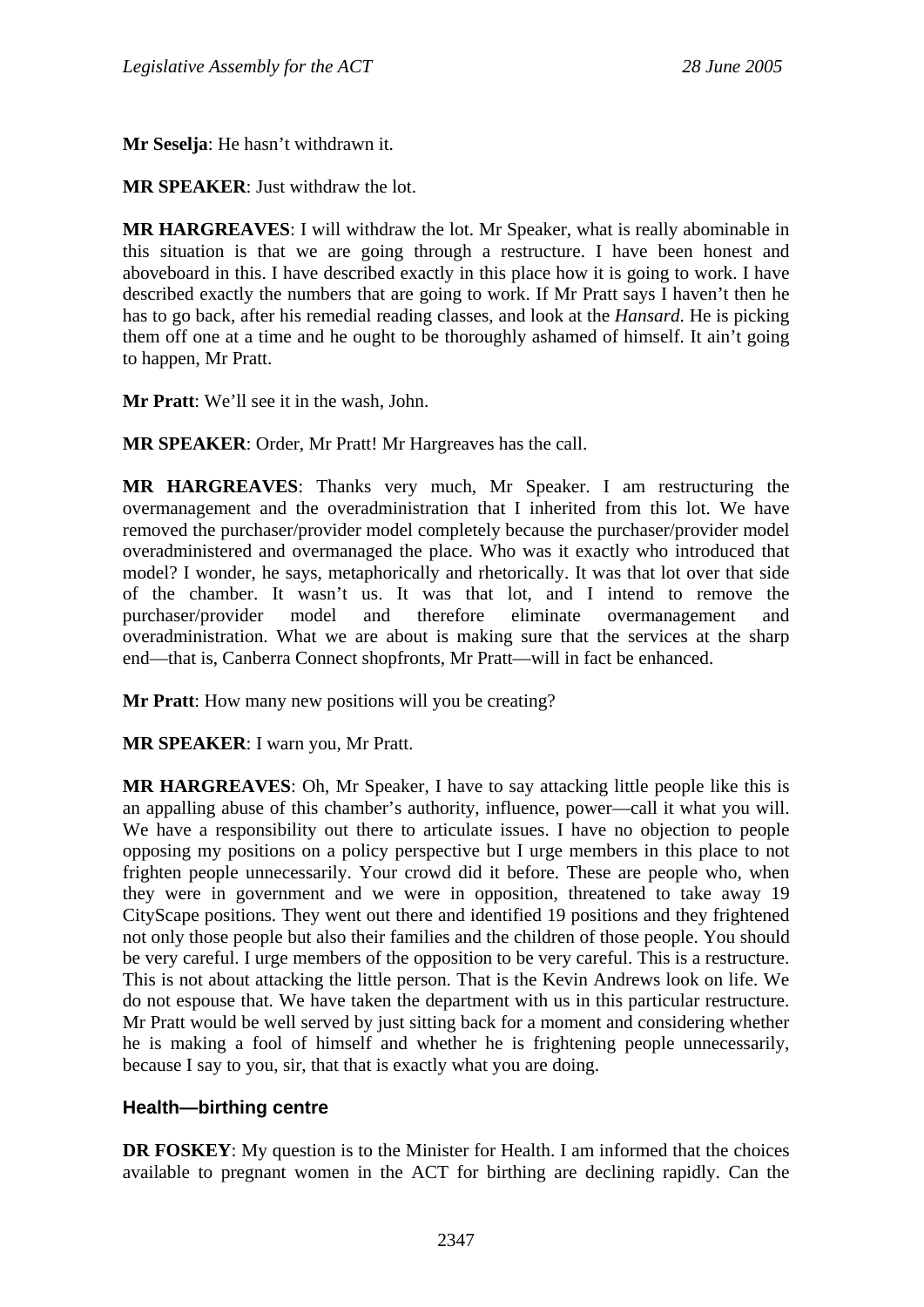minister please confirm that if a pregnant woman would like to give birth at the birthing centre she must make this decision and register with the centre before she is five weeks pregnant, otherwise she is likely to loose this option because the birthing centre is oversubscribed.

**MR CORBELL:** Mr Speaker, I thank Dr Foskey for the question. It is true that there are a significant number of women who are keen to use the birthing centre for the birth of their child or children. The birthing centre at the Canberra Hospital provides an alternative, as many members would be aware, to the more conventional birthing options available in the maternity suite area of the Canberra Hospital proper. The birthing centre is staffed by qualified midwives who adopt the lowest interventionist approach as possible. The birthing centre itself is fitted out to provide women and their families with a birthing environment that is as domestic as possible.

It is the case that at times women need to book early to be able to gain access to the centre. There is not a uniform waiting period or, indeed, a uniform booking time but women are encouraged to book as early as possible to have the best chance of accessing these facilities. Obviously, demand for these facilities varies throughout the year and that can have an impact on whether or not the woman is able to access the services of the birthing centre and the midwives who operate it.

**DR FOSKEY:** Mr Speaker, I ask a supplementary question. Many women do not know that they are pregnant so early in their pregnancy. Perhaps anyone trying to get pregnant —and hoping to have a birth as close to unassisted as possible—should register with the birthing centre the morning after. Does the minister find this acceptable and what is the government doing about it?

**MR CORBELL**: Mr Speaker, it would, of course, be helpful if Dr Foskey actually listened to my answer before reading her pre-prepared supplementary. As I have indicated, the waiting times for bookings do vary and it is the case that women are encouraged to book as early as possible. I acknowledge that women do not necessarily know very early on in their pregnancy that they are actually pregnant. But the ACT government, through ACT Health and, indeed, through the excellent pamphlet put together by, I think, the Women's Centre for Health Matters about having a baby in the ACT, advises women of the range of options open to them to assist them with the impending birth of their child, and that includes the desirability of contacting the birthing centre, if that is their chosen option, as soon as possible to secure a place in the program.

Since the government has been in office we have increased funding for the birthing centre and, indeed, we now have facilities operating from Calvary Hospital as well as from the major campus at the Canberra Hospital. So we have funding to the program. The government continues to consider other options for expanding the availability of this program. It is a very popular program with women, their partners and their families, and it is one that I am personally strongly supportive of. We certainly continue to provide all the support that we possibly can for this very valuable service.

## **Environment—grassy woodlands**

**MR GENTLEMAN**: My question is to the Minister for the Environment. A story on the front page of this morning's *Canberra Times* reports on a groundbreaking research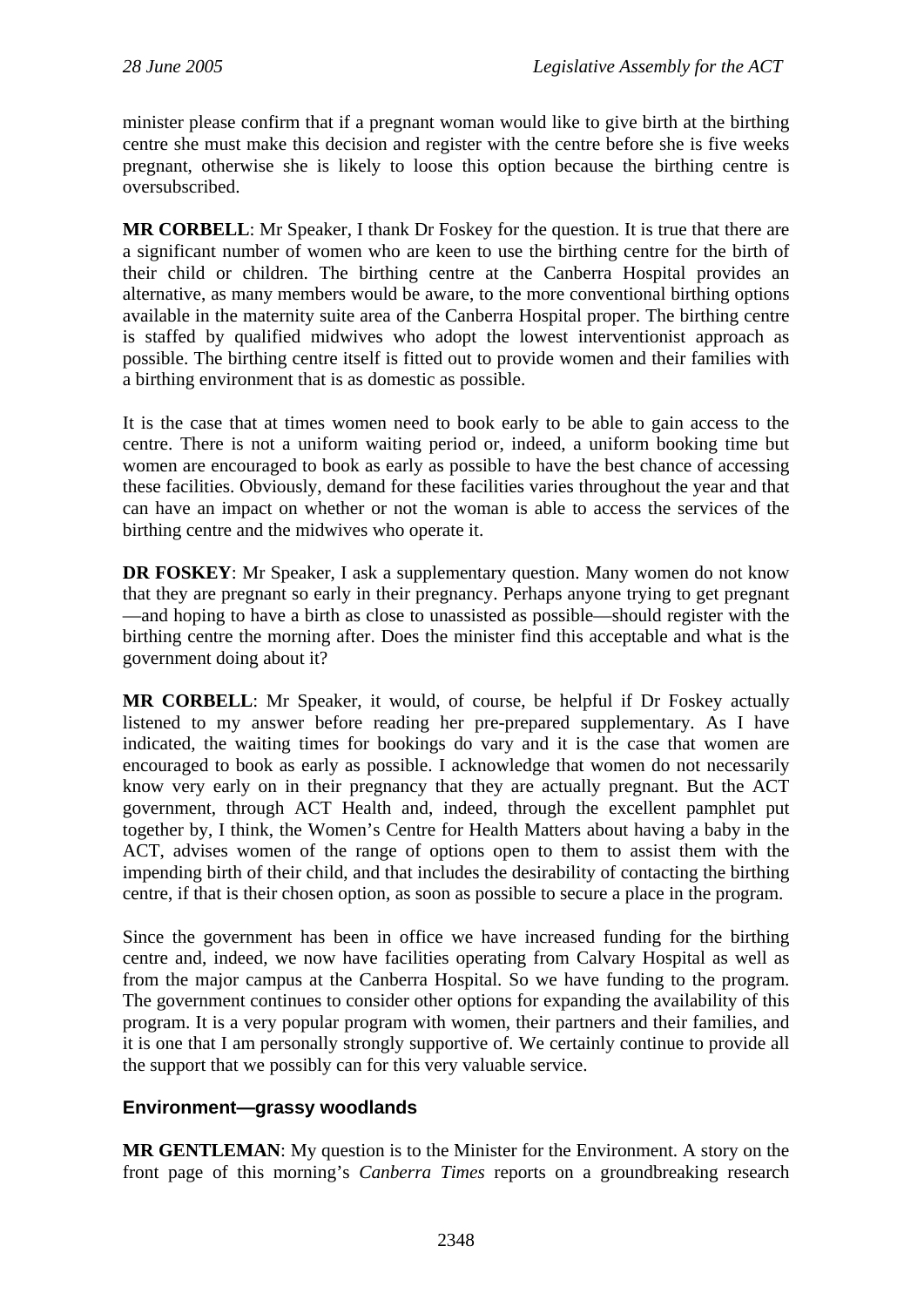project to be undertaken into Canberra's grassy woodlands, research that could have a far-reaching impact across Australia. Minister, can you explain to the Assembly how ACT government funding was the basis on which this research project was established?

**MR STANHOPE**: I thank Mr Gentleman for the question. It is an important question. It is a very important issue, and it goes to the government's commitment to protecting our natural estate, a commitment by the government reflected particularly through the establishment just recently of the Goorooyarroo Nature Reserve adjacent to Mulligans Flat. The establishment of that particular reserve in the context of this research, the million dollars or more that will now be directed specifically to researching aspects of lowland grassland woodland and the red gum-yellow box estate that is Mulligans Flat and Goorooyarroo, is reflected in the fact that the decision to incorporate, within the nature reserve system, the Goorooyarroo Nature Reserve came at a cost potentially of some hundreds of millions of dollars worth of otherwise developable land.

We need to look at the decisions we make in relation to our commitment to the environment and in relation to the opportunity cost of decisions we take to reserve in perpetuity significant areas of woodland such as Mulligans and Goorooyarroo. That is the essential commitment that underscores the decision to now proceed with this quite vital research.

It is important to acknowledge the significant role of Environment ACT, particularly Dr David Shorthouse and those who lead the ACT's wildlife research and monitoring unit, as essentially the catalyst for this very significant grant to the ACT's wildlife research and monitoring unit and the Australian National University, in concert, to deliver this major piece of research over the next five years.

The ACT government's commitment to this research was fundamental. It is essentially our commitment to nature reserves, the significant commitment that we have exhibited through declarations over the years as a government of both Mulligans Flat and Goorooyarroo and then the decision by my government to fund research to the tune of about \$300,000 into issues affecting flora and fauna in this particular woodland and to focus specifically on Mulligans and Goorooyarroo, that enabled us to leverage this linkage grant from the ARC.

I think it is important to acknowledge the government's commitment, particularly the very significant commitment of Environment ACT, its rangers and its scientific staff. The research will be jointly led by Professor David Lindenmayer and Dr David Shorthouse. I think they are a fantastic team. They will lead a very strong research team. There will be a number of PhD students employed through this particular process undertaking vital research into a range of areas around how to re-establish and support some of the vulnerable and endangered species, particularly of birds, that inhabit those particular areas.

It is a very exciting project. I am very pleased that we have been able to achieve this. I think we should give credit to our public officials, our public servants and to individuals who work within ACT Parks and, in this case specifically, for the direction and drive that was given to this project and this grant application by Dr David Shorthouse and his unit. I pay credit to Dr Cooper and to Dr Shorthouse for achieving what I think is a wonderful coup in working with the ANU to leverage off an ACT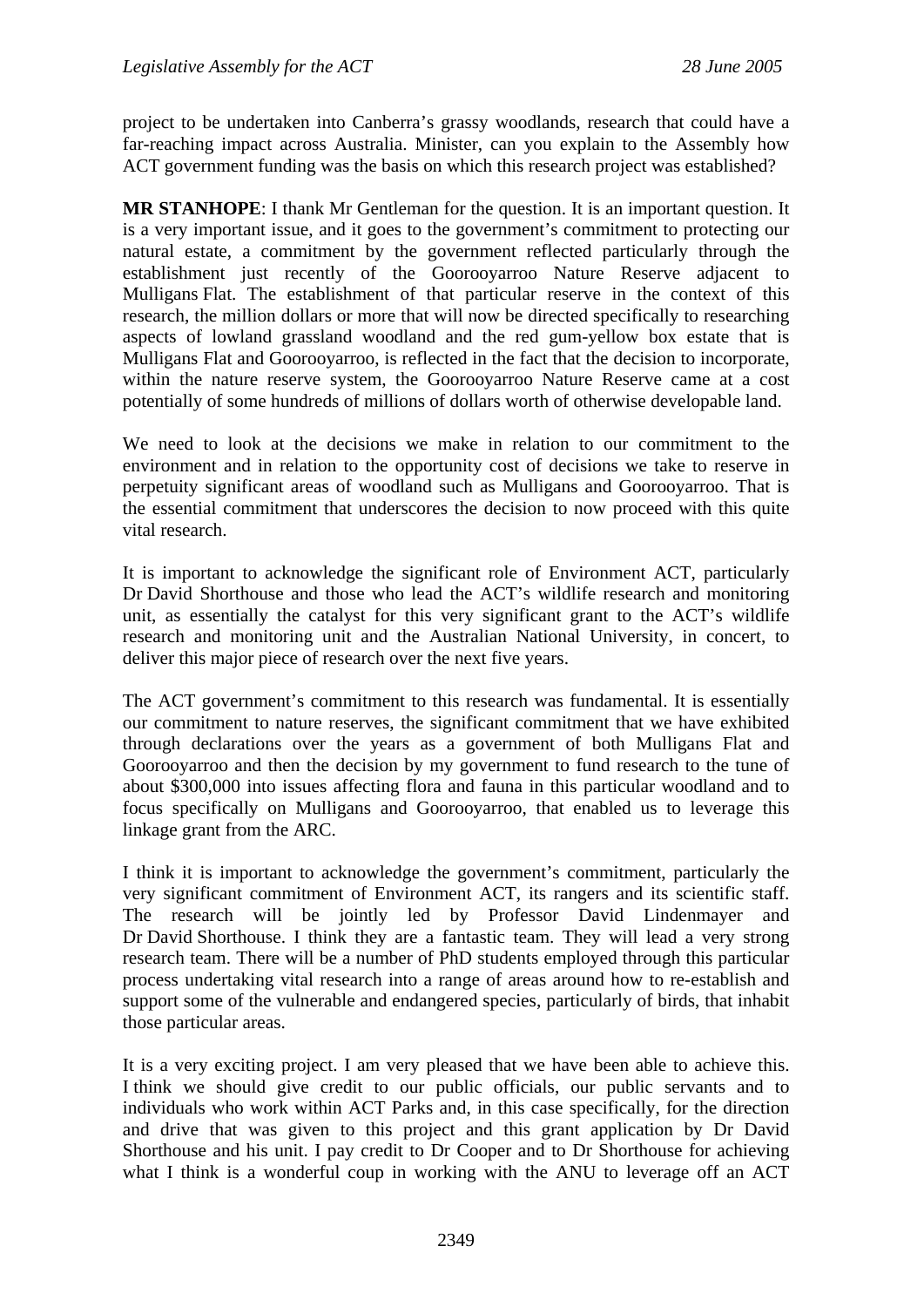government commitment to research in these vital areas and, through that leveraging and through the linkage grant that the ARC has now agreed to provide, to have a wonderful, million dollar, five-year Australian first research project into the management of woodland species in Australia.

I think the point was made, and well made this morning, that this is an area that has not perhaps attracted the attention of scientists and researchers to the extent that other species or areas of Australia have in the past. I think it is to our credit that we have been able to achieve this particular funding for this quite iconic research into a threatened ecosystem within Australia. I am very pleased that we have achieved this. I am particularly proud of Environment ACT. I acknowledge the management team within Environment ACT, particularly Dr Maxine Cooper and Dr David Shorthouse, for achieving what I think is a wonderful result for the territory.

## **Planning—guidelines**

**MR SESELJA**: Mr Speaker, my question is to the planning minister. Minister, I refer to the A10 design guidelines which you announced in September 2004, but which you recently announced have not been prepared and will not be prepared until at least 2006-07, despite your assertion that they were a priority. In a letter sent to a constituent in October 2004 you stated:

I agreed to the Griffith Neighbourhood Plan, subject to a reduction in size of the Core Areas, and the development of guidelines to ensure any redevelopment is compatible with the existing neighbourhood.

If your agreement required both a reduction in size and the development of the guidelines, why are the guidelines not yet developed? How are you ensuring that redevelopment is compatible with the existing neighbourhood if the guidelines have not been developed?

**MR CORBELL**: I have already answered this question from Mr Seselja. The answer is the same as the answer I gave in the last sitting week: the guidelines will be developed during the term of the government and the government will make sure funding is made available for those to be produced. It is unfortunate that we are not in a position—

**Mrs Dunne**: Mr Speaker, I wish to raise a point of order. Mr Seselja's question was about how he would ensure things would happen—not when the guidelines would be written or when the funding would happen but, in the interim, how would the guidelines be met.

**MR CORBELL**: As I have already indicated to Mr Seselja and to other members, the guidelines will be developed by the government and they will be developed during the term of the government. The status of the A10 area in that suburb and in all other suburbs remains unchanged. Indeed, the government will ensure that these guidelines are developed during this term. It is unfortunate that they have been unable to be developed at this time but they will be developed, as I have indicated to members and to the community.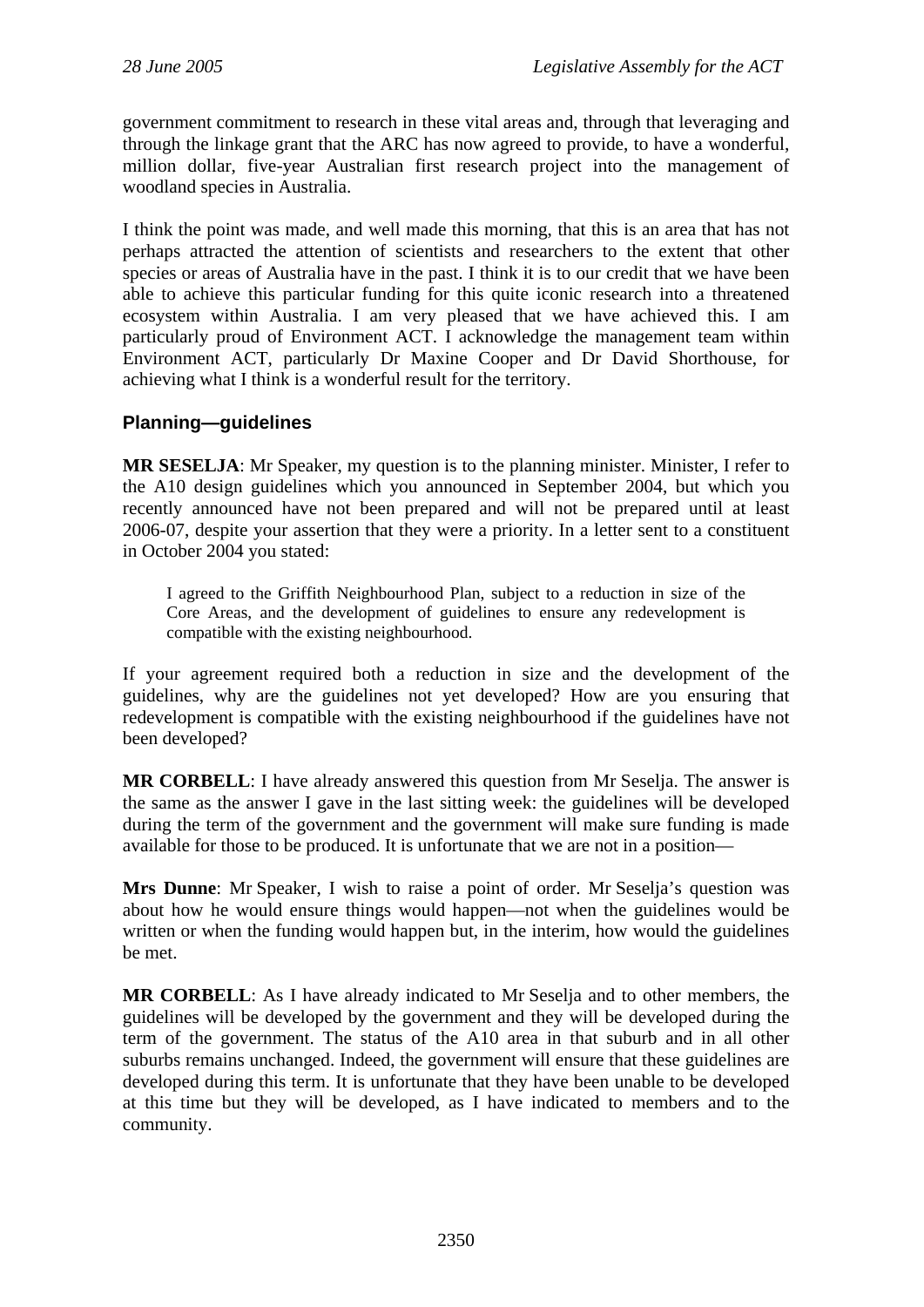**MR SESELJA**: Mr Speaker, I have a supplementary question. When will you admit that you have reneged on your commitment to this constituent and to the community in general?

#### **MR CORBELL**: I have not.

#### **Arboretum**

**MRS DUNNE**: Mr Speaker, my question is to the Chief Minister. Minister, through the budget, you have provided \$12 million over four years to cover the capital cost of the arboretum—as Mr Seselja called it, the big tree farm.

Mr Hollway, the chairman of the interim board overseeing the project, wrote in an article in yesterday's *Canberra Times*, arguing that the arboretum will require capital expenditure of at least \$1 million a year for decades before it reaches completion. Minister, how much do you estimate it will cost to complete the arboretum?

**MR STANHOPE**: I thank Mrs Dunne for the question. I am not sure that that is exactly what Mr Hollway said. He proposed it as a possibility. It is not for Mr Hollway to determine or to make any statement about how much money any government might expend on any particular project. I think I need, for the sake of the record, to suggest that Mrs Dunne has verballed Mr Hollway's statement in the claim she has just made on this.

#### **Mr Gentleman**: Surely not!

**MR STANHOPE**: Surely not! I think any reading of the *Canberra Times* would reveal that that is not what Mr Hollway said.

It has to be said, though, in relation to projects such as this, that anything is possible. What we have done, as a government, is provide \$12 million worth of capital funding and \$2 million worth of recurrent funding to a magnificent, far-sighted, visionary project—a majestic project, a project that will—

**Mrs Burke**: The Stanhope memorial!

**MR STANHOPE**: It is majestic; it is wonderful. It will be an absolutely fantastic legacy of the fire. It will be something that generations of Canberrans to come will visit and view with enormous pride. It is something that will, in time, attract, of itself, significant numbers of tourists to the ACT.

In an environment where we, as a community, must be mindful of the narrowness of our economic base, in an environment where we must look to the future, where we must look beyond the electoral cycle, where we must have the courage to take decisions for the future that are not tied to the next election, this is, I think, a fantastic project for the ACT. I am proud of it and will continue to give it all my energy and all my support.

It is a project that demands full community support. I believe that, in time, it will achieve that. It is a pity that it does not have bipartisan support. It is a pity, I think, that the Liberal Party cannot see the significance of this project; cannot imagine the beauty that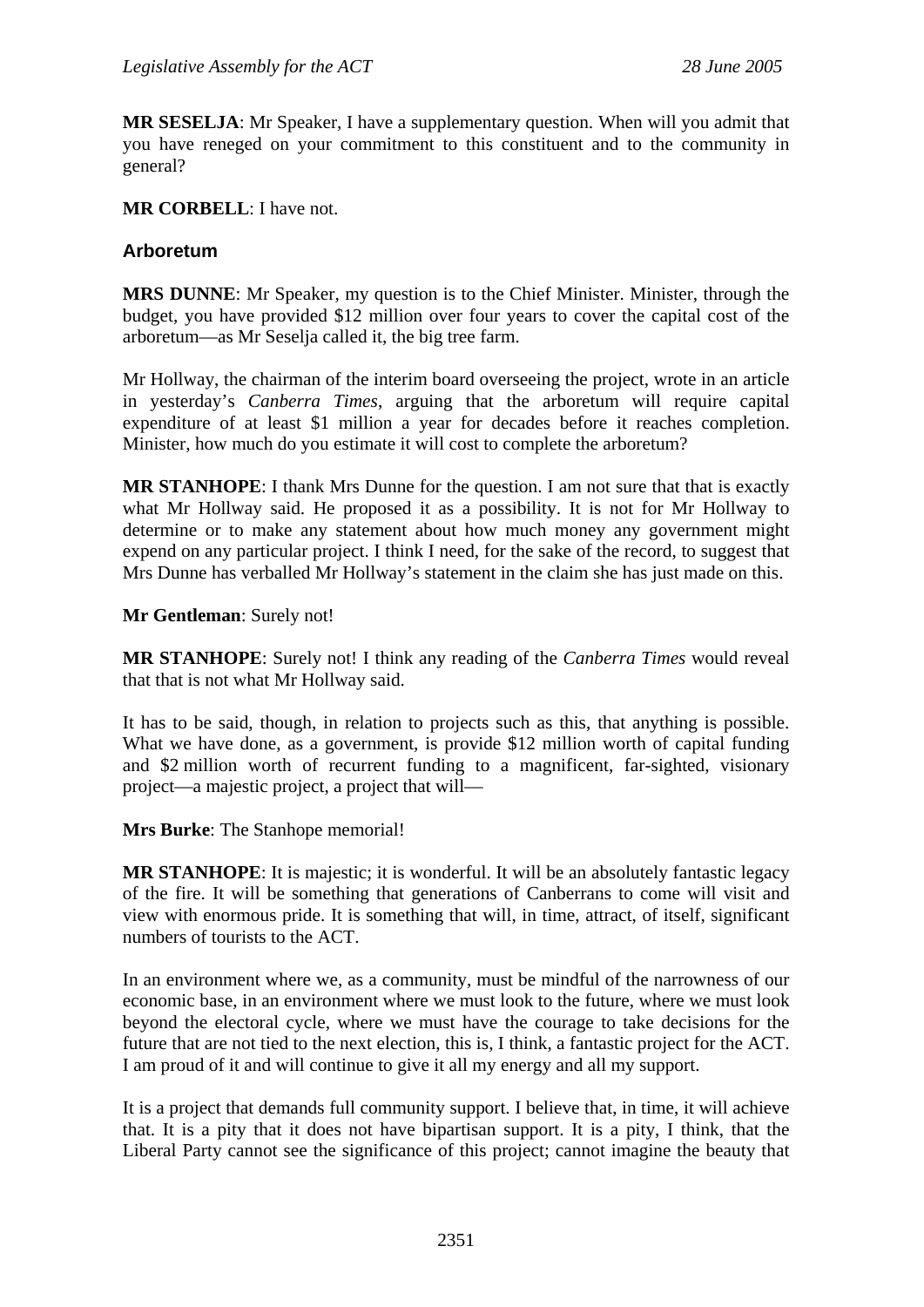we will create here in the ACT; and are not in any way committed to forming some real sense around the Burley Griffin vision for the ACT.

We need to acknowledge that it is there in Marion Mahony's drawings of Canberra, as delivered by the Griffins back in the early part of the last century, that there would be a major arboretum in the vicinity of this site. To some extent, we are maintaining some faith with that original design and that original vision which has stood this city in great stead and allows us to stand here as Canberrans, proud residents of the most beautiful planned city in the world—a magnificent city, a city which we, as a generation, have an opportunity to enhance through the delivery of this particular project.

Perhaps it is not surprising—it is disappointing—that the opposition in this place does not have the capacity to grasp any understanding of the significance of what it is that we are seeking to achieve. We are, as a government and as a community, determined to deliver, through this project, something magnificent, something that will endure, something that will provide for the people of the ACT something that they can be enormously proud of, that they will visit regularly and constantly, which will act as a magnet for tourists to this place and which will spawn significant economic development and opportunity. I think it is for that purpose that we have significant Canberrans such as Jim Murphy, Lloyd Whish-Wilson, Anne Kowalski, Professor Peter Kanowski, Rosemary Follett, John Mackay and Eric Koundouris prepared, eager, to serve on the interim board and eager to be a part of a project that they know will stand the ACT in good stead into the future.

It surprises me that the Liberal Party continues to knock it because it does not have the vision, the creativity, the capacity to look beyond the next year or two; that it cannot imagine what it is that we are seeking to achieve and what we will achieve because we have the courage, the vision and the commitment to this community.

**MRS DUNNE**: I thought Mr Hollway was purple yesterday, but that was possibly incandescent.

**MR SPEAKER**: Come to the question, please.

**MRS DUNNE**: Has the government conducted further studies into the viability of the arboretum other than the initial one conducted by ACIL-Tasman?

**MR STANHOPE**: A whole range of inquiry or investigation has been undertaken and continues into a whole range of aspects around the arboretum. We have a magnificent design, a design that was formed as a result of a major national competition that we conducted and which I think is a thing of some significant view. That is not, of course, writ in stone. There is a whole range of issues about our capacity to deliver that particular design that are, of course, the focus of the interim board.

It is why, of course, I was particularly keen to have a range of business people, people who are able to advise on issues about, for instance, our capacity to generate income and tourism and to manage it as an ongoing business proposition—people, such as Jim Murphy, who have an enormous amount to give to a project such as this. I do not know whether any members of the opposition are aware of Jim Murphy's reputation or his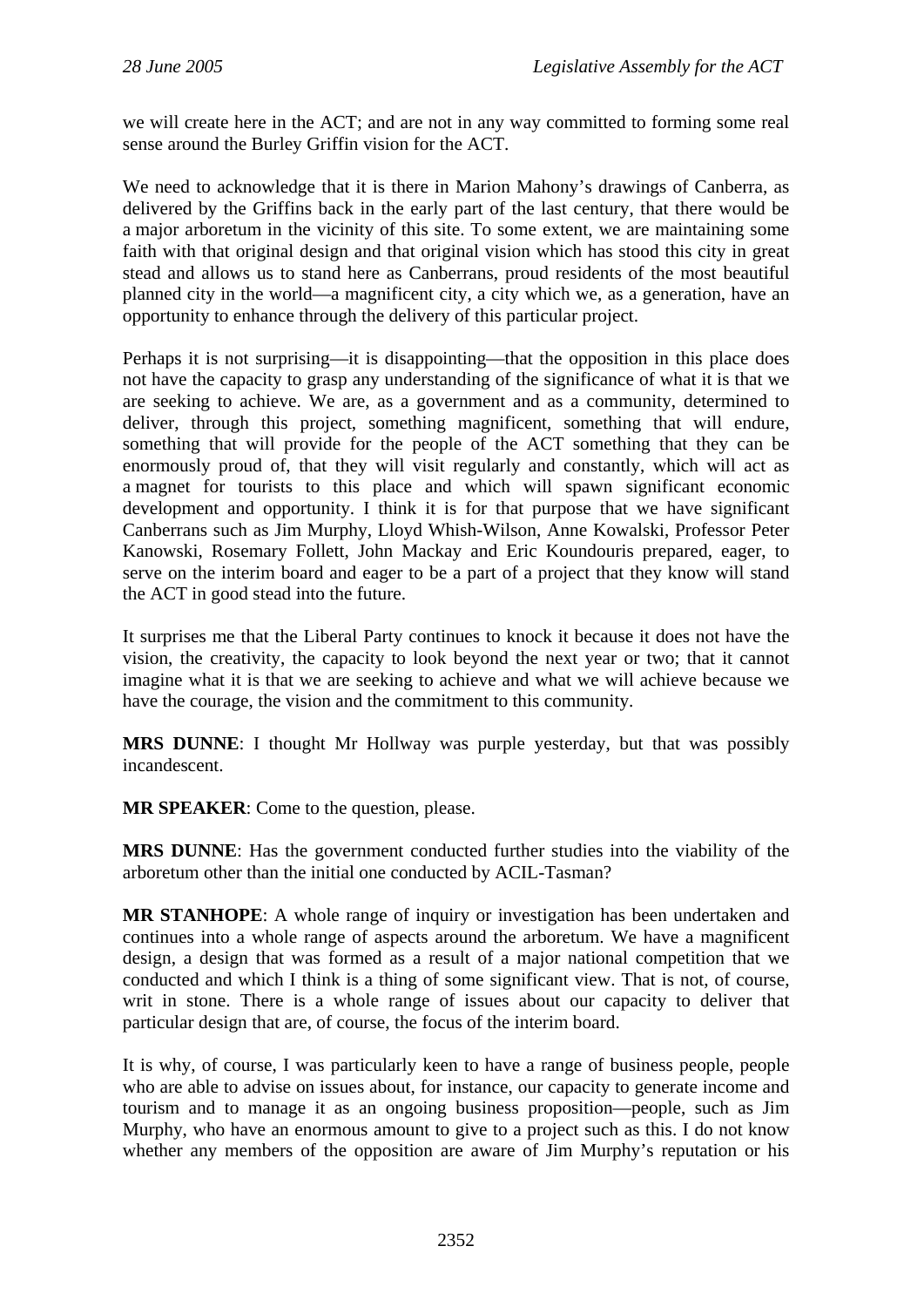standing within this community. It may be that they are not and it may be that they wish to deride people like Jim Murphy.

I remember, and will never forget, when I appointed Terry Snow to the shaping our territory working group at the outset, that Mrs Dunne was outraged at Terry Snow's appointment and moved for the immediate abolition of that particular organisation.

**Mrs Dunne**: On a point of order, Mr Speaker: the Chief Minister consistently peddles the lie—

**MR SPEAKER**: Order! Withdraw that.

**MRS DUNNE**: about my attitude to that. And it has been withdrawn; he has been forced to withdraw on a number of occasions. He should not be allowed to continue.

**MR SPEAKER**: Order! Mrs Dunne, withdraw that.

**Mrs Dunne**: I withdraw "lie". He has peddled a falsehood; he has done it consistently.

**MR SPEAKER**: I am afraid that is a clear imputation against the minister, and I order you to withdraw it.

**Mrs Dunne**: I withdraw.

**MR SPEAKER**: Come to the subject matter of the question, Chief Minister.

**MR STANHOPE**: That was a really uncomfortable response to Mr Snow's appointment to the initial body that made the decisions and recommendations on issues such as the arboretum. We have this same belittling response to the performance and appointment of people such as Jim Murphy, somebody whom I regard as an enormously significant Canberran. I do not know why the Liberal Party, the opposition, would wish to attack the integrity or the standing in this community of somebody like Jim Murphy.

**Mr Seselja**: On a point of order, Mr Speaker: standing order 118 (b) does not allow the minister to argue the point. He must answer the question.

**MR SPEAKER**: Come to the subject matter of the question, Chief Minister.

**MR STANHOPE**: I think it is pertinent for me to refer to the fact that the derisory—

**MR SPEAKER**: No, it is not. Come to the subject matter of the question. It is in relation to further inquiries.

**MR STANHOPE**: A number of further inquiries are being undertaken in relation to many aspects of the arboretum project. Those inquiries are being undertaken by people such as members of the interim arboretum board. They are people such as Jim Murphy, Eric Koundouris, Anne Kowalski and a number of very significant Canberrans. I trust the advice and the willingness of those very significant Canberrans, those very significant members of our business community, to undertake those inquiries on my behalf.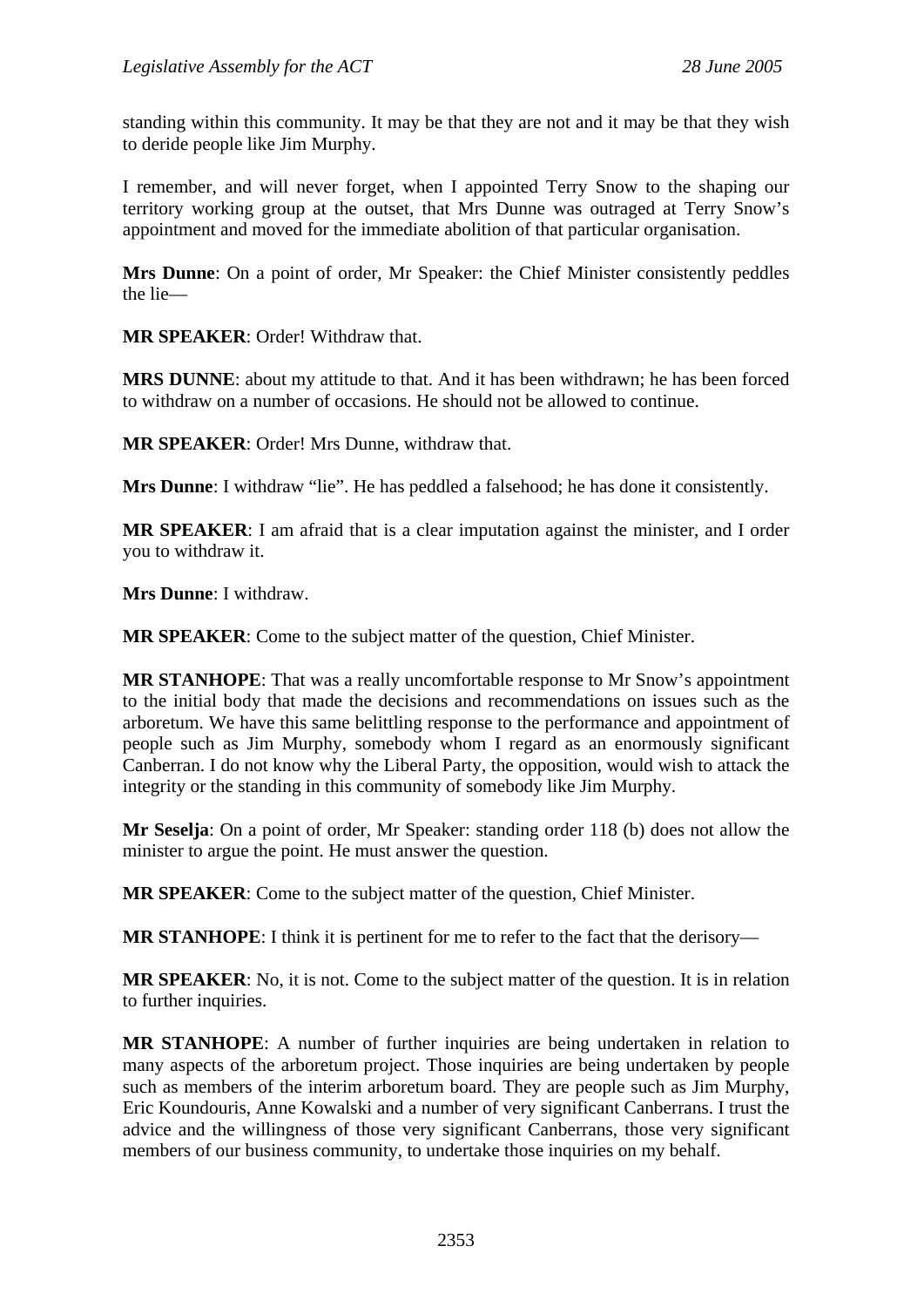**Mr Smyth**: On a point of order, Mr Speaker: standing order 118 (b) does not allow the minister to argue the toss. You have already referred him to the supplementary, and he has ignored you.

**MR SPEAKER**: The question asked by Mrs Dunne was in relation—

**Mr Seselja**: He is ignoring you like he ignored the chair of the estimates committee.

**MR SPEAKER**: Order, members! The Chief Minister is referring to further inquiries conducted by board members.

**MR STANHOPE**: I will conclude on that point, except to say that, unlike the opposition, I am prepared to trust the integrity, the advice and the commitment of people like Jim Murphy, Eric Koundouris and Anne Kowalski to the arboretum, just as I trust the people of Canberra in terms of their commitment to what I know they believe to be a most fantastic project.

## **Bushfires—insurance claims**

**MRS BURKE**: My question is directed to the housing minister. Minister, in response to question on notice No 214 dated 8 March 2005, you made it clear that the government has expended the insurance money recouped from the loss of houses at Pierces Creek on properties in the urban area of Canberra. How many properties did Housing ACT purchase with the approximate \$2.4 million from the insurance policy? Will the minister advise the Assembly where these properties are located?

**MR HARGREAVES**: I thank Mrs Burke for the question; it is the first one in this place that has made sense to me. Unfortunately, I do not carry that information around in my pocket. I will get that information for the member and get back to her. But it is not our fault that people are not out at Pierces Creek; it is the NCA—the people that you support.

**MRS BURKE**: Mr Speaker, I have a supplementary question. Since the insurance money has indeed already been spent, where will you get the funds to rebuild the 12 houses at Pierces Creek?

**MR HARGREAVES**: If Mrs Burke wants me to say out of which hat I will put a rabbit, she has some sad news coming to her.

**Mrs Burke**: Just public housing properties minister.

**MR HARGREAVES**: Have you finished for good?

**Mrs Burke**: I am waiting.

**MR SPEAKER**: Order! Mrs Burke.

**MR HARGREAVES**: These guys just wasted 35 seconds, so I am grateful for that. The replacement of houses at Pierces Creek is done in the netting off of the amount of insurance funds that we receive plus the sale of the properties that we have purchased to put the people into in the interim.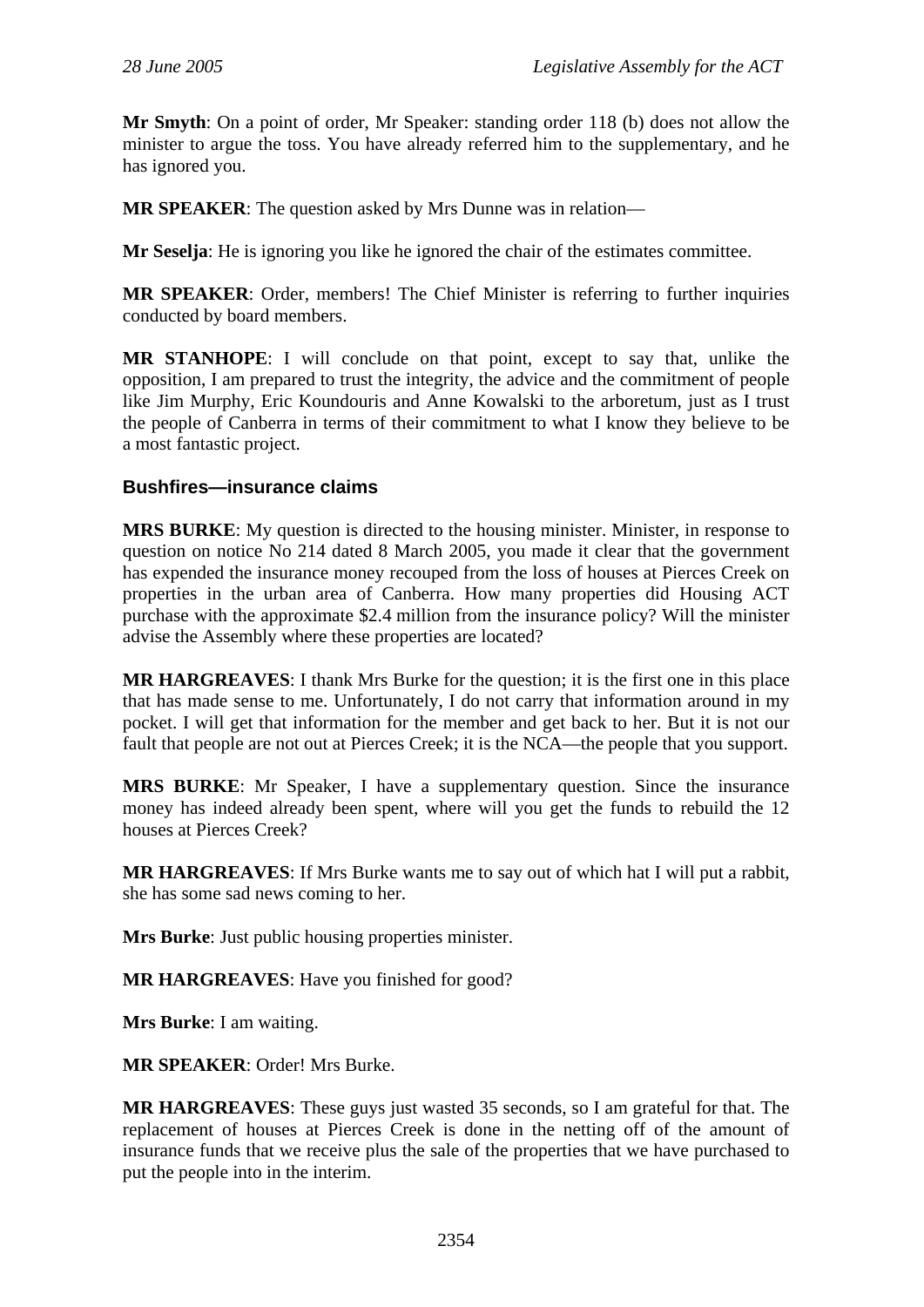For the edification of Mrs Burke—I think we have explained this to her once before—we bought properties for those people affected by the bushfires to go into. The sale of those properties will in fact pay for the replacement of their properties, to which they will be returned. Of course, the funding aspect will not necessarily happen overnight. We hope that it will happen in the same financial year. If not, we will make budgetary provision for that. I am surprised that the shadow housing minister has not worked that out, given that I have already said it about three times in public.

#### **Aged care accommodation**

**MS PORTER**: Mr Speaker, my question is to the Chief Minister. Can the Chief Minister inform the Assembly of the effectiveness of the government's building for our ageing community strategy, which was launched in 2003?

**MR STANHOPE**: Thank you, Ms Porter; yes, I can. Building for our ageing community is a very important and successful strategy which was developed by ACTPLA and the Chief Minister's Department in concert, a strategy which we created to ensure that we met the needs of a rapidly ageing population. We can see proof positive of the success of that strategy in the coordinated and strategic way in which we are delivering on services, and particularly beds and units, for our ageing population. We see that, for instance, in the opening tomorrow of a new 20-bed dementia unit at Villaggio Sant Antonio in Page, and we see it in the opening in two weeks time of an additional 21 dementia beds at the Croatian village at Stirling.

Under the strategy we have developed a specific rolling program, or land bank, of aged persons accommodation development sites. Several sites have already been identified and some released. We provide support and guidance to proponents of aged care accommodation to ensure they can successfully navigate the planning and development process; we provide strong case management to simplify the processes and reduce unnecessary delays. We also provide a very specific focus on developing a much more proactive relationship with the commonwealth so that their allocations meet the needs of the ACT community, and so that the territory can ensure that land planning and bed allocation processes are streamlined.

We are making very significant progress in the provision of additional aged care facilities in Canberra and, over the next 18 months, we will see some several hundred additional beds brought on line within the ACT. The next two to three years will be a real boom time for aged accommodation in Canberra. Under the strategy there is one point of contact—an officer in my department—who has the authority and capacity to liaise with all ACT government agencies and provide a responsive service for developers on behalf of the territory. The land bank system ensures that, as beds are released by the commonwealth, blocks will be released from the land bank to enable new facilities to be built as bed funding becomes available.

As I said earlier, we are now seeing the very significant fruits of the strategy we have put into place. We will see that in the opening tomorrow of a 20-bed dementia unit at Villaggio, and we will see it in two weeks time with the opening of a 21-bed facility at the Croatian village in Stirling. Southern Cross Care are currently constructing a 70-bed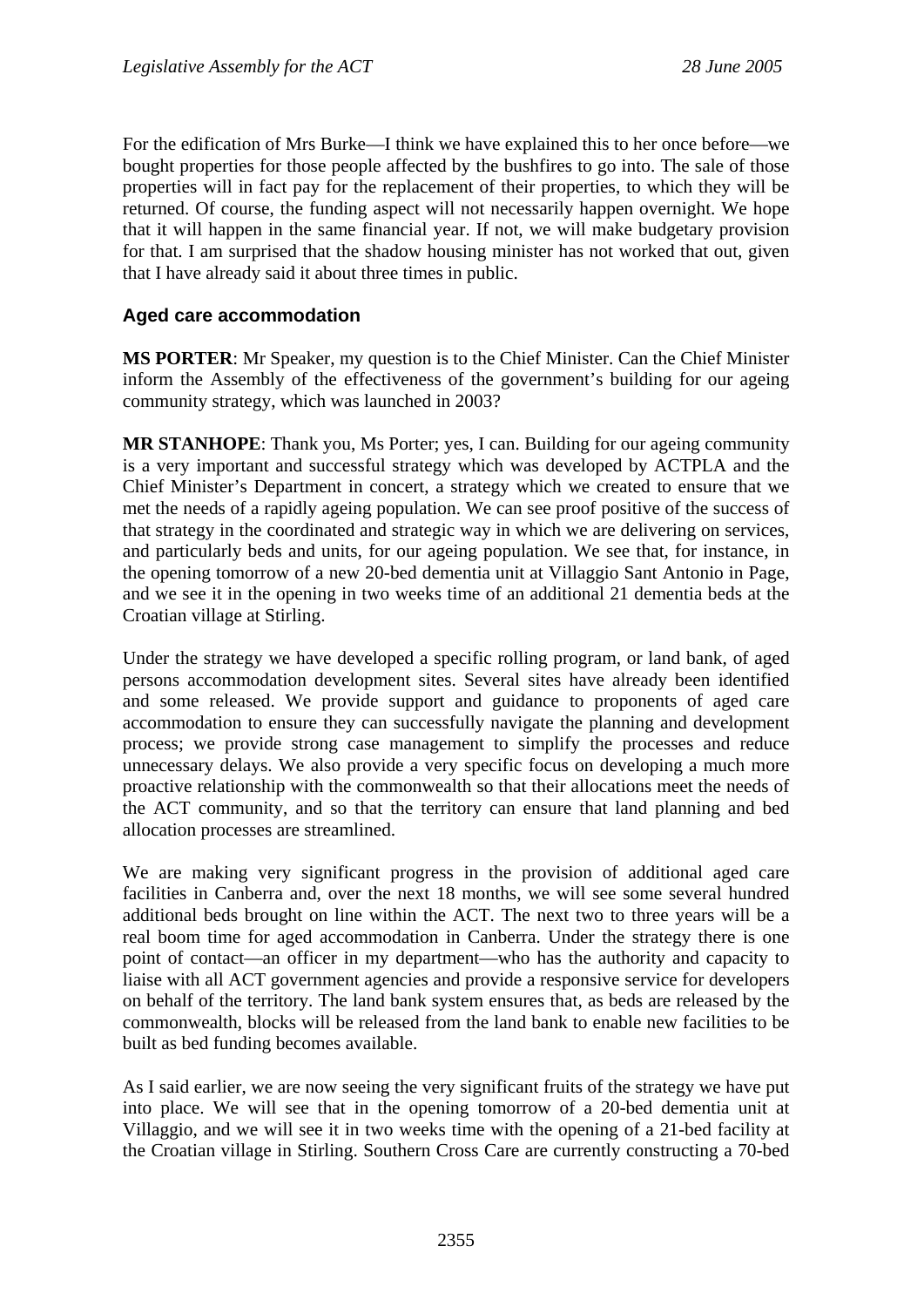care facility, along with 40 independent living units in Garran. That will be completed early next year.

Calvary has now submitted its development application to ACTPLA for its development at Bruce. The formal development approval process is still being followed, but this is a major milestone for this particular project. The Calvary project manager has advised my department that they expect, at this stage, that they will have the 100-bed, 75 independent living units development at Bruce completed next year. The roadworks on Jaeger Circuit have already been approved, and construction is set to commence.

Two other major ventures will take a big step forward in July this year—in the next few weeks. Development applications for both Mirrinjani in Weston and Goodwin in Ainslie will be lodged. The Mirrinjani project will provide for 64 beds, half of which will be dementia specific; the Ainslie redevelopment will deliver 100 beds and an additional 165 independent assisted living units. At the moment also being progressed is the Illawarra Retirement Trust project in Belconnen with an additional 100 beds and 250 units; St Andrews in Hughes; Goodwin in Monash; Ridgecrest in Page; Morshead in Lyneham; and the Baptist Community Service in Griffith. They are currently in the design phase of their projects, comprising 480 beds and an additional 370 independent living units.

Another example of the positive environment on aged care accommodation is the assessment panel, recently formed within the Chief Minister's Department with the purpose of speeding up the process of land sale and development. At the moment we are looking at approximately 1,000 additional beds and 1,000 independent living units either under construction or being actively planned. This will, of course, bring an investment of hundreds of millions of dollars in new aged care facilities to the ACT. I think we can all recall some of the criticism received for the fact that we spent time undertaking strategic planning. We undertook strategic planning to deliver results like this. That is what good governments do, and that is what we did; from nothing.

## **Public housing**

**MR STEFANIAK**: Mr Speaker, my question is to the Minister for Disability, Housing and Community Services. Minister, during question time on 23 June this year you confirmed that David Eastman still maintains his tenancy agreement with Housing ACT, although he has been convicted of murder and is serving a life sentence. You also confirmed that his property is currently vacant and, subject to an outcome of an appeal in court, he maintains security of tenure over his property. Given that Mr Eastman is serving life in prison, have you considered allowing Housing ACT, where practical, to utilise vacant properties to accommodate people needing short-term accommodation, especially short-term crisis accommodation?

**MR HARGREAVES**: Mr Speaker, Housing ACT has a tenancy agreement with Mr Eastman. Mr Eastman has an appeal before the courts. We will talk about it when that appeal has been concluded.

**Mr Stanhope**: When was he sentenced, Mr Stefaniak? In 1995, I think.

**Mr Stefaniak**: I think his appeal finished in 2000, Chief Minister.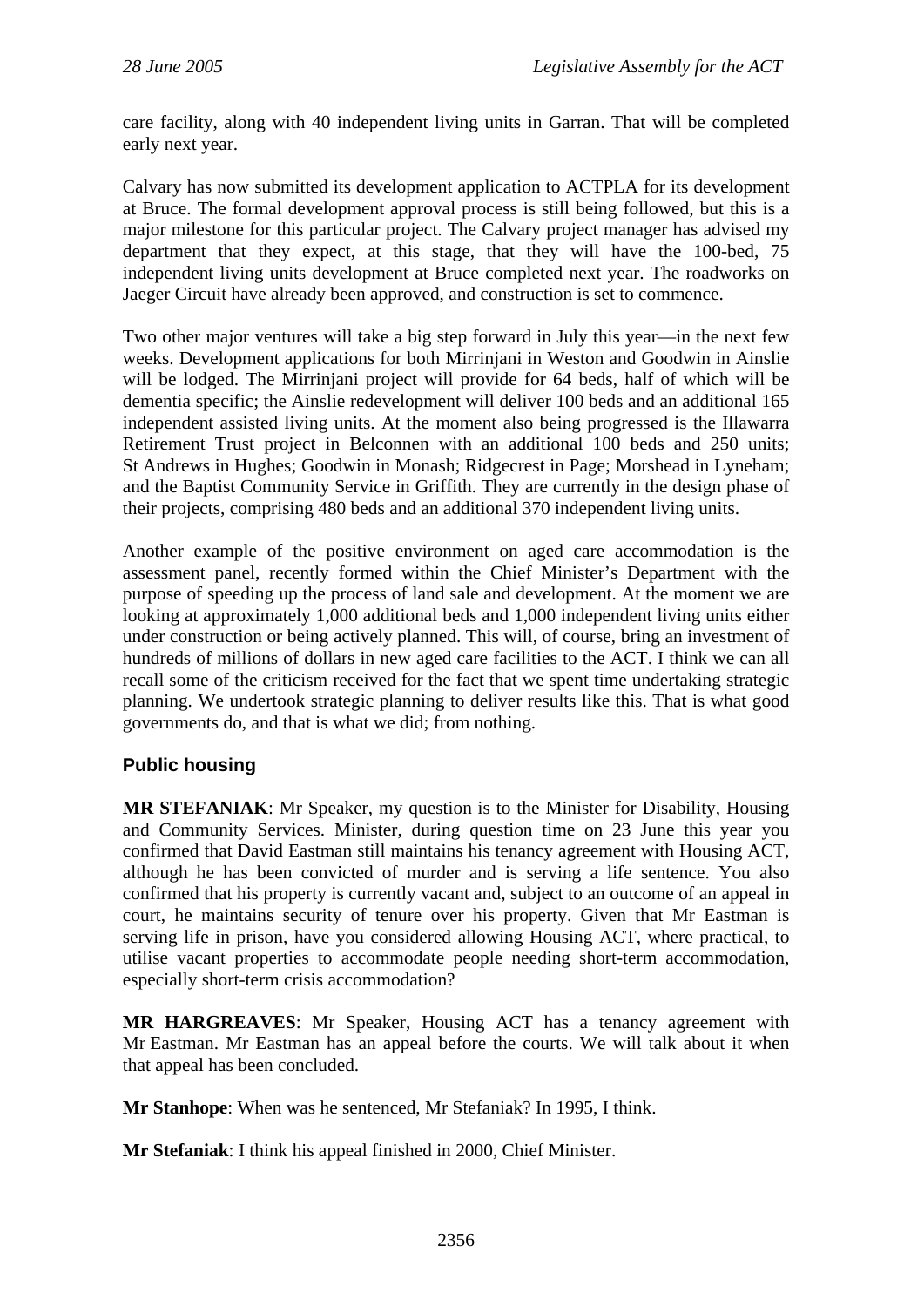**Mr Stanhope**: When was he sentenced, Mr Stefaniak?

**MR SPEAKER**: Order, Chief Minister!

**MR STEFANIAK**: Mr Speaker, I have a supplementary question. Minister, how many more cases are there where a person is serving a prison sentence of longer than 12 months and still maintains a public housing tenancy agreement? You might take that on notice.

**MR HARGREAVES**: I have no intention of taking it on notice, Mr Speaker. I do not intend to indulge the member with the answer to that. We do not care. The bottom line is that there is a tenancy agreement in place. As Mr Stefaniak would know, there are times when people's tenancy agreements are terminated, for example, for non-payment of rent over a protracted period. There are any number of ways in which tenancy agreements can be, and quite properly should be, terminated.

The question refers to somebody who is convicted and sentenced to jail—and you will notice, Mr Speaker, that Mr Stefaniak mentions nothing about any particular timeframe, whether it be life or whether it be 16 minutes; he makes no provision for that in the question. I do not propose to indulge the member with an answer to that one.

**Mrs Burke**: Longer than 12 months.

**Mr Mulcahy**: You are being misrepresented, Bill.

**MR HARGREAVES**: I am not going to answer it. It is as simple as that.

**Mr Stefaniak**: The year 2000, John, is when—

**MR SPEAKER**: Order!

**Mr Pratt**: Why start being transparent now?

**Mr Quinlan**: Sentenced in 1995, Bill.

**Mr Stefaniak**: The appeals finished in 2000 and 2001.

**MR SPEAKER**: Order! This is not a conversation. It is question time.

#### **Totalcare Industries**

**MR MULCAHY**: My question is directed to the Chief Minister. On 9 December 2003 you made the following pledge to Totalcare workers: "None of the 346 Totalcare employees will lose their jobs or entitlements." Given that Mr Hargreaves has confirmed that some of these people could lose their positions in a departmental reshuffle, why have you reneged on your pledge to these workers?

**MR STANHOPE**: I have not; it is just not true. I promised that no Totalcare worker would lose his or her job or would receive conditions worse than those received at Totalcare. And that is the case. They receive better pay in the main; they receive better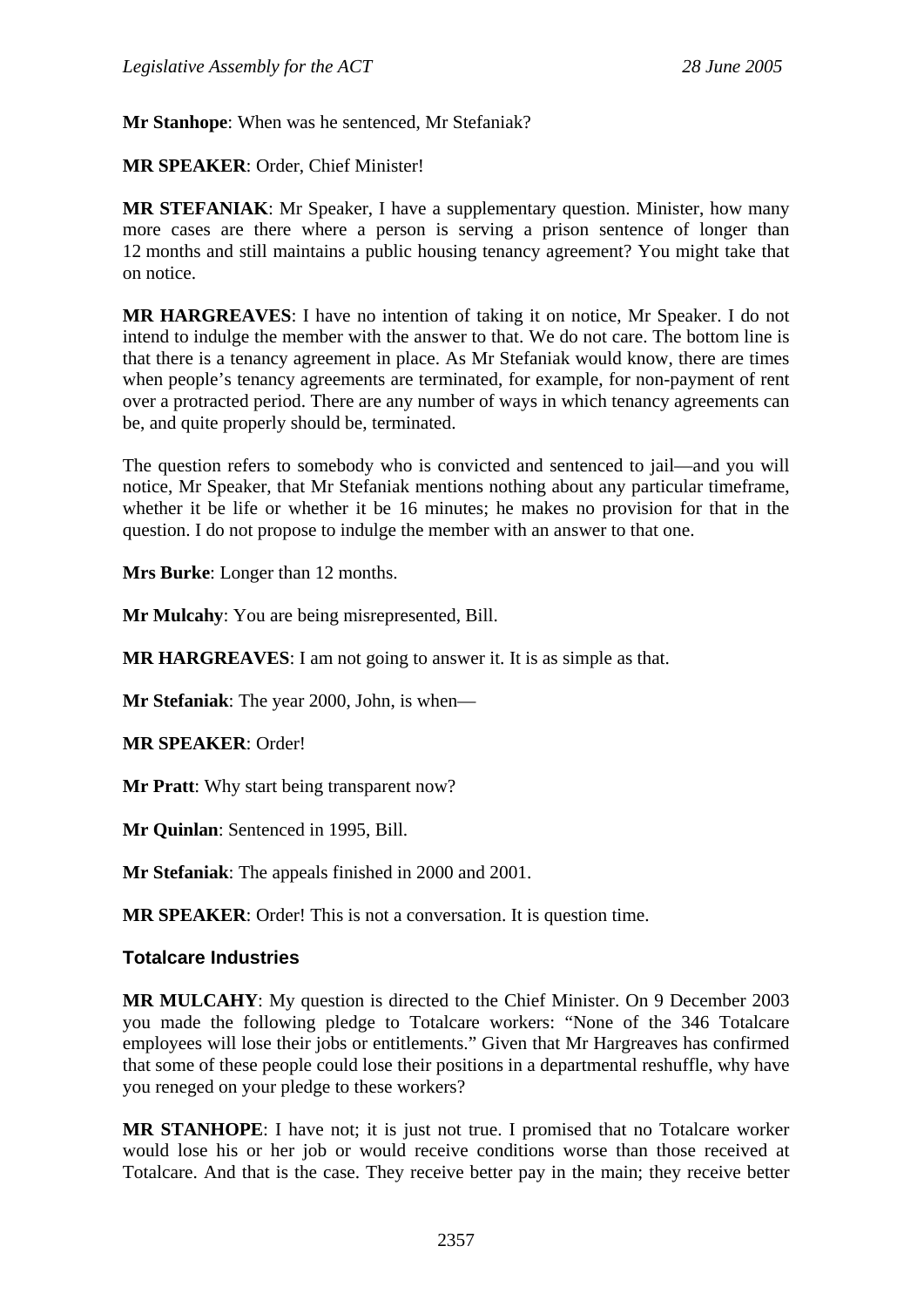conditions in the main; every single one of them that wants a job has a job; and every single one of them that wishes to retain a job will retain a job. You can beat it up, you can spin it any way you want, but every single person that came into the ACT public service from Totalcare that has wished to remain in the paid work force is still in the paid work force—and they can stay there for as long as they wish.

**MR MULCAHY**: Mr Speaker, I have a supplementary question. Minister, can you inform the house whether you found it necessary to intervene from overseas in the unseemly brawl in the government over the issue of Totalcare workers whilst your deputy attempted to hold the government together?

**MR STANHOPE**: I am not aware of this "unseemly brawl". The only unseemly brawl that I am aware of is a major rift between the leader and deputy leader of the opposition—a brawl that we on this side believe to have been generated by the jockeying now going on between the deputy leader and the shadow Treasurer as to who will find the bottle to take on the leader.

We discussed this in caucus this morning: who will find the bottle to knock off a leader who has no hope at the next election, who has no credibility and no standing? We opened a book and thought it would be the shadow Treasurer. But just six months of observation reveals a lot of bluster, a lot of noise but not much in the way of a backbone, a spine or guts.

We see the deputy leader step up to the mark—he has been a bit quiet there. He is the longest serving Liberal in the team. He thinks that the job is really his. He has never really taken it on with gusto. He managed to cajole himself into the position of deputy leader. All of a sudden, we find an issue of major dispute between the deputy leader and the leader—Toast; it is a bit like that toast that you drop.

I conclude on this point: I was not aware of any unseemly debate within the Labor Party. I have such faith and trust in my colleagues that I did not spend much time seeking to peer over shoulders from overseas; I was incredibly busy doing good things for the ACT. But I was mightily amused with the developing positioning for who will lead the Liberal Party into the next election. There is not a single person in this Assembly that does not know that it will not be Mr Smyth.

## **Business development**

**MS MacDONALD**: Mr Speaker, my question is to the Minister for Economic Development and Business, Mr Quinlan. Minister, through the economic white paper and the knowledge fund, the government committed to assisting new and innovative businesses during their developmental stage. Could you inform the Assembly of the latest developments in this area?

**MR QUINLAN**: I certainly can. I inform the Assembly that today was big cheque day. It was a pleasure to announce that a further \$2 million has been invested into the Canberra business development fund. The \$2 million consists of a \$1 million investment from the government's knowledge bank and a \$1 million investment from the Hindmarsh Group, who are co-investors in the development fund. The development fund was jointly established by ACT governments past and Australian Capital Ventures Ltd.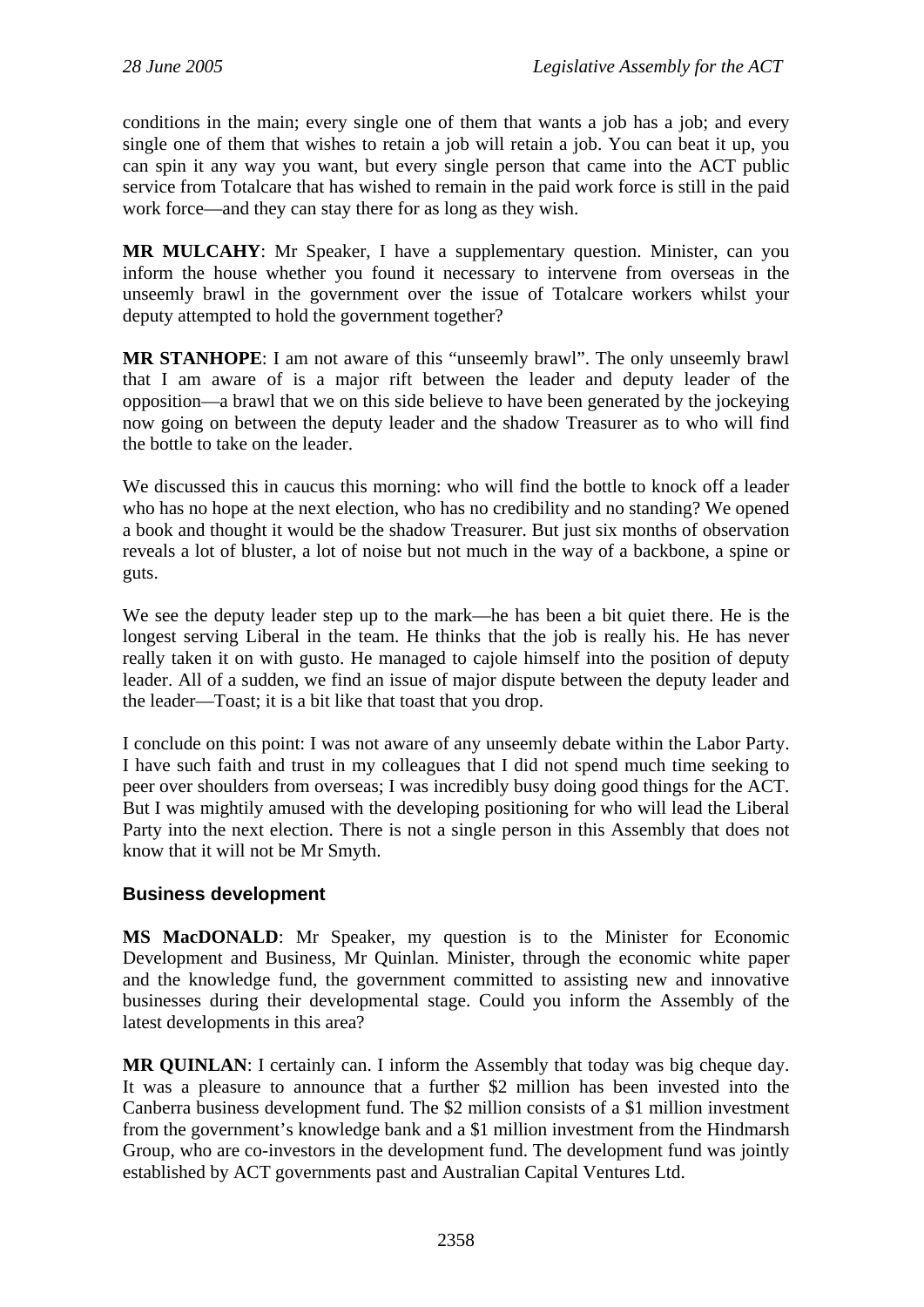## **Mr Smyth**: Really!

**MR QUINLAN**: Yes, it was past, mate. When the Liberal government was in power I think they set up an arrangement with HIH, which they had morphed out of FAI, which was run by one Rodney Adler. You've had some good mates over time. I actually met Adler, if I can just digress for a little while, through you other good mate, Ian Knott.

**Mr Smyth**: Ah, that's a blast from the past!

**MR QUINLAN**: Yes. But, anyway, since that time, the business development fund is going very well. There are now a number of companies that do look like very worthwhile investments. These include Ringwood Superabrasives, Seeing Machines, Biotron, ITL, RPO, Perpetual Water, which we have all heard about, and Barleymax. Let me use Barleymax as an example of how business can be developed in this territory. Barleymax was born out of a discovery at CSIRO Plant Industry. They were working on an allied project using molecular biology, and let me assure people that Barleymax is not genetically modified. This particular strain of barley has been developed and is a source of resistant starch that is now regarded as more important than fibre in promoting health to the lower body, shall I say. It has high soluble fibre, which is important for reducing the risk of cardiovascular disease. It can have a role in lowering cholesterol. It also has a low GI, glycaemic index, which is a good option for diabetics. And I am assured it also tastes reasonable.

**Mr Smyth**: Can you make whisky with it?

**MR QUINLAN**: Well, you might be able to make whisky with it, Mr Smyth. I do recall that, from time to time, you pass yourself off as a whisky buff, but it would be a waste on you. I think you drink whisky with mixers and any self-respecting Scot would probably tear your Sassenach head off, if they bloody caught you doing so! But somehow you can be a barley buff and drink it with lolly water. The point is that what we have here is a process of a venture capital organisation to which the government is subscribing, to which private sector is subscribing, that is involved in the development of products which, I think, will provide a decent return to the fund in the longer term but will also contribute to the standing of the ACT as an innovative and enterprising economy.

**Mr Stanhope**: Mr Speaker, I ask that further questions be placed on the notice paper.

# **Supplementary answers to questions without notice Department of Urban Services**

**MR HARGREAVES:** On 22 June 2005, Mr Stefaniak asked about full time equivalents in urban services. For the information of members, I provide the following advice.

Mr Stefaniak was quoting figures from the 2003-04 State of the Service Report. The 2003-04 State of the Service Report figures did not accurately reflect the Totalcare businesses absorbed by DUS. The correct figure should have been 1,353 full-time equivalents as at 30 June 2004. Since that date, environment, arts and heritage have been transferred out of DUS and into the Department of the Chief Minister. The figure of 1,086 full time equivalents as at 21 April 2005 reflects those transfers.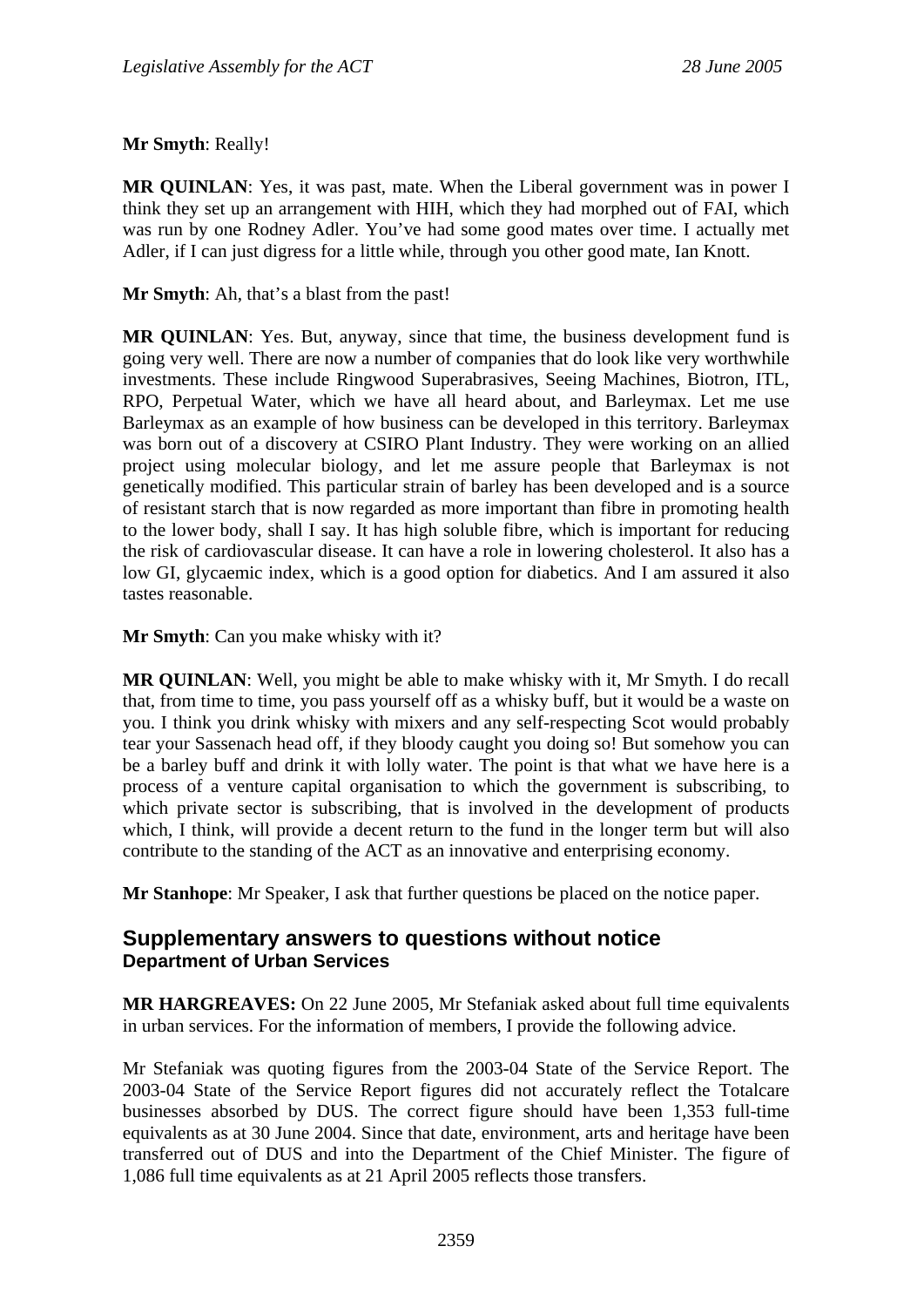## **Sustainable schools initiative**

**MS GALLAGHER**: Last week, I think on 23 June, Dr Foskey asked me a question in relation to the starting date for the national sustainable schools initiative. The ACT proposal was submitted in mid-2004. However, due to delays caused by the federal election and the appointment of a new federal minister, the department only received notification in mid-March 2005.

Dr Foskey also asked about the date by which funding needed to be expended and the plans to advertise for the project officer. The department will soon receive the first funding instalment under the agreement to cover the salary of a project officer and administration of the pilot to operate in up to 20 government and non-government schools. Appointment of the project officer is expected to be early in term 3 and the officer will be appointed until 30 June 2006.

Dr Foskey also asked how the project will continue if the pilot proves successful. The pilot will also involve consideration of strategies for schools to ensure ongoing viability of the project. The Department of Education and Training will also explore options for funding sustainable schools beyond June 2006, including seeking sponsorship or funding from other government sources.

## **Executive contracts Papers and statement by minister**

**MR STANHOPE** (Ginninderra—Chief Minister, Attorney-General, Minister for the Environment and Minister for Arts, Heritage and Indigenous Affairs): For the information of members, I present pursuant to sections 31A and 79 of the Public Sector Management Act copies of executive contracts or instruments in accordance with the list circulated.

Long-term contract: Irene McKinnon, dated 4 May 2005. Short-term contracts: Jenelle Reading, dated 13 May 2005. Sue Marriage, dated 23 May 2005—

I ask for leave to make a statement in relation to the papers.

Leave granted.

**MR STANHOPE**: I present another set of executive contracts. These documents are tabled in accordance with section 79 of the Public Sector Management Act, which requires the tabling of all executive contracts and contract variations. Contracts were previously tabled on 21 June 2005. Today I present one long-term contract and two short-term contracts. The details of the contracts will be circulated to members.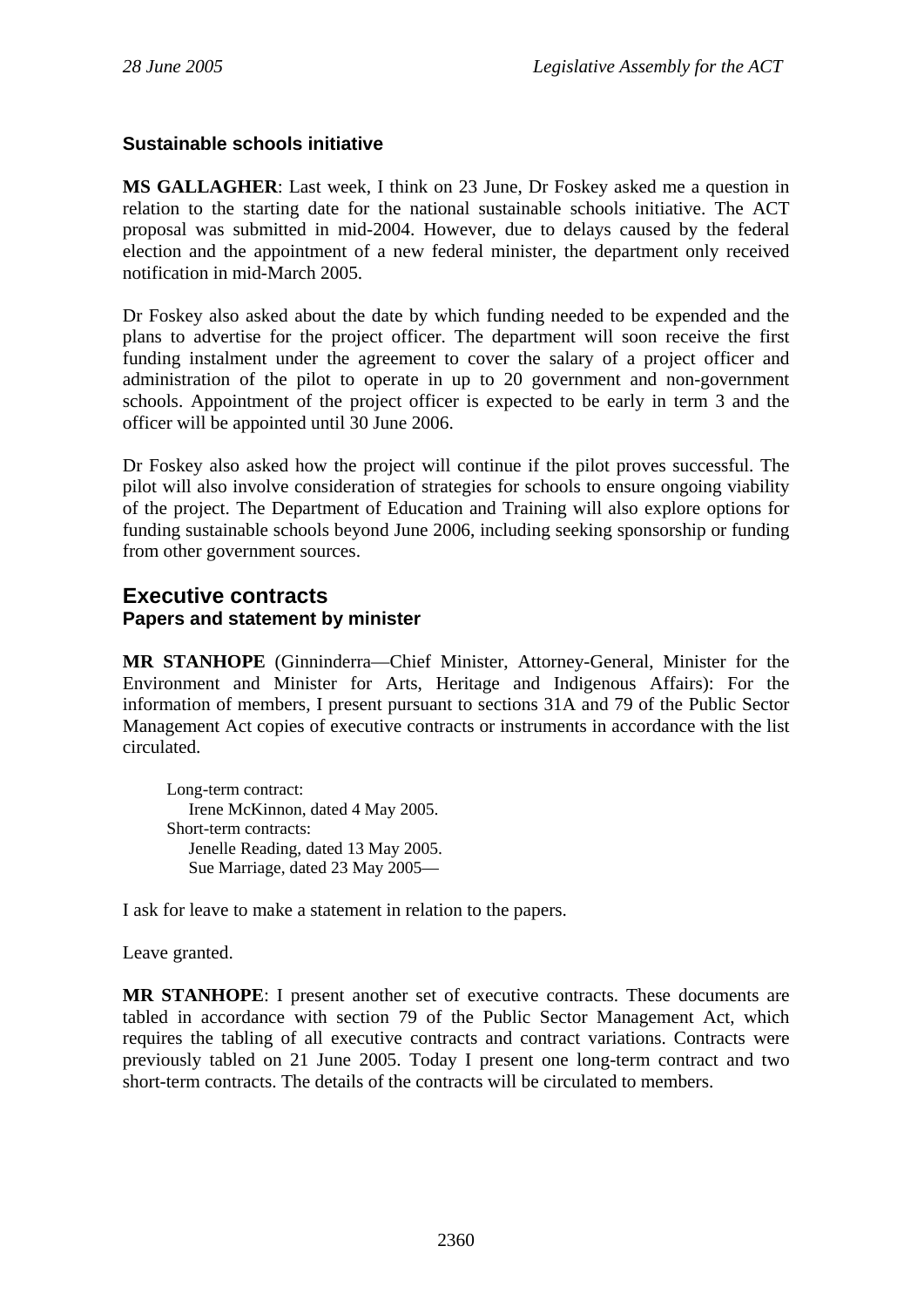# **Papers**

**Mr Stanhope** presented the following paper:

ACT Property Crime Reduction Strategy 2004-2007—Building a safer community—First progress report.

**Mr Quinlan** presented the following papers:

Financial Management Act—

Pursuant to section 14—Instrument directing a transfer of funds within the Department of Disability, Housing and Community Services, including a statement of reasons, dated 24 June 2005.

Pursuant to section 18A—

Authorisation of Expenditure from the Treasurer's Advance to Chief Minister's Department, including a statement of reasons, dated 22 June 2005.

Authorisation of Expenditure from the Treasurer's Advance to Department of Economic Development, including a statement of reasons, dated 22 June 2005.

Authorisation of Expenditure from the Treasurer's Advance to Department of Economic Development, including a statement of reasons, dated 22 June 2005.

Authorisation of Expenditure from the Treasurer's Advance to Department of Justice and Community Safety, including a statement of reasons, dated 22 June 2005.

Authorisation of Expenditure from the Treasurer's Advance to Department of Education and Training, including a statement of reasons, dated 22 June 2005.

Authorisation of Expenditure from the Treasurer's Advance to Department of Economic Development, including a statement of reasons, dated 24 June 2005.

Summary of authorisation of expenditure from the Treasurer's Advance in 2004-05, as at 27 June 2005.

Precinct Deed between the Australian Capital Territory and the Australian National University—ANU City West Integration Precinct, dated 21 December 2004.

**Mr Corbell** presented the following papers:

Calvary Public Hospital—Information Bulletin—Patient Activity Data—External Distribution—April 2005.

The Canberra Hospital—Information Bulletin—Patient Activity Data—April 2005. **Subordinate legislation (including explanatory statements unless otherwise stated)** 

Legislation Act, pursuant to section 64—

Children and Young People Act—Children and Young People Official Visitor Appointment 2005 (No 1)—Disallowable Instrument DI2005-89 (LR, 16 June 2005).

Domestic Animals Act—Domestic Animals (Fees) Determination 2005 (No 1)— Disallowable Instrument DI2005-99 (without explanatory statement) (LR, 20 June 2005).

Education Act—

Education (Government Schools Education Council) Appointment 2005 (No 1)—Disallowable Instrument DI2005-88 (LR, 21 June 2005).

Education (Government Schools Education Council) Appointment 2005 (No 2)—Disallowable Instrument DI2005-104 (LR, 21 June 2005).

Hawkers Act—Hawkers (Fees) Determination 2005 (No 1)—Disallowable Instrument DI2005-97 (without explanatory statement) (LR, 20 June 2005).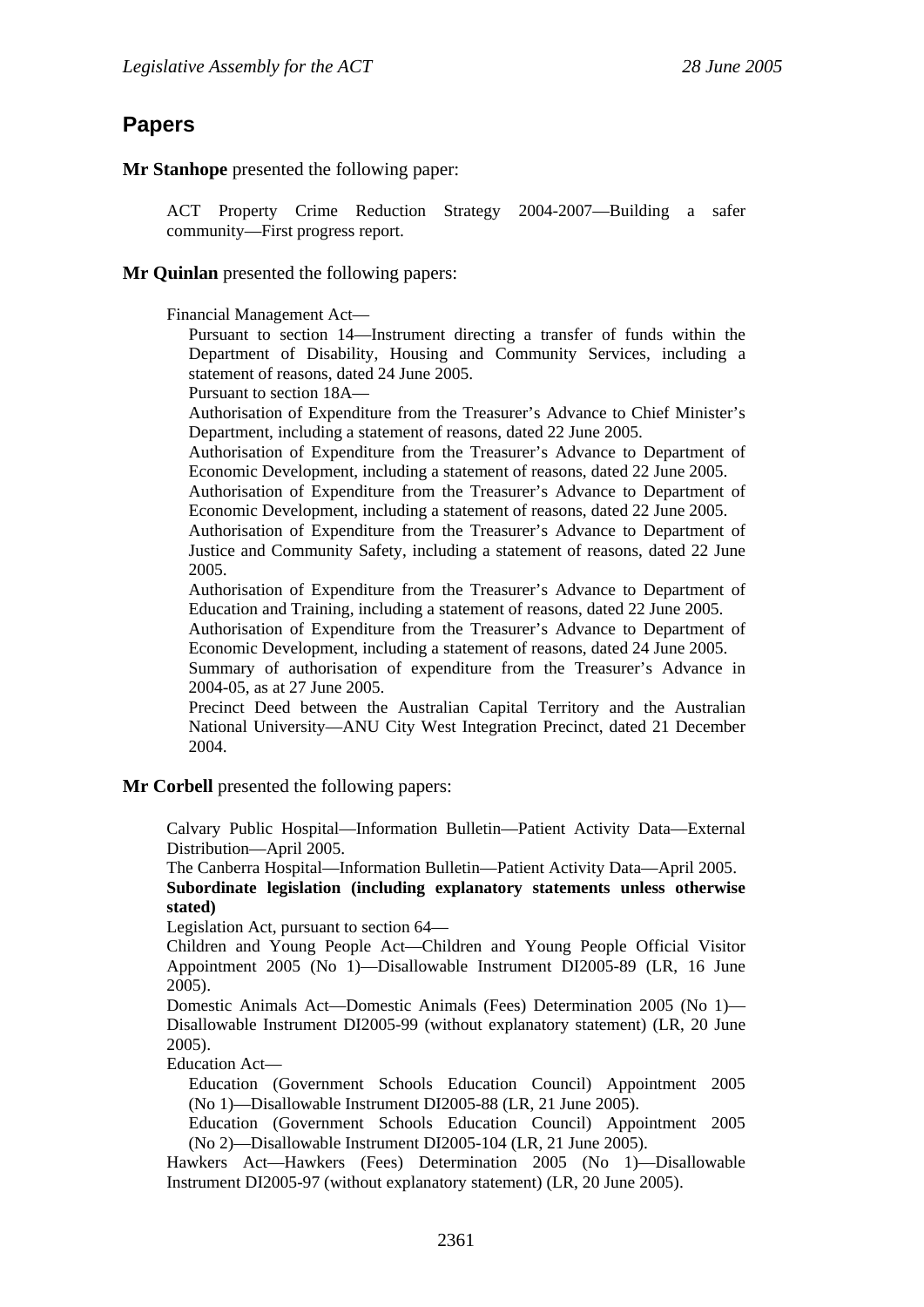National Exhibition Centre Trust Act—National Exhibition Centre Trust Appointment 2005 (No 1)—Disallowable Instrument DI2005-103 (LR, 20 June 2005).

Nature Conservation Act—Nature Conservation (Threatened Ecological Communities and Species) Action Plan 2005 (No 1)—Disallowable Instrument DI2005-84 (LR, 16 June 2005).

Public Place Names Act—Public Place Names (Griffith) Determination 2005 (No 1)—Disallowable Instrument DI2005-86 (LR, 16 June 2005).

Public Sector Management Act—Public Sector Management Amendment Standard 2005 (No 6)—Disallowable Instrument DI2005-83 (LR, 16 June 2005).

Race and Sports Bookmaking Act—Race and Sports Bookmaking (Sports Bookmaking Venues) Determination 2005 (No 2)—Disallowable Instrument DI2005-94 (without explanatory statement) (LR, 20 June 2005).

Rehabilitation of Offenders (Interim) Act—

Rehabilitation of Offenders (Interim) (Sentence Administration Board) Appointment 2005 (No 3)—Disallowable Instrument DI2005-91 (LR, 20 June 2005).

Rehabilitation of Offenders (Interim) (Sentence Administration Board) Appointment 2005 (No 4)—Disallowable Instrument DI2005-92 (LR, 20 June 2005).

Road Transport (General) Act—

Road Transport (General) (Fees) Determination 2005 (No 1)—Disallowable Instrument DI2005-93 (without explanatory statement) (LR, 20 June 2005).

Road Transport (General) (Numberplate Fees) Determination 2005 (No 2)— Disallowable Instrument DI2005-100 (LR, 20 June 2005).

Road Transport (General) (Parking Permit Fees) Determination 2005 (No 1)— Disallowable Instrument DI2005-101 (LR, 20 June 2005).

Road Transport (General) (Vehicle Impounding and Seizure/Speed Tests) Determination 2005 (No 1)—Disallowable Instrument DI2005-102 (LR, 20 June 2005).

Road Transport (Public Passenger Services) Act—Road Transport (Public Passenger Services) Maximum Fares Determination 2005 (No 3)—Disallowable Instrument DI2005-106 (LR, 21 June 2005).

Roads and Public Places Act—

Roads and Public Places (Fees) Determination 2005 (No 1)—Disallowable Instrument DI2005-90 (without explanatory statement) (LR, 21 June 2005).

Roads and Public Places (Fees) Determination 2005 (No 2)—Disallowable Instrument DI2005-98 (without explanatory statement) (LR, 21 June 2005).

Tertiary Accreditation and Registration Act—Tertiary Accreditation and Registration Council Appointment 2005 (No 1)—Disallowable Instrument DI2005-95 (LR, 16 June 2005).

Vocational Education and Training Act—Vocational Education and Training Authority Appointment 2005 (No 2)—Disallowable Instrument DI2005-96 (LR, 16 June 2005).

## **Forde Joint Venture Ministerial statement**

**MR CORBELL** (Molonglo—Minister for Health and Minister for Planning) (3.32): I seek leave of the Assembly to make a ministerial statement concerning the Forde Joint Venture.

Leave granted.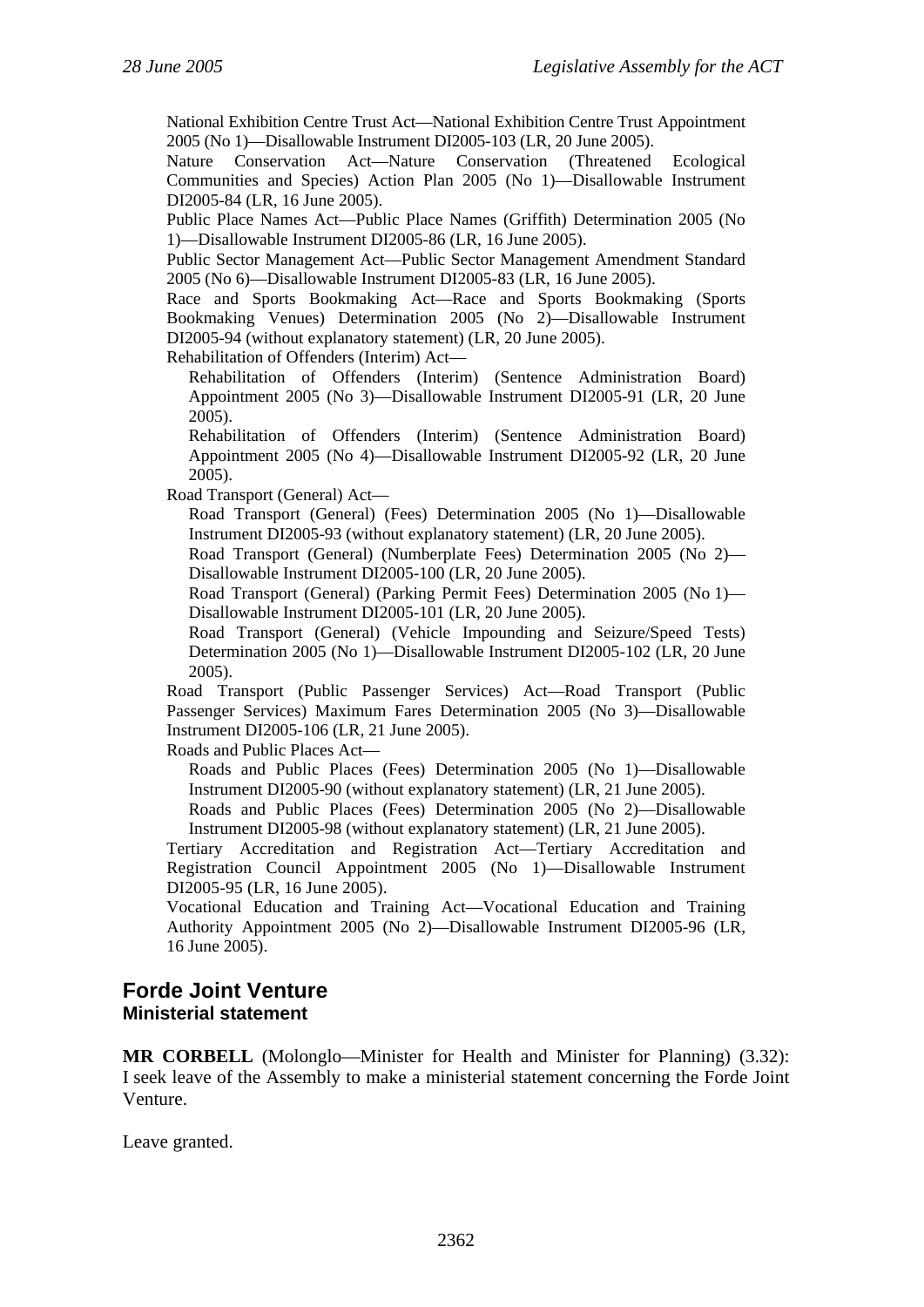**MR CORBELL**: On Friday, 20 May 2005, I had great pleasure to announce that the ACT government had selected Delfin Lend Lease-Canberra Investment Corporation as joint venturer for the development of Forde with the Land Development Agency. The consortia Delfin Lend Lease-Canberra Investment Corporation will be known as Forde Developments Pty Ltd and will work as equal partners with the Land Development Agency to create Canberra's newest suburb of Forde and to create a community that many Canberrans will be proud to call home.

The development of Forde is a 131-hectare greenfield site three and a half kilometres north of the Gungahlin Town Centre. It will deliver economic activity worth at least \$500 million to the ACT and will be developed over a six to seven year-time frame.

Through the LDA the ACT government is seeking to bring a new standard of land development to Canberra and to set new benchmarks for quality urban development. This is already being achieved through the very successful LDA estates at Wells Station, in the suburb of Harrison and in the suburb of Franklin and will be further highlighted by the future development of Forde as a joint venture opportunity with the private sector.

Delfin Lend Lease-Canberra Investment Corporation were selected as the successful tenderers following a national call for expressions of interest. By proceeding to joint venture with Delfin Lend Lease-CIC, LDA will deliver to the Canberra community a suburb that will set new benchmarks in master plan design containing the proposed integrated development, combining residential areas with high quality public recreational and community facilities, provision for aged care accommodation, local parks to be integrated throughout the development to create a strong network for pedestrian and cycle access, approximately 1,000 dwellings with many of the blocks situated on north-south orientation and stages themed with reference to the cultural history of the area through the use of public art in the local parklands and open spaces.

In terms of ecologically sustainable development, the innovations include a strong focus on ESD principles, particularly in terms of water sensitive urban design, water reuse and onsite management and an integrated water plan that will utilise storm water to run into a creek to create pond and streams alongside parts of the suburb. The storm water will also be used to water the parklands themselves.

In terms of affordable moderate income housing and housing diversity, the initiative includes a strategy to deliver affordable housing solutions while the design scheme provides for a diverse mix of housing types targeting a range of market needs. Five per cent of the homes to be constructed in the suburb will be targeted for affordable housing, making Forde accessible to a range of buyers.

The partnership also allows Delfin Lend Lease national and global expertise to be combined with Canberra Investment Corporation's local expertise and existing operational capabilities to ensure that the development of Forde will be managed in the most effective way and set a new standard for residential development in Canberra. I move:

That the Assembly takes note of the paper.

Debate (on motion by **Mrs Dunne**) adjourned to the next sitting.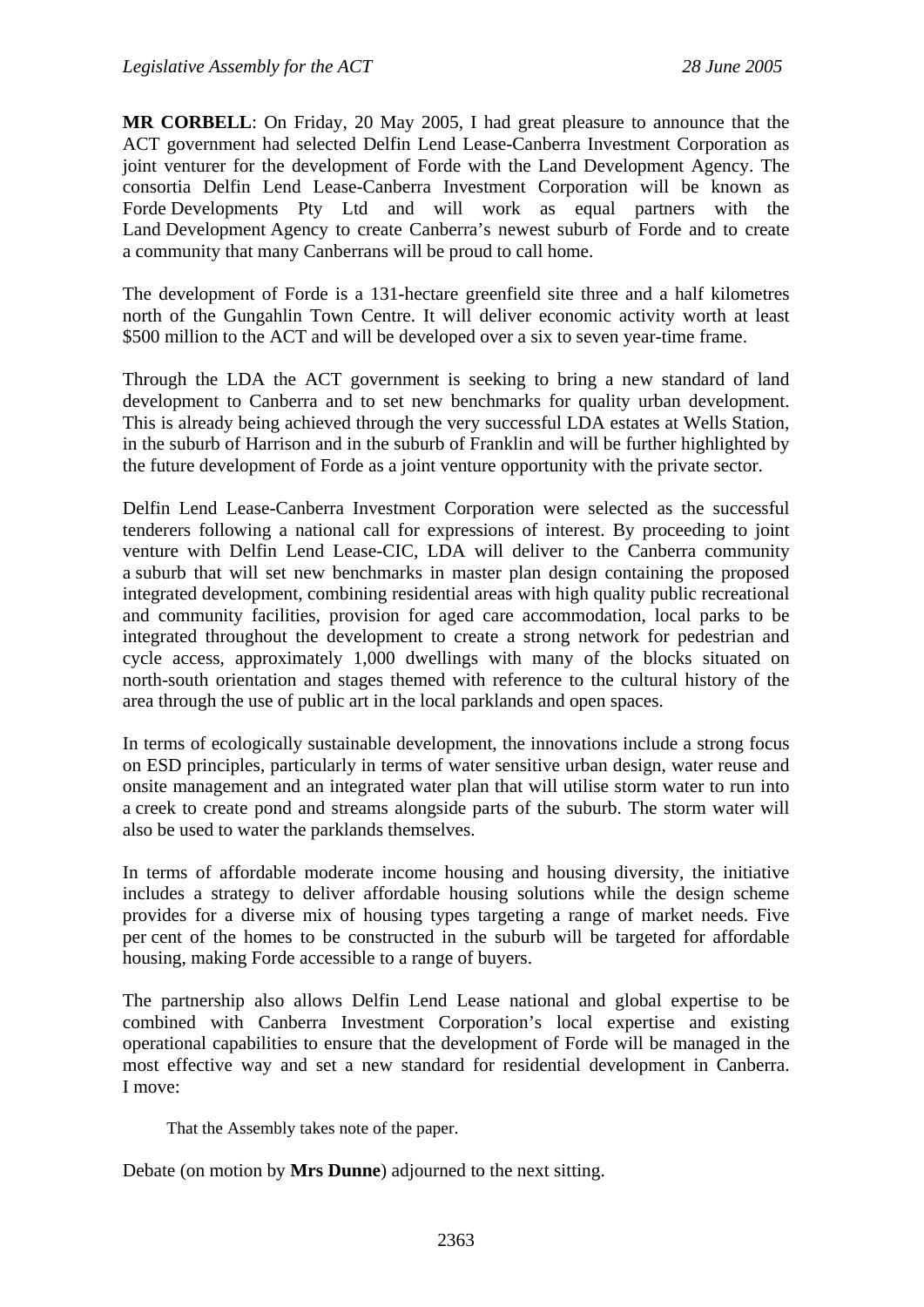# **Personal explanations**

**MRS DUNNE** (Ginninderra): Mr Speaker, I seek leave to make a personal explanation under standing order 46.

Leave granted.

**MRS DUNNE**: Mr Speaker, in question time today the Chief Minister said again, incorrectly, that I had always wanted to do away with people like Terry Snow and that I have objected to their being appointed to anything to do with the bushfire authority. He actually said I objected to him being appointed to something that I do not know he was ever appointed to. I would like to go back to *Hansard* on 5 March 2003, when I introduced the Bushfire Reconstruction Authority Bill. I said:

We are all well aware of the expertise in the bushfire task force. I have previously congratulated the government on assembling such skill and such talent in such a short time. The skill and talent extend not just to the task force members but to the staff that support them. I can think of no better person than Sandy Hollway to lead up this taskforce.

I went on to say that the task force is merely an advisory body and that what the Bushfire Reconstruction Authority proposed to do was to give real power, to empower Mr Hollway and his organisation, including Mr Snow and Mr De Castella, not just to advise but to act.

The next morning, 6 March, on 2CC, towards the conclusion of an interview about the Bushfire Reconstruction Authority Bill, I was asked where I would get the people to make up this authority. In response to the question, I said:

Well, I would take the existing taskforce with Sandy Hollway, Terry Snow and Rob De Castella and all the really good people and put them into the authority and I would take the very excellent staff that they have and turn that into the authority staff. I mean, all you have to do is take the very good structure that the government has already started to build and make it better.

At no stage, despite the perpetration of this untruth by the Chief Minister, have I ever said that Mr Snow or anyone associated with the Bushfire Recovery Taskforce was an unsuitable person to do that or that I wanted to replace them. I have had to rise in this place on a number of occasions and correct the record, and I will continue to do so.

**MR SPEAKER**: Order! You are debating the issue.

**Mr Quinn**: We know. We know.

**MRS DUNNE**: Well, don't keep telling lies.

**MR HARGREAVES**: Mr Speaker, Mrs Dunne said, "Well, don't keep telling lies" I ask you to ask her to withdraw that.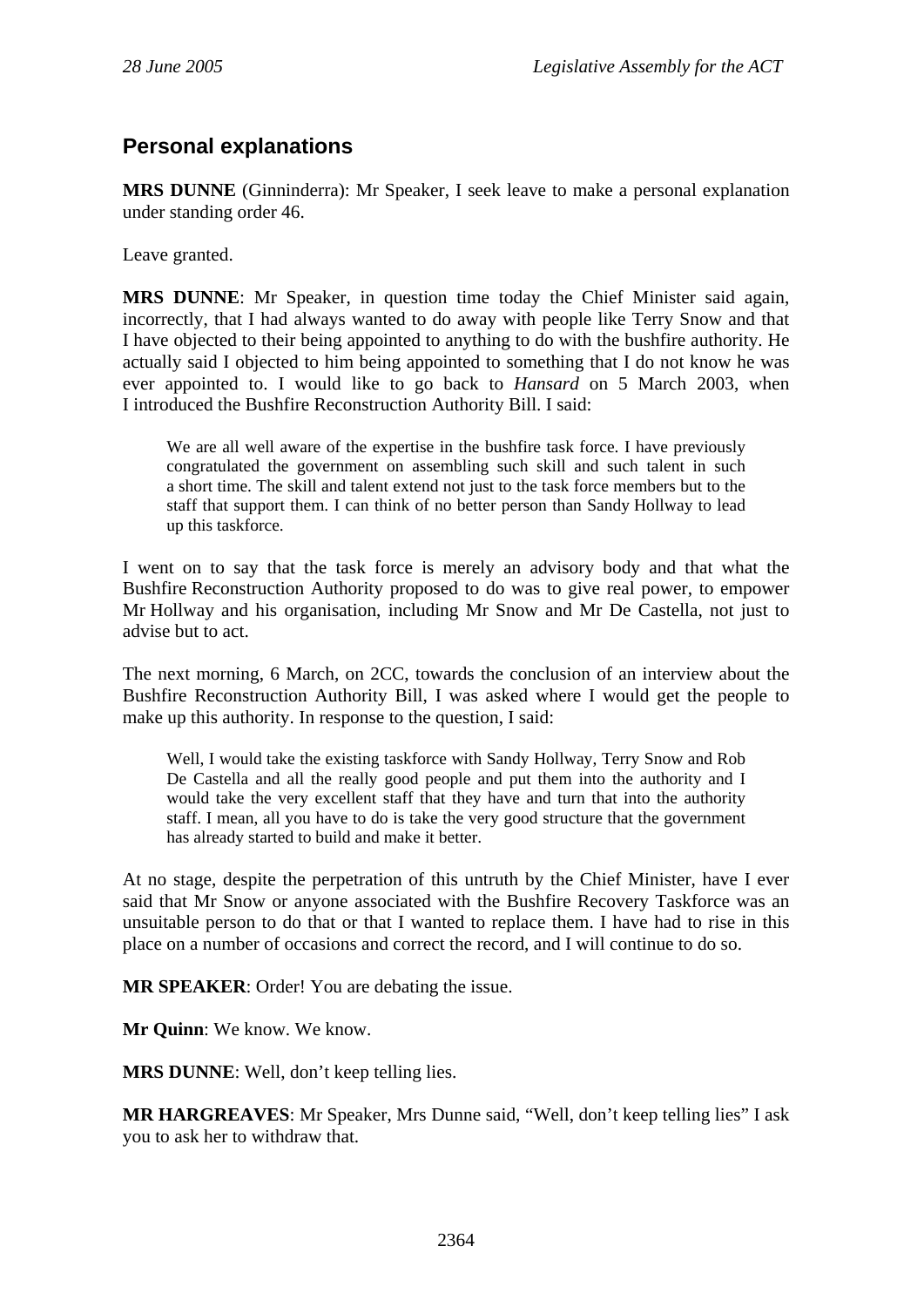**MR SPEAKER**: When she returns to her seat. Mrs Dunne, will you withdraw that comment that you made?

**MRS DUNNE**: I did not think, Mr Speaker, it was improper to say that something had been a lie.

**MR SPEAKER:** I am not going to debate this. I heard you say, "Don't keep telling lies." Just withdraw it.

**MRS DUNNE**: I will withdraw, Mr Speaker.

**MR SPEAKER**: Thank you.

**Appropriation Bill 2005-2006 Detail stage**  [Cognate papers: Estimates 2005-2006—Select Committee report Estimates 2005-2006—Select Committee report—government response]

Proposed expenditure—Part 1.4—Chief Minister, \$64,088,000 (net cost of outputs), \$32,822,000 (capital injection) and \$5,842,000 (payments on behalf of the territory), totalling \$102,752,000.

Debate resumed.

**MRS DUNNE** (Ginninderra) (3.40): The expenditure in the Chief Minister's Department ranges over an increasingly diverse variety of activities, from the normal things a cabinet to support and the running of government, to sustainability, which has been there for some time, to now the addition of the environment and the wonderful thing that could probably be boiled down to the Chief Minister's pet projects. The Chief Minister's pet projects are the things that I will concentrate on for some time in my 10 minutes. I will go to the international arboretum and gardens or, as Mr Seselja so adequately called it this morning, the big tree farm.

I cannot get over the incandescent approach of this Chief Minister to this majestic policy, this vision, this icon. Everything that Mr Stanhope wants to put his fingers to has to be iconic. It reinforces everything that the opposition says is wrong with the international arboretum and gardens project. It is a vanity project by the Chief Minister. We know that Mr Stanhope is an avid gardener. I have seen him in his garden. I have seen him at garden centres. I know he likes to potter around in his garden. But the people of the ACT should not be paying a \$12 million, and increasing, premium for this man to indulge his personal passions. The Stanhope memorial tree garden, the Prince Jon the magnificent memorial tree garden is what we are having here.

When defending this project in question time, the Chief Minister has said, "There are a whole range of issues around our capacity to deliver the design." We do not know what we are doing here, the Chief Minister least of all. Sandy Hollway was in the paper yesterday. He is a fine man. His passion for the arboretum was obvious. The prose was purple. It was adulatory. There was a crimson thread of companionship and patriotism running through all our veins manifest by Marion Burley-Griffin's design. We had it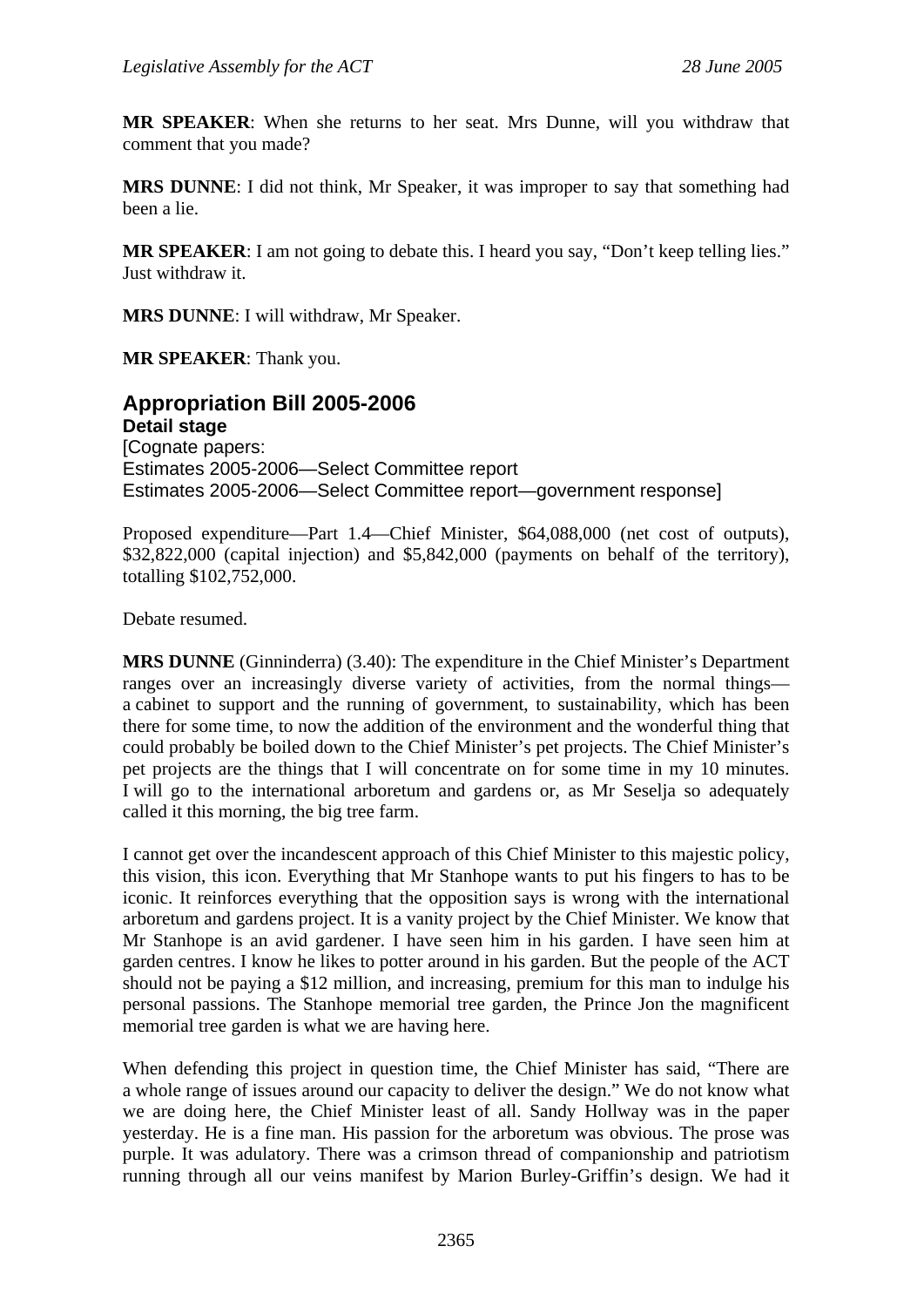here today. They are all singing from the one hymn sheet, Mr Speaker, except when it comes to the money.

**Mr Mulcahy**: Ted is not so keen.

**MRS DUNNE**: Yes, perhaps the Treasurer is not so keen. I have to commend my colleagues and my staff for the work they have done on the appalling wantonness that we are buying ourselves into. We know that it proposed to have a 250-hectare arboretum. That is 1,000 acres in the old money. It is a damned lot of land, it takes a damned lot of water and it takes a damned lot of looking after. We know, and Mr Mulcahy has said it here this morning, that the amount of money it takes to run the 20 or 30-odd hectares of the national botanic gardens, a very small proportion of what Mr Stanhope is currently proposing, is \$8 million a year.

Yesterday in the paper Mr Hollway said, "This will be a national icon." If it is going to be a national icon, the nation should pay for it, not the people of the ACT. If the people of the ACT sign up to this budget line, what we will have is an open-ended bottomless pit of money that will be drawn out, and drawn out to throw at Mr Stanhope's vanity project.

The international arboretum is quite a good idea. When the shaping our territory report first came out, I was complimentary about the diversity of ideas and the range of things that they had there. There are some good ideas there. No one on this side has ever said that, in principle, the arboretum and garden is a bad idea. We have said it is a misplaced priority. Last year the government allocated \$10 million to the arboretum at a time when there was serious work to be done in land management. The previous estimates committee made recommendations about the arboretum. At the estimates committee just passed, my colleagues made recommendations about the arboretum. We have been consistent ever since it was announced. It is not that it is a bad idea. It is a misplaced priority when there is so much money to be spent on other things.

When it was first announced in last year's budget, I immediately said, and no one has ever contradicted me, that what we needed to do was to spend that money on land management. This time Mr Seselja and Mr Mulcahy, in their dissenting comments, have reinforced these comments At paragraph 8.18 on page 19 they note that other sensible alternative allocations could have been for saving species, eradicating weeds, tackling erosion on the Lower Cotter catchment and fixing the fences between the reserves and rural lands.

There are still rural lessees in the territory who, since the fire, do not have boundary fences between their property and land administered by the government, for instance, Namadgi National Park. There are rural lessees who cannot run their properties because they do not have fences. They cannot keep their cattle out of Namadgi National Park. A rural lessee who was in Mr Smyth's office recently was telling me the problems that he had had, the anxiety he suffers, the illness that he has suffered. He cannot manage his property because the ACT government will not come to the party and build the fences that they have a legal responsibility to build. No one denies they have a legal responsibility to build them.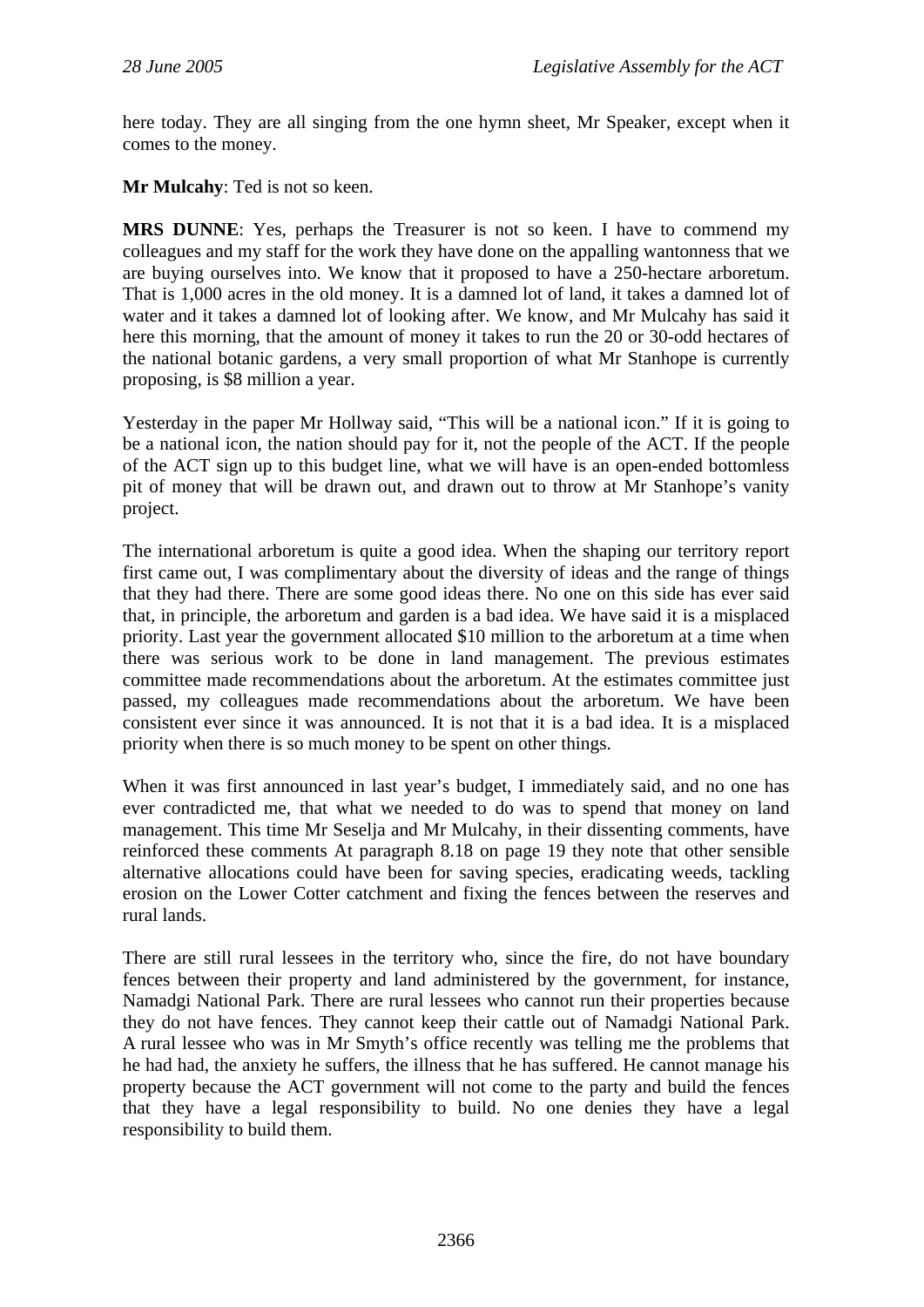The New South Wales government built fences within a month of the devastating fires. Here we are in 2005, two and a half years after the fires, and there are rural lessees who do not have their fences built. But Mr Stanhope can go on with his vanity project because it is much more important that we have a memorial and an opportunity for Jon Stanhope to tend his garden than for rural lessees to run their properties. Mr Stanhope is effectively running these people out of business. They cannot earn income because they cannot run cattle, and they cannot sell cattle because the cattle keep escaping into the parks. This is what we have here. This is what we have everywhere.

We have the Office of Sustainability. Mr Seselia and Mr Mulcahy made very salient comments about the woolly thinking about sustainability that goes on in the ACT government. It is one of those catchall words. We have the Chief Minster talking about sustainability legislation that will be iconic. It is always there. He wants to be remembered for something. He is a bit of a dunce, but he wants to be remembered for something. He wants to be remembered for his landmark legislation and his landmark tree farm, nothing about looking after the rights and the everyday needs of the people of the ACT.

It is the wish of this opposition, and I hope it would also be the wish of the crossbench, to see some of the money that has been currently allocated to this vanity project going to proper land management projects, which are crying out for need. The underresourcing of the weed strategy is a national disgrace. The management of weeds, especially after the bushfire, has been a national disgrace. Mr Stanhope said, "There's no magic wand. We can't solve this problem." The magic wand is to get your staff out there spraying the weeds when they are coming up. That is the magic wand. But Mr Stanhope would rather spend money on a monument to himself, rather than the simple, everyday, practical things that government should be doing, such as spraying the weeds on the land that they manage, making sure the fences are secure on the land that they mange and doing something about erosion, which impacts highly on our water quality and the quality of the water of people who live downstream of us. But that is not important. He is only interested in what makes him feel good.

We have significant problems in the heritage unit, as Mr Seselja touched on. The heritage unit does not have the resources to do all the assessments it needs to under its new legislation. The heritage unit is in disarray, which has been manifested by the case that Mr Seselja and Mr Smyth brought to the estimates committee and which Mr Seselja touched on today. All of the general administration of environment is just nothing because Jon Stanhope is really only interested in water. We see in the recommendations today in response to the major report that the government does not think it is important that we should put some more money into the water strategy. It is enough. We really need to put our money into Mr Stanhope's vanity project.

**DR FOSKEY** (Molonglo) (3.50): I suspect that I will need to talk for a couple of periods on this line, although neither speech is likely to run for a full 10 minutes. I would like to reassure members that my speeches on most of the other lines of this budget are shorter. Given that, I will address issues of the environment on this first occasion and other budget initiatives and shortfalls next time around.

As I said in May, I think it is very clear that this is not a Green budget. I would like to raise a number of questions relating to the environment and environment-related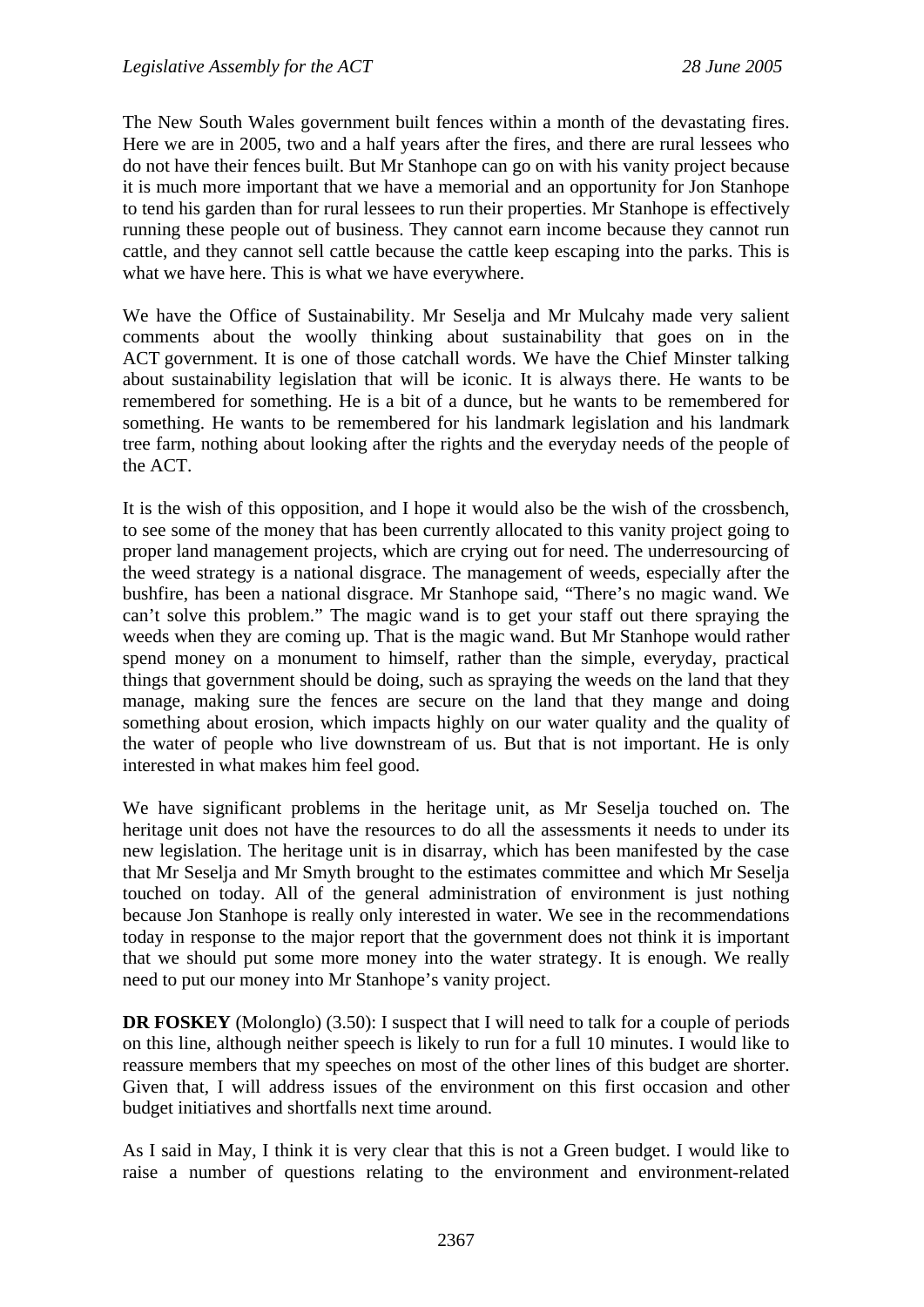programs. I would have to say there is a very big gap between what this government promised in the lead-up to the election and what it chose to deliver.

Firstly, I want to talk about the rehabilitation of the Cotter catchment. I recently had the opportunity to be taken out on a site visit and to hear first hand from ACT Forests and Environment ACT about the work that they are doing. It was a valuable exercise and seeing it first hand really does bring home the scale and complexity of the task. Whether we plant with pines or natives or grassland species, the initial job of getting it ready for anything is, and continues to be, significant and resource intensive. ACT Forests and Environment ACT put some convincing arguments as to why having parts of the catchments restored as grassland for grazing is not viable.

I am pleased to see that ACT Forests and Environment ACT have taken up informed advice and show their commitment to the restoration of our catchment. The ACT Greens are still of the view that planting with pines will compromise the core objectives of maintaining water quality and quantity. It was particularly pleasing to see significant areas of natural regrowth of native vegetation and that was before, and just immediately before, the recent rains.

This again is an area that warrants further consideration. However, it is clear that there are many complexities in addressing this issue. Therefore, I am pleased that the estimates committee report notes the "need for a review of the progress and means of the rehabilitation to be reviewed by the end of 2005, including scope for public and scientific input". I call on the government to take heed of this recommendation, particularly the need to continually engage with the scientific community on this matter and to report to the community at large on its thinking and actions.

Talking of rain, there are issues in regard to the implementation of the think water, act water strategy. As you will all be aware the ACT Greens are strong advocates for the desirability of water conservation measures as a way of addressing our water supply issues. Essentially, we argue that, by looking at water demand, we can significantly reduce our water consumption and, in so doing, shift our thinking about large-scale water supply options. Therefore we are pleased that the government has committed to significant targets to reduce consumption of potable water. However, we just do not feel that adequate resources are being allocated to meeting this task. In that context we were extremely disappointed to discover that this budget significantly cuts funding to the implementation of the think water, act water strategy. The government's response to the estimates reports indicates no rethinking on this matter.

This is even more odd in view of the fact that the program has only been in place for a year and is yet to be evaluated for its effectiveness, although I understand that a review is in the pipeline. In this context, I hope that the government agrees to support the committee's recommendation No 4—we already know that there is no commitment there—that greater consideration be given to additional resourcing to implement the water conservation measures of think water, act water once a review of the first year of the program is completed.

Finally, on the topic of water, I would like to comment on the need for separation between Actew's role as water supplier and its role in providing advice to government. I still suggest that, while Actew has clear competence and expertise, there needs to be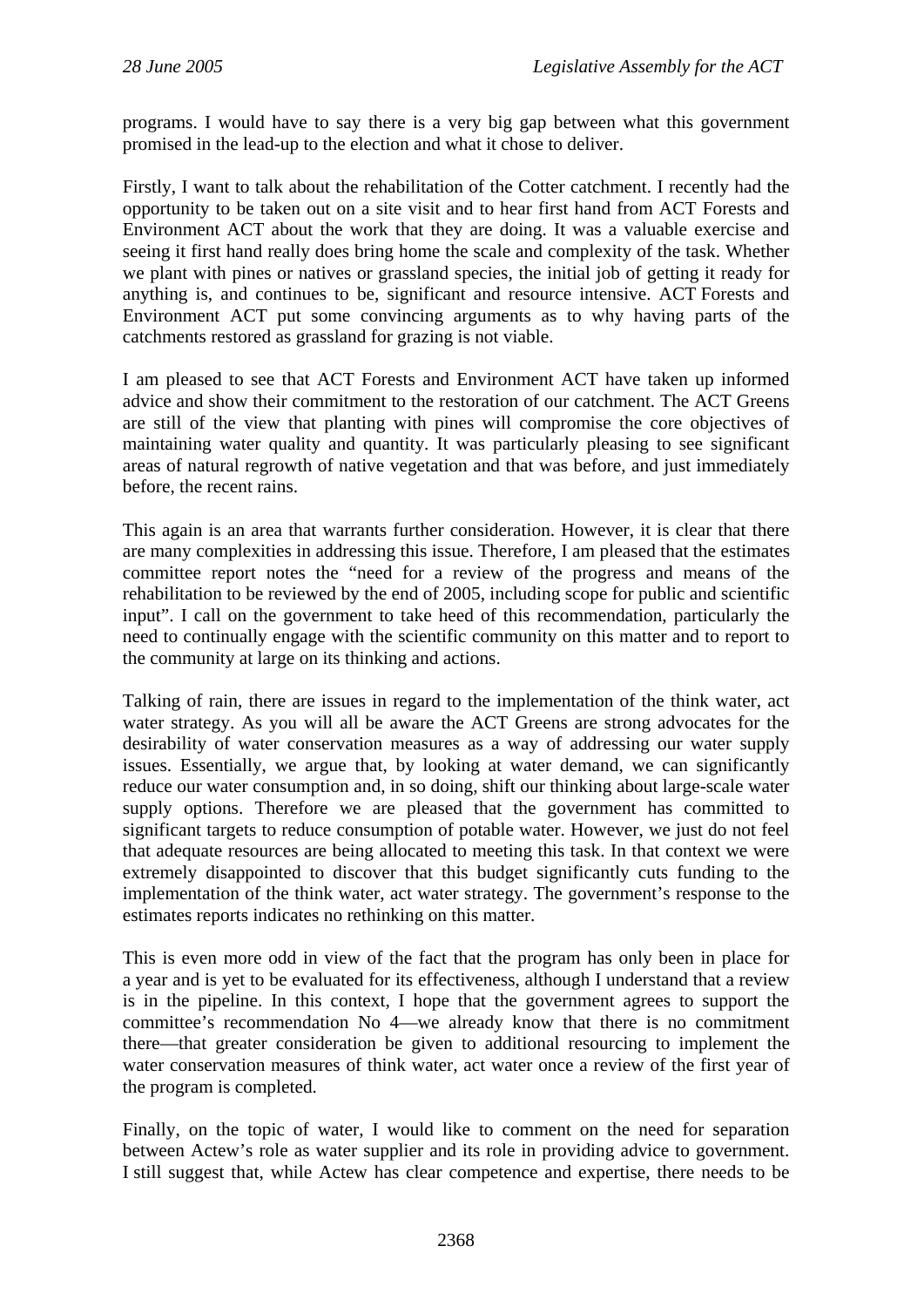a very clear separation of roles. The Greens' view is that policy advice on water issues should sit with Environment ACT as the water resource manager under the Water Resources Act or under the Office of Sustainability. From my observation during the estimates process, this separation does not appear to be that clear cut. I will work to ensure that we have much more coherent management arrangements for the upper Murrumbidgee catchment in the ACT, which includes the Cotter and the Molonglo catchments.

It is very hard to judge how serious the government is about energy efficiency when it has failed to fulfil its election promise to provide \$5 million on energy efficiency measures in ACT schools. It has also allocated just \$1 million of a promised \$4 million strategy for energy efficiency in ACT public housing It is worth noting that the conservation council, in its statement to the estimates committee, said:

We were disappointed with the allocation of funding for the improvement to energy efficiency of public housing. This budget has allocated \$1 million. There was a promise of \$4 million. That promise of \$4 million was welcome but was only a portion of what we have estimated would be required. Our figures show that we would need \$30 million in order to bring the current housing stock up to a decent standard of energy efficiency. While the \$1 million will translate into real results, we need more money for that sector.

The improvements to energy efficiency will translate into savings to the tenants, but that also helps to address their utility debt, which can in fact translate into fewer rent arrears and therefore increase the return to government in the management of the public housing stock and help to prevent homelessness.

There are other areas of disappointment about funding to the environment section of the Chief Minister's Department: the overall 6.6 per cent cut; no ongoing funding for the wood heater rebate scheme or the solar hot water rebate scheme and the lack of funding for the review of the Nature Conservation Act.

As I said when the budget was released, the government was elected on a strong environmental platform. The government knew that people in the ACT think about the environment and care about it when they vote. It was willing to come up with promises then, but is disappointing to see these cuts, these staff losses, these broken promises and minimalist new initiatives. I was particularly surprised that the government did not allocate additional funding to the office of the Commissioner for the Environment, given the independent advice that has suggested that the office is underresourced to meet its statutory obligations. It would seem that the government sees such statutory oversight and advisory bodies as an optional extra, rather than one of the basic building blocks of an environmentally sustainable society.

**MRS BURKE** (Molonglo) (3.58): I would like to make some comments regarding the women's portfolio area. Clearly the report identifies not only that there was considerable discussion about the women's budget statement, but also, of course, that there was confusion amongst members about the capacity of the Minister for Women to comment on areas noted in the statement. To that end, I note that the committee agrees with the minister's suggestion that, "It may be useful to cross-reference programs mentioned in the statement to the relevant area in the budget papers where more details, particularly funding levels, are included and trust that this will be addressed in future budgets."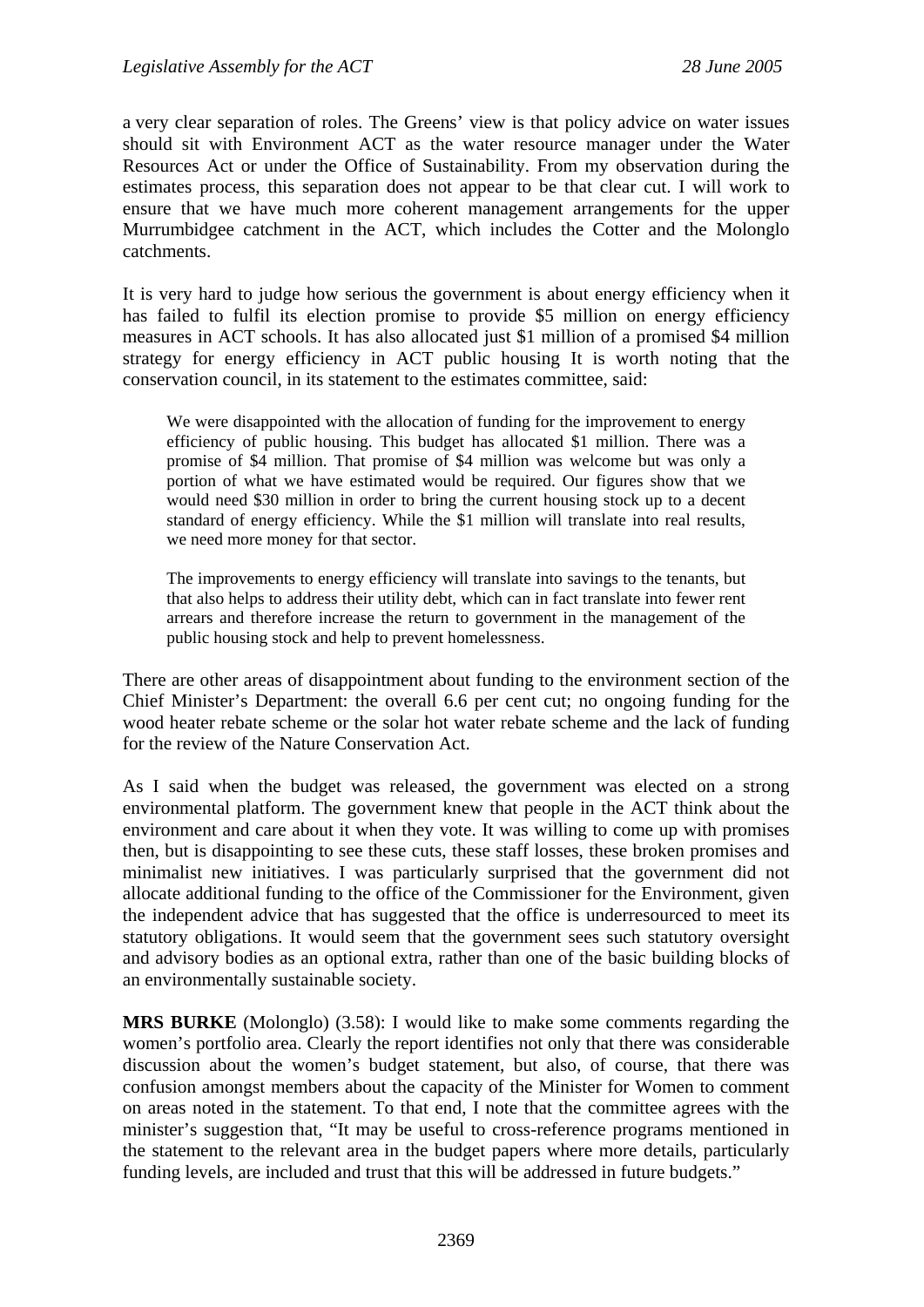I think that, to that end, recommendation 5 certainly would help. Recommendation 5 reads:

The Committee recommends that, in future, the Women's Budget Statement cross-reference programs mentioned in the Statement to the relevant areas in the Budget Papers.

Members who were before the committee and people trying to ask question found it incredibly difficult, as did the minister, I have to say, so I am just hoping that we can refine some of that and learn from this process for the next budget. I know that the minister has committed to work on that. Also, recommendation 6 states:

The Committee recommends that, in future, the Women's Budget Statement include a fuller economic based gender analysis of the budget.

I look forward to any efforts that can be made to that end for next time.

From the outset I commend the government for its sustained efforts in addressing and tackling some of the more difficult issue that women face, such as bringing into the public spotlight the issue of domestic violence. I welcome the increase of \$482,000 over four years in additional new funding. It certainly does mean that programs like this can have certainty and can continue to work to address the effects of domestic violence on family members living within troubled relationships, and also, of course, the community around them.

Ongoing funding, as I have said, is vital in assisting such services as the Domestic Violence Crisis Service and the Canberra Rape Crisis Centre, which support women and children experiencing family violence. It is important that the Domestic Violence Support Group attached to the Women's Information and Referral Centre continues to be maintained in order to respond to women who have suffered abuse from their partner. They will work in conjunction with the Canberra Rape Crisis Centre, which also convenes a weekly support group for survivors of sexual abuse.

At this point I might say that focus needs to be directed, or refocus needs to be directed towards men in our society. I have said this many times. We need to refocus on the role that they play and how we can better assist in times of personal crisis, relationship breakdowns or in addressing anger management and/or violent behaviour. I should note here, too, the government's commitment. We are hearing more about men's programs being funding and I certainly welcome that. If there is a way forward in addressing the complex problems faced by men, then we are at the same time possibly able to better address the needs of women.

Community education programs will obviously need to be continued to address the causes of violence. Funding initiatives may only deal with the effect, but education and the acknowledgement of some previous approaches to dealing with domestic and other forms of violence needs to be readdressed and continually revisited. I note that during the estimates hearings the minister pointed out that the role of Minister for Women does not exclude men. I note that paragraph 4.46 on page 50 of the select committee's report, in part, states: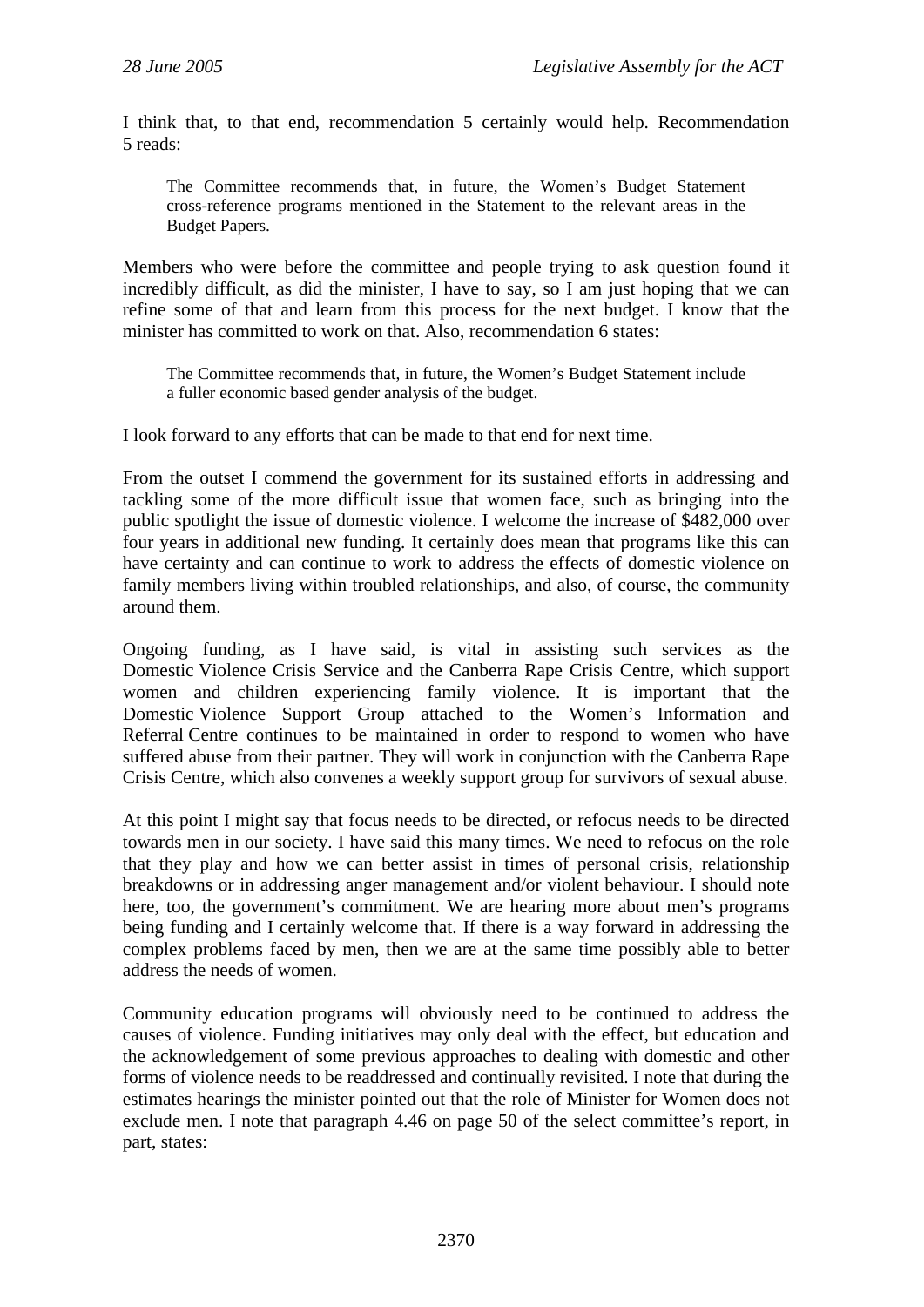There was some discussion on whether there was a need for a minister for men in addition to a minister for women. The prevalence of youth suicide among men was noted by a Member as an example where they believed there would be benefit from the sorts of approaches being achieved for women across government through there being an Office of Women and a responsible Minister.

My colleague Mr Seselja brought up this issue at the hearing and I had brought it up before. I guess what I am saying here is that it would certainly assist the needs of women if the needs of men were to play a more integral part within the Office of Women. I know that sounds odd, but we cannot take one without the other and some thought ought to be given to that.

It is encouraging to hear the statement by the minister. It can be backed up with a serious refocus by taking, as I have just suggested, a two-tiered approach. There is no doubt that women have historically been dreadfully disadvantaged in a number of ways and there is much evidence to support this. Interestingly, though, there is little evidence to support the argument that men, in some similar ways, face some of the challenges that women face. We do not seem to have documented that as well, and I think that might be useful data to collect to correlate those two things so that we can better target funding in the future. This may well be a challenge that the Office of Women might like to devote some efforts to, with the ultimate aim of discovering how the disadvantages faced by men in our society today directly or indirectly impact upon women and children.

I believe it would be beneficial for the Office of Women to further strengthen its ties with some of the men's groups in the ACT and men within the broader community to harness a better understanding of some of the benefits of cross-pollinating in relation to sharing information that will strengthen policy development that is beneficial to the needs of women and men. For the sake of the wider community, it is imperative that the Assembly work together to find practical ways forward in addressing some of the imbalance in society between the needs of women and men.

**MS MacDONALD** (Brindabella) (4.04): Mr Speaker, I had not intended to speak on this line item but I cannot let that last speech go by without making a few comments. Mrs Burke has brought this up a few times. She seems to make this very strange link that providing an office for the status of women leads to depression in men.

**Mrs Burke**: Whoa! I never said that. What rubbish.

**Mr Seselja**: I think she is verballing you, Jacqui. When they don't know they make it up. Make it up, Karin.

**MR SPEAKER**: Order, members.

**Mrs Burke**: I was congratulating the government.

**MR SPEAKER**: Order, Mrs Burke.

**MS MacDONALD**: Mrs Burke has made the comment about youth suicide with men. She has been quoting issues to do with youth suicide in men in relation to the ACT Office for Women. I do not really get where the link is between that and funding the Office for Women, which is what the budget line item is about, Mrs Burke.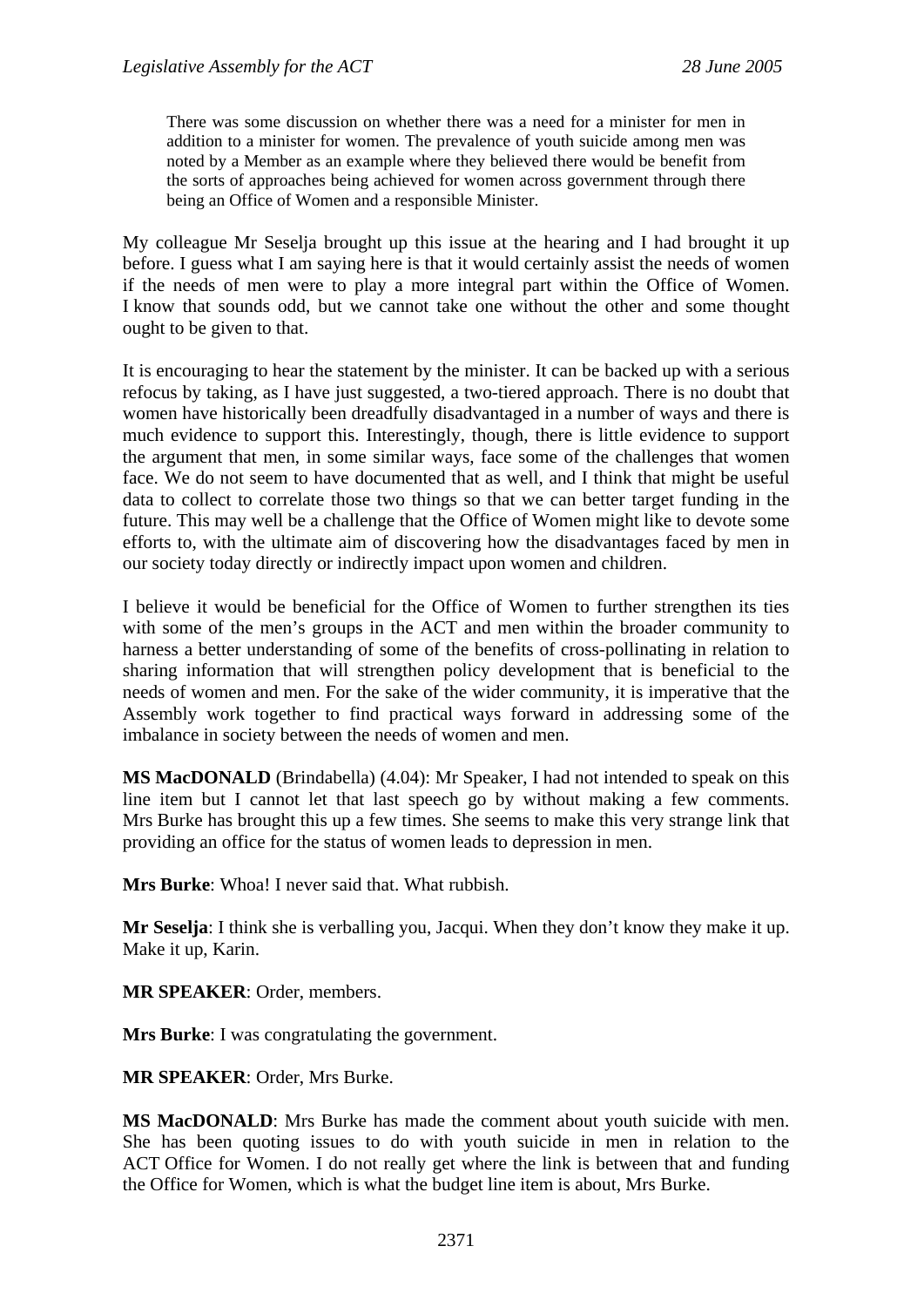*Mrs Burke interjecting—* 

**MR SPEAKER**: Order, Mrs Burke.

**Mrs Burke**: Sorry, Mr Speaker, it's a bit painful though.

**MR SPEAKER**: Well, Mrs Burke, you—

**Mrs Burke**: I am congratulating the government.

**MR SPEAKER**: Order, Mrs Burke. These are debating points and, if you want to enter the debate, the standing orders provide for it.

**Mrs Burke**: They do, indeed.

**MS MacDONALD**: Thank you, Mr Speaker. Mrs Burke protests that this is painful to listen to—well, I have to say there are many people in this place and out in the community who do not agree with the points that she continually makes about the Office for Women needing to represent men and include men. It says quite clearly in here, and the minister has made the comment—

**Mrs Burke**: It's called balance, Ms MacDonald.

**MS MacDONALD**: Mr Speaker, I listened to Mrs Burke in silence, and I would ask that she give me the same respect. Whether or not she likes what I am saying, I did listen to her quietly so I would ask for her to do the same for me. The fact is that the minister said, "I am the minister for women and that does not mean I am the minister for the exclusion of men." I would not want to speak on behalf of the minister, because I know that she's quite capable of doing that herself, but the fact is we are talking about the funding for the Office for Women. We are not talking about your view on policy with regard to women. We are talking about the funding of the Office for Women. This may be a debate for another time. In fact, I believe we have had this discussion at another time when we talked about the elimination of violence against women. Mrs Burke, it is just nonsense to continually bring up this view of yours that we should be talking about the Office for Women in relation to how it relates to men.

This is a new office and the Assembly, at the estimates committee last year and this year, has certainly been taking its time getting used to the best way of dealing with it. The government has taken on board what we have said about the best way to itemise the programs within the individual departments that relate to women, and it has responded positively to that. What Mrs Burke has said about needing to take account of the effect on men is nonsense. This is the Office for Women, as the minister quite clearly stated in the estimates process. There is a reason we have an Office for Women and that is that, overall, women are not as well off as men in many different areas—job prospects, finances and welfare. There are so many different areas. That is why we have an Office for Women, to coordinate those areas. This is not about the exclusion of men; it is, however, about highlighting the needs of women.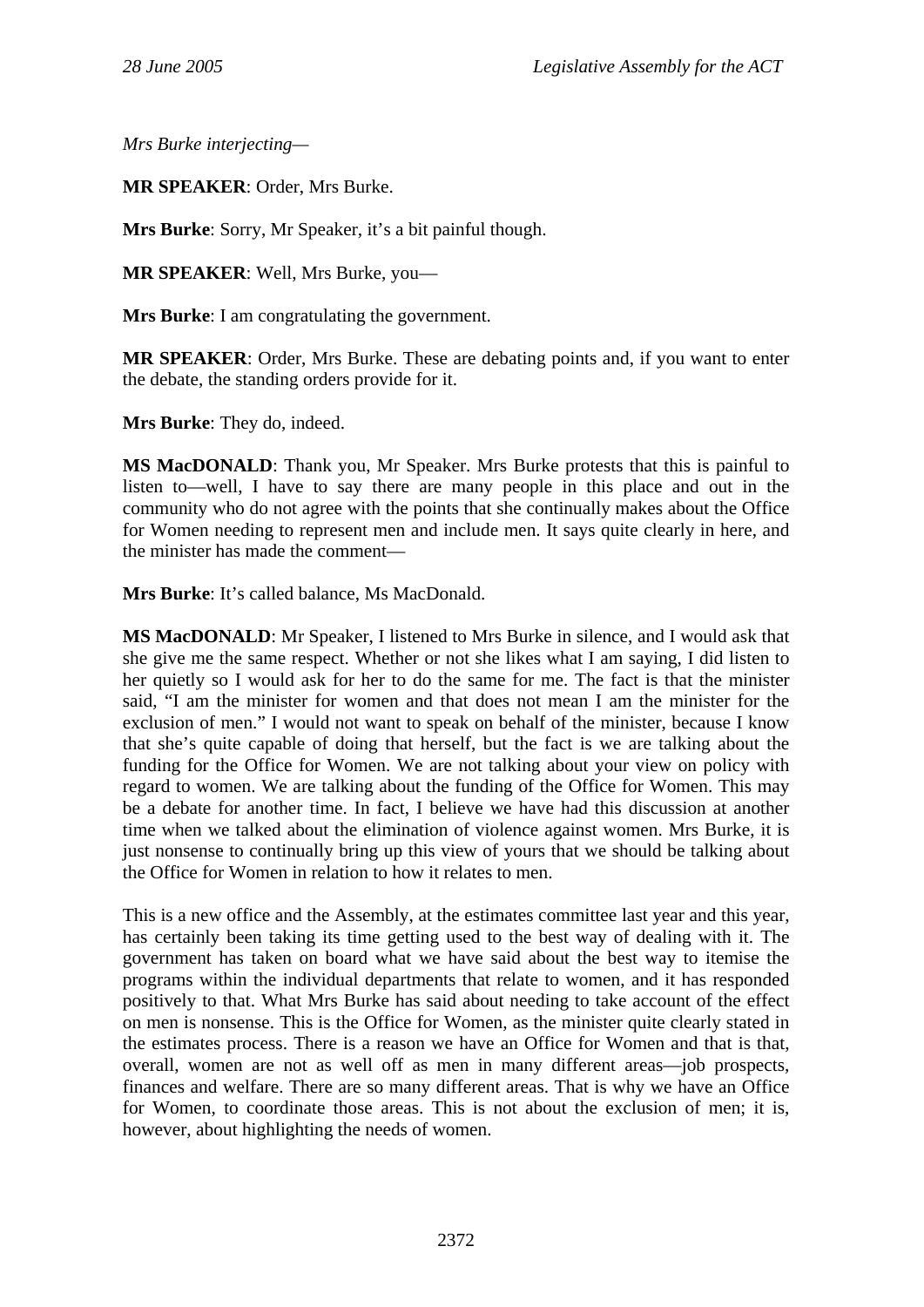**MR STEFANIAK** (Ginninderra) (4.09): Mr Speaker, I have a number of areas. In the last few months, the Chief Minister's line has taken over the dragway. Now that in itself might not be a startling development. There is a lot to be said for coordination—

**Mr Seselja**: They are not building it, Bill. They are not going to build it.

**MR STEFANIAK**: Exactly, Zed. There's a lot to be said for coordinating at a central level that particular important project. However, some very disturbing signs came out of this estimates committee. Mr Seselja has touched on a few, and I will talk about that as well. In October 2004—in fact, I think it was the Thursday before the election—I suspect in somewhat of a panic, because the government realised how important this issue was to so many people in Canberra, the Chief Minister came out with an unequivocal statement that the dragway would be built. They would spend \$8 million on it and it would be built in 18 months.

**Mr Quinlan**: It got us over the line.

**MR STEFANIAK**: It might have got you over the line! In December, and I think it might have been Pearl Harbour day, he reiterated that statement and said that the dragway would be built in 18 months. That was certainly a very brave statement, given the history of this project, but it was a welcome statement. Indeed, one would think that the government was absolutely committed to building this dragway. It promised it in 2001 but had not delivered anything in 2004—had made no real steps to do it—and promised it again in October and December 2004. Since then, very little has happened.

We have finally got a committee organised by the Chief Minister to supposedly see this project through. It has only recently been formed and, I understand, it has met at least once and possibly twice by now. It was in the *Canberra Times* a couple of weeks ago. We also have had the Chief Minister appear at estimates. But I do not think dragway supporters or motor sport supporters can take much heart from what he said, and he said a number of things there. I understand that only one area is being considered, Majura. I think the government has absolutely ruled out any other sites. I think he might have said that at estimates and certainly it has been said to people involved in this issue that there are no sites other than Majura. He also said a whole lot of conditions had to be fulfilled and I think he talked at the estimates about noise. Motor sport is noisy; it is always going to be an issue. It is an issue you need to overcome. You need to weigh up what is in the public good, and public good quite clearly comes down very much in favour of building a dragway and motor sport facility, but the Chief Minister's left that as a bit of an out.

Also, for a government somewhat profligate in its spending—having raised the amount from \$2.024 million in the last budget to \$2.7 million now—the Chief Minister has refused to commit anything more than the \$8 million. It is \$8 million and not a cent more. As a result of what the Chief Minister has said in the estimates process, there are some real questions over the dragway. I am a bit worried about the two excuses he has used. The first is that he has this committee to oversee the dragway. What happens if the committee does not agree? Will that be used as an excuse by the government to say, "Well, the committee cannot agree, therefore, we cannot go ahead with it"? What if the project costs more than \$8 million? Because, remember, those figures are probably the 2003 figures. We made the promise in October 2003 and the government said it would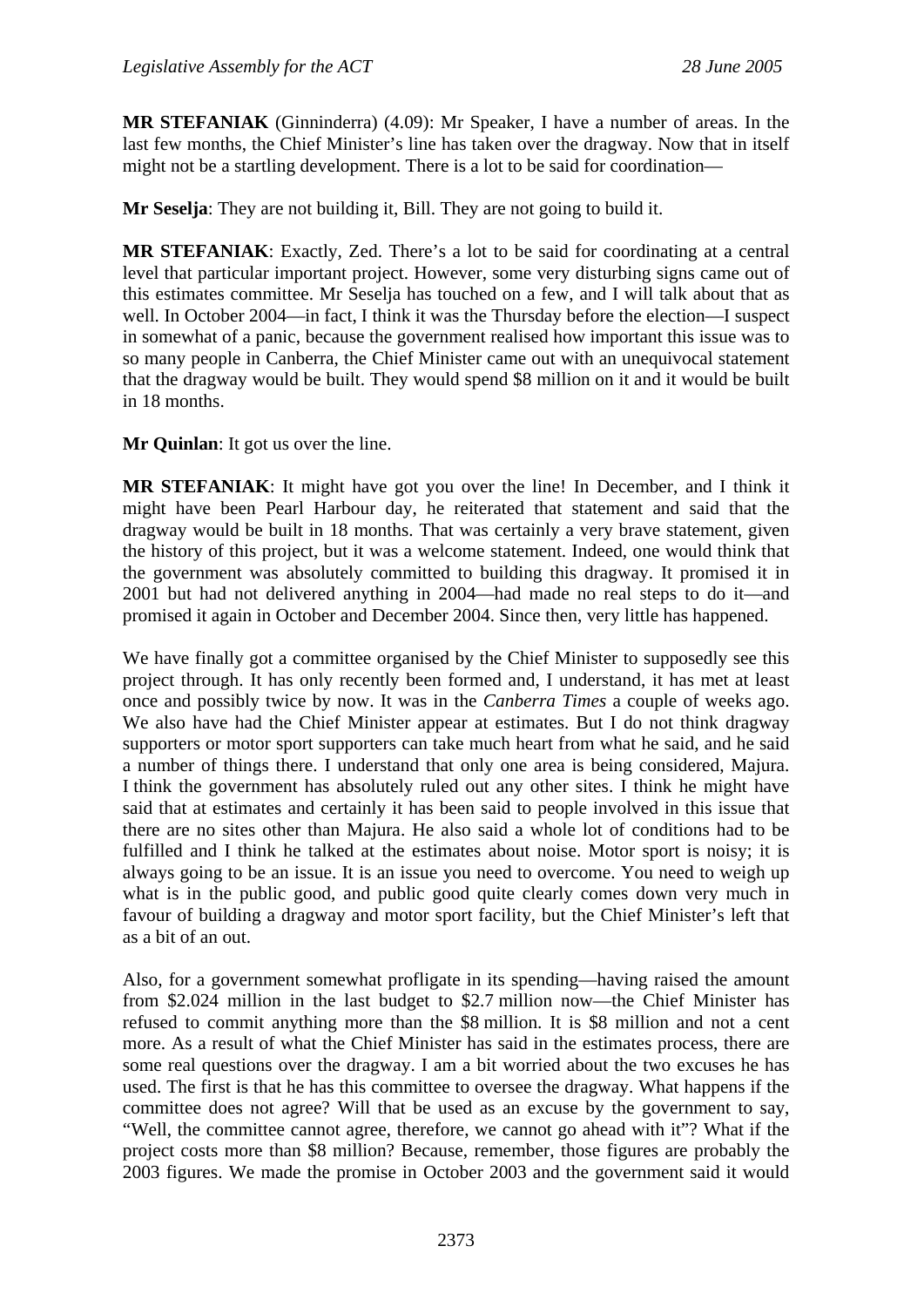do the same. They started putting money in the budget last financial year, but that is now two years ago. There is a built-in factor for the prison, but there is not a built-in factor for the dragway. Is that going to be used as an excuse for the government to say that we can have only half a dragway or three-quarters of a dragway or that that they are not going to build it because they cannot spend more than \$8 million? If that is the case, there will be a lot of disappointed people.

I have had a look at the make-up of his committee and there are some fundamentally opposing points of view there. Naturally there are residents in Hackett and Downer who do not want to see a dragway. There are residents in Hackett and Downer—I think there were about 19 households back in 1980—who did not want Prime Minister Fraser to cater for the V8s. Maybe he would have done us a great favour had he actually ignored them and done so. I am sure you will find on this committee that there are residents from Hackett and Downer who do not want to see a dragway built. Whilst they are entitled to their view, I would hate to see this government, this Chief Minister, use the fact that the committee does not ultimately agree as an excuse not to build a dragway.

You have got to look at what is in the public good. You are not going to have a huge drama, I would submit to you, with noise. You would probably have a couple of really major events a year, with a lot of it being ACT, NSW and Queensland registered street cars using the dragway. I think it is quite an unreasonable excuse to say, "Our committee couldn't agree. Some of the residents of Hackett and Downer don't like it so we will not do it". That is a feeble excuse and an abrogation of your responsibilities to the people of the ACT to build this dragway, to the people to whom you promised at two elections to build this dragway.

**Mr Smyth**: Talk softly, Mr Stefaniak. Mr Quinlan has nodded off.

**MR STEFANIAK**: Oh, okay.

**Mrs Burke**: Are you with us, Treasurer?

**Mr Quinlan**: Say something exciting!

**MR STEFANIAK**: We see now with the \$8 million that the Chief Minister has indicated that there will not be a penny more, a cent more. My colleague Mrs Dunne and my other two colleagues on the committee have talked about the arboretum—this grandiose, wonderful creation for Canberra. It is to be a monument to the Chief Minister—you know, the Hanging Gardens of Babylon transported to the banks of the Molonglo! We do have Commonwealth Park. We do have Floriade and we do have Tidbinbilla—albeit 95 per cent of it was burnt, but it will rejuvenate. We have some wonderful areas in the ACT and maybe the arboretum might be a good idea down the track, but not now, not during a drought. I do not think it is a great priority for the people of Canberra, but the people of Canberra certainly want to see a dragway. And you lot have made two lots of commitments, concrete commitments, to the people of Canberra to build a dragway.

My colleague Mrs Dunne indicated that some of the money for the arboretum could be spent on land management projects. I put it you that some of the money from the arboretum could be spent, if need be, in exceeding that \$8 million to build a dragway in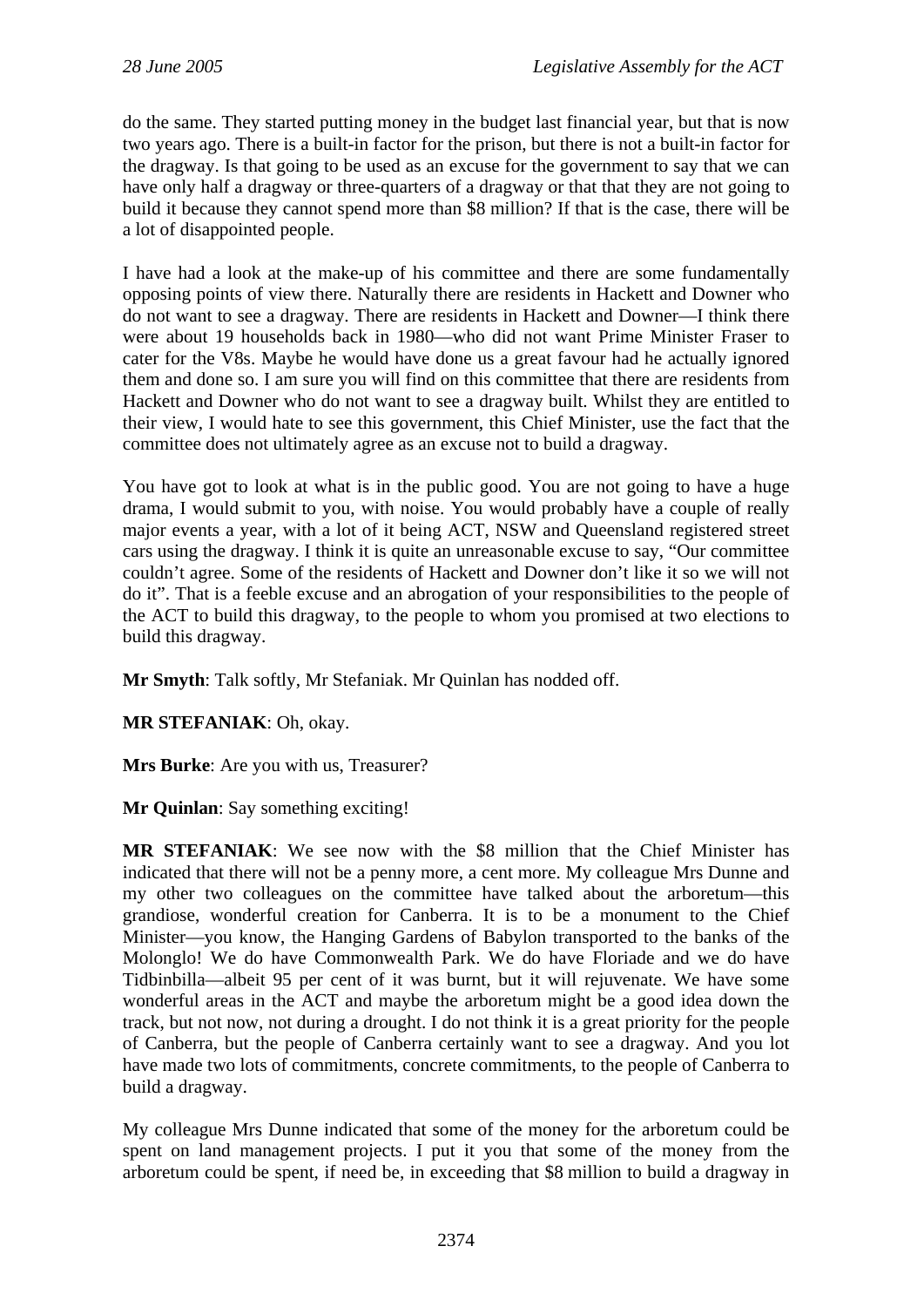the Majura Valley. It could be somewhere else but it does seem that Majura is the best site. I do not think you can use that as an excuse not to go ahead with the dragway. I was concerned in estimates to hear the number of excuses being given, perhaps triggers, by the government for no action. You have twice gone to the people on it. You need now to fulfil your commitment, and we on this side of the house would be absolutely delighted if you did fulfil your commitment to the people of Canberra to build the dragway. There are so many people, for so many reasons, who want to see it happen.

Whilst I am talking about the Chief Minister, I also understand the Chief Minister's area has taken over another matter in relation to motor sport, and that is the issuing of a lease to Fairbairn Park. I commend the several members of the government, including the Deputy Chief Minister and some other people there, who have shown great dedication in seeing the issue through. I also understand, as has often been the case in this, you have been thwarted by certain views within the public service, by potential conflicts between people who might know one or two major opponents of anything to do with motor sport at Fairbairn Park. Again, I would urge you to see this through. It is only the granting of the lease, and I am well aware that there are some people in your own bureaucracy who are trying to shaft you. It is something that was taken over at the whim of the Chief Minister. Theoretically that is good but we want you to see that through. I certainly urge you to take on board what I have said and see it through.

I do not know that it came up much in estimates but it has been a running sore for a long time, and it is something you have the ability to see through. It will be of significant benefit to thousands of people, especially for a lot of the young people who derive so much enjoyment—and, in some cases, employment—from motor sport and motor sport-related activities in the territory. I am not going to talk on the human rights issues as my two colleagues on the committee have covered those. I will raise those during the debate in relation to JACS.

**DR FOSKEY** (Molonglo) (4.19): Seeing industrial relations comes under this heading, it is the place to address the issue of wage parity for people working in the community sector, which we believe needs to be recognised as a priority. To delay wage based indexation for community organisations is very harsh, particularly in light of the relatively large pay increases provided to public sector employees. I acknowledge that the community sector task force has been established and charged with looking at the wage parity issue, but I am concerned that this issue is not being recognised as urgent. The current staff turnover rate in the community sector of around 30 per cent is threatening the viability and effectiveness of important social services. Community groups such as the conservation council and the RSPCA have effectively suffered a funding cut, as there is no provision for consumer price index increases or salary increments. I support the call from ACTCOSS for the government to assess the worthiness of all proposals received by the community inclusion fund, which was significantly oversubscribed, with a view to providing additional funds in the budget to fund proposals in line with the objectives of the fund.

I am very disappointed that the ACT government has changed its position on conducting an inquiry into retribution in aged care facilities. In February this year, the Chief Minister gave a commitment that this inquiry would be held and terms of reference were in the process of being developed by the Office for Ageing. However, in answer to a question on notice during the estimates process, the Chief Minister has revealed that no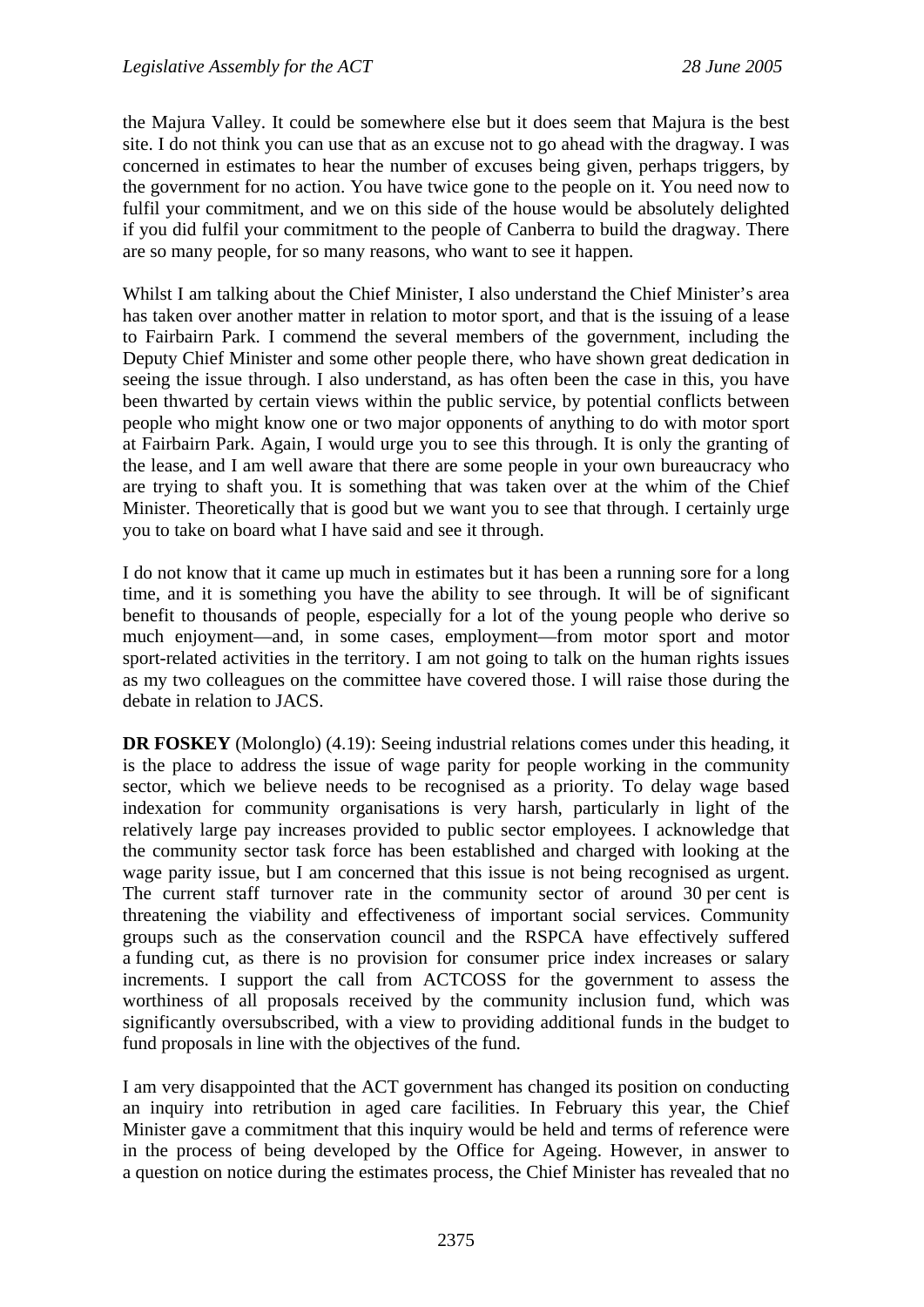such terms of reference have been developed and the government no longer intends to conduct an inquiry, opting instead for some improvement to complaints handling. This is an inadequate response that flies in the face of the Chief Minister's earlier statements on this issue.

I am also concerned that many of the digital divide program initiatives are due to come to an end this year or next and there does not seem to be an ongoing commitment to addressing technological disadvantage. This is not an area in which a number of one-off initiatives are likely to have a sustainable impact. I would like the government to use the next 12 months to identify future strategies for addressing this issue. I generally support the other budget initiatives in this line but would like to be clear that, while the ACT Greens support the rebuilding of the rural villages, we are concerned that a substantial expansion in the size of these villages could be the first step towards more intensive urban and semirural development west of the Murrumbidgee, which would lead to an urban sprawl that is socially and ecologically unsustainable.

I now move to policy issues. I find the government's commitment to monitoring the ACT women's plan unsatisfactory. There appears to be little data measurement against the indicators listed in the plan and a lack of resources allocated to the achievement of key objectives. I would also like to see a better process of gender analysis applied to the budget and improvements to the presentation of the women's statement. I suggest that a gender analysis would solve the issues Mrs Burke raised. I am sure those issues are strongly held by her, but a gender analysis does encompass the issues related to both men and women. There are clear guidelines produced by the commonwealth Secretariat as to how to conduct gender analysis. It should not be fobbed off anymore.

With respect to heritage, I am not at all confident that the increased workload brought on by the new Heritage Act can be dealt with effectively by a team with decreased funding. This seems another instance where implementation is likely to lag behind the legislation and the vision. I also urge the ACT government to be brave with the arts. ArtsCapital, the ACT government's arts development strategy, is being revisited this year, six years after its introduction. Apparently the ACT key arts policy and advisory board, the ACT Cultural Council, will be providing some advice to government on the matter. I can see no reason why its advice and ideas need to be confidential, when much more can be gained by having a public discussion.

Finally, it is my turn to talk about the proposed arboretum and the dragway. Perhaps I would be better disposed to the ACT government's building an arboretum if the ACT were in an economic, environmental, climatic and social position for this to be a priority. If it is to go ahead, I believe there is a strong case to be made to develop the project in partnership with the commonwealth government. The Chief Minister likes to speak of it as a feature for the national capital and, if that is the case, I think there are good grounds for acquiring commonwealth funding. However, I strongly believe funding this initiative in this ACT budget instead of making investments in affordable housing and other higher priority initiatives such as mental health and environment is a mistake. If it is tourists we want, using the terms the Chief Minister uses when speaks about the arboretum as a draw for tourists, let us instead encourage them to our world-class grassy woodlands which are, as the *Canberra Times* pointed out this morning, unique to this area of the world. Let us get them to look at our exemplary catchment management, where we have some of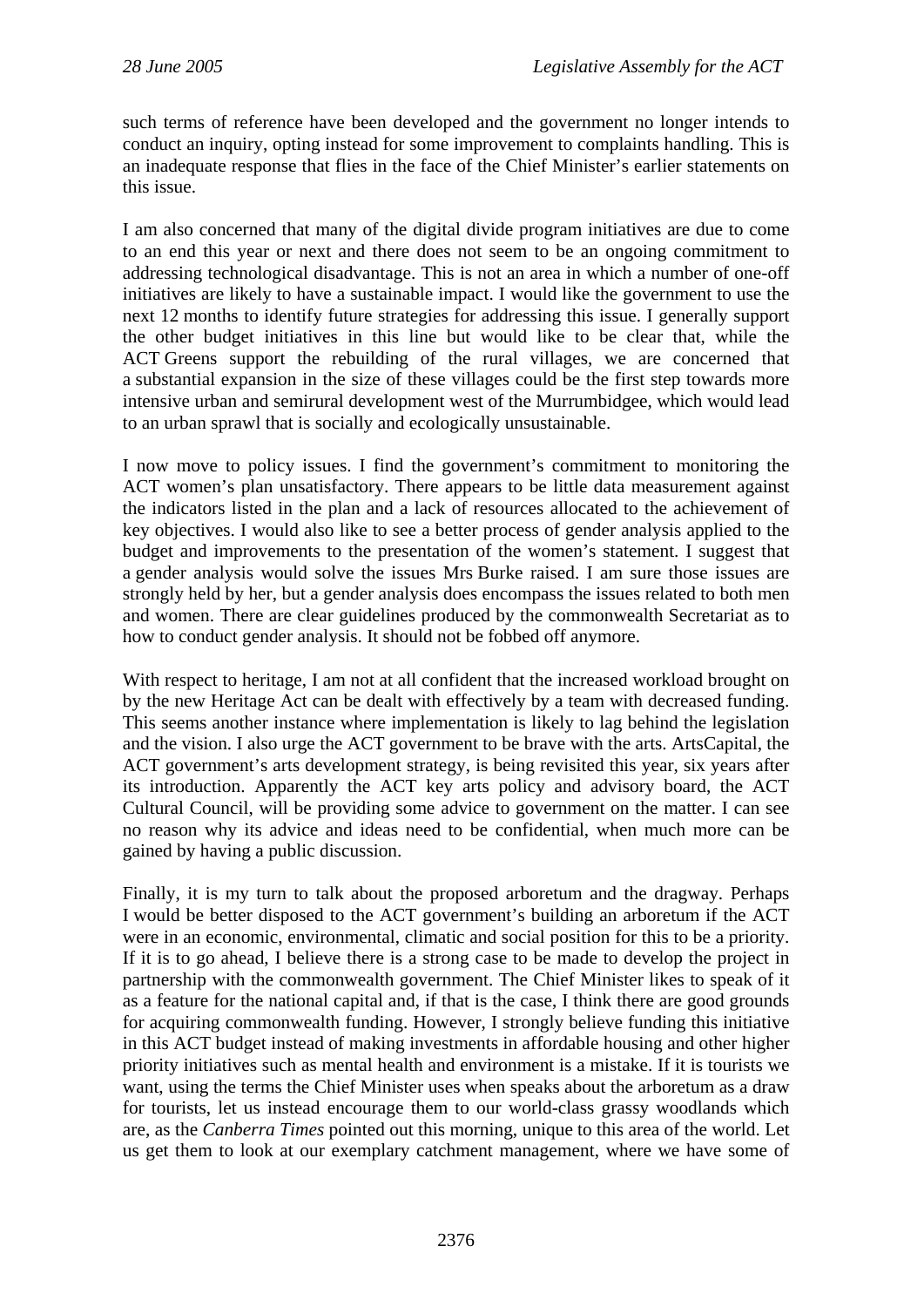the world's cleanest and most plentiful water. I contend that in 10 or 15 years people will travel long distances to see a city that has got it right.

The proposed dragway is another project—and here we will not see confirming murmurs from the opposition—that we consider should be low priority, with funding redirected for more urgent needs. The difficulties in selecting a suitable site and in assessing noise and other environmental issues, which have resulted in the \$4 million allocated to the project being rolled over from 2004 to 2005—it was \$8 million I believe—are not going to go away. The government's own analysis of dragway options found that there is not a suitable site for the dragway in the whole of the ACT, and there is absolutely no evidence to show that significant social or economic benefits will result from a dragway. Indeed, I have never been able to understand why the Liberals' dragway—we all remember that sticker "Vote for a dragway: vote Liberal"—has become ALP policy, against the advice of its own report.

Not only has the government failed to invest in public housing, but also it has not pursued innovative models of shared equity or other forms of permanent affordable housing, nor has it kept its promise to invest in water and power efficiencies for the public housing that it has. One of the key issues facing our community is housing affordability, and I believe a Labor government should have made that a priority ahead of the arboretum and the dragway. I will be opposing this line in the budget on the understanding that, if I were to attract majority support, the onus would be on the government to come back to the Assembly with those items removed from the projected expenditures and extra funds for public housing proposed instead. I would also be willing to see some dollars spent on the land management measures that Mrs Dunne mentioned.

**MR STANHOPE** (Ginninderra—Chief Minister, Attorney-General, Minister for the Environment and Minister for Arts, Heritage and Indigenous Affairs) (4.28): I wish to respond to those issues that have been the major focus of debate or discussion on this particular line. Essentially, they boil down to the arboretum and the dragway, interestingly, and. I am happy to respond to those. To the extent that members have focussed on those particular issues, I accept that they are reasonably comfortable with much of the other expenditure proposed through the Chief Minister's Department, and I thank them for that.

In relation to the dragway, there is a very good process in place. We have made a commitment to support motor sport in the ACT and I thank Mr Stefaniak for his gracious acknowledgement of that in relation to Fairbairn Park. There are issues there and I acknowledge we are working very closely, through the Treasurer, Mr Quinlan, with Fairbairn Park to address some of the longstanding issues they have experienced with their site. We are very happy to be working with Fairbairn and I hope at the end of the day, through the process being pursued, we will be able to deliver a much better facility and service for them.

Similarly, I think we all know the history of the dragway. The dragway debate has been around for some years. My government committed \$8 million to this project and that was matched, I note, at the last election by the Liberal Party. We went to the last election with exactly and precisely the same commitment, namely \$8 million. I find it somewhat bemusing now to see that the \$8 million commitment the Labor Party made is suddenly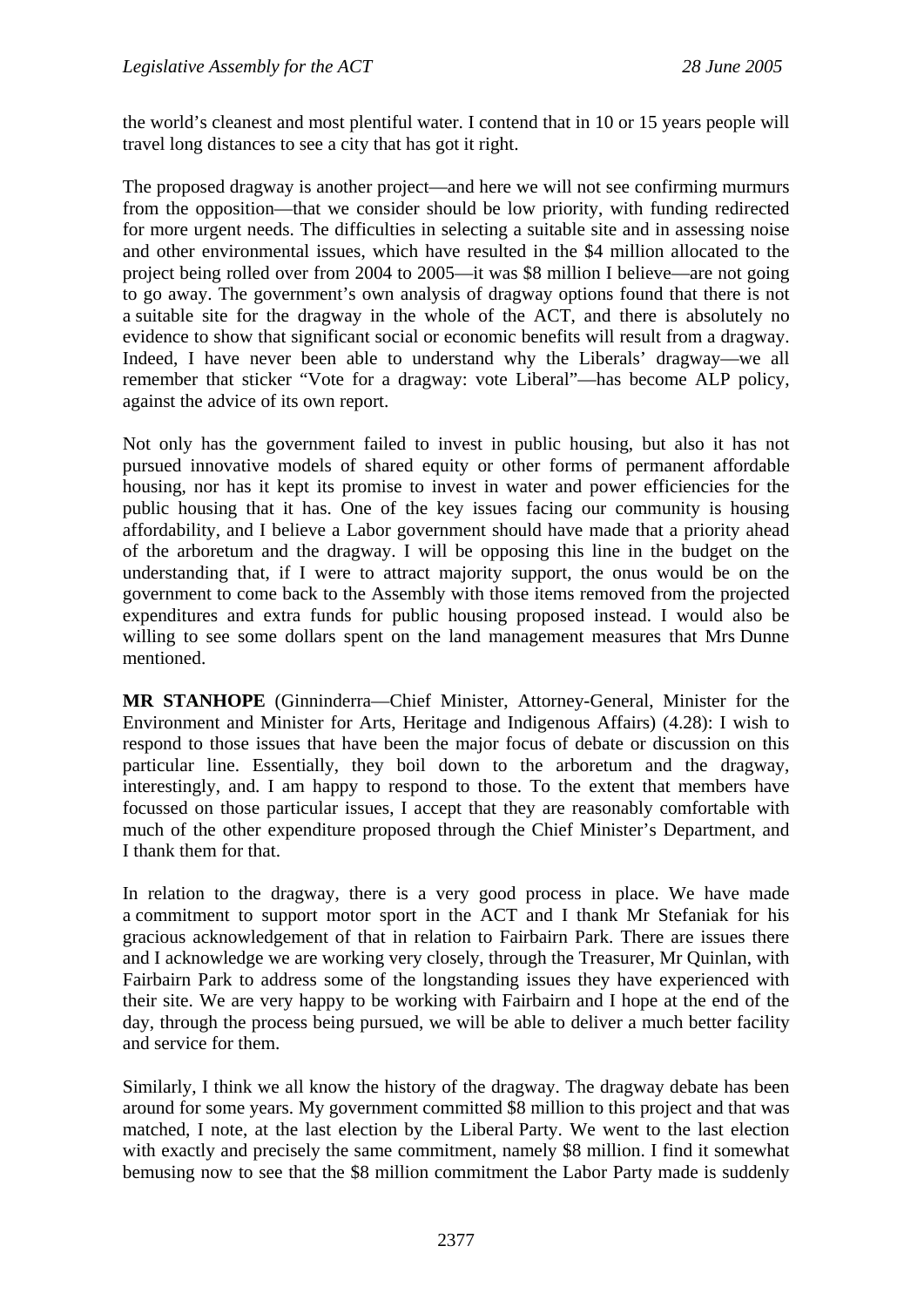derisory in its content, but it is exactly the same commitment that the Liberal Party made. I wonder how they rationalise that in their attacks on me and my government for that commitment of \$8 million. I am not quite sure how a Liberal Party \$8 million is any different from a Labor Party \$8 million but that was the commitment we made: it is the commitment the Liberal Party made. I find it highly amusing that suddenly \$8 million under Labor does not equal \$8 million under Liberal. It really does bemuse me.

It is a good process that we have put in place. I have asked people like Geoff Cannock to be on the committee. I do not know what members of the opposition know of Mr Cannock, whether they know him personally, but I have no doubt that, as a person, they would hold him in very high regard. He has extensive experience in relation to motor sport, and is in fact one of the original shareholders in the original dragway that was constructed in the Majura Valley. He has a longstanding and deep interest in the dragway industry and fraternity. He is well known and highly respected. His knowledge of dragways is perhaps second to none but equalled perhaps by Geoff Develin, who is also a member of the committee. We have on this committee people of the standing and stature of Geoff Cannock, Geoff Develin, Ian Watt, from Fairbairn Park, and James Koundouris, a noted racing car driver and supporter of motor sport within the ACT and Australia. In addition to that, we have representatives of community groups from Hackett and Watson, as you would expect of communities that, potentially, will be affected. We also have a representative of the strategic implementation group and a noise or audio expect from ADFA.

It is a very fine committee of people with understanding and experience. Geoff Cannock, a devotee of dragway racing as a sport and somebody who brings real integrity, real understanding and knowledge to the discussion of the issues, will chair it. To suggest, as have my colleagues in the opposition, that this is some sort of front, some sort of device, does an enormous disservice to those very fine Canberrans who have agreed to serve on this committee—people like Geoff Cannock, people like Geoff Develin, people like Ian Watt and people like James Koundouris. These are not people who work for the Labor Party: none of these people is a member of the Labor Party. I am not sure that they even support my side of politics. They were appointed because of their knowledge and expertise in dragway and motor sport, and because I want good advice. I want good strong, knowledgeable, technical advice on the feasibility of that site and what we need to do to bring this project to fruition.

But it is asking a lot of a government to go ahead, identify a block of land, which we have done, and say, "Right, that's it," and plunk. Surely to goodness the opposition accepts, as any thinking person would accept, that you cannot just build or deliver a facility of this sort that generates extreme levels of noise without some understanding of what it is that you are foisting on the neighbours or on communities adjacent, and that is what we are doing. We are doing it through this committee and we are doing it through expert advice from Environment ACT and others. We will look at all the issues and there are some significant issues that will impact enormously on the neighbours.

Some of the neighbours will not be able to remain in their homes. It is quite likely that there is a range of issues in relation to relocation that we need to deliver. We need to show some understanding and sensitivity to some of these issues. The house on the neighbouring property will be 100 metres from the finish line of the dragway. These are difficult sensitive issues that we have to work our way through. Now, you do not just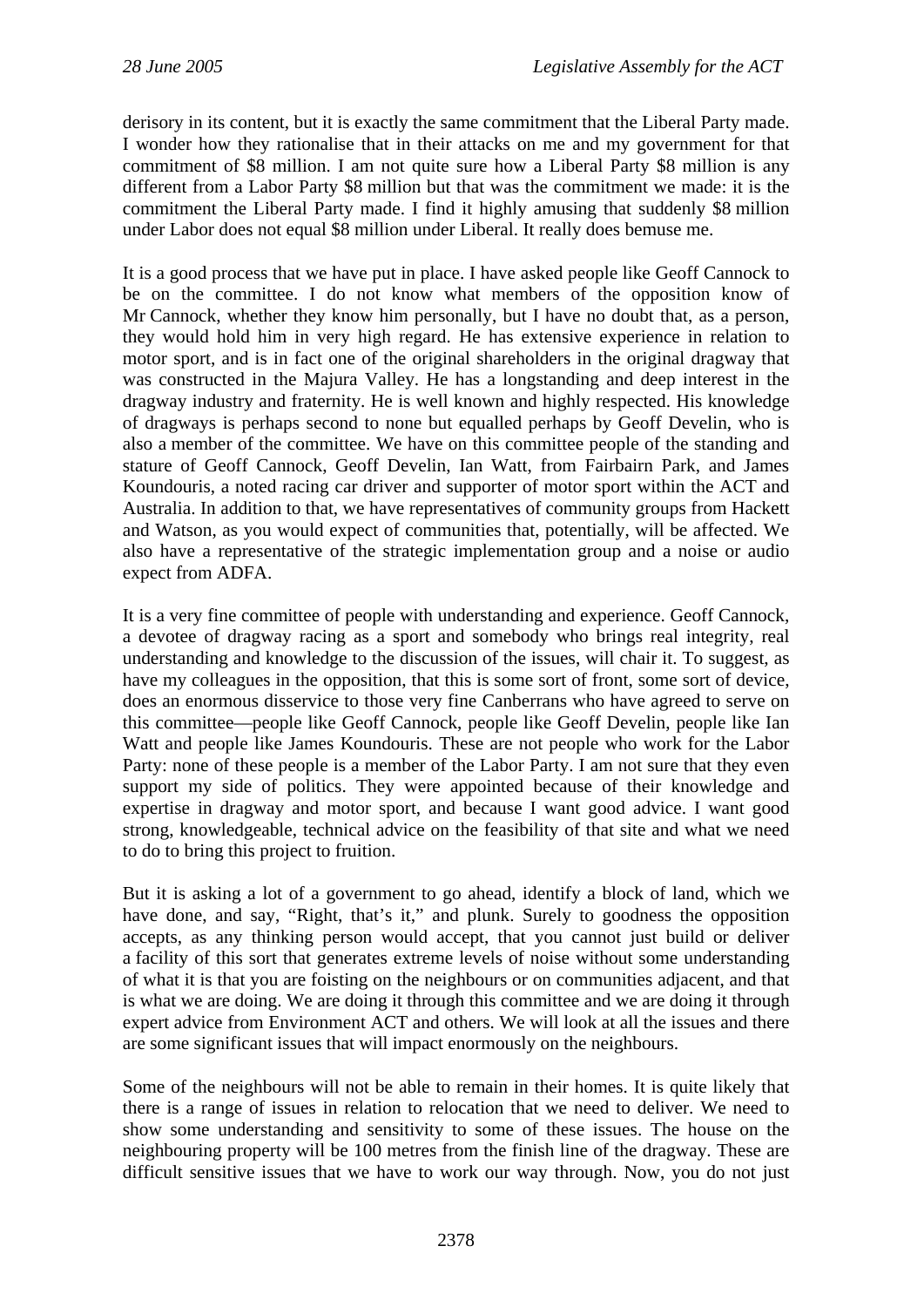bulldoze through an issue such as that. You deal with it with some sensitivity and some understanding of the implications for other people, their lives and rights, and that is what we are doing. But we are genuine: the committee has been appointed. We are working through the issues, we are committed to the project and the money is in the bank.

In relation to the arboretum, we had some discussion of that, and I do not know that there is very much more that I could say in relation to it, other than that it is a project that I think is very important to the future of the ACT. It is a significant project. It is a significant addition to the suite of major tourist attractions that we have as a community, that we have been blessed with, such as the national parliament, the war memorial, the national gallery, the national library and the national museum. We have been blessed as a community, as the national capital, to have such wonderful iconic national institutions within our community. We rely on them, significantly, for tourism and industry and for the economic benefit that flows from that.

But we need to continue to renew. We seek to renew through projects such as Floriade. We seek to renew through attracting to the ACT conventions and business, and performances and blockbuster exhibitions. We need to continue to think about what more we can do. This notion that we can be complacent, that we will be all right at the end of the day just simply will not wash. We need to continue to strive to advance our appeal as a destination. And I would have thought anything we can do to do that would be supported by everybody in this place. This is not a short-term project. We will not see those flows of tourist in the short term, but we will in the medium term. I am certain of it. That is my judgement and I believe I will be proven to be right. In time, this will be a major attractor of people to the ACT.

We need to keep working on our attractiveness as a destination. In Japan, in discussions I had with Australia's commissioner at the expo, it was confronting to have explained to me that, of the 770,000 Japanese tourists who visited Australia last year, less than 20,000 came to the ACT. That really is a challenge. You ask: "What can we do about that?" We can roll over and say that it is all too hard; that we will not embark on a major new venture that we believe will attract the imagination of overseas tourists, as well as domestic tourists, or we can say that we will take this opportunity, out of the devastation of the fire, to rebuild on that site something that all Canberrans can be proud of, that they can visit at their leisure and take their business and families to, that can be used as a magnet to attract people from overseas to Canberra. At the moment, we are not succeeding in attracting international visitors to Australia to Canberra. Less than three per cent of all international visitors to Australia bother to come to the national capital of the country.

We need to continue to find these markets that set us aside as a place that must be visited—a must see destination, the national capital of Australia, Canberra, our home. Our future depends on it, just as it depends on our capacity to otherwise broaden our economic base. I believe this is a wonderful project. I am disappointed that it has not attracted bipartisan support. I believe the people of Canberra will embrace it. It will be a wonderful addition to our suite of committed projects for the people of the ACT. I commend the budget to the house.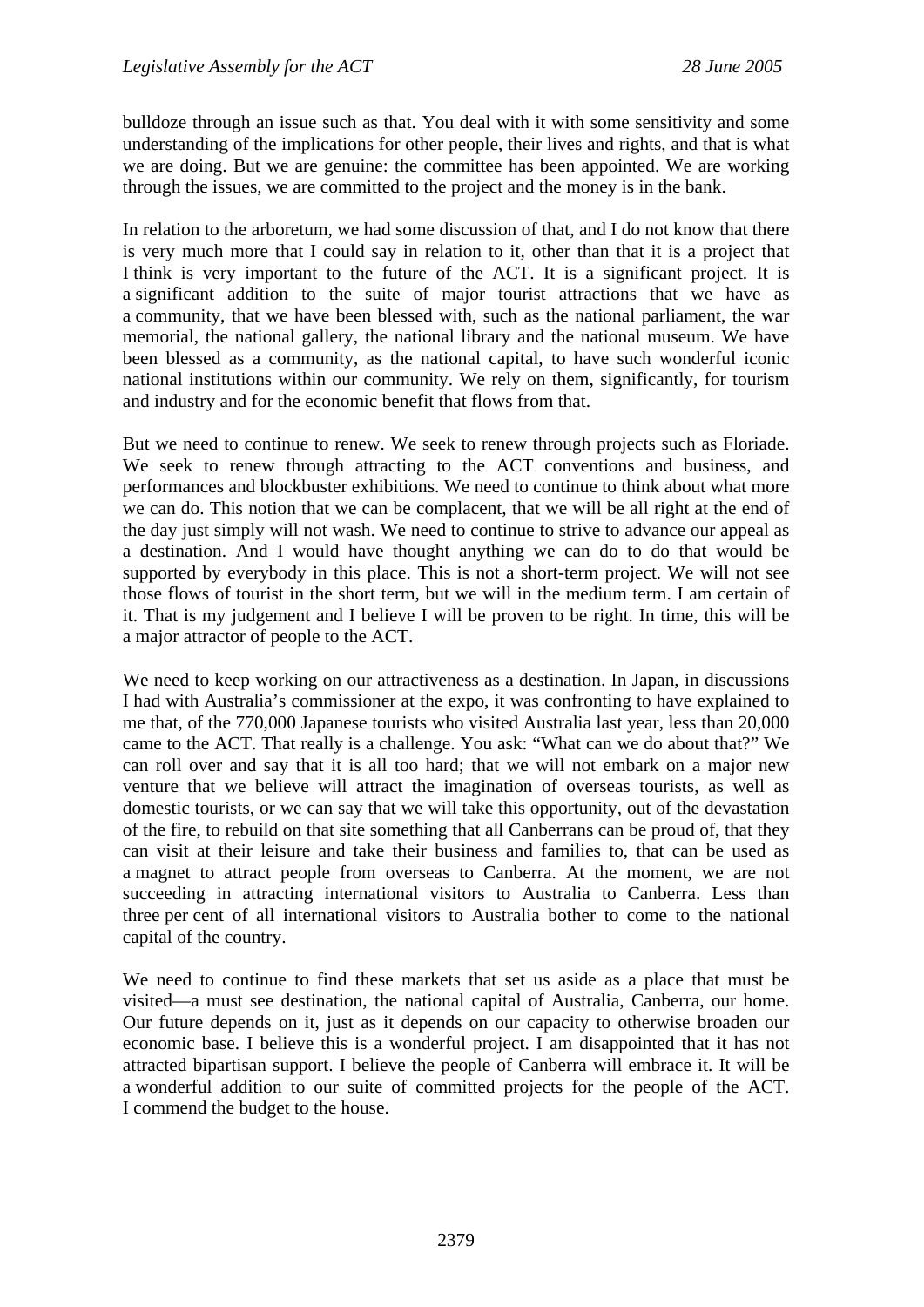**MR SMYTH** (Brindabella—Leader of the Opposition) (4.38): The Chief Minister made some interesting observations about the arboretum. He spoke about how important it is to diversify our economic base, how important it is to not be afraid to have new attractions and how important it is for things to occur. Yet in the first 3½ years of the Stanhope government, nothing occurred.

I want to quote the example of the National Zoo and Aquarium. The National Zoo and Aquarium meets all the criteria the Chief Minister was just talking about—vision, long-term investment, something unique, a new attraction. And what did the Stanhope government do to the National Zoo and Aquarium? They threw obstacle after obstacle in its path. The zoo is still asking for a block of land that was burnt out in the December 2001 fires. That is our commitment to diversifying our base; that is our commitment to having something unique!

The zoo is winning awards. It has received awards at tourism shows for the programs it runs—to come and see the big cats, to go behind the scenes, to feed the honey bears and all those sorts of things. The zoo wanted to set up, almost within the shadow of our federal parliament, a range zoo with rhinoceros, elephants and giraffes out in the savannah. I would have thought that would be fairly majestic. I would have thought that that would have been unique to a capital city. Not even Pretoria or Cape Town has a range zoo within the confines of their cities. But we could have that here, Mr Deputy Speaker, in the national capital of Australia if we could just get this government to stop sitting on its hands and do something. But the problem is that Jon Stanhope did not think of it. This is why we do not have such a majestic attraction.

Let us look at what they have done in the past couple of years. They have canned the V8s, they have not helped the zoo, they have come up with an idea for an arboretum and we have got a bike ride. At the end of four years of office we will have a bike ride for which there is some money this year, which does not generate any additional staff inside the tourism unit, and which is not fully funded in the out years.

Mr Stanhope ought to look at himself before he comes down here and berates us about not supporting an idea that we do not see as sustainable, not based on what he is saying but on what the ACIL Tasman report says it needs—\$20 million to set it up and in its fourth year of operation about \$4.3 million recurrent to run it, none of which appears in this budget.

The problem with this Chief Minister is that his Treasurer cannot control him. The problem here today is that Mr Quinlan is in retirement mode. He is waiting for the opportunity to go. He is sick of his colleagues. We have got this sort of "why bother?" budget in front of us. "Why do I bother? Nobody listens to me." says the Treasurer. Then we get this appeal from Prince Jon the Majestic—on his own assessment, what he is doing is majestic. My old mum used to say, "Self-praise is no recommendation." So don't lecture us, Chief Minister, about our lack of support for a half-baked idea that will cost money long term that does not appear in your budget. You ought to get your budget priorities right, such as addressing things like the hospital waiting lists and the need for additional police officers, before you go haring off on ideas like the arboretum.

This arboretum will be larger than the Australian National Botanic Gardens whose budget is about \$8 million a year. About 60 staff are employed by the botanic gardens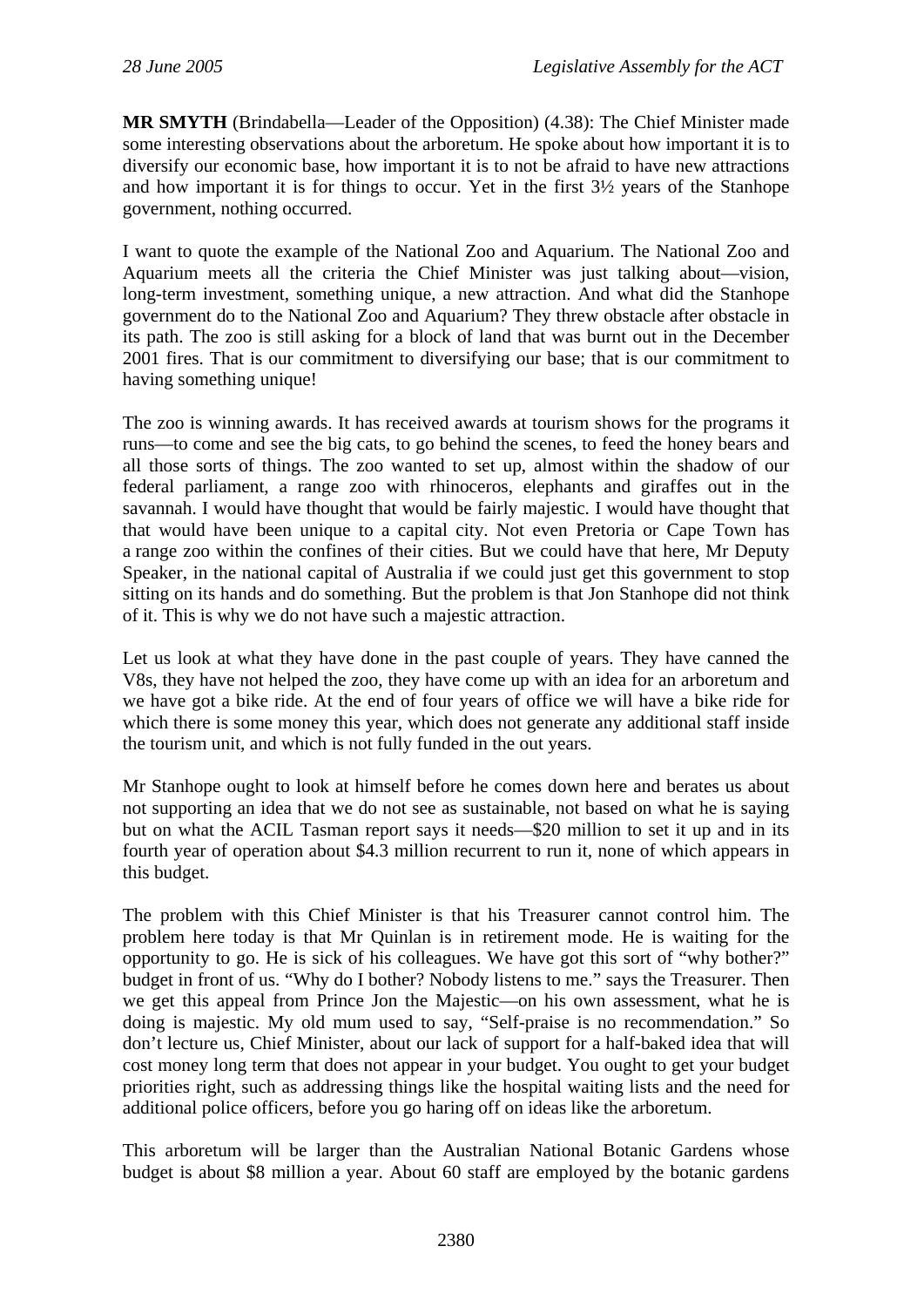and its developed area is much smaller than that intended for the arboretum. The problem is that the work was not done before we lashed out. Nobody read the ACIL Tasman report. They took all the upside, all the good bits, and said, "Yes, yes, yes." But read the assumptions, Mr Stanhope, and if you cannot understand them get the Treasurer to explain them to you. I know that he understands what the assumptions are—\$20 million of capital input over the start-up years, and by year four more than \$4 million worth of recurrent. That is your problem, Chief Minster, and that is why it has got no support.

We see this half-baked application across the entire Chief Minster's portfolio, whether it be in environment or whether it be in heritage. And let us talk about heritage. When heritage came up in the estimates process, discussion was gagged by the chair of the estimates committee, Ms MacDonald, as she gagged so much other debate. We have got a heritage unit that is not under control and a heritage unit that is not really looking after the heritage of the ACT. They seem to be looking after the status quo.

We have a house in Reid where the proponents have gone through almost two years of living hell because the ACT Heritage Council changed its mind. They are not my words; they are Mr Corbell's words. According to the report, the Heritage Council changed its mind. The planning minister washed his hands of the Heritage Council. We have a chief minister who will not take a critical look at his heritage unit and say, "We got it wrong," and apologise to this family that they got it wrong.

This family has done a quality development. You cannot see most of the development from the street. Most of his neighbours signed off and said, "We think it is a great development." But we have got a heritage unit that apparently, based on the documents that I have seen, briefed the Reid Residents Association. That is how it appears. There is a document that shows that the strategy that the Reid Residents Association followed as to what will happen is laid out in the handwriting of a public service officer. You have to question that, Mr Chief Minister, but you will not. Your officers in this case have let down this family in Reid. That is the sort of Chief Minister we have.

Have your grand ideas—that is fine—but let us think about what happened during the 13 years that Mr Stanhope was an advisor to a previous federal Labor administration. Let us look at just one example—the national museum, which languished for 13 years under a federal Labor government to which Mr Stanhope was an advisor. Where was the fearless voice calling for—

**Mr Mulcahy**: Along with Mr Costello.

**MR SMYTH**: Yes, along with Mr Costello from Actew. Where was the fearless Chief Minister then calling for the museum to be built? Where was the majestic vision then for a centre that looked at Australia's cultural identity? Well it must have been somewhere else because it certainly was not with the Labor Party and it certainly was not with the Chief Minister. Yet, as quickly as physically possible upon coming to office, the Howard government moved to complete the work started in 1980 by the then Fraser Liberal government to build the National Museum. So do not come down here and talk to us about grand visions and all the things you are going to do. The reality is that your government is sadly lacking, as the former federal Labor government was sadly lacking as well.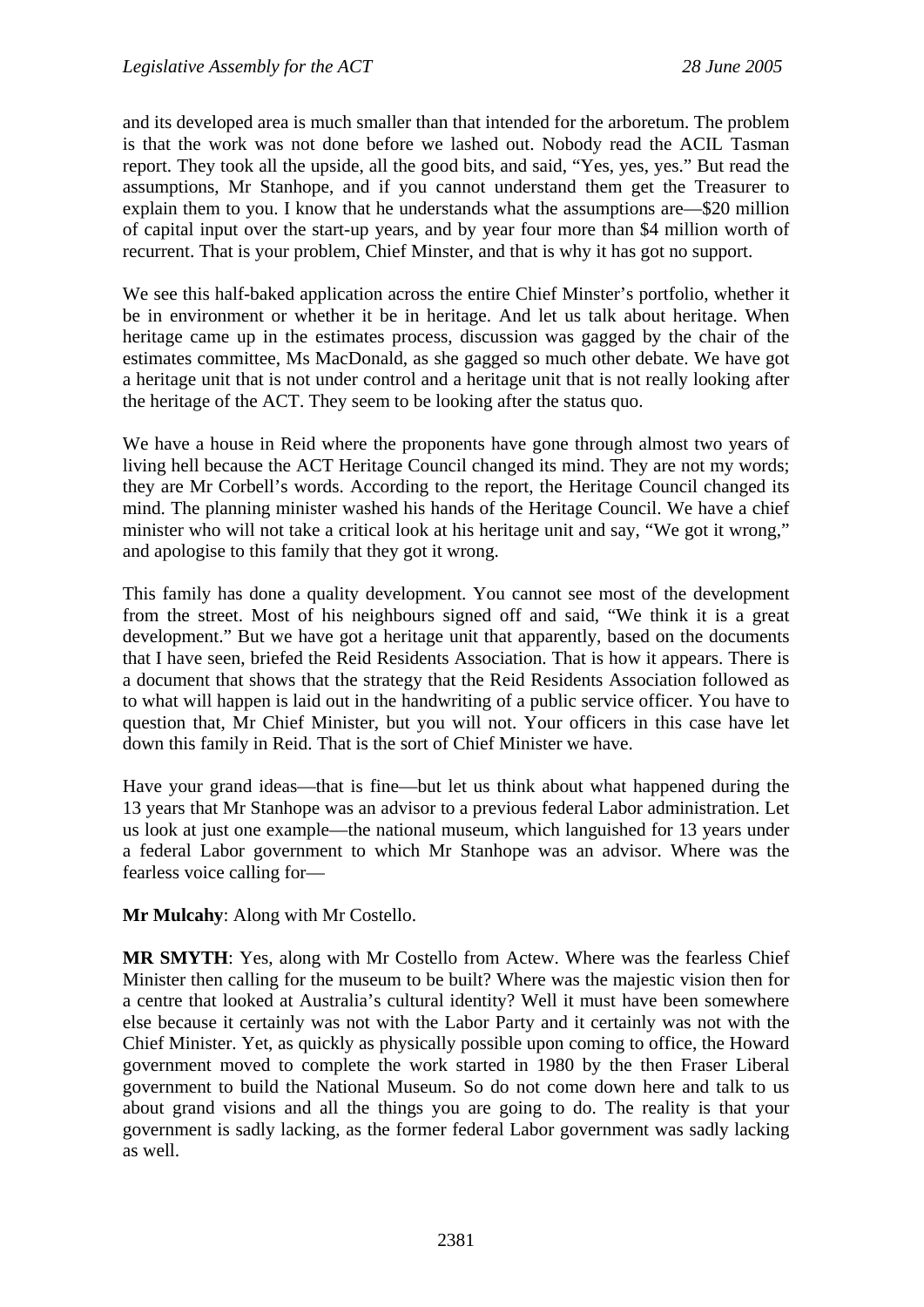Mr Speaker, during the examination of the environment area of the Chief Minister's Department I was particularly interested in the delay by the Chief Minister on water issues. We know that they have got the reports from Actew. At least the Treasurer has done his bit. The Treasurer seems to be the only part of the government that works. He also seems to be only part of the government that gets ignored by the rest of his colleagues, probably because he does the work. Actew and Treasury have done their work. They have handed the documents over to the government to look at. When are we going to have a decision on whether or not we need a new water source, a water storage facility? We are told December, so we are seeing more delay.

A footnote in the history of the Stanhope government will be that they ended up in a thesaurus as a synonym for delay—"Stanhope government: delay." Those words will be absolutely interchangeable. The problems are delay and indecisiveness. The problem here is that they cannot and will not make a decision. They cannot do it quickly and so any decision will languish for another 12 months.

Apparently we were told on radio that it was the commonwealth's fault that the Chief Minister cannot make a decision. Good excuse—blame someone else. I think a health document said to blame the former government or blame the federal government. Maybe that estimates document from a couple of years ago has been circulated again for people to get their excuses right.

Mr Deputy Speaker, there is not a lot in this budget that shows leadership. There is not a lot in this budget that shows the government has considered what it is it should be doing. There is not a lot in the Chief Minister's portfolio that commends him and his vision to the people of Canberra. There is not a lot more to say.

**MR QUINLAN** (Molonglo—Treasurer, Minister for Economic Development and Business, Minister for Tourism, Minister for Sport and Recreation, and Minister for Racing and Gaming) (4.47): Seeing that Mr Smyth referred to leadership, let me declare where I stand. Mr Smyth, I like you right where you are, mate. You have my support as leader of the opposition, and may you stay in the job, may you hold the job, for many years to come.

I want to refer to a couple of things. I do not want to go overboard but what we have seen is pretty much a scatter-gun approach. Everybody picked up on the arboretum and then the dragway, and from what I heard, the rest of it did not amount to much. Mr Smyth accused Mr Stanhope of blaming the commonwealth for not picking a dam or not taking a dam to somewhere that has not even been investigated. Mr Smyth, I think the debate this morning was about water to Yass, and that is where the commonwealth has come in at the 11th hour. Mr Stanhope explained that and hopefully you can recognise the difference.

At about 8.55 on Friday morning I heard Mr Smyth talk for five minutes on the radio. Mr Smyth had rung in because a report did not mention the ACT government. It was the greatest exhibition of twisting that I have ever heard. We had Mr Smyth saying, "They are not there but they were in their last report about human resources and that taints everything, and people should know it." It was the greatest load of burbling that I have heard for quite a while.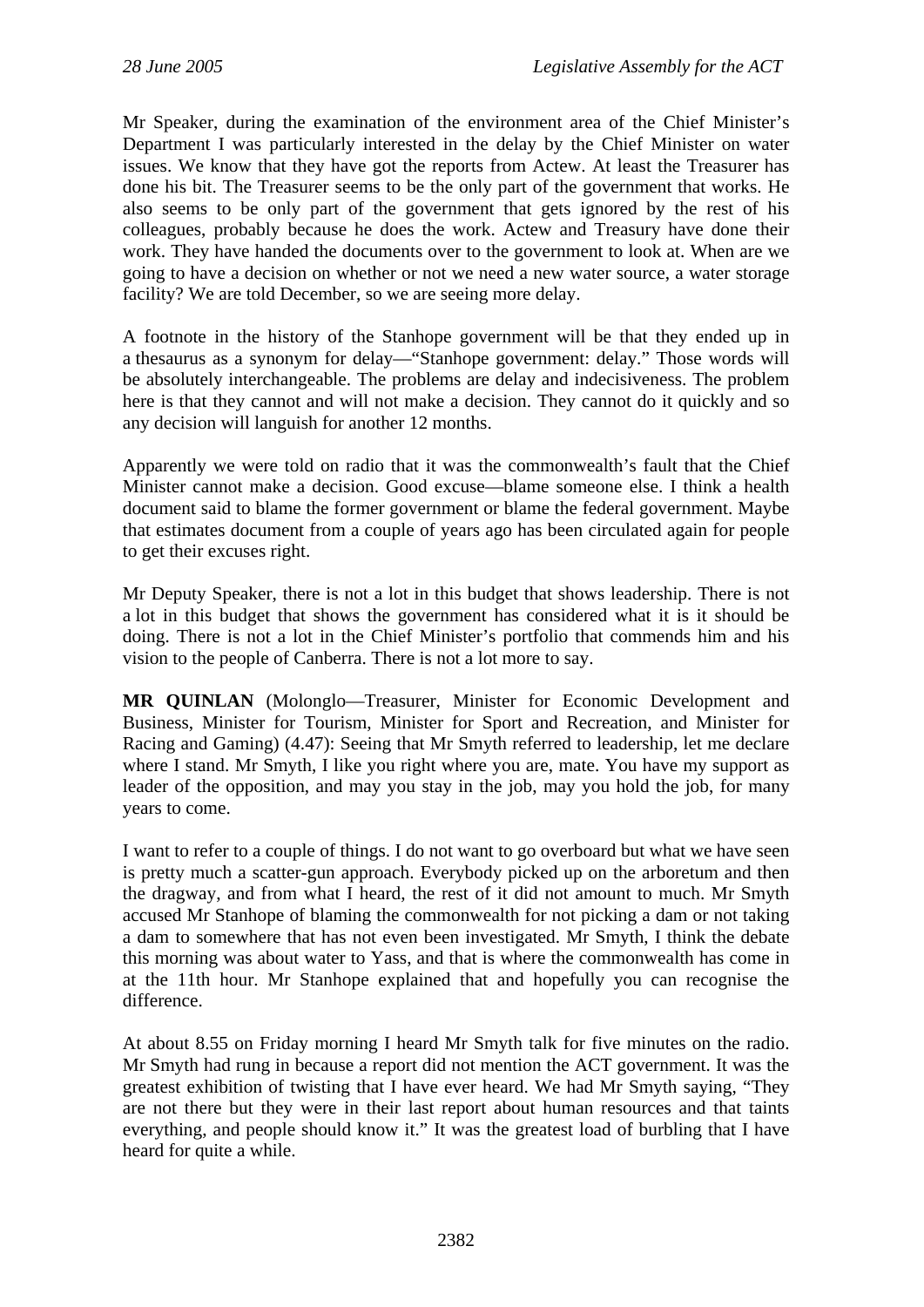Anyway, let me say thank you to all those who have supported this budget to date.

Question put:

That the proposed expenditure be agreed to.

The Assembly voted—

| Ayes 16       |              |           | Noes 1 |
|---------------|--------------|-----------|--------|
| Mr Berry      | Mr Mulcahy   | Dr Foskey |        |
| Mrs Burke     | Ms Porter    |           |        |
| Mr Corbell    | Mr Pratt     |           |        |
| Mrs Dunne     | Mr Quinlan   |           |        |
| Ms Gallagher  | Mr Seselja   |           |        |
| Mr Gentleman  | Mr Smyth     |           |        |
| Mr Hargreaves | Mr Stanhope  |           |        |
| Ms MacDonald  | Mr Stefaniak |           |        |
|               |              |           |        |

Question so resolved in the affirmative.

Proposed expenditure agreed to.

Proposed expenditure—Part 1.5—ACT WorkCover, \$6,868,000 (net cost of outputs) and \$536,000 (capital injection), totalling \$7,404,000.

**MR MULCAHY** (Molonglo) (4.53): There are no major issues on this particular line item. It is, as members would be aware, a relatively small element within the budget framework. The issue was raised during the course of the estimates hearings as to whether inspectors were pursuing matters of minor regulation or matters related to workplace safety, and we received the assurance of WorkCover that, in fact, the matters being pursued were of a more significant nature where infringements had been issued. There was certainly nothing advanced in the course of that estimates hearing that would give us cause to presently have any doubts on the management of the budget for this agency.

There is little more to observe. It was reported that there would be savings of five per cent achieved through the conclusion of a number of projects. I believe the matters that were brought before estimates—and I reviewed the transcript last night again—appeared to satisfy all concerns that were raised.

**DR FOSKEY** (Molonglo) (4.55): I do not have too many problems either but I would like to take this opportunity to say that I would like to see an undertaking from ACT WorkCover that in the next year or two we will see better support for the community sector to promote work safety. While there has been substantial investment in the development of work safety practices and resources in the small business sector, the community sector has at this point largely missed out on practical assistance.

I would like an undertaking that the review of the workers compensation scheme will include attention to the recommendations of the pilot project undertaken by ACTCOSS in 2002 on work safety and insurance in the community sector and the work being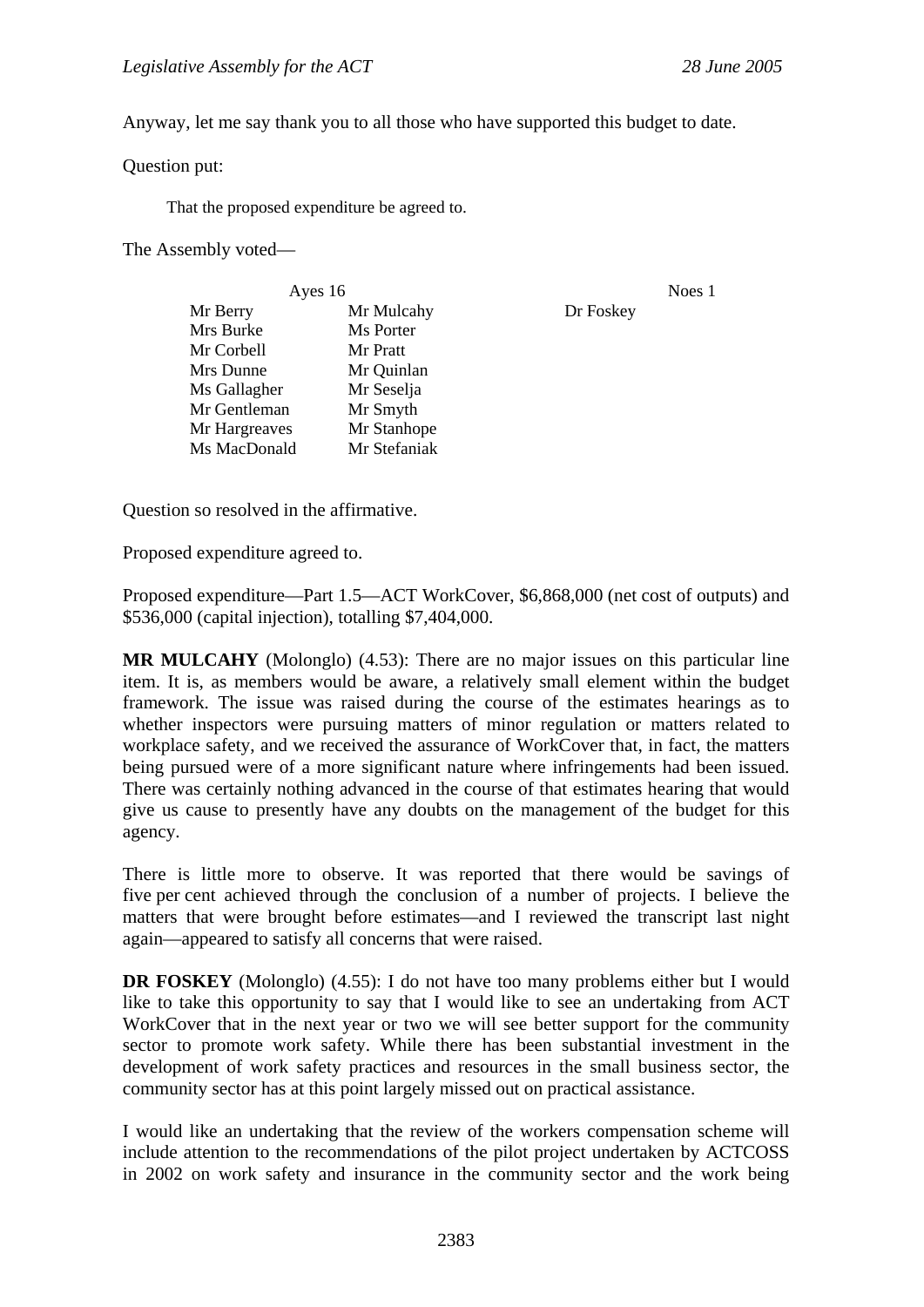undertaken by WorkCover Authority in New South Wales on client-related violence in residential care service group homes.

Proposed expenditure agreed to.

Proposed expenditure—Part 1.6—Department of Treasury, \$40,116,000 (net cost of outputs), \$24,950,000 (capital injection) and \$38,156,000 (payments on behalf of the territory), totalling \$103,222,000.

**MR MULCAHY** (Molonglo) (4.56): Obviously there are a couple of issues that I would like to address. Most of these matters were canvassed at different stages through estimates. Some were the subject of observation in the main report; some were the subject of observation in the dissenting report.

One of the matters of concern—and I am not entirely sure that the Treasurer is at major variance with my view on this because some concessions have been made—is the issue of the reported loss of \$356 million on the GFS net operating balance basis which, of course, is brought back to a loss of only \$91 million on the AAS31 operating result, achieved in the main through land sales of \$174 million and revaluation of financial assets. Obviously these matters are the subject of further ongoing review and discussion.

There was an indication, I think from the officials in the estimates hearing, that there would be examination of or ongoing talks about the method of presentation of the accounts and the accounting standards applied. Without overstating the case, I think the tenor of that advice before the committee was that there is sympathy towards a more uniform approach to the presentation of these documents across Australia. The only jurisdiction I can recall presenting their accounts in this form is Victoria. There are those—and one might say they are the purists—who believe that the method of presentation is more appropriately through the GFS net operating balance figure that I referred to earlier.

There are concerns about the reliance on land sales for annual revenue and the manner in which that comes into play in terms of the true accuracy of the bottom line of the budget. That is a matter that I simply flag as being of concern. I am not suggesting that the government is deceiving us in any way—those figures are available within the budget papers—but I have certainly had a strong view put to me that we ought to be making changes there and I will be keen to hear what further developments occur in relation to that area.

I suppose a more critical issue—and I alluded to this earlier today—is the matter of stamp duty on commercial conveyancing. I have seen persuasive information that, of all the reforms that potentially can be made by the territory government, concessions in this area would have the greatest capacity to generate economic activity within our territory and ought to have been seriously considered by the Treasurer in the course of framing this budget and in the course of the discussions he had with his colleagues in other states.

The committee has made a recommendation that the government review stamp duty on commercial conveyance in light of the GST windfall, and this has been the subject of discussion both within and outside the Assembly for many months. I do not think the level of windfall in the gross is disputed. The Treasurer rapidly seeks to suggest that the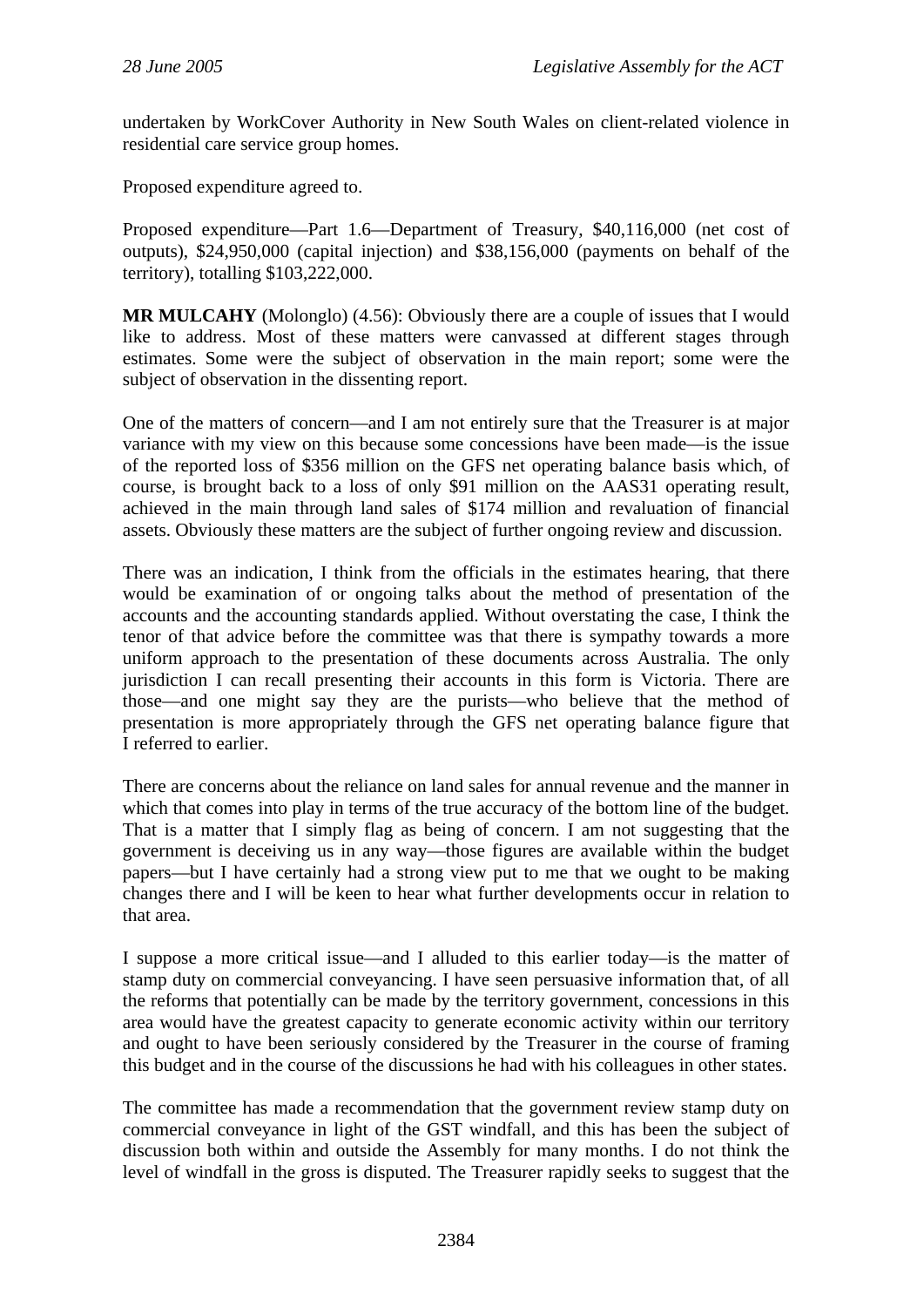territory is badly done by because of various other consequences—I think through the national water initiative as it related to competition payments and also through the fees from the corporate regulatory function that we have never had.

But notwithstanding that sort of political response, I urge the Treasurer to revisit the issue of stamp duty on commercial conveyances because I think he has a golden opportunity to do something that his colleagues interstate seem reluctant to do, and that is stimulate this sector of our economy with a measure of generosity. I am not sitting here anticipating that he will leap to that conclusion or embrace the suggestion but certainly it is a view supported by economists. It is regarded as an inefficient tax and it is one that ought to be revisited.

During the course of the deliberations we spoke about the Williamsdale quarry. The government was remarkably tight-lipped on this issue. We are blamed—we heard today that it is because of something that happened under the last Liberal government. I am not persuaded not to pursue matters because of things that the last Liberal government did or did not do. I am not even embarrassed. I made it very clear to the last two Liberal Chief Ministers that I will pursue matters that I believe are worthy of pursuit, irrespective of who was in power, and I intend to. The Williamsdale quarry is one on which matters were raised with me.

**Mr Seselja**: They refused to give answers.

**MR MULCAHY**: Indeed, as Mr Seselja has noted, they did refuse to give answers. The issue of the sale was only one part of a long litany of questions related to this particular exercise. There are questions related to the handling of the receivership. I think there is a duty on the part of the government to satisfy the concerns being raised and to provide a much more comprehensive answer.

We always hear the same old catchcry. Do not worry, Mr Corbell, we will hear it when we get to health. Governments in trouble can always rely on the old device of commercial-in-confidence or cabinet secrecy to bury for years things that they do not really want brought into the public domain. Dramas often occur over things that involve the management of the commercial activities of government agencies. Indeed, part of my philosophy is that governments run into enormous risks when they get into entrepreneurial activities. I really am not restrained in my criticism of any party of any persuasion. I said in my inaugural speech in this chamber that I think it is fraught with risk. There are celebrated instances on both sides of politics where gung-ho enthusiasts in the parliamentary sphere embark on business activities and leave us with a trail of debt and destruction, which has happened in a number of states of Australia.

Mr Speaker, there was some questioning in relation to Rhodium. From my perspective, the jury is still out a bit as to the appropriateness of being in the car and equipment leasing business. I commend the quality of the chairman they have appointed in Mr Samarcq. I have known him obviously as something of an adversary but he is a person I have regard for as chairman of that authority.

I recently made a visit to Rhodium and listened to their point of view as to why it is an effective agency in delivering benefit for the taxpayer and the government. But it is an area in which I continue to need some settling in my own mind as to whether this is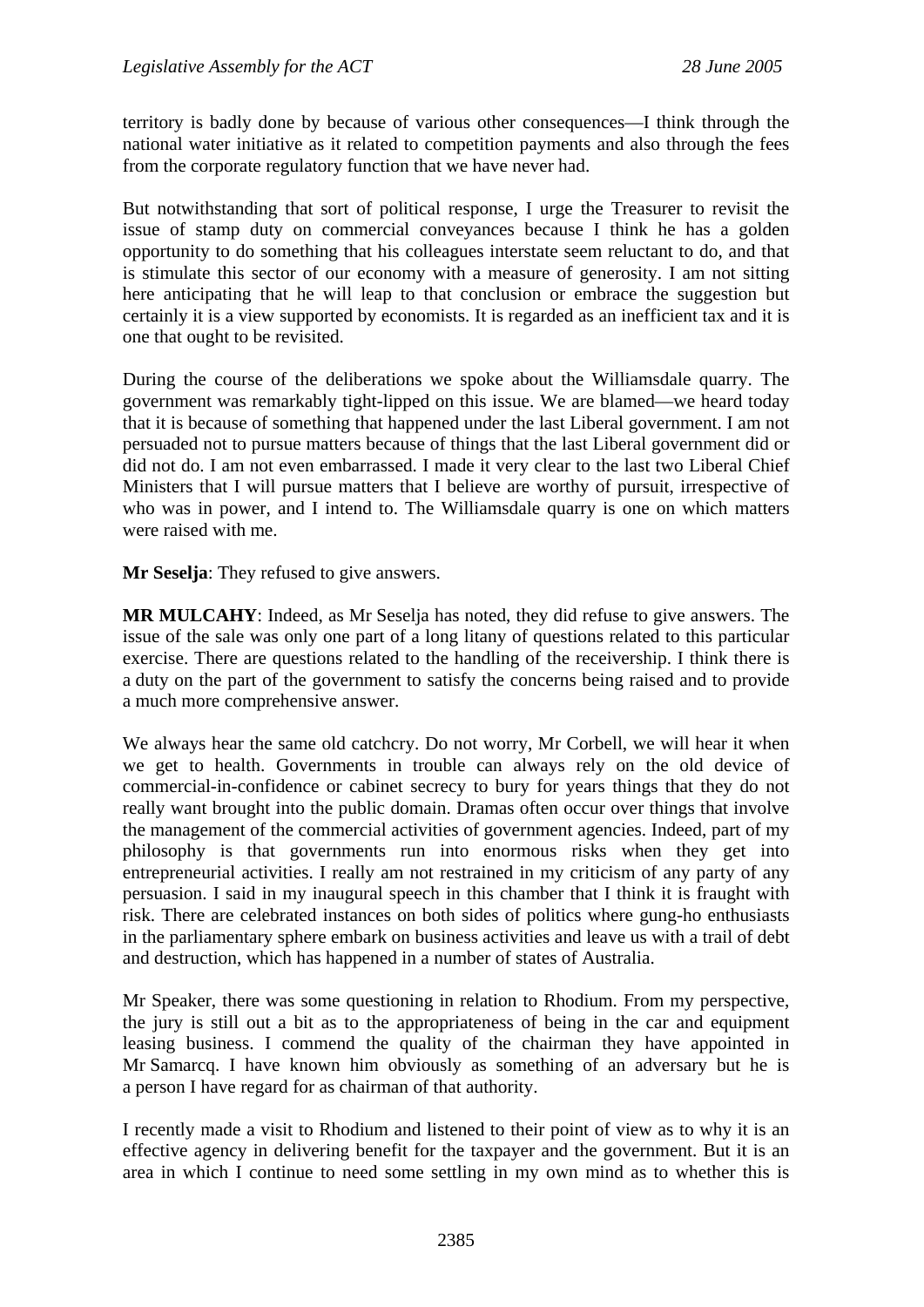something that the government ought to be in. There were concerns about the handling of service contracts that also became the subject of a comment in the committee's report.

In my remaining time, I will highlight the fact that the Stadiums Authority also came to our attention. I guess the issue here was determining the correct way of recognising the cost of running that facility—whether paying subsidies via various sporting teams and then having that money paid back into the stadium is really not kidding yourself in terms of robbing Peter to pay Paul, so to speak. If the facility is only commercially viable by running these re-routed subsidies to the authority, then you need to look closely at the way it is operating, simply have transparency in the accounts and acknowledge that the facility is costing X million dollars by way of loss to the taxpayer. You have to let the community at large have all the facts on which they can pass comment.

Concern was raised by Dr Foskey on a matter that neither I nor, I believe, Mr Seselja, was aware of and that is that the Canberra Stadium has some safety issues. We have now discovered that in fact they will not be rectified until 2008. This was dismissed, I must say, in a rather cavalier manner by the witness representing the authority and that did not leave any member of the committee impressed. It was subsequently revealed through a reply to a question that there were matters concerning safety. I think we are indebted to Dr Foskey for bringing this to our attention and having the foresight to pursue that matter through the course of the estimates hearings.

Those are my views on the estimates that relate to Treasury. I think the Treasurer has his work cut out in trying to encourage his colleague Mr Corbell to live within his health budget, which we will come to later. I did not gain the distinct impression that Mr Corbell is as enthusiastic about the level of constraint he will have to adhere to. But as they say in the classics, time will tell.

**DR FOSKEY** (Molonglo) (5.07): Mr Speaker, I want to talk about sustainability indicators. I wish to raise under this line the new reporting process for the 2005-06 budget—the new measures that were introduced in an attempt to incorporate sustainability concepts into the budget process. Firstly, I think the government needs to be congratulated for its initiative in this regard, because it is not an easy thing to do.

Quite rightly, in this year's guide to changes in the budget presentation it was pointed out that "the government will continue to develop the financial management framework to incorporate triple bottom line sustainability principles". The guide also flags two important points: firstly, these new reporting processes will continue to be discussed with stakeholders, recognising the divergent views on what constitutes sustainability; and secondly, the new indicators will form the basis for the development of cross-agency performance indicators and linkages to planning and reporting frameworks. Both of these aspects are incredibly important. Again, I hope the government continues down the path of exploring the best ways of incorporating sustainability principles into the budget process and budget papers.

The budget estimates committee recommended that the government undertake a whole-of-government review of the whole approach in a transparent and clear way. I support this and hope that it happens. It is also important, however, that we remember and remind ourselves what the original intent of the process was, and that was to incorporate sustainability concepts and principles into the budget process.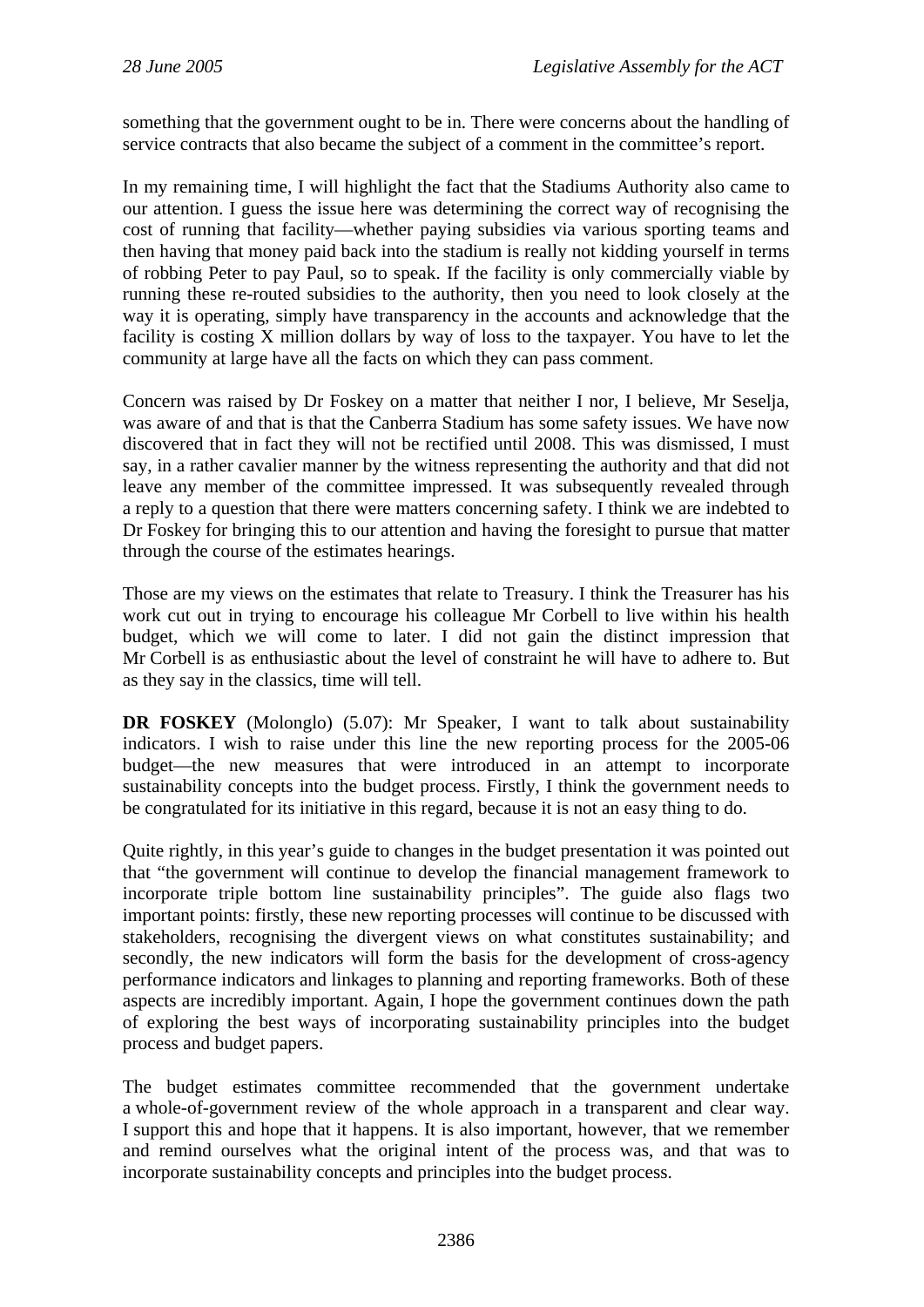Just for the record, last year the government released as part of its formal budget papers a supplementary paper entitled *Framework for future Budget presentations—discussion paper*. The paper noted the government's commitment to sustainability and its intent to "embed sustainability principles into government practice". The paper stated:

It is therefore important that Budget Papers reflect sustainability principles, facilitate an understanding of the resource allocation decisions and the underlying objectives, and provide a framework of measures and targets against which progress could be measured both on an annual basis and on the longer time horizon.

Also, the paper stated that the purpose was to:

initiate a discussion and consultation process that would assist in the development of a framework to be incorporated into future Budget Papers that is relevant to the needs of the community and the key stakeholders.

It is important to remember these original intentions. I would be concerned if the focus went back to, or was limited to, "performance measures". This is not an appropriate term to describe the incorporation of sustainability factors into the budget process.

Performance measures historically have simply been economic indicators of financial accountability. The discussion paper from last year's budget used the term "triple bottom line"—but importantly interchangeably with "sustainability"—and noted that the intent is to broaden the scope beyond financial accountability to include social and environmental considerations. As the May 2004 supplementary budget paper also stated, it involves a "multidimensional and holistic view of human activities and their impacts".

Importantly, also, the paper last year highlighted four principles that could underpin incorporating sustainability into the budget process. They were: broader scope and focus, transparency, accountability and integrated planning and operations. I draw attention to these just as a reminder of where we started on this process and to hopefully to keep us on track. Through the estimates process we received a range of feedback on these new indicators, both at a very specific level and more broadly, and I hope that this will all be taken into account in the future.

The particular point was made in the estimates report that the onus is on government now to embark on a broad and deliberate consultation on the incorporation of sustainability principles into the budget. This is a complex issue but there is a deal of expertise in the Canberra community that could be harnessed with the right approach.

Mr Speaker, the Treasurer constantly bemoans the fact that he received very little feedback to the paper that I have just quoted at some length. I would like the Treasurer to see the estimates process as part of the feedback. We are talking about difficult concepts here that a lot of people, including, I think, a number of ministers, have not really got their heads around. It was fairly clear that a lot of the performance indicators used in the budget vary from department to department. There is no consistency. There is no way that we, as budget readers, could have made judgments about the way the indicators were used for different departments.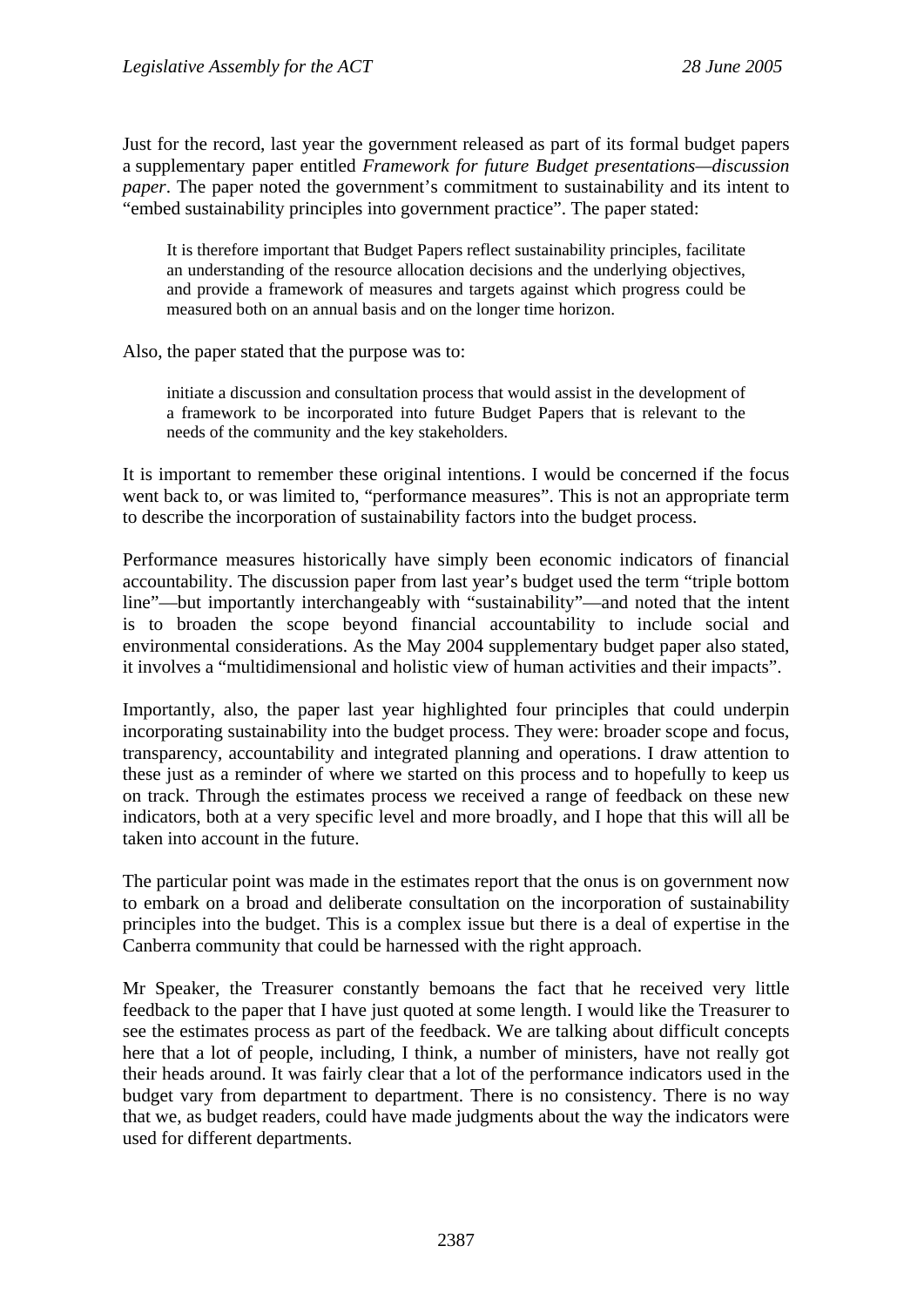This is an ongoing process. The government has another three years or so before the next election and maybe by the end of its term we might have it right. Mr Stanhope boasted today about what was being done in regard to research in grassy woodlands. I suggest that we use some of this expertise that exists in the Canberra community. Let us use some of the people studying at our universities on just these issues. Give them a project, supply a scholarship—for goodness sake, we know that students need those!—strengthen our links with the universities and set up a project that will enable us to expand and get this process right, because it is important.

**MR SMYTH** (Brindabella—Leader for the Opposition) (5.32): Mr Speaker, I guess that we can address under part 1.6, Department of Treasury the broad outline of what it is that the government hopes to achieve with this budget. And I guess the answer to that question is, "Not very much."

This strikes me as almost a "why bother" budget. It is something we have to go through. It is a case of "I can't control my colleagues' spending but I will thump a document on the table and attempt to defend it". But the defence we get is not very strong. I think we should be quite alarmed about the consequences for the people of the ACT, given that we are now the only jurisdiction to deliver a deficit budget in this financial year.

In responding to the budget, I would just like to take a few minutes to consider the overall approach that the government has adopted and contrast this with the approach taken by all the other jurisdictions in Australia. So let us put the ACT economy in context. We are all well aware that over the last two or three years the economies of Australia and of all states and territories have been booming. Retail sales have been strong, residential construction has been strong, commercial building has been strong and the rate of inflation has been low.

As a consequence of these strong economic conditions, the Reserve Bank has increased interest rates to seek to curb the level of activity. It is a sign from the Reserve Bank. A significant manifestation of this boom has been the strong growth in revenues flowing into federal, state and territory coffers. We in the ACT have seen the addition of hundreds of millions of dollars flood into the ACT Treasury from GST revenues and from property taxes.

More recently, there has been a moderation in the level of economic activity across Australia and in the ACT. Slightly higher interest rates have had an impact, as has the continuing drought in rural communities throughout our nation. The property boom has also subsided and there has been a general moderation in house prices.

The situation is not one of gloom and doom. Despite the states and territories having been dragged kicking and screaming to the realisation that they could abolish many of the nuisance taxes following the introduction of the GST, what we have now is a situation where we have to acknowledge that while the Australian economy is still travelling reasonably well we have to, we should, we must, adjust to our changing economic circumstances. The question is: have we? The answer in the ACT is that we certainly have not.

How have governments across Australia responded to these changed circumstances? Mr Speaker, it is interesting to note, to observe, that all governments except one have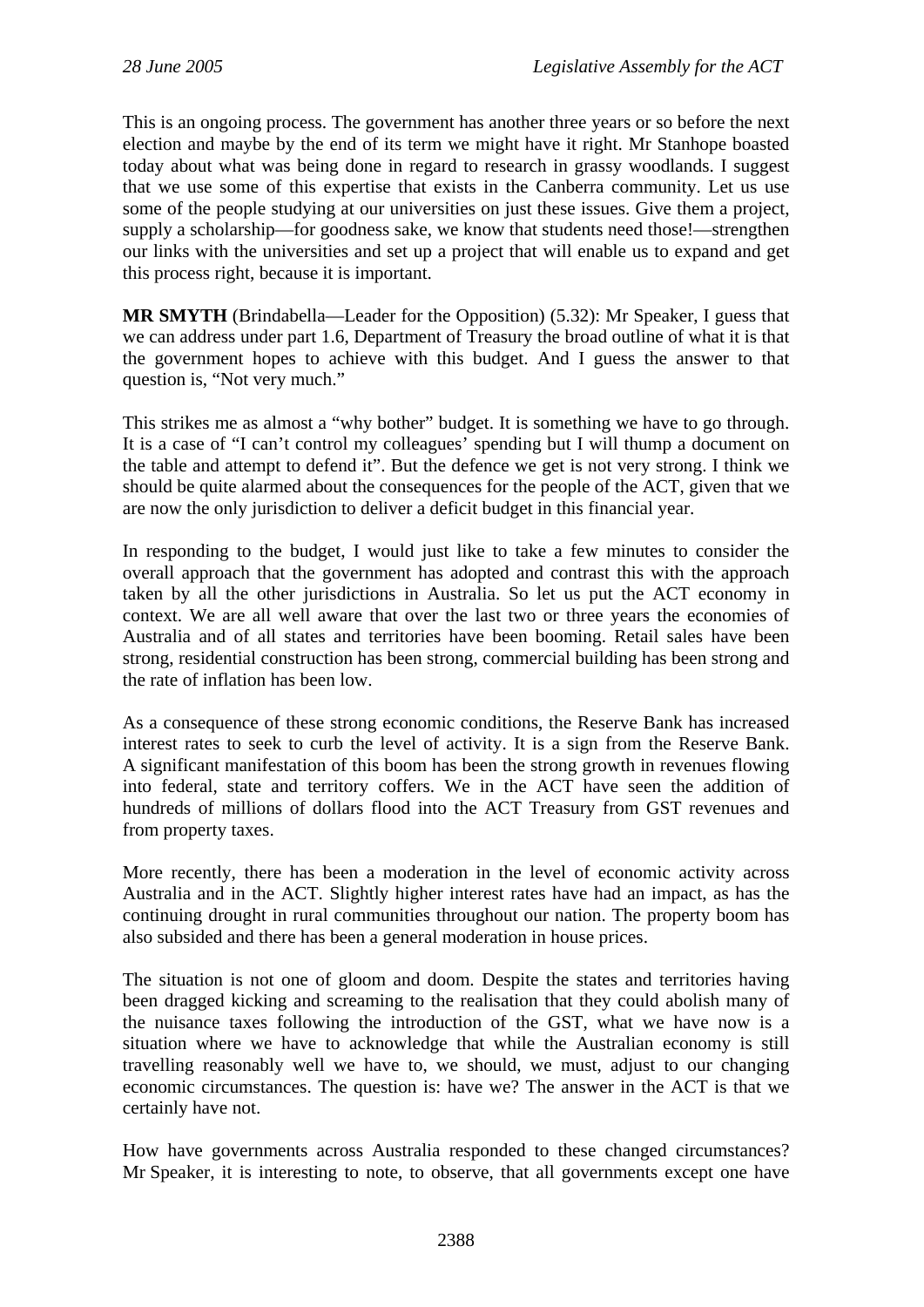sought to adjust to the slowdown in economic activity. They have all acknowledged the slowdown in revenue flowing into their treasuries, especially as activity in the residential property sector moderates. As a consequence, they have been more focused in their spending priorities, and that includes situations where they have particular priorities, such as improving railway infrastructure in New South Wales and the need for Queensland to completely overhaul its child protection system.

The exception to these reasonable responses to the emerging economic situation is, of course, the ACT, where doctrinaire decision-making, the inability of the Treasurer to curb his high-spending cabinet colleagues and just plain stupidity have combined to leave our territory exposed. All other jurisdictions have sought to cut their cloth to fit these new circumstances.

I expect the Treasurer will be saying to himself that here is Mr Smyth talking about things that he just does not understand. That seems to be the stock standard answer. But unfortunately for our Treasurer, the reality is somewhat different, as it usually is when we debate these matters across the chamber.

What have all other jurisdictions in Australia done with their budgets as they looked ahead to 2005-06 and beyond? They have, without exception—and I repeat, without exception—budgeted for surpluses in 2005-06. To reinforce what other governments in Australia have done, let us consider the analysis of the numbers. New South Wales in their next year's budget has a \$303 million surplus; Victoria has a \$365 million surplus; Queensland has a \$934 million surplus; Western Australia has a \$521 million surplus; South Australia has a \$51 million surplus; Tasmania—yes even Tasmania, Mr Speaker has a \$29 million surplus; and even the Northern Territory has a surplus of \$34 million. The federal government—being the national government, it is in a slightly different situation—is budgeting for a surplus of \$7.4 billion for the 2005-06 financial year.

Every government in Australia except the ACT Stanhope government has acknowledged that prudence requires budget surpluses. But what is the ACT doing? It is budgeting for a deficit of \$91 million in 2005-06. Perhaps this is some of that majestic outlook that the Chief Minister was talking of earlier, where you have actually got to go against the trends sometimes, you have to have a vision and you have to be out there selling it. Well, wrong vision, Chief Minister. The vision that you are selling is one of economic irresponsibility and imprudent management. What is the ACT doing, Mr Speaker? It is budgeting for a deficit of \$91 million in 2005-06. What is more, the expectation is that this deficit will increase because of the influence of factors such as health spending, which has been underestimated in this budget.

How can the ACT be so out of step with other jurisdictions? I guess part of it is that the Treasurer is already in the departure lounge just waiting for the flight out of here to be called, because he cannot control his colleagues. I am told that about six weeks out from the delivery of the budget the deficit was as low as \$40 million because the Treasurer had managed to exert some control. But the ministers got panicky and had to make more promises, so in the last six weeks in the lead-up to budget day, \$91 million is the outcome.

How can the ACT budget for a deficit at a time when economic logic says that a surplus is required, and when each and every other jurisdiction in Australia has seen the need for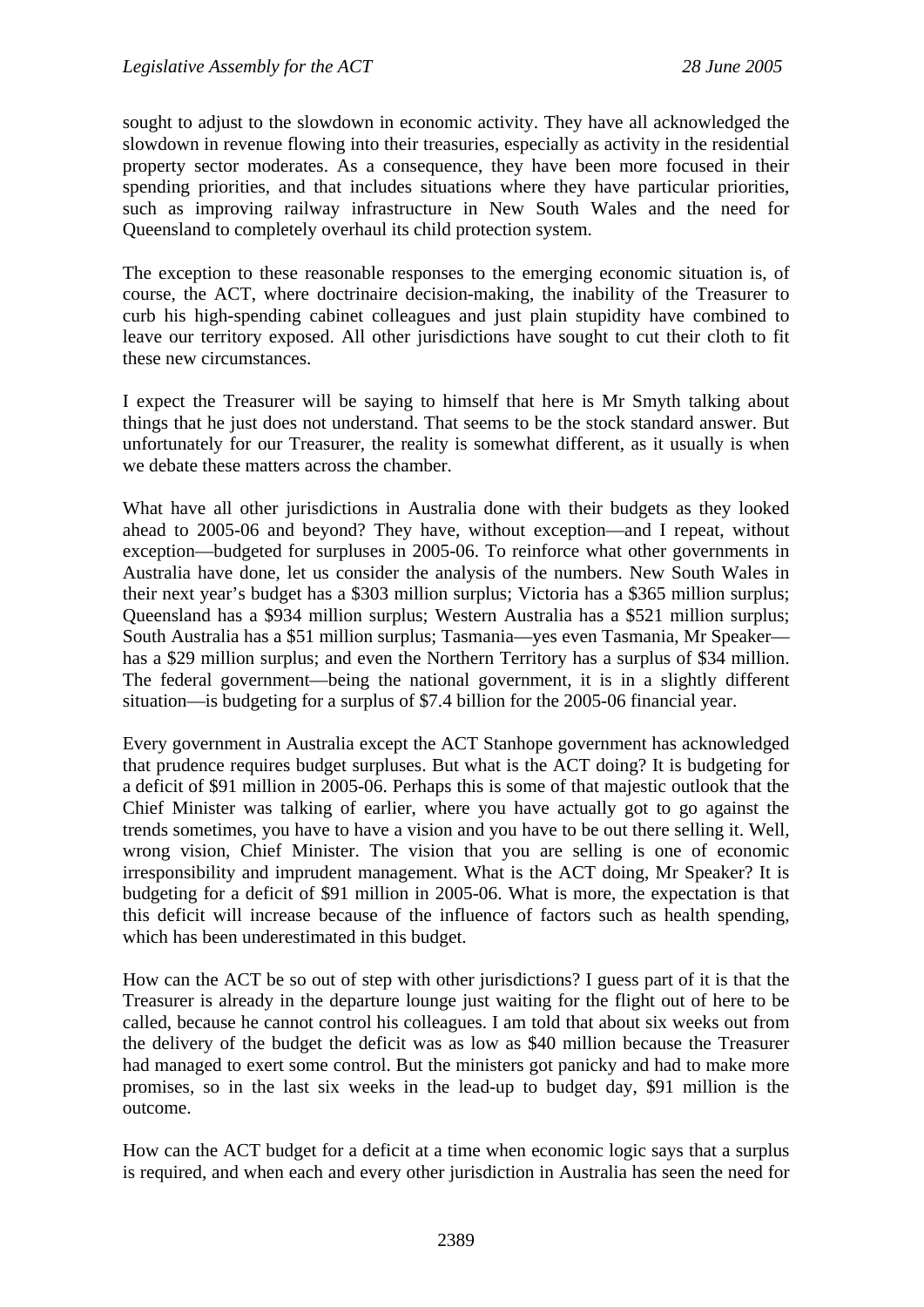that logic to be followed? The answer—the simple answer—is that the budget decisions of the Stanhope government defy logic.

We heard much in the estimates about where we were going but what we did not hear was how the strategy that this government will put in place in the 2006-07 financial year will deliver a \$1 million surplus. That sounds like pie in the sky stuff. There is no strategy. The money is just going to arrive. Suddenly we are going to make an extra \$92 million and be ahead of the game. There is no indication whatsoever of financial control, an increase in revenue, a return of greater dividends, or anything that will lead to the situation where just magically over the course of the next financial year we will make up \$92 million to put us \$1 million back in the black.

As I said in my reply to the budget, the Stanhope government has failed in many ways with the decisions contained in this budget and ultimately it has failed the people of the ACT through being unable to make decisions that are appropriate for the territory at this time. My comments about the failures of this government can now be contrasted with the decisions of all other governments in Australia—seven of which are Labor governments—to respond to their circumstances. It is disappointing to record this failure.

As the opposition, we want to highlight this failing by the Stanhope government and contrast how the Liberal Party in government in the ACT would have approached the 2005-06 financial year and the future—by ensuring that we always have surplus budgets.

**MR SESELJA** (Molonglo) (5.23): My colleagues have covered most of it, but I did want to recap on a couple of points and make a couple of points that came out of this part of the estimates process. One was—and Mr Mulcahy touched on this before—the non-answers in relation to Williamsdale quarry. This government came to office, I believe, promising to remove the cloak of confidentiality, as they put it, from commercial dealings. That was Mr Stanhope's promise: the cloak of confidentiality would be removed and there would be open and accountable government. Yet we get a few hard questions on the Williamsdale quarry and suddenly they are hiding behind commercial-in-confidence. This is of significant concern to the opposition. It should be of concern to members of the community that this government seems to becoming less and less accountable and less and less open in its dealings with the people of Canberra.

I commend Treasury officials for giving us a true picture of the job losses that are going to occur in the ACT public service. We asked a lot of questions in estimates of all ministers about how many job losses there would be, and we rarely got a straight answer. I think Mr Quinlan was contradicted by his officials when they confirmed for us that not only would there be 240 redundancies across the service but also there may well be additional job losses as a result of natural attrition. None of the other ministers was forthcoming and none of the other officials, I have got to say, was forthcoming. Whenever we asked the question they would say, "We don't really know; we're going to try to shift a few jobs" and "natural attrition" and all this. But Treasury officials confirmed it: 240 jobs to be lost from the ACT public service. Why? Because of the economic mismanagement of this government over the past few years. Those 240 people are paying with their jobs for the economic mismanagement of the Treasurer and this government. That is of significant concern.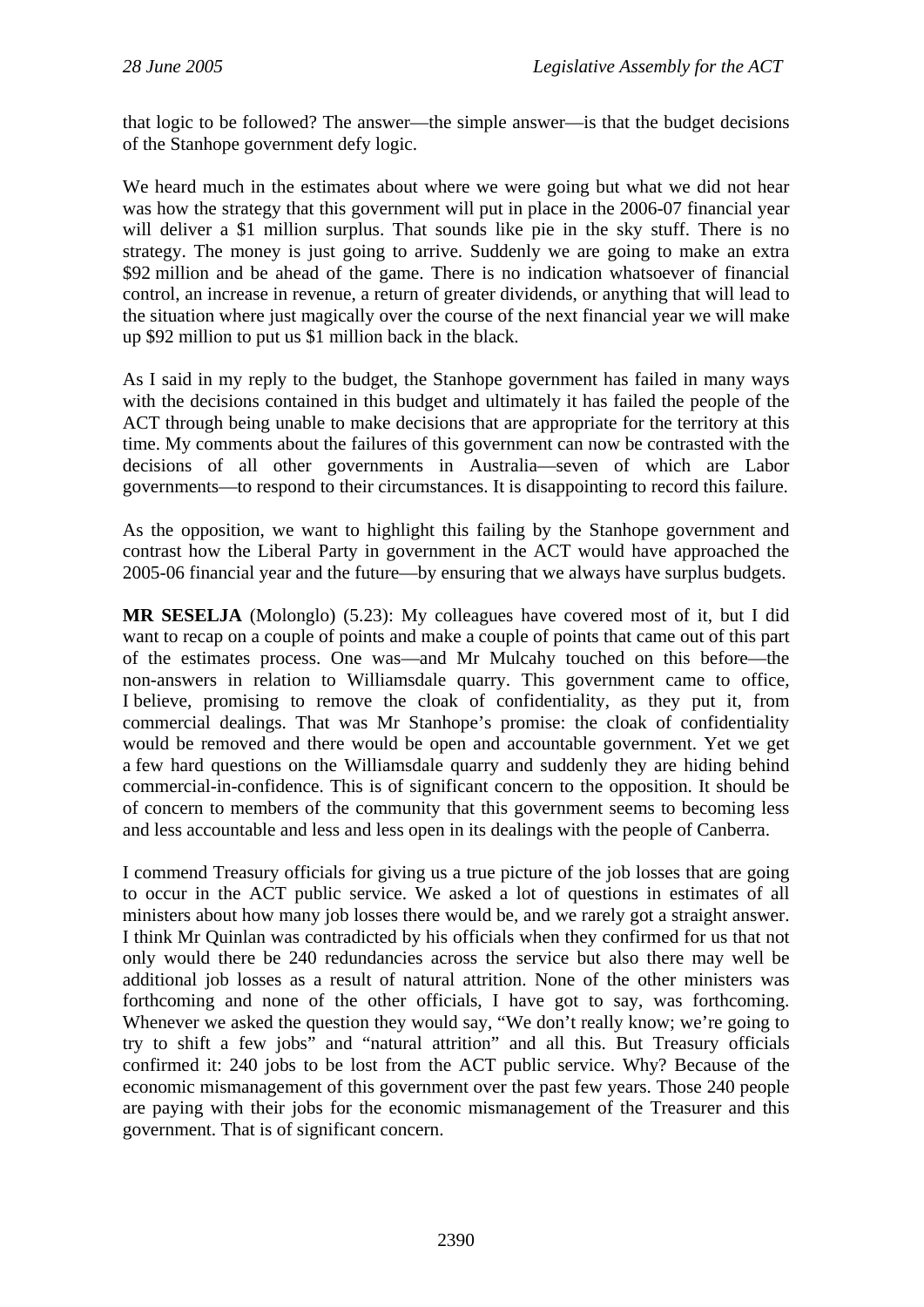I am glad that that was finally brought to light during the estimates process. No matter what Mr Hargreaves goes on about, about no-one loosing their job and all this sort of stuff, we know that there are 240 redundancies; we know that there may well be a lot more jobs lost in the public service; and it is a result of this government's mismanagement over the past few years.

I would like, though, to commend the Treasurer, Mr Quinlan, on his behaviour during the estimates process. I have got to say it was my feeling and that of my colleague Mr Mulcahy that Mr Quinlan behaved by far the best out of all his colleagues. We had Mr Hargreaves just rambling about all sorts of things, never answering questions. We had Mr Stanhope doing the same, disregarding the chair, slandering people under parliamentary privilege and refusing to acknowledge Ms MacDonald when she was trying to shut him down. We had Mr Corbell playing dumb whenever he did not like a question. "I am not quite sure I know what you mean." That was the standard answer from Mr Corbell when there was a tricky question. Ms Gallagher was dismissive of breaches of the law and blasé in relation to her statutory obligations.

I would like to take this opportunity to commend the Treasurer for his performance. He played a fairly straight bat. He even told us a joke in one of the adjournments, which got a bit of a laugh. Do not say that I never say anything nice about you, Mr Quinlan. You were the best of a pretty bad lot.

**DR FOSKEY** (Molonglo) (5.26): In this brief speech I want to address some of the policy issues of the Treasury part of the budget and the hearing where the Treasurer appeared. In the estimates committee hearings, the Treasurer was asked to explain claims in the budget speech that housing affordability has been improving since last year. In his reply, the Treasurer acknowledged that the indicators on which these claims were based relate only to the affordability of purchasing housing and not the affordability of renting housing. I think this is an important issue. The term "affordable housing" should be consistently applied and its meaning should encompass the full spectrum of the housing market.

There are many people who are not in a position to purchase a home, even at the more affordable end of the market. They, too, need access to affordable housing and it is time for this government to respond to those needs. The lack of investment in affordable housing is a major gap in this budget and it is important that the Treasurer's comments are put into context.

I also want to address the cost of inquiry responses. I also take issue with the Treasurer over the figures cited as funding that has been expended in response to three major inquiry reports—the Gallop inquiry into disability services, the Vardon inquiry into child protection and the McLeod report in response to the bushfires. It is my belief that the government has been very loose in the way that it calculates the costs of these responses.

For example, within the \$75.7 million purported for disability services in response to the Gallop report, an estimates committee breakdown shows that this includes spending on therapy services and transport assistance that are not relevant to recommendations made in the Gallop report. Likewise, a substantial amount of money attributed to responding to the Vardon inquiry is funding that has been spent on very expensive office fit-out and business support. That was not necessarily the intent of the inquiry recommendations.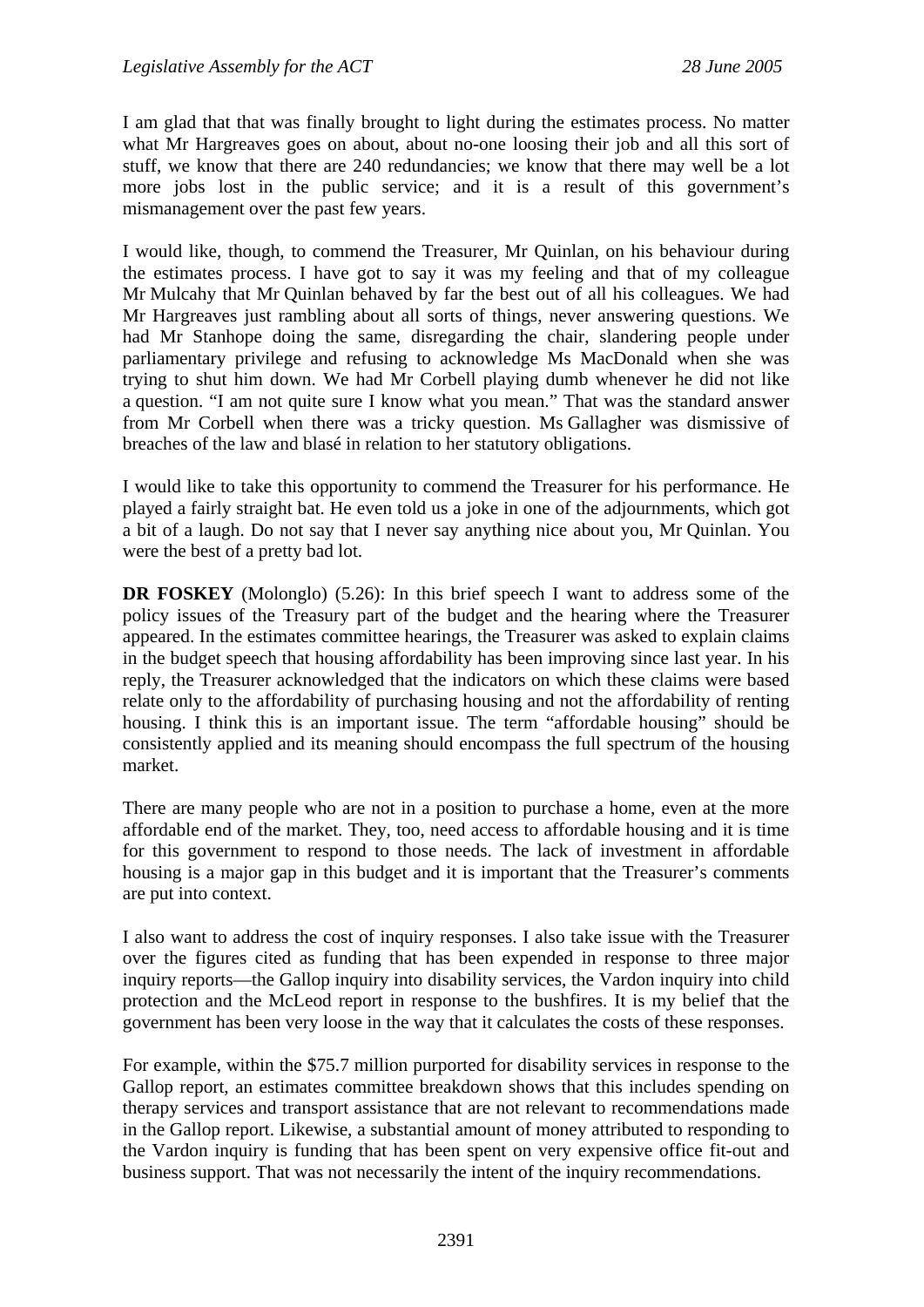Furthermore, the government appears to be implying that it has comprehensively responded to the inquiries. It is my belief that the government's response to the Gallop report, in particular, has been incomplete, with little progress against several major recommendations such as auditing government services, reducing the usage and turnover of casual staff and addressing issues of choice and security of tenure in supported accommodation.

Finally, I would like to address rate increases and poverty impact. I am concerned that the major revenue initiative of this budget, namely, the increase in land rates, is socially regressive and will have a relatively harsh impact on many low-income households who are not eligible for pensioner concessions. For example, in the suburbs with the highest rates, such as Ainslie, we find the highest concentrations of the elderly, many of whom are asset rich because they own their houses but income poor. At a time when the government is claiming to have a commitment to address housing affordability, this is a move in the wrong direction.

In the estimates committee I questioned the Treasurer about the extent to which any attempt was made to measure the impact that the increase in land rates would have on poverty and housing affordability in the ACT. The Treasurer indicated that pensioner concessions had been extended and that other residents had the option to defer the payment of rates. But this option is only available to pension cardholders. However, it was clear that no further analysis of the impact of this measure was undertaken. I believe that there is the potential for this to have a negative impact.

I strongly urge the government to undertake a full and proper analysis of the impact of land rate increases on low-income households that are not recipients of income support before implementing the measure. I also urge the government to fulfil its commitment in the social plan to trial a poverty proofing process based on the successful Irish model, to ensure that government decisions do not act to increase the levels or causes of poverty.

I will just explain here what poverty proofing means because there was a question that did get asked in the estimates committee process. Poverty proofing is a process by which government agencies assess policies and programs at design and review stages in relation to the likely impact they will have on poverty and on inequalities that are likely to lead poverty.

**MR SMYTH** (Brindabella—Leader of the Opposition) (5.32): Mr Speaker, I will make one more comment on the Treasury area. The Treasurer has also claimed that the impacts of McLeod, Vardon and Gallop have led to increased expenditure by the government. It is interesting that the Treasurer responded to a question on notice that suggests that money on the Vardon recommendations started being spent in the year 2002-03, which, of course, is a full year before the Vardon committee reported.

It leaves you with an interesting dilemma: if Vardon reported in May-June 2004 and the government, as is claimed by this answer to a question taken on notice, was spending money on Vardon and child protection in 2002-03 and 2003-04, then either the money being spent cannot be attributed to the problem or the government knew the problem before the minister claimed she was informed and was spending to fix it. That would cover Mr Corbell's time as the minister for family services as well.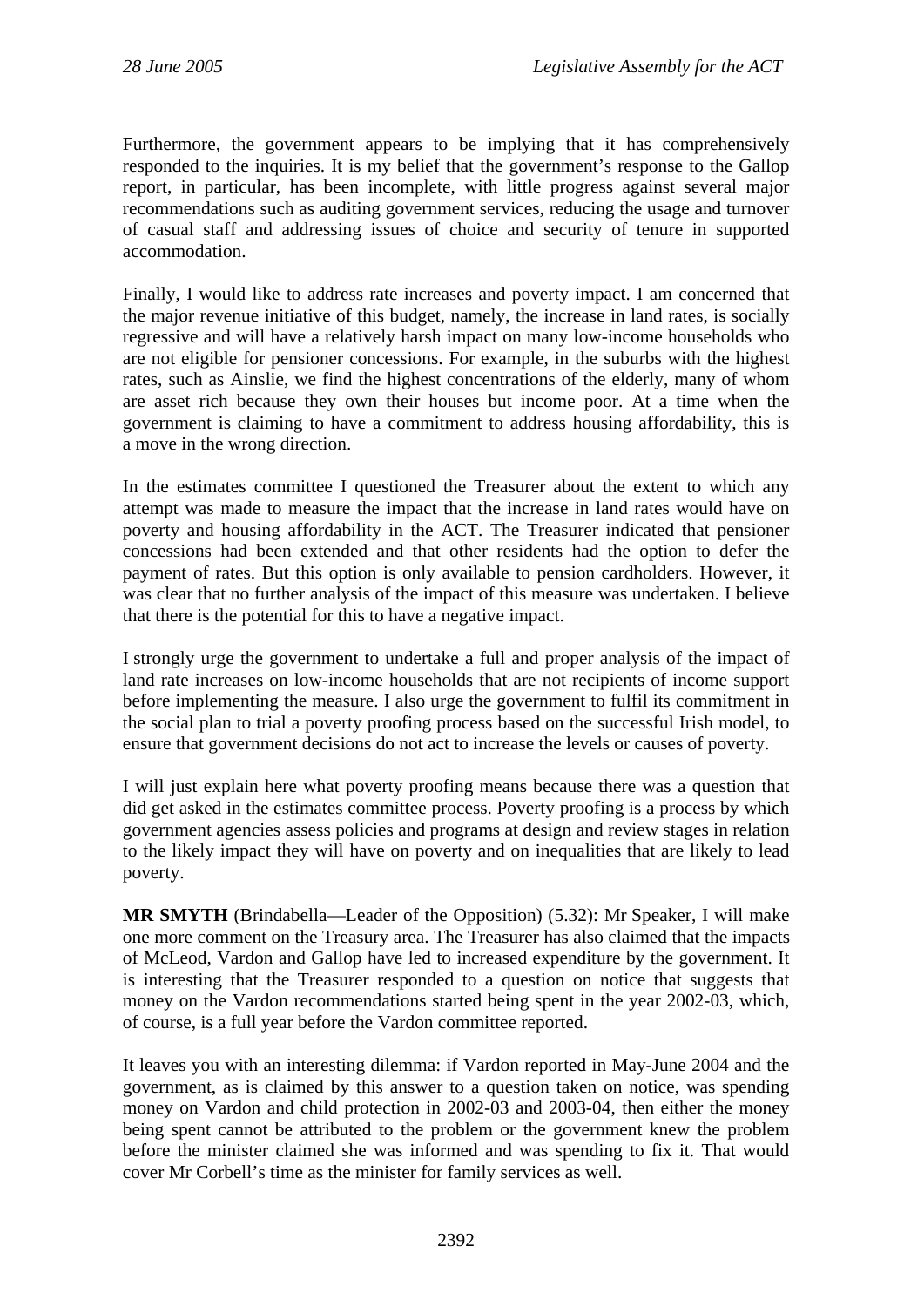I think it is interesting—and it should be on the record—that, in 2002-03, in recurrent terms, this government spent on the Vardon report an additional \$1,545,000 and then in the year 2003-04, before we got the Vardon report and were implementing the Vardon recommendations, they spent \$9,465,000 on implementing a report they had not received. If the government is going to take credit and explain away their spending by saying they were expending it on Vardon, then the minister must have known. If the minister must have known, then she should come in and correct the record; otherwise she has been misleading the house.

The problem is there. Perhaps the minister will jump up and explain to us how she was able to spend almost \$11 million on implementing the recommendations of the Vardon report before the Vardon report even appeared. It was not just over one year. I am sure it will be: "Oh, when we found out in January we did some urgent stuff on which we knew the commissioner was going to report." It has been done over two financial years, 2002-03 and 2003-04. The ministers cannot have it both ways.

**MR QUINLAN** (Molonglo—Treasurer, Minister for Economic Development and Business, Minister for Tourism, Minister for Sport and Recreation, and Minister for Racing and Gaming) (5.34): It is mind-boggling listening to Mr Smyth trying to build straw men out of the fact that yes, we did start spending a bit of money on the matters that Vardon was looking at. It was a recognised problem, a problem that, in fact, predated this government. Somehow the Liberals seem to have put their hands over their ears and said, "La, la, la, la, la," long enough so that nothing happened before. There was no problem with child protection until, all of a sudden, it is discovered.

What Gallop identified, what Vardon identified and what was identified in child protection were problems that predated this government, the current government. I do like the Mulcahy approach. He is quite free to criticise matters that predate his term in this place and therefore, Mr Smyth, things that you were involved in. I have got a great list, Mr Mulcahy, of a lot of ones you probably missed that were stuff-ups. You were concerned about the Williamsdale quarry and do not want to know that the whole thing was set up by your lot and we are stuck with the commercial realities.

**Mr Seselja**: You want to hide it.

**MR QUINLAN:** I would be happy for the whole world to know every last element of that.

**Mr Seselja**: Give it out then.

**MR QUINLAN**: I can't. There is an agreement between the parties to the purchase and sale of the damned thing that is commercial-in-confidence; it is between them. Unfortunately, I can't, but I would love to. Mate, we do have a great list here for you. Mr Mulcahy, if you want to come and see me some time I can give it to you. CanDeliver, we wrote off a couple of million dollars. Put that down to us. It was a total mess—and your mess—but we wrote it off. We are stuck with the Fujitsu deal, FAI, TransACT, as we discussed earlier today, even down to sports bookmaking. You had a minister who knew there was a problem with sports bookmaking and for three years did nothing. We had to fix it.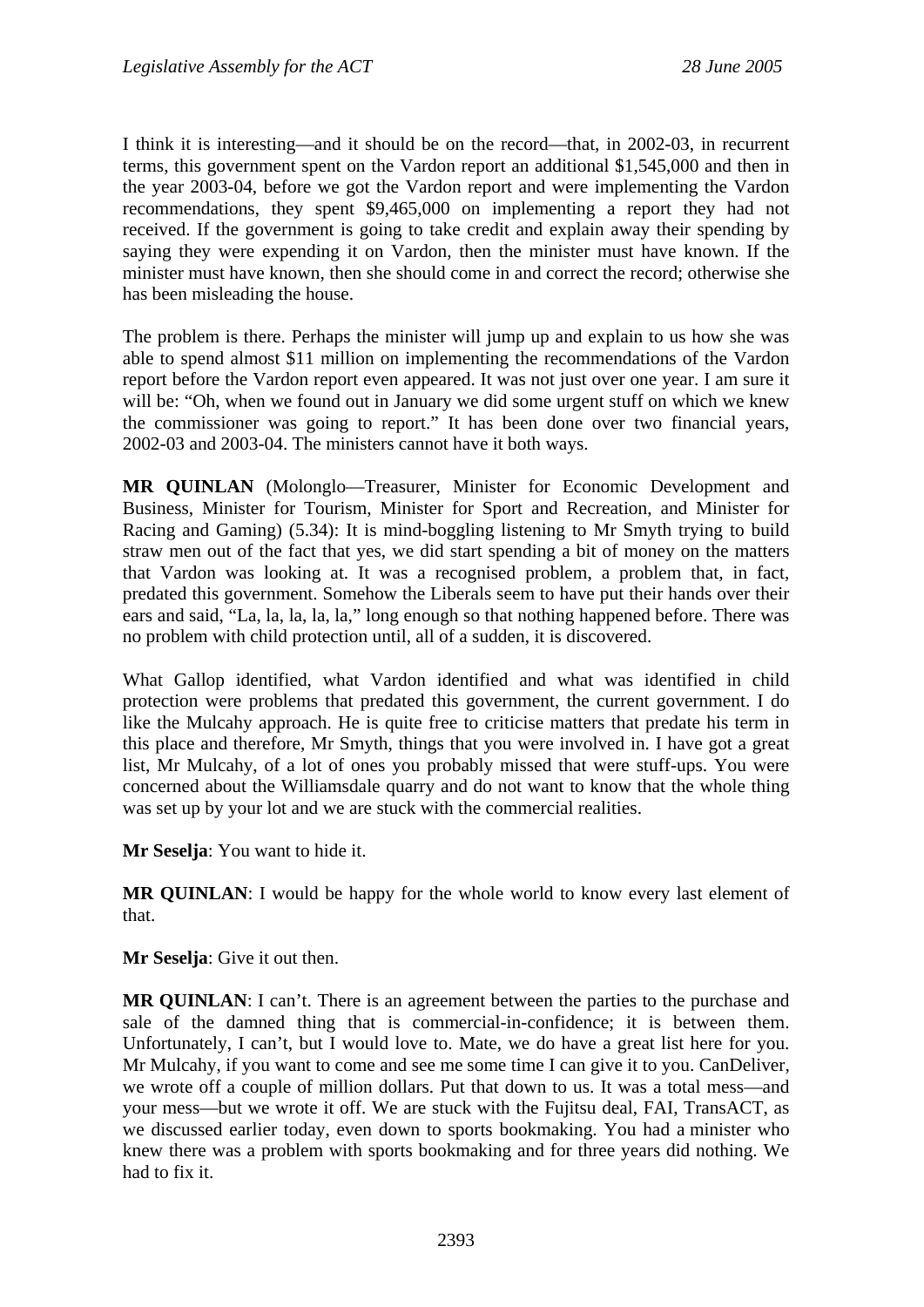We started a hotel school, but the Liberals lived with it for six years. You want to get on to that because that has been difficult to sort out. I am sorting it out, bit by bit. The medical school at the ANU, get up us for that because we are spending money there. You promised to, your mob, but did not put it in the budget. There is quite a bit of that, a fair bit of it. In fact, the day you left government you were virtually one degree away from settling a nurses dispute. No money in the budget at all.

You have got very fertile ground. I do not know whether you are trying to undermine us or previous representatives. I am on the record: I like Brendan Smyth as the Leader of the Opposition. I am with you, mate; I will support you. We, over here, like you.

Somehow Mr Mulcahy was able to criticise the government for spending all this money that he saw on the bottom line under one set of accounts. That was the public image. "We have blown it all, as measured by accrual accounting, but really what you are doing from now on should be measured by GFS." If anybody is having it both ways, Mr Mulcahy, it is you.

I want to now move to the stamp duty on commercial conveyancing. No state or territory intends to remove that. No state or territory intends to set up an inequitable situation where private citizens pay stamp duty on conveyancing but business does not. That has been categorically stated to the federal government. Where it will go from there, I do not know.

We are aware that Costello and Howard are looking, I think, to try to destroy the intergovernmental agreement that supports the GST—the GST that Mr Costello believes he nursed in. Don't you love Meg Lees coming out and saying, "Mate, if it had been up to him, just him, it wouldn't have happened."? That is the truth of it.

Williamsdale quarry, I hope and pray that all of that does come out. If I can refer to the Stadiums Authority and the comments made there: it is quite clear what is happening there. I do not think there is anything hidden. There is support by government for the Brumbies and the Raiders. Go out there and say you do not agree with it; you are going to take it away. Can I quote you?

**Mr Mulcahy**: Quote me correctly.

**MR QUINLAN:** Do you or don't you? That is the question.

**MR SPEAKER**: Order! Direct your comments through the chair. I have difficulty calling the Leader of the Opposition to order if there is a conversation going on.

**MR QUINLAN**: But let me say, through you, Mr Speaker, that, in relation to the Stadiums Authority, this government inherited the most convoluted of deals for the operation of the stadium. You would not believe it. And it was so typical of the little surprises that were left behind when you parted company from government.

I just want to say, in relation to the triple bottom line, we will continue to work on that. But we would appreciate some feedback. Members, I think, can find the time to get their heads around it. Through you, Mr Speaker: I do think you, Dr Foskey, have got to have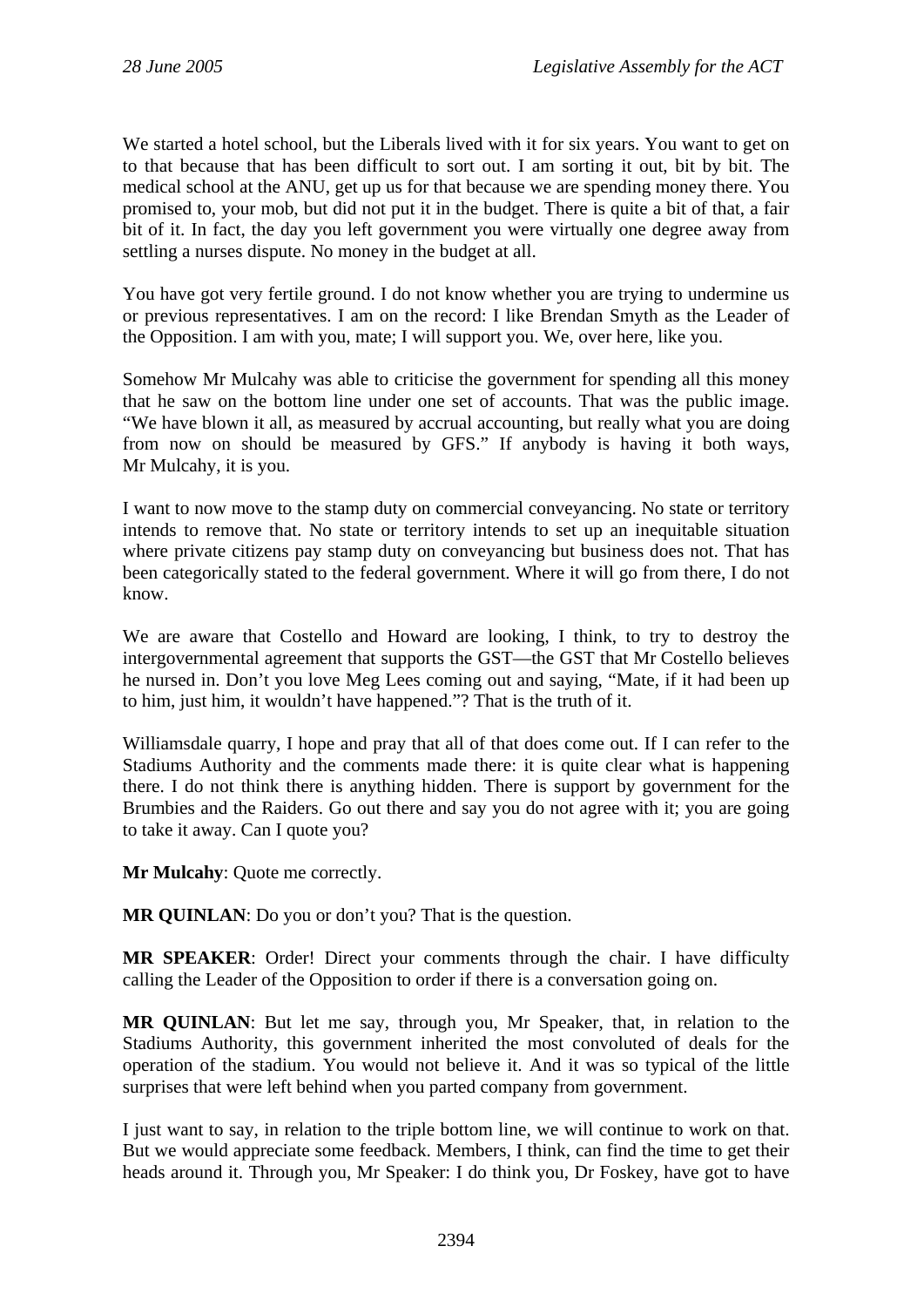a crack. The government should continue to work on it. I do not see the estimates committee report as offering much in terms of constructive suggestions in relation to that. We will work on it.

I have to say that, in one regard, I do share Mr Mulcahy's concerns in relation to GFS measurement, particularly the treatment of land sales. I understand that rating agencies are contemplating excluding land sales from their measurement altogether. The ACT is in a unique situation where we own the land. Most states and territories don't own it; so transactions take place between owners and sellers and the government is not involved. We do earn revenue—we have since self-government—from the sale of land.

If that is taken out of the sum we may have to have animated discussions to maintain our credit rating, because of the arbitrariness of the process. If it changes to exclude the land sales, which can be predicted to go on into the future, then the territory itself may have a difficulty there. I think we should recognise that that is the case.

Proposed expenditure agreed to.

Proposed expenditure—Part 1.7—Central Financing Unit, \$214,000 (capital injection) and \$12,939,000 (payments on behalf of the territory) totalling\$13,153,000—agreed to.

Proposed expenditure—Part 1.8—Home Loan Portfolio, nil expenditure.

**DR FOSKEY** (Molonglo) (5.44): I want to speak briefly on this item.

**Mr Quinlan**: You always say that.

**DR FOSKEY**: I always do. ACT Shelter's budget submission called on the government to review the ACT's home loan portfolio annually rather than biannually and for available funds to be released for public and community housing in addition to the growth from capital funds. In support of this recommendation, ACT Shelter cites the KPMG recommendation that the performance of the home loan portfolio be closely monitored and that there is a potential for there to be \$2 million to \$5 million available annually for social housing stock.

I understand that the government currently proposes to review the portfolio biannually and does not appear to have reviewed this position as part of the budget process. In light of the serious undersupply of social housing, I urge the government to give serious consideration to the suggestion of an annual rather than a biannual review of the portfolio.

**MR SESELJA** (Molonglo) (5.45): I will speak briefly on this. Mr Quinlan can take me at my word. I want to raise a couple of issues. I am concerned that the budgeted result for the financial years 2004-05 and 2005-06 may not be delivered. We know that this government has shown a tendency to be unable to deliver on a projected outcome, generally overspent, and it is only windfall revenues that have ensured the deficiencies that this Labor Party and this Labor government have with regard to economic management have been hidden from view.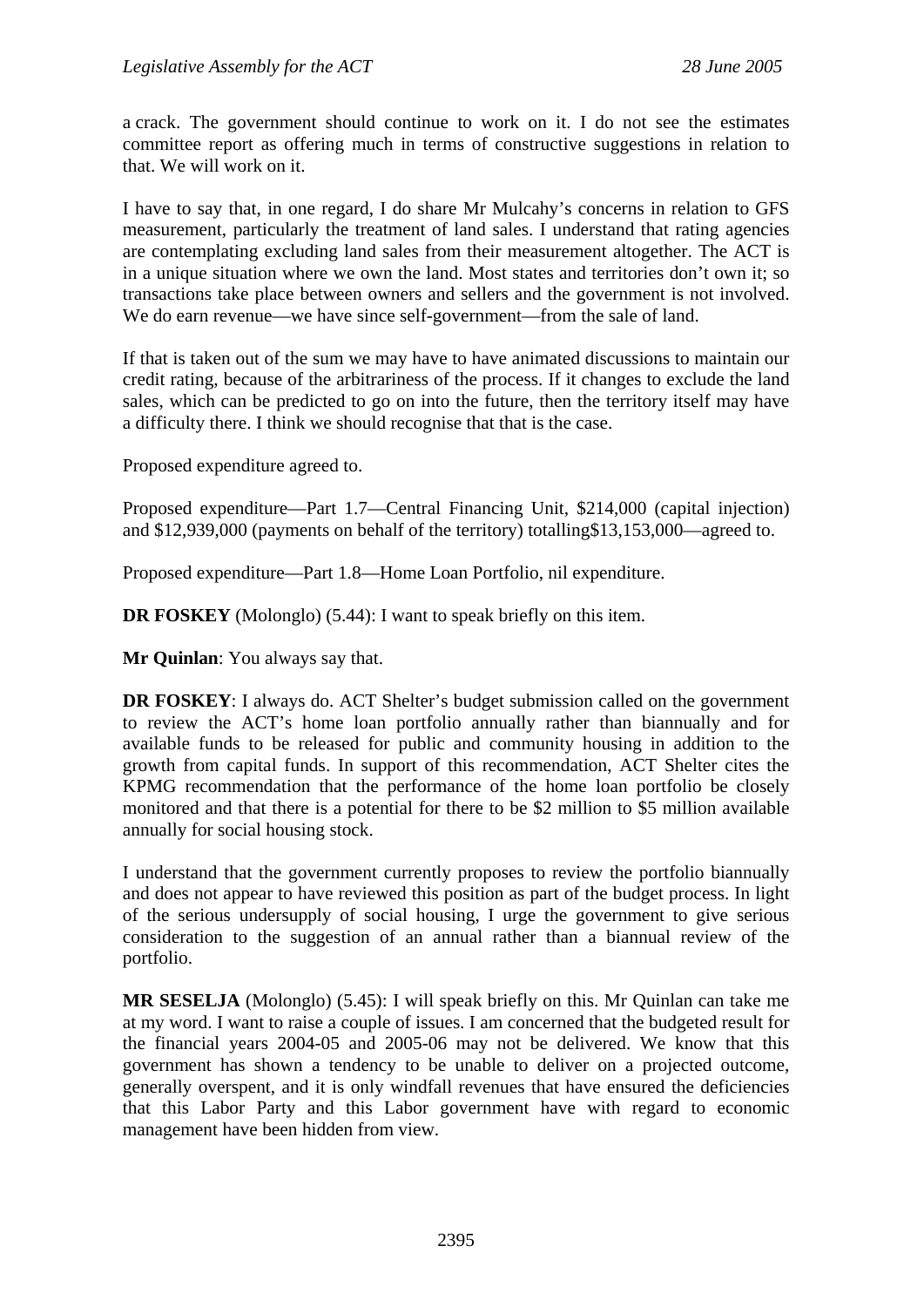The 2003-04 operating result was a \$3.76 million deficit, despite the budget showing that a surplus of \$3.020 million was expected—a \$6.766 million difference between the expected position and the delivered result. So it is my concern that, despite budgeting for a \$2.772 million return in 2004-05, they are already showing that the return will be smaller. In 2005-06, the budget allows for a result of a \$2.784 million operating surplus.

Despite these figures, there appears to have been no allowances made for bad or doubtful debts. Despite having written off a combined total of \$9.62 million in the past two financial years, 2002-03 and 2003-04, there has been no provision for this type of debt in the forward years. This is a concern for the opposition, and I would be interested to hear what explanation the Treasurer can provide for this situation. We can only assume that the results for 2004-05 and 2005-06 will not meet the budget outcomes. If that is the case, it is the ACT community, as always, that will suffer as a result.

**MR QUINLAN** (Molonglo—Treasurer, Minister for Economic Development and Business, Minister for Tourism, Minister for Sport and Recreation, and Minister for Racing and Gaming) (5.47): Let me say that, of course, the result will depend on interest rates more than anything. So it is an estimate as opposed to financial management—

**Mr Seselja**: We just want it to be a good estimate.

**MR QUINLAN:** Give us yours. In response to the question of annual review: we do not intend to go through and do that formally every year. But let me assure you that we do a little bit of informal analysis of it, just in case there is another \$30 million lying around there that we could inject into housing, as we have done before.

Proposed expenditure agreed to.

Proposed expenditure—Part 1.9—InTACT, \$2,341,000 (net cost of outputs) and \$5,640,000 (capital injection), totalling \$7,981,000—agreed to.

Proposed expenditure—Part 1.10—Superannuation Unit, \$125,236,000 (capital injection), totalling \$125,236,000.

**MR MULCAHY** (Molonglo) (5.50): There are not a lot of comments in relation to this. It is not a small amount of money, but this was an area that we explored at length in estimates. It is an issue of ongoing concern to the territory in terms of the cost of superannuation or the liabilities. It is worth remembering again Auditor-General's Report No 10 on financial audits for 2003-04.

If I could cite the highlights: there was an unqualified opinion provided to the Treasurer in relation to the Superannuation Unit on 13 September 2004. But it is worth noting that the Superannuation Unit was unable to achieve the budgeted operating result because the significant increase in superannuation expenses far outweighed the above-budget investment returns. At that time the Auditor-General noted:

There are insufficient investments set aside to meet superannuation liabilities. The ratio of investments to super liabilities has declined steadily in recent years from \$0.75 in 2001 to \$0.59 in 2004 in investments for each dollar of superannuation liabilities.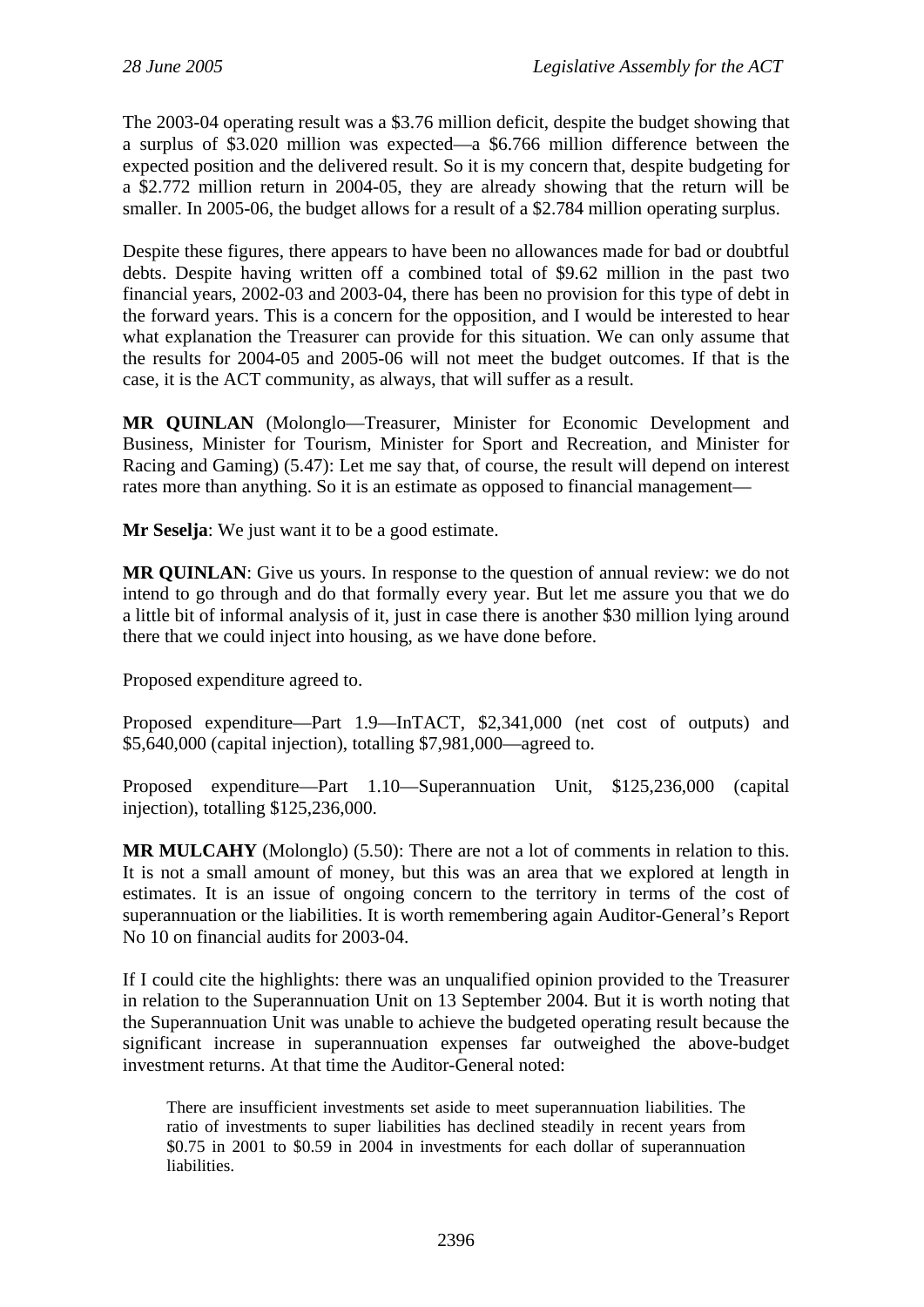According to the Budget Papers, unfunded superannuation liabilities are expected to grow by \$121m from \$851m in 2004 to \$972m in 2007.

But to balance that view, of course, the Auditor-General does note:

As the full extent of unfunded superannuation liabilities does not have to be met for some years, there is no current threat to the Territory's finances. However, the Territory will have to fund its superannuation commitments to ensure that the current shortfall does not grow to a size that will create significant financial difficulties.

It was an area that we examined in some detail in the course of estimates. I was satisfied, on the basis of the information provided, that prudent measures are in place to deal with this issue, notwithstanding the actuarial changes that will come along as a consequence of changing life expectancy and the like. But, from the information that was available to the committee, I do not believe that this matter will become an issue of heightened concern. It is being tackled. It is recognised as an issue. For that reason, I would not be raising serious concerns at this point.

One other minor issue that I notice within the Superannuation Unit's role is that it also supports the government in the consideration of appropriate superannuation arrangements for members of the Assembly. I am of the view that it is an area that ought to be tackled. It is less of a concern to some than others. Nevertheless, we do have a fairly inadequate arrangement in the ACT. I think they have made some progress on aspects of the position of members in recent times.

The resourcing issues remain outstanding. Particularly for younger members of the Assembly entering this place, I think the issue of the superannuation arrangements is a matter of critical concern. We would not accept these arrangements in other areas of government. I think that those seeking election to office should have some comfort in the superannuation arrangements. I know there are members of the Assembly who have generated superannuation schemes from elsewhere, through government service or the like. But it is a matter that ought, at some point, receive the attention of the government and, I suggest, even you, sir.

**DR FOSKEY** (5.56): I want to speak briefly. Mr Mulcahy covered most of the ground that I would have covered, referring to the Auditor-General's concern. I am feeling somewhat reassured by the Treasurer's advice in the estimates hearing that the ACT government has set out to fund up to 90 per cent of our superannuation liability by 2040 and that he currently believes we should hit this target by 2023 due to the 1 July introduction of the PSS accumulation scheme.

Nonetheless, superannuation is something we should keep an eye on in the future, given the commonwealth's change from the defined benefits scheme to the accumulation scheme and the government's potential growth in superannuation liabilities in the future. And yes, I do think that members' superannuation is an issue that could be looked at, certainly for the convenience of members to have all their superannuation from one place.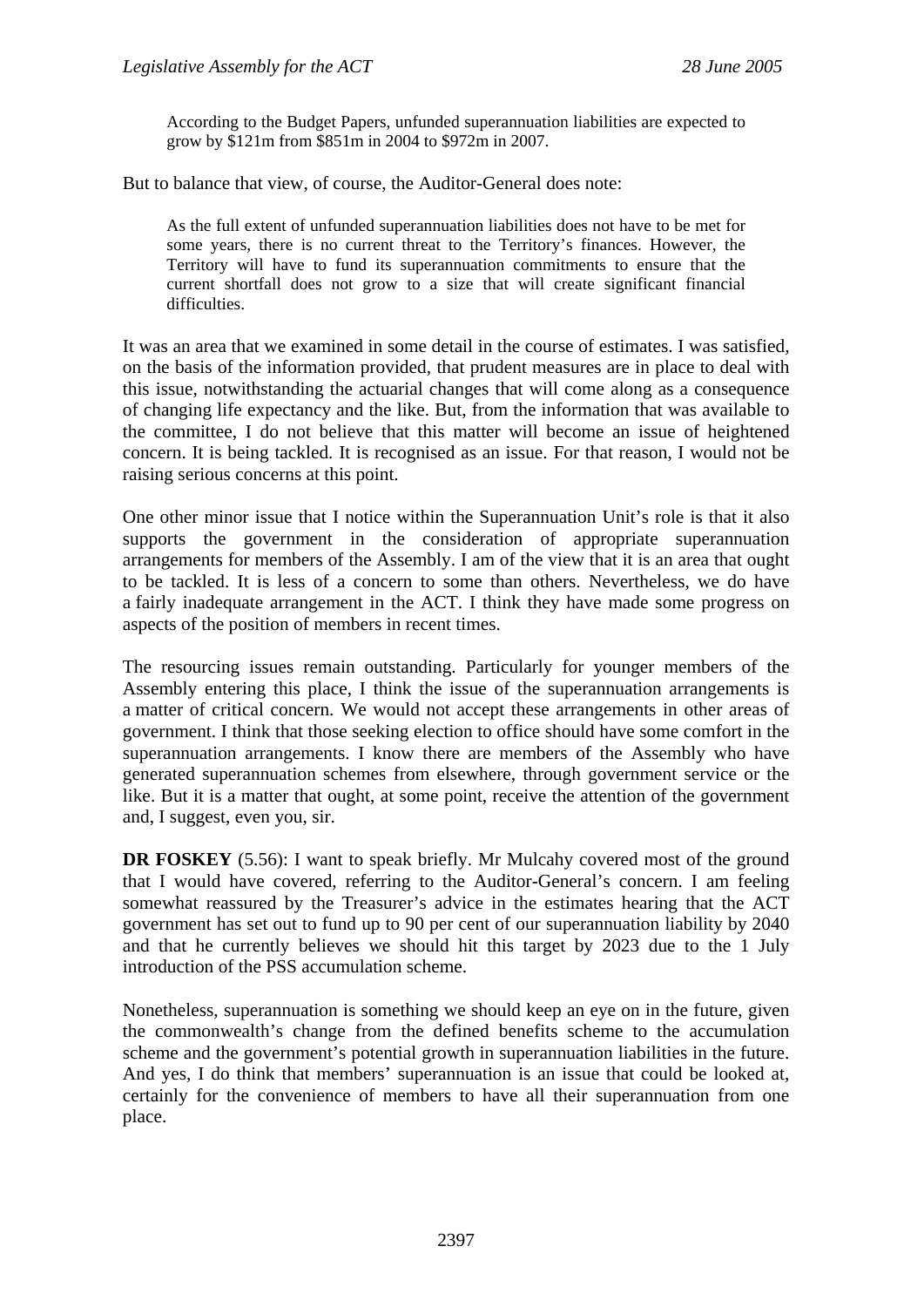**MR QUINLAN** (Molonglo—Treasurer, Minister for Economic Development and Business, Minister for Tourism, Minister for Sport and Recreation, and Minister for Racing and Gaming) (5.54): Just quickly, I want to thank members. For the record, if Mr Mulcahy is interested in the past as well: the previous Liberal government, other than taking about \$250 million out of Actew, provided precious little to the funding of superannuation liability. It has fallen to this government to do that.

We have, to some extent I think, been assisted by the change in the superannuation scheme to an accumulation scheme, as Dr Foskey mentioned. So the times have changed for people working in the public sector. The only other thing is this mention of Assembly members' superannuation and the emphasis on younger members. What about changing it properly for older member?

Proposed expenditure agreed to.

Proposed expenditure—Part 1.11—ACT Health, \$530,072,000 (net cost of outputs), \$19,964,000 (capital injection) and \$18,631,000 (payments on behalf of the territory), totalling \$568,667,000.

**DR FOSKEY** (Molonglo) (5.56): Second only to the failure of this government to invest in affordable housing is the failure to provide additional funding to mental health services. Despite strong representation from stakeholders, and the considerable expense that has gone into developing the ACT mental health strategy and action plan, as well as the ACT mental health promotion, prevention and early intervention plan 2004-2008, the government completely overlooked this important area of need.

I cannot see how the government can deliver on aspects of the mental health strategy within the prescribed time frames without substantial new investment in mental health. Therefore I suspect that this strategy, like many others, will lapse into irrelevance, to the disappointment of all those who gave their time to contribute to it.

I was also disappointed to find out that no funding had been allocated to implementing the recommendations of the *Pregnant pause* report from the inquiry into maternity services in the ACT. The government has had over a year to formulate a response to this report. As a result of the delay, any responses now have to wait for another budget cycle.

Another area of need that missed out in this budget was indigenous health generally and, specifically, initiatives to address illegal and problematic drug use amongst Aboriginal and Torres Strait Islander people. I acknowledge that the report, *I want to be heard: an analysis of needs of Aboriginal and Torres Strait Islander illegal drug users in the ACT and region for treatment and other services*, produced by the National Centre for Epidemiology and Population Health and the Winnunga Nimmityjah Aboriginal Health Service, which found there was a need for new and expanded services in the ACT to address this issue, was released just prior to the budget. I hope that perhaps it receives the attention it deserves in the future.

As I said in my initial budget reply speech, the ACT government is doing some good work in the area of Aboriginal and Torres Strait Islander health. It continues to provide support to Winnunga Nimmityjah and to the Gugan Gulwan Youth Aboriginal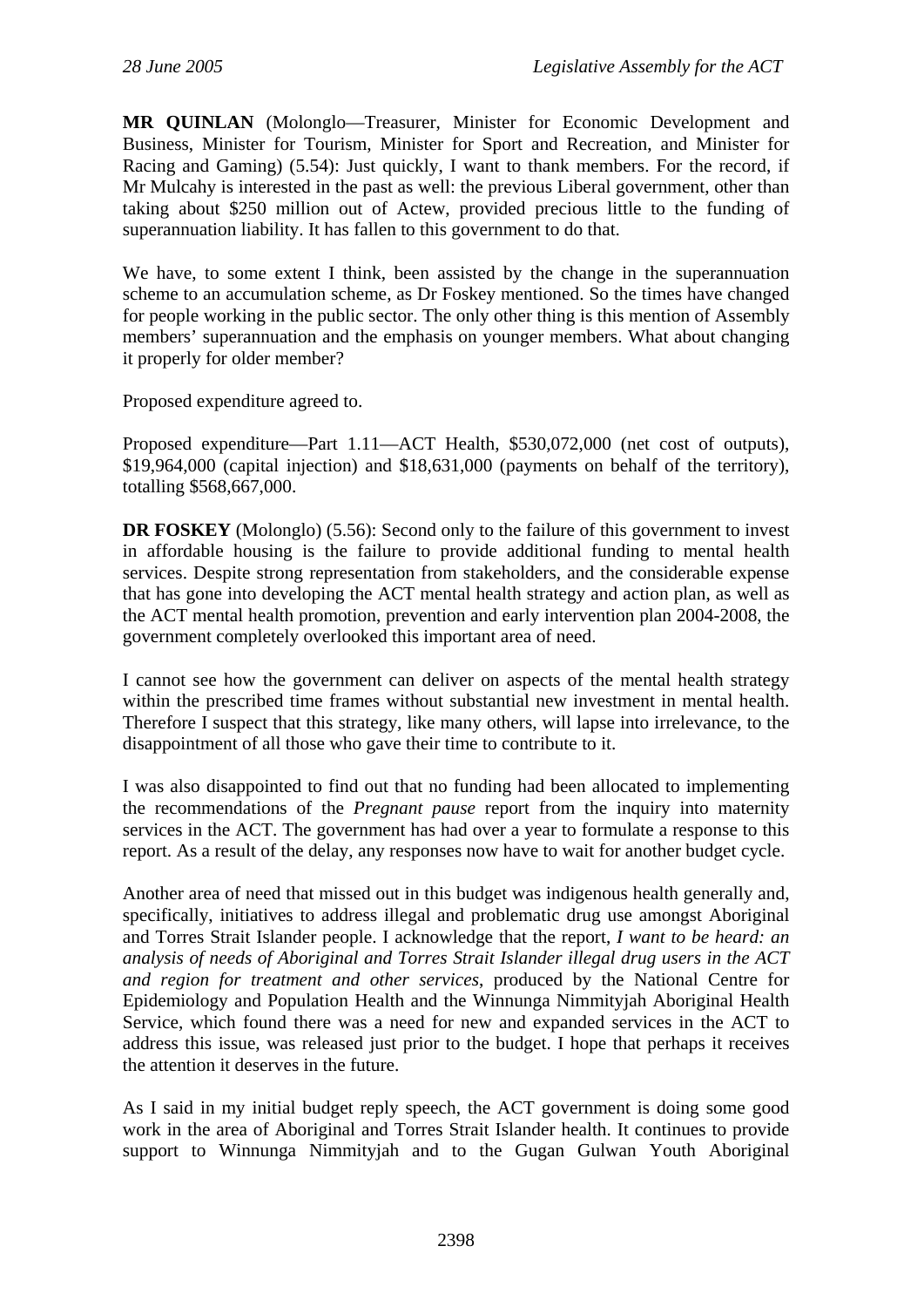Corporation. I understand that there has been progress on the initiative to establish a bush healing farm, funded in last year's budget.

Other community gaps in this budget that have been identified by community groups are in relation to palliative care and discharge planning. It is also a shame to see funding allocated for the redevelopment at Karralika return to general revenue. I believe that the initial process was flawed and that the failure to actively engage the community in the beginning has led to a situation where we now face considerable delay in addressing unmet need for drug and alcohol rehabilitation services.

Turning to the initiatives that are committed in this budget: the large investment in acute health initiatives, including the additional elective surgery capacity, equipment for hospitals, discharge lounges and pharmaceuticals, are all important. However, the rising costs of acute health should serve as a reminder of the importance of investing in health promotion and prevention strategies. I do not think that we are promoting primary health and wellbeing nearly to the extent that we could be.

There are some important community health initiatives, including the dental health program for Aboriginal and Torres Strait Islander people, the intermittent care program and the initiative that provides support for high-needs children with a disability to live at home.

I welcome the additional funding for home and community care, noting that this is matched by commonwealth finding. I would encourage the government to consider the needs of carers, particularly young carers, in distributing this additional funding. The recent report into young carers conducted by the Youth Coalition has highlighted the needs of this group and the funding allocated to support the ACT government's caring for carers policy has been relatively limited to date.

I also want to support the government in reforming community sector funding indexation, but I do not agree with the 12-month delay. We may be in a tight fiscal position this year, but I believe the government has its priorities wrong when it forces community groups to struggle with viability issues for another year while it invests substantially in recreation and leisure initiatives.

*At 6.00 pm, in accordance with standing order 34, the debate was interrupted and the resumption of the debate made an order of the day for the next sitting. The motion for the adjournment of the Assembly was put.* 

## **Adjournment Sexual servitude**

**MRS DUNNE** (Ginninderra) (6.01): Mr Speaker, last Saturday the federal Liberal council unanimously passed a motion to approve the way that we in Australia deal with victims of sexual servitude, which is, as we know, an abhorrent and, unhappily, growing aspect of organised crime. This crime takes many forms. It can involve would-be migrants being promised certain kinds of work but when they come to Australia being forced into prostitution. It almost invariably involves women entering into what is known as a debt contract which they pay off by having sex with as many men as their owners are prepared to force upon them. They are owned; they are slaves.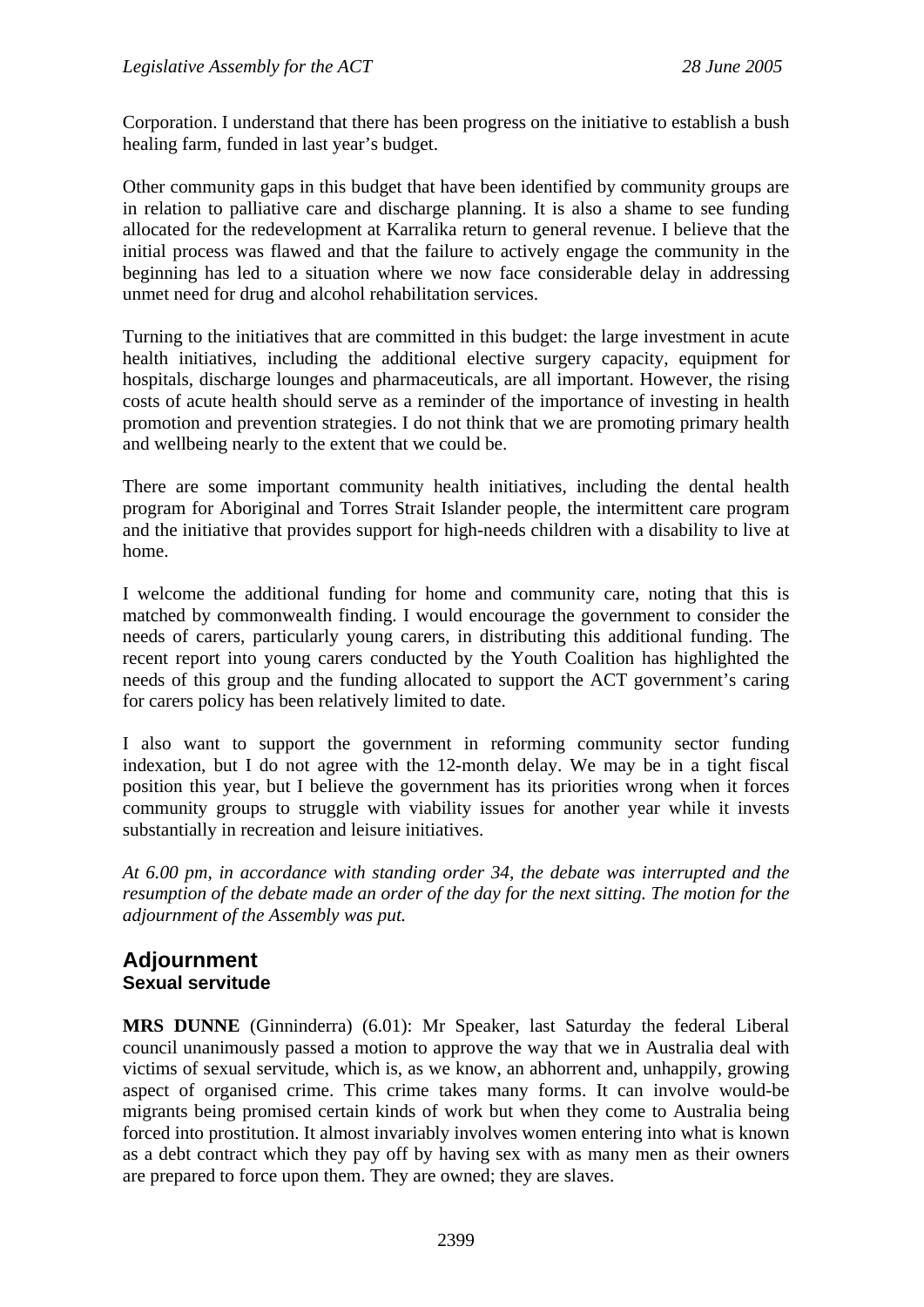The typical working day in a brothel where someone is working in sexual servitude is usually 10 to 14 hours. They receive an allowance of perhaps a dollar or two a day. Admittedly, a more benign owner will allow them to work for themselves on their days off, but generally speaking they are de facto, though not legally, the property of the traffickers and the brothel owners. In plain language, this is bondage.

Because of the moves of the federal council of the Liberal Party about two years ago, there have been major changes in the way we deal with both victims and perpetrators in Australia since then. At all levels, governments have begun to take the problem seriously and there have been a few prosecutions. Most importantly, there has been a change in attitude towards victims. Until 2003, foreign women caught in brothels, who appeared to be victims of sexual trafficking, were just bundled off to detention centres and unceremoniously deported to their country of origin, making it impossible to get prosecutions against their traffickers. Now, if women agree to act as witnesses, they might be granted a special visa to stay in Australia while they are helping police and prosecutors with their inquiries. This is a significant change in policy.

Last year, in Canberra on International Women's Day, Australia's foremost advocate for women victims of sexual servitude, Kathleen Maltzahn, commented on the changes that had taken place over the previous 12 months. She said in part:

Another issue that I think is interesting in explaining why trafficking took off, so to speak, is the role of women from the Liberal party ... From what I understand, women members of the Liberal Party made it very clear to their party that trafficking was unacceptable and something had to be done.

I am proud to have been part of that group that really did bring about the change in 2003 to what happened in the way we deal with victims of sexual trafficking, and I am proud to have been involved in the motion last week, which was so unanimously and so warmly welcomed by the Liberal Party conference.

In dealing with the issue on the weekend, I drew attention to the quite different approach that other countries take from Australia, countries that are often facing similar or far worse problems. The most instructive case is Italy, where the policy is one of comprehensive victim protection and integration into the general community. In 2004 alone, the Italian government oversaw 69 projects to assist 8,600 women victims, at least 120 of whom were children, who entered into special social programs, training in literacy and vocational training, and with unconditional protection from the community.

Of equal if not greater interest is that this compassionate approach has gone hand in glove with an increased rate of arrests and convictions for the traffickers themselves, and several smuggling rings have been detected and broken up. As a result, it is probably not surprising that people are obviously more likely to cooperate with the authorities when they do not fear being deported. In other words, what the Italian policy demonstrates in this particular area is that what is morally right coincides with what is politically and legally effective. It is an unusual combination but one, I believe, that the Australian Liberal Party has learnt from and I hope that we will see it in action in the community.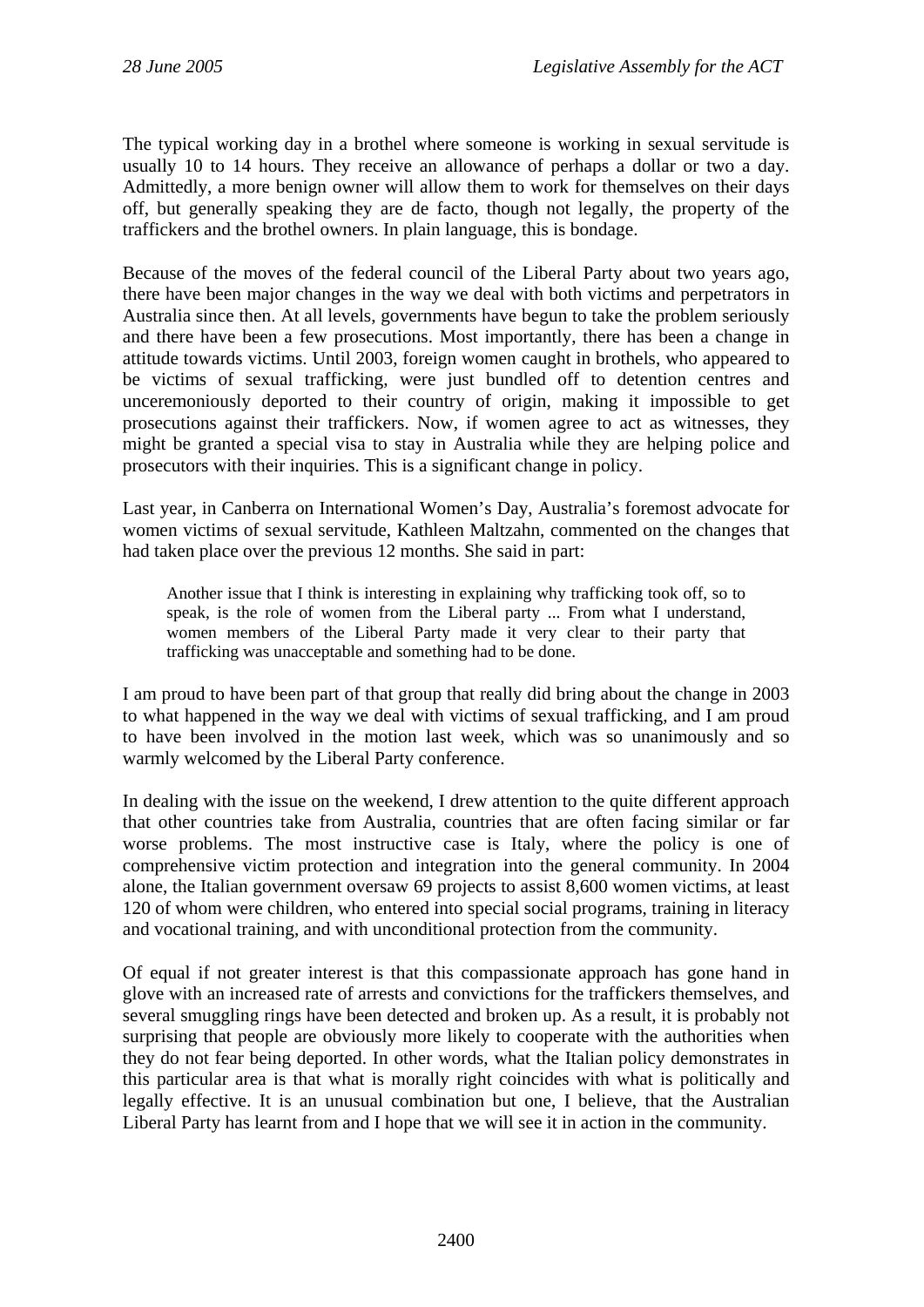What the ACT division asked the council to do on the weekend was to reinforce a resolution they made two years ago and adopt a similar approach to that of the Italians to victims of sexual servitude. The ACT division asked the federal council to continue to provide protection to people who are victims of sexual servitude. We reinforce the great strides that have been made by the Liberal government in dealing with women who are victims of sexual servitude. The Liberal Party convention, to my great pride, offered unconditional protection along the lines offered to those in Italy.

#### **Women's International League for Peace and Freedom**

**MS GALLAGHER** (Molonglo—Minister for Education and Training, Minister for Children, Youth and Family Support, Minister for Women and Minister for Industrial Relations) (6.06): I want to rise and talk about the Women's International League for Peace and Freedom which turned 90 in April this year, an outstanding achievement for any organisation. This organisation is a strong advocate for peace and freedom, existing as the oldest and largest women's peace organisation in the world.

From 28 April to 1 May 1915, some 1,300 women from 23 different countries, some at war against each other and some neutral ones, gathered at The Hague to protest the killing and destruction of the war then raging in Europe. The congress was the beginnings of the Women's International League for Peace and Freedom. In 2005, thanks to the tireless efforts of dedicated women over 90 years, WILPF is an international, non-government organisation with national sections in 40 countries covering all continents. Its international Secretariat is based in Geneva, with a UN office in New York.

In Australia, the Sisterhood for International Peace was formed on 25 March 1915. Following its first meeting, the sisterhood learned of a women's international congress. Their president attended the second congress, in May 1919, and in 1920 the sisterhood changed its name to the Women's International League for Peace and Freedom, Australian Section. With headquarters in Melbourne, branches were soon established in Hobart, Perth, Newcastle and Rockhampton. The ACT branch was formed in early 1982, shortly before hosting the national tri-annual conference.

Two thousand and five will be both a celebratory and reflective year for WILPF. As they celebrate being 90, we are reminded of those brave women who in 1915 crossed borders and boundaries to form their organisation, and we honour the women who for 90 years have carried their vision. WILPF's aim is to find ways to bring women together to create a peace-loving and just society in Australia that can influence world events.

On Monday this week, it gave me great pleasure to receive the women's global charter for humanity and solidarity on behalf of Australian women. The Australian part of its journey was organised by the Women's International League for Peace and Freedom. This charter is a proposal to build a world where exploitation, oppression, intolerance and exclusion no longer exist and where integrity, diversity and the rights and freedoms of all are respected. It contains 31 affirmations describing the principles essential to the construction of such a world. Those affirmations are based on the five values of equality, freedom, solidarity, justice and peace.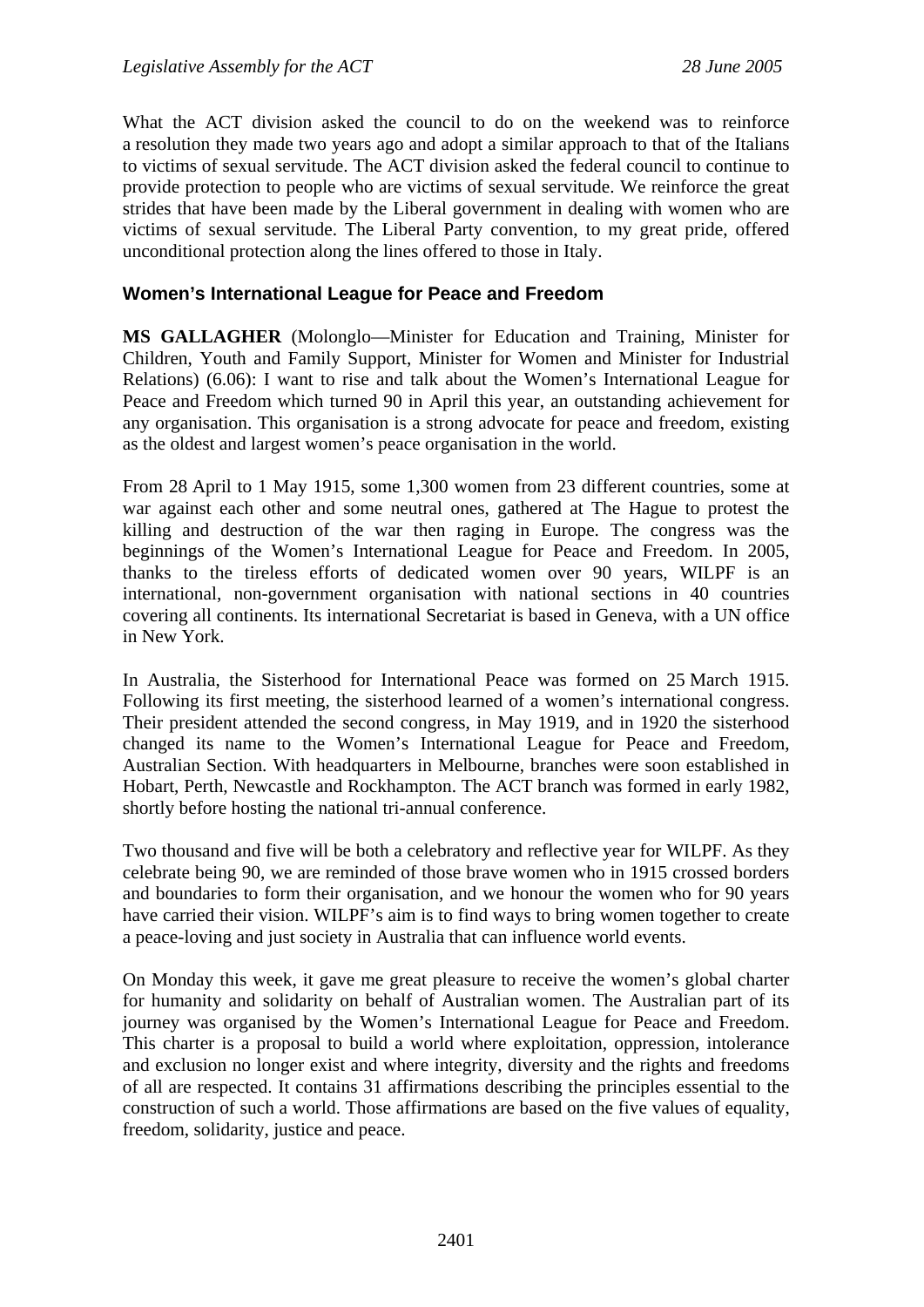It was an honour to have the charter here in Canberra, if only spiritually as the charter went missing en route to Australia. It was only here for two nights, supposedly before it went to Japan. Hopefully, it has been found by the time we are speaking tonight. Before it got lost it had travelled many miles and through many countries to arrive in Australia since it first left Brazil in March this year. The leg of its journey from Spain to Australia was the handover from Europe to Oceania. Once it leaves Australia spiritually, the charter will continue on to Japan and other parts of Asia, then to the Middle East and finally to Africa. There has been tremendous support for the relay of this charter, with approximately 3,000 indigenous and peasant women from Paraguay gathering on the border with Argentina to watch the charter being handed over.

This week's events give us cause not only to celebrate the handover of the charter but also to acknowledge the work that all of us have undertaken to ensure that the values of equality, freedom, solidarity, justice and peace continue to be strengthened in our community. The government recognises that every member of the community has the right to participate in all aspects of life in the ACT. Equality and freedom affect the accessibility and the extent of participation in all aspects of society.

I would like to again acknowledge the work of the Women's International League for Peace and Freedom in sponsoring the charter's visit to Australia and congratulate them again on their work in reaching their 90-year milestone. There is an exhibition on the first floor that will be there for the whole of this week. I encourage members and the community to have a look and sign the visitors book.

## **Calwell shops**

**MR PRATT** (Brindabella) (6.10): Mr Speaker, I rise today to right a wrong which was exercised here in the house last week during a couple of debates and to re-clarify and put the facts squarely on the record. This is in relation to Calwell shops, the motion on Wednesday and, of course, the MPI on Thursday, which heard some rather colourful statements about Calwell shops.

Firstly, last Wednesday I described, in a motion, the state of Calwell shops in terms of security matters, particularly graffiti and the amount of work undertaken and the cost of removing that graffiti. The owners of Calwell shops advised me of the situation on the Tuesday night before we spoke here on the motion about police matters. I had agreed to meet them the following Friday, that is, last Friday.

Of course the reports that I put down here about the state of Calwell shops, the level of crime, vandalism and graffiti were firmly rejected by the minister. Basically, the owners of Calwell shops and others were indeed accused of exaggerating the reality of what was occurring. The minister and Mr Gentleman basically accused them of exaggerating and perhaps embellishing the truth of what had occurred.

In fact, so concerned I think was the minister that he dispatched Mr Gentleman to Calwell shops on Thursday to take photographs. I presume the objective of taking these photographs was to discredit my statement on the previous Wednesday. Of course, the fact that I had clearly said three or four times on the Wednesday that the owners had cleaned the graffiti off in the previous weeks did not seem to matter. The important thing was to take photographs of a clean looking, repaired shopping centre and then come back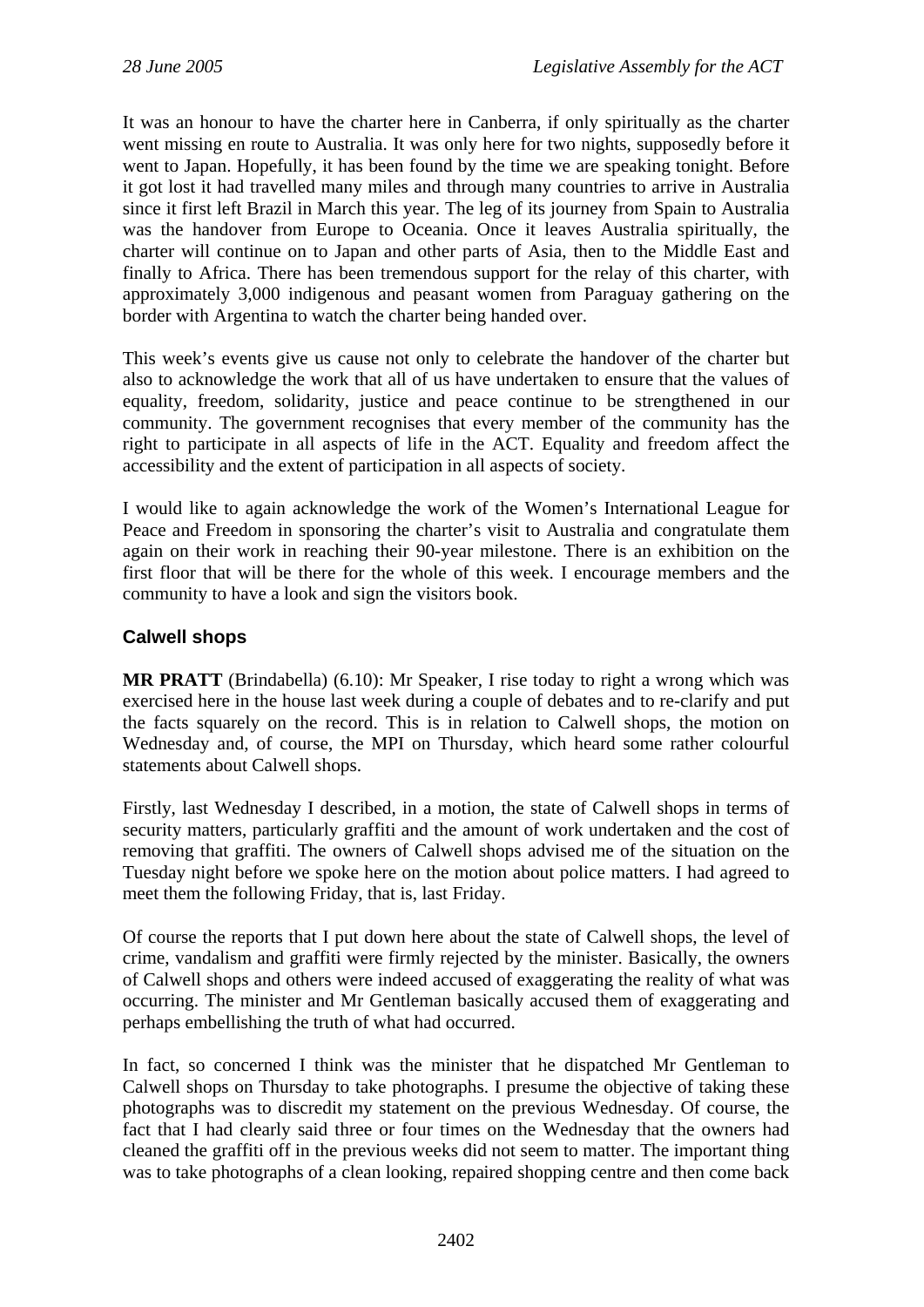here on Thursday in the MPI and say that I must have been on drugs or, if I had not been, perhaps I should be.

Again during that MPI, Mr Gentleman repeated the assertion that the owners had perhaps got it all wrong—I, too, but of course that does not matter. I was then encouraged by Mr Gentleman to apologise to the owners and the business owners of Calwell shops for having described how bad things have been.

On the Friday visit that I eventually did go to, I spoke to the owners and a number of business owners as well. The ongoing problems indeed were even worse than the briefing that I had received on the Tuesday night. Business has been badly affected, youths are running around inside the shopping centre, on bikes, endangering particularly older people there. Around the back of the shops at night-time a lot of youths are sitting there in the dark—and some of them are as young as 14 or 15—drinking. When the butcher has to work back late at night to prepare orders, he is concerned about going out the back; it is not particularly safe, et cetera, et cetera.

Again, they stress that they do not see police. Police do not come down to that shopping centre to visit the business owners. The butcher has not seen them; the owners have not seen them; the chemist has not seen regular visits by police to see how things are going. Indeed, when I described to the owners and the business owners the pathetic stunt carried out on Thursday, with photographing and then the retelling of the story here on Thursday, they were laughing; they were rolling in the aisles, I must tell you.

I suggest that it is not I that should be apologising to the good burghers of Calwell shops; it is the minister and Mr Gentleman for: a) carrying out a pathetic politician stunt; b) asserting that the business owners are exaggerating the real concerns; and c) doing nothing to sort out the security problems and the graffiti problems at Calwell.

#### **HECS fees**

**MS PORTER** (Ginninderra) (6.18): Mr Speaker, I wish to use this opportunity to denounce the increase in the rate of HECS for students at the University of Canberra, as highlighted in the *Canberra Times* last week. As members would be aware, back in the early stages of 2004, the University of Canberra made the decision to take advantage of the Howard government's higher education, so-called, reforms to raise their HECS level by 20 per cent. Numerous stakeholders, including community groups, student organisations and other representatives in the education sector condemned this decision at the time.

As Mr Gentleman and others mentioned last week in this chamber, unfortunately the university has recently made the decision to increase fees by the full 25 per cent allowed under the federal government's legislation. This move puts further financial pressure on Canberra's student community and contributes to the growing number of debt-ridden students in our society.

As well as this, it further damages the competitiveness of the university on a national as well as on an international level. As was demonstrated, I believe, in the *Four Corners* program last night on ABC TV and again in the *Canberra Times* today, both the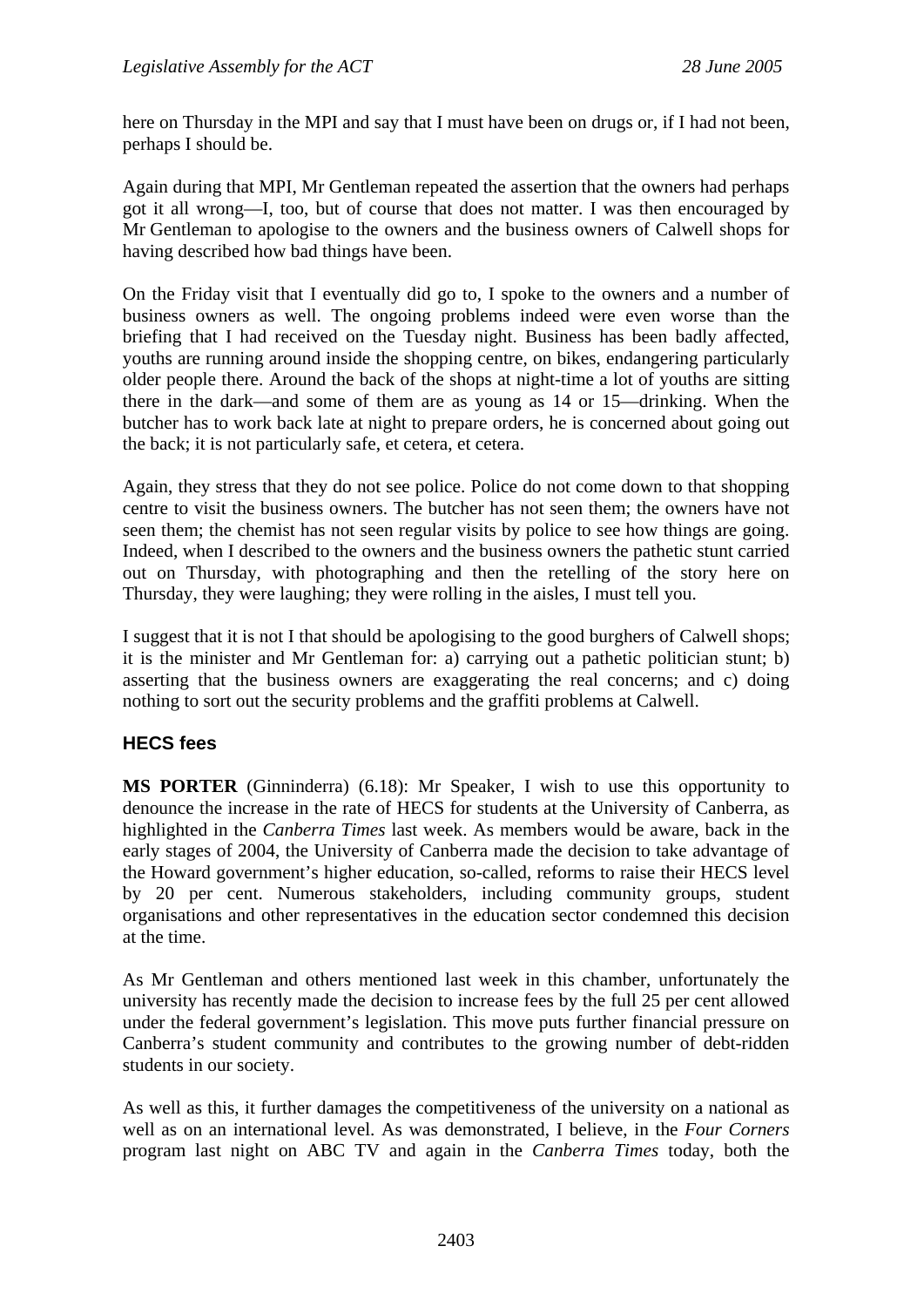University of Canberra and the ANU have a reliance on overseas students in order to remain viable and to make ends meet.

The direct effect of last year's increase was a 90 per cent drop of applications by prospective students to study at the University of Canberra. This is because the university simply could not compete with other universities, which resisted the opportunity to hit students with increased fees. According to a media release put out by UCSA—and I quote Jennifer Newman, president of that organisation:

This increase will make UC one of the most expensive universities in the country and comes less than 48 hours after UC announced that it would close three more courses, due to lack of interest from prospective students.

"Lack of interest" or inability to pay? I ask the question.

Another issue I wish to address is the level of consultation undertaken before coming to this decision. It seems that the decision to further hike tuition fees was made without thought for the university's community. I would like to quote Ms Jennifer Newman again:

Making the decision on the run is not acceptable, there should be open debate about the effects this will have on students and on the university.

This is yet another example of the result of the federal government's attempt to reinforce the class divide through its policy decisions. Far too many times since 1996 the direct beneficiaries of federal legislation have been the more affluent amongst us, while the battlers in the middle class of Australian society have been left out in the cold.

I cannot sit by as an elected public officeholder and watch Mr Howard, time and time again, knock hard-working Canberrans. And we all know how much he loves to knock Canberra in any case. As long as I am in this place, I will stand up for my constituents. I join with the students and the staff of the University of Canberra in expressing my opposition to this decision to increase HECS fees to students.

#### **Maternity services**

**MRS BURKE** (Molonglo) (6.19): Mr Speaker, it is with some sadness that I rise this evening to bring a matter of some seriousness before the house. I have been contacted today, as I think other members may have been, by the ACT Maternity Coalition.

Mr Speaker, you may recall, in the Fifth Assembly, I was a member of the Standing Committee on Health. We drew up a report in terms of maternity services in the ACT a report that the minister would be well aware of. It was subtitled *A pregnant pause*. This report was tabled in May 2004. It is with some sadness that I note that the government response had not been tabled on 17 March 2005, when the Minister for Health said:

Mr Speaker, it is the convention that governments normally respond within three months of a report being handed down.

However, this did not seem to be forthcoming from the minister, and we are still waiting for a response. I asked that question of the minister on 17 March 2005. I made a public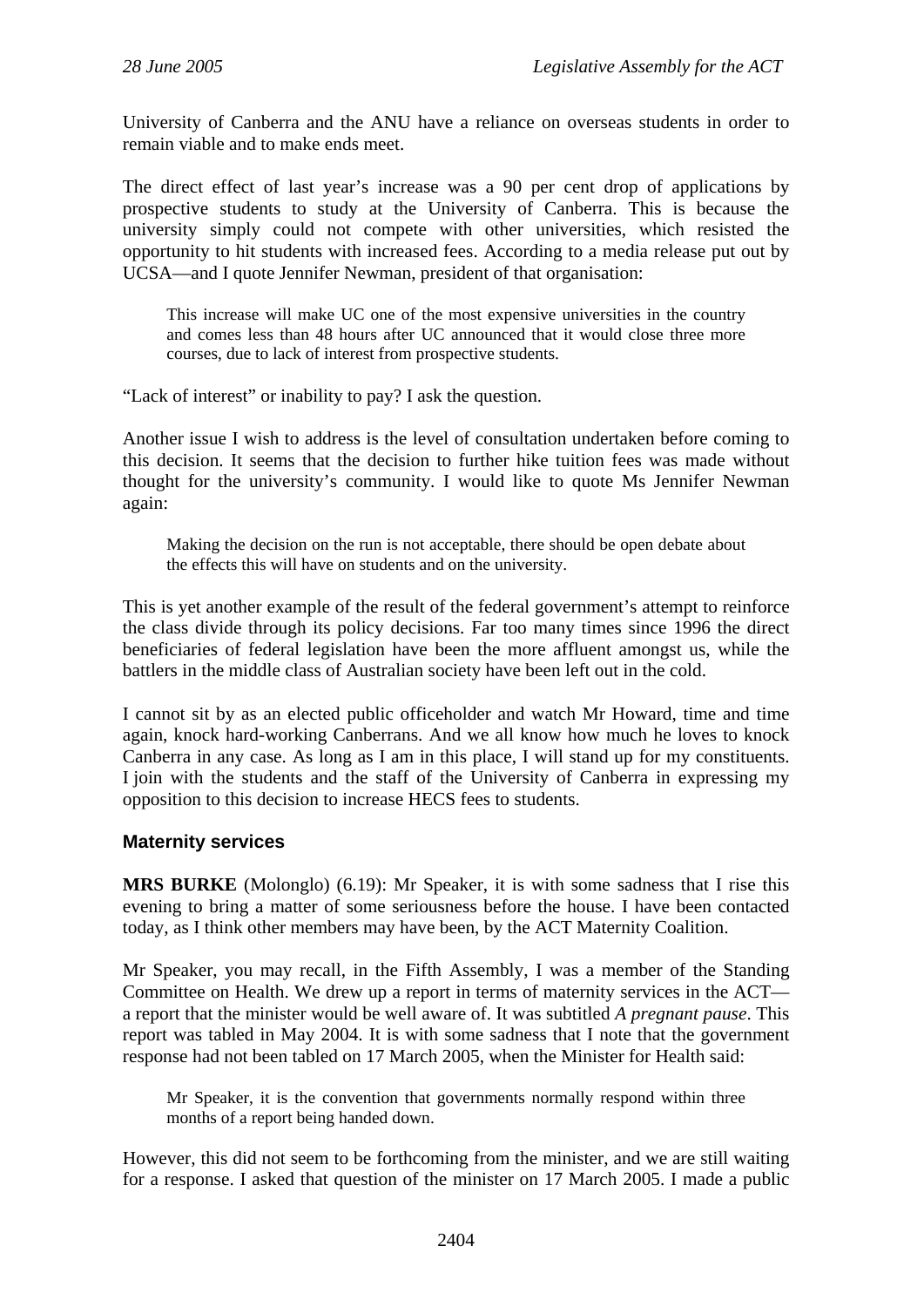statement, trying to get public debate on this, on 18 March 2005.Here we are, some three months later, still no report. This reflects badly on all of us in this place, when we do not deliver. We ought to be people of our word. Is there a division, yet again, in cabinet? Is this the problem? Can the minister not get people to agree on the recommendations?

This was an extremely important report, and the minister said it himself. He acknowledged it. He has met with people. But again we have people out there, stakeholders, people really interested in the outcomes of such an important inquiry— I know that Dr Foskey raised this issue today—it is high time that the minister provided the government response, stopped obfuscating and duck-shoving, and made sure that the people who worked really hard to contribute to the health committee way back then, all that time back then, are given the decency and courtesy of having a response to that report.

I would urge and ask the minister, through you, Mr Speaker, to really get a move on. If he has got that report, then he should seek to table the government's response this week. It would be most helpful.

#### **Art and craft exhibition**

**DR FOSKEY** (Molonglo) (6.21): So many stunning topics have passed, including one or two that I was going to talk about. Fortunately, I have a wealth of material to talk about, and I have decided to talk bout the art and craft exhibition and sale that was held over the last weekend at the Uniting Church in Yarralumla.

The reason that I want to speak about this is that I see this as one of the many events that go on in Canberra—several of them every day; many of them every week—that provide the texture of the social amenity of this city. I want to describe the art and craft exhibition at the Uniting Church in Denman Street. They had about three large rooms filled with stuff that people have made. When I say "stuff", that includes everything from dolls houses to knitted clothes, to knitted dolls, to paintings, to photos, to pottery, to all kinds of things, tea cosies, things that probably we last saw in our grandmothers' homes and for which, sadly, I feel, for a lot of the producers, there is perhaps less of a market than they would like.

Also at the art and craft exhibition there was a concert every day. Apparently people line up, ring up and ask to be given a gig at the concert. The day that I was there I saw a number of women's organisations, a cappella groups and the like. They sang in the church, which had really good acoustics. I can quite understand why it is that people line up to perform there.

All in all, it was an incredibly classy event, in my opinion. There was food on the Friday night. At any one time anyone who went could have bought a cup of coffee, a cup of tea, at a very low price, a cup of soup, sandwiches, cake and so on. Of course the really important thing is that all this was done by people for no pay. They seemed to enjoy it; it is incredibly well organised. People who produce the crafts pay a certain commission. They get the price and the church gets the commission. So everybody benefits from something like this. Most of all, I think the community benefits. We can have all the glitzy events in the world, we can have our big fireworks shows, our Australia Day events, but what really keeps this city alive are the little events that occur in the suburbs,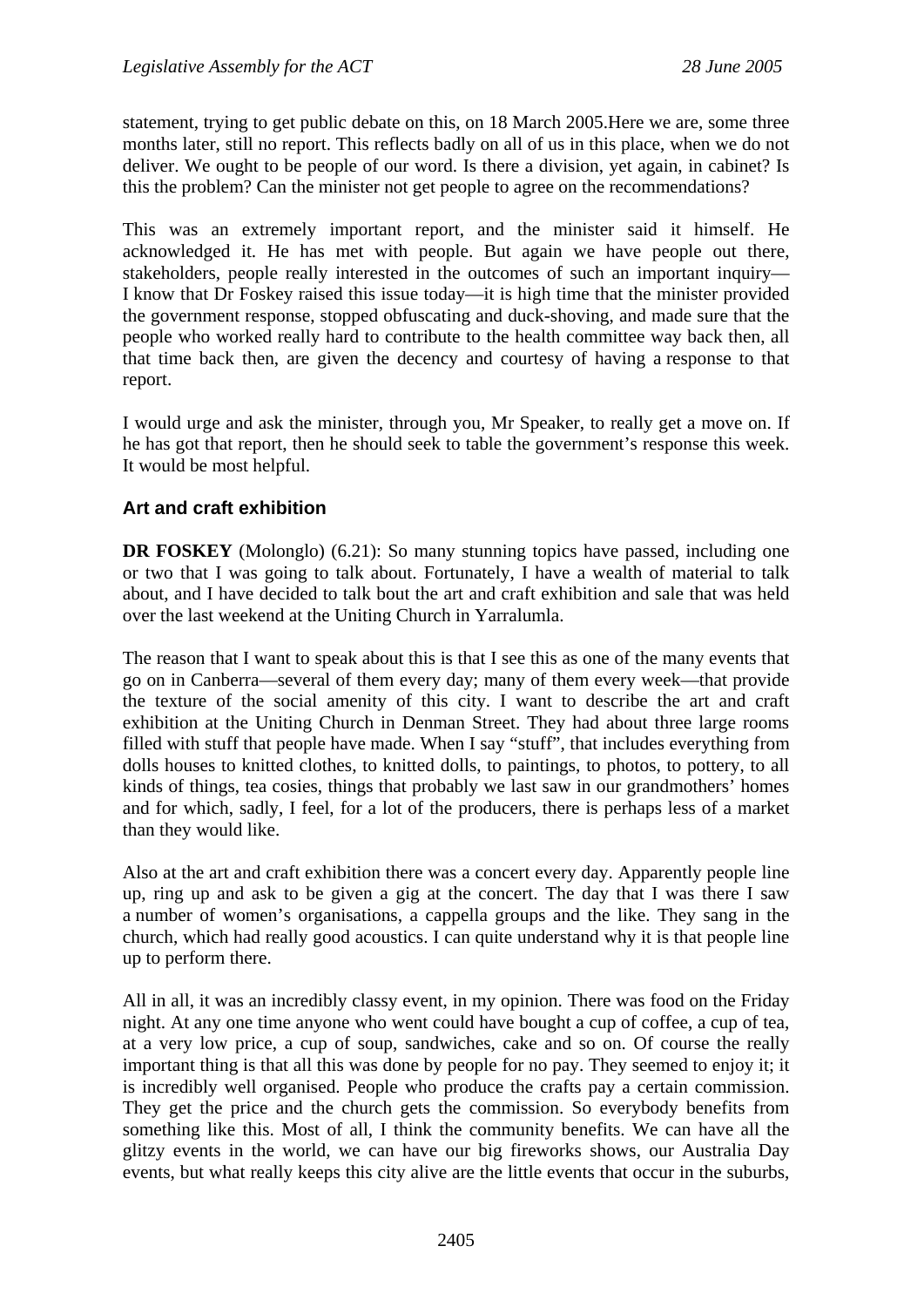through a huge amount of work and not a lot of publicity, word of mouth, a few signs up at the intersection, and Bob's your uncle. I commend the community around the Uniting Church in Denman Street.

#### **Industrial relations**

**MR GENTLEMAN** (Brindabella) (6.24): Mr Speaker, I rise tonight to talk about significant events in our community—the mobilisation of union members, their families, workmates and supporters throughout our community in defence of their rights at work. Following the launch of the Unions ACT campaign last week, some 300 union activists and their families and supporters met last Sunday outside the Hyatt Hotel to protest proposed changes to industrial relations in Australia and in Canberra in particular.

The event was focused on the Liberal federal council meeting held at the Hyatt Hotel over the weekend and attended, I notice, by our Assembly opposition member Richard Mulcahy. Like two-thirds of delegates voting inside who opposed the changes to industrial relations, the 300 who gathered outside opposed these changes to industrial relations as well. I do wonder how Mr Mulcahy would have voted.

The concern of union members, their families and supporters who gathered outside about the proposed changes to industrial relations was clear. The community demands our rights at work. We have worked hard in Australia to ensure that we meet world's best practice standards for occupational health and safety. Never is this more the case than in the ACT where the Labor government has worked hard to ensure that workers in the ACT are as safe as they can be. We do not want these conditions threatened.

We want access of qualified union officials and WorkCover inspectors to sites, both white and blue collar, to ensure that our workplaces are compliant and that we are safe when we are working. We want the right to represent ourselves in bargaining, in whatever form we see fit. This includes our right to union representation and to collective bargaining. We want the right to secure employment and redress for unfair dismissal. We have worked hard to win these rights at work.

The rally on Sunday and those across the country this week demonstrate that we will not take cuts to our wages and conditions and to our job security and union representation lying down. The speakers at the rally on Sunday, which I attended, along with my Labor colleagues Senator Kate Lundy and Minister Katy Gallagher, spoke of the concerns they have for the rights of workers in industries they work in and represent.

From cleaning and construction to teaching and the public service, to childcare and community services, to retired workers and the unemployed, there is a widespread, genuine and legitimate concern about the proposed industrial relations changes. There is a concern about the impact these changes are going to have on workplaces and our rights at work.

The view of the federal government and of some businesses on this one is that workers have no right to be concerned about the future of their job security and working conditions. Workers are entitled to be concerned. Shifting the focus of industrial relations away from fairness signals that the interests of working families are being excluded from this process. It appears that even two-thirds of Liberals have been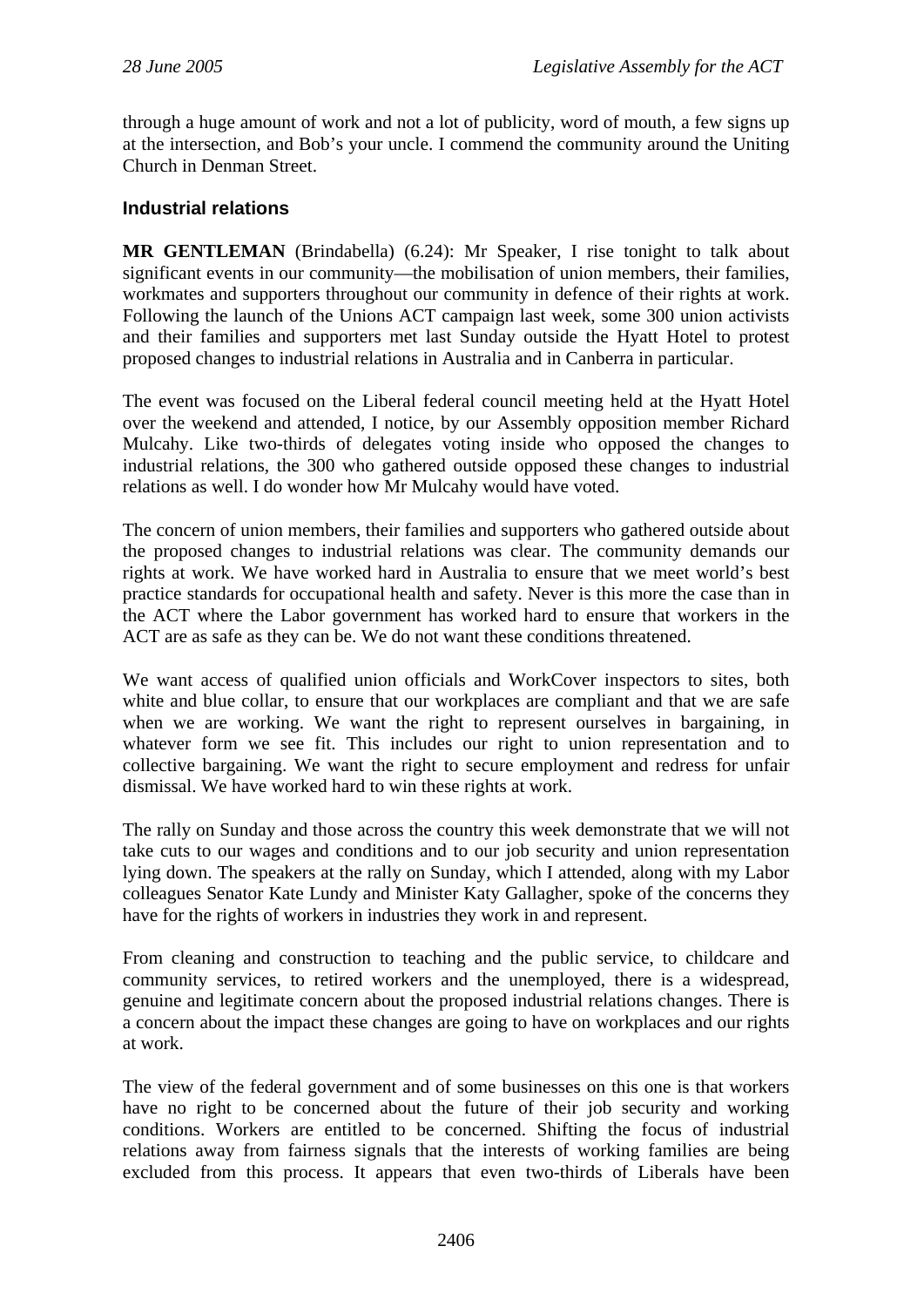excluded from this consultation process. This appears increasingly like an ideological rampage on industrial relations in Australia.

While working people want cooperative workplaces as much as their bosses, they will not stand for being denied their rights at work and shut out of consultation about the future of industrial relations. The future is in the relationship, and the government appears headed on a trajectory of destroying that relationship. Australian workplaces, their employers, workers and unions can be cooperative. What we need to achieve this and to achieve productivity, effective and fair workplaces is a government that listens to its constituents and works with those directly involved to achieve mutually beneficial outcomes. The community needs to be involved in this campaign because any changes to the system of industrial relations are likely to have significant impact on the community itself.

The rally on Sunday outside the Hyatt was not an isolated incident but part of the campaign in which committed community and union activists are demanding a place at the table in negotiating the future of Australian industrial relations. More events are planned, and until fairness is again a priority in industrial relations these events will continue. They will continue until community concerns for a guarantee of your rights at work are satisfied.

Question resolved in the affirmative.

#### **The Assembly adjourned at 6.29 pm.**